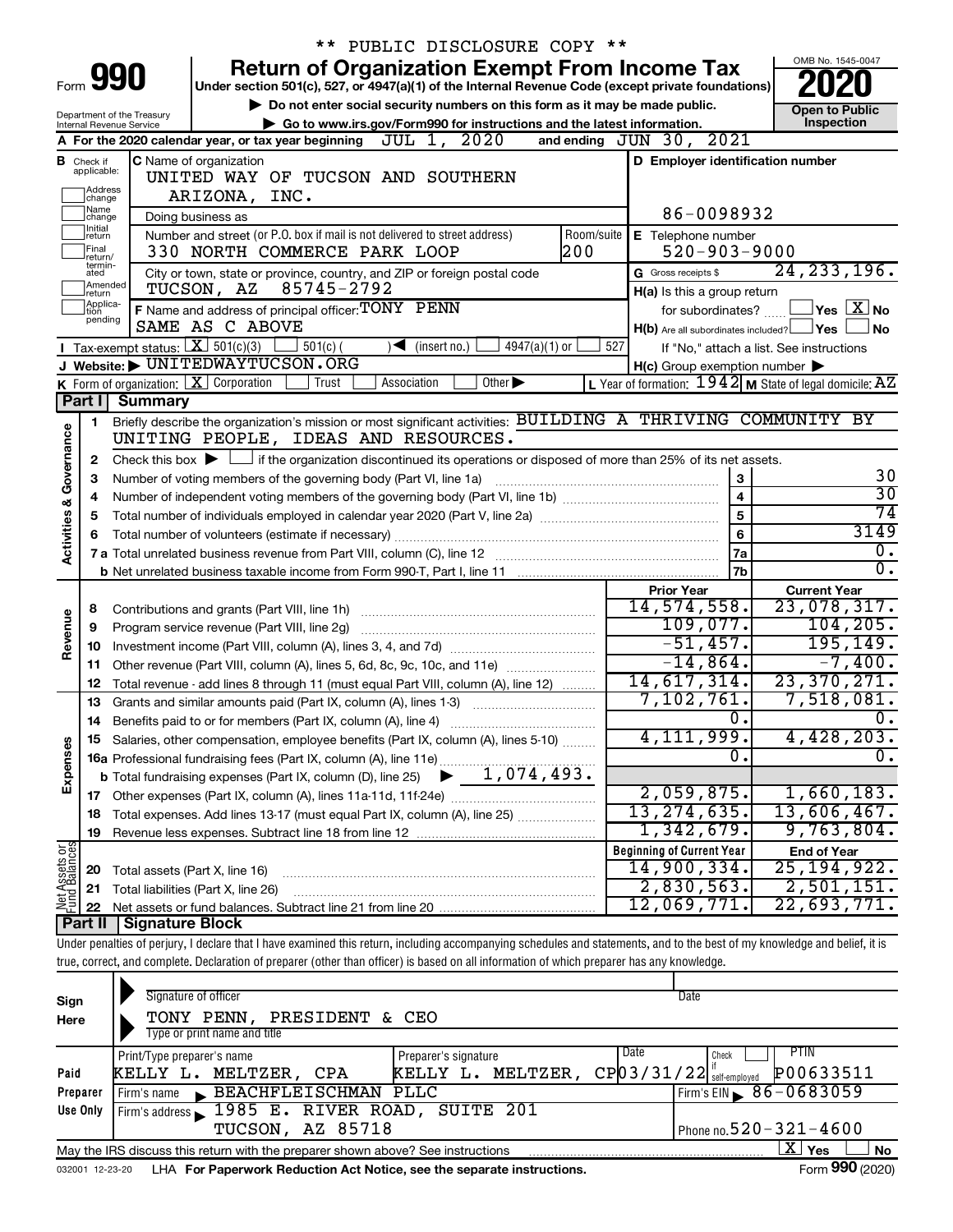| Part III   Statement of Program Service Accomplishments<br>Briefly describe the organization's mission:<br>OUR VISION IS A COMMUNITY WHERE EVERY CHILD RECEIVES A HIGH-QUALITY<br>EDUCATION FROM BIRTH TO CAREER, EVERY ADULT HAS THE OPPORTUNITY TO<br>THRIVE FINANCIALLY AND IN THE WORKPLACE, AND EVERY OLDER PERSON CAN<br>RETIRE AND AGE WITH DIGNITY AND INDEPENDENCE.<br>Did the organization undertake any significant program services during the year which were not listed on the<br>Yes $\boxed{\text{X}}$ No<br>prior Form 990 or 990-EZ?<br>$\mathcal{L} = \left\{ \mathcal{L} \in \mathbb{R}^n \mid \mathcal{L} \in \mathbb{R}^n \mid \mathcal{L} \in \mathbb{R}^n \mid \mathcal{L} \in \mathbb{R}^n \mid \mathcal{L} \in \mathbb{R}^n \mid \mathcal{L} \in \mathbb{R}^n \mid \mathcal{L} \in \mathbb{R}^n \mid \mathcal{L} \in \mathbb{R}^n \mid \mathcal{L} \in \mathbb{R}^n \mid \mathcal{L} \in \mathbb{R}^n \mid \mathcal{L} \in \mathbb{R}^n \mid \mathcal{L} \in \mathbb$<br>If "Yes," describe these new services on Schedule O.<br>$Yes \nX \nNo$<br>Did the organization cease conducting, or make significant changes in how it conducts, any program services?<br>If "Yes," describe these changes on Schedule O.<br>Describe the organization's program service accomplishments for each of its three largest program services, as measured by expenses.<br>Section 501(c)(3) and 501(c)(4) organizations are required to report the amount of grants and allocations to others, the total expenses, and<br>revenue, if any, for each program service reported.<br>6,830,135. (Revenue \$<br>10,818,569. including grants of \$<br>104, 205.<br>(Expenses \$<br>4a (Code:<br>UNITED WAY OF TUCSON AND SOUTHERN ARIZONA SERVES MORE THAN 200,000<br>LONG-LASTING SYSTEMIC CHANGE TO OUR COMMUNITY BY FOCUSING ON THE KEY,<br>UNDERLYING ISSUES; QUALITY EDUCATION, FINANCIAL WELLNESS, EQUALITY AND<br>HEALTHY COMMUNITIES. UNITED WAY'S ROLE AS THE COMMUNITY CONVENER<br>ENABLES THE FORMATION OF STRATEGIC PARTNERSHIPS AND THE MOBILIZATION OF<br>RESOURCES TO FIND INNOVATIVE, EQUITABLE SOLUTIONS. UNITED WAY USES<br>MEASURABLE RESULTS TO MONITOR THE PERFORMANCE OF INTERNAL AND EXTERNAL<br>PARTNER PROGRAMS TO ENSURE DATA-DRIVEN DECISION MAKING AND OUTCOMES.<br>CONTINUED ON SCHEDULE O.)<br>687,946.<br>$687, 946.$ (Revenue \$<br>4b<br>including grants of \$<br>) (Expenses \$<br>(Code:<br>ALLOCATIONS - THROUGH UNITED WAY'S ANNUAL CAMPAIGN, UNITED WAY RAISES<br>FUNDS TO DISTRIBUTE TO HEALTH AND WELFARE PROGRAMS AND SERVICES<br>ADMINISTERED BY NON-FOR-PROFIT AGENCIES.<br>including grants of \$<br>) (Revenue \$<br>(Code:<br>) (Expenses \$<br>Other program services (Describe on Schedule O.)<br>(Expenses \$<br>including grants of \$<br>(Revenue \$<br>11,506,515.<br>Total program service expenses<br>SEE SCHEDULE O FOR CONTINUATION(S)<br>032002 12-23-20<br>2 |              | 86-0098932<br>ARIZONA, INC.<br>Page 2<br>Form 990 (2020)               |
|----------------------------------------------------------------------------------------------------------------------------------------------------------------------------------------------------------------------------------------------------------------------------------------------------------------------------------------------------------------------------------------------------------------------------------------------------------------------------------------------------------------------------------------------------------------------------------------------------------------------------------------------------------------------------------------------------------------------------------------------------------------------------------------------------------------------------------------------------------------------------------------------------------------------------------------------------------------------------------------------------------------------------------------------------------------------------------------------------------------------------------------------------------------------------------------------------------------------------------------------------------------------------------------------------------------------------------------------------------------------------------------------------------------------------------------------------------------------------------------------------------------------------------------------------------------------------------------------------------------------------------------------------------------------------------------------------------------------------------------------------------------------------------------------------------------------------------------------------------------------------------------------------------------------------------------------------------------------------------------------------------------------------------------------------------------------------------------------------------------------------------------------------------------------------------------------------------------------------------------------------------------------------------------------------------------------------------------------------------------------------------------------------------------------------------------------------------------------------------------------------------------------------------------------------------------------------------------------------------------------------------------------------------------------------------------------------------------------------------------------------------------------------------------------------------------------------------------------------------------------------------------------------------------------------------|--------------|------------------------------------------------------------------------|
|                                                                                                                                                                                                                                                                                                                                                                                                                                                                                                                                                                                                                                                                                                                                                                                                                                                                                                                                                                                                                                                                                                                                                                                                                                                                                                                                                                                                                                                                                                                                                                                                                                                                                                                                                                                                                                                                                                                                                                                                                                                                                                                                                                                                                                                                                                                                                                                                                                                                                                                                                                                                                                                                                                                                                                                                                                                                                                                                  |              |                                                                        |
|                                                                                                                                                                                                                                                                                                                                                                                                                                                                                                                                                                                                                                                                                                                                                                                                                                                                                                                                                                                                                                                                                                                                                                                                                                                                                                                                                                                                                                                                                                                                                                                                                                                                                                                                                                                                                                                                                                                                                                                                                                                                                                                                                                                                                                                                                                                                                                                                                                                                                                                                                                                                                                                                                                                                                                                                                                                                                                                                  | 1            |                                                                        |
|                                                                                                                                                                                                                                                                                                                                                                                                                                                                                                                                                                                                                                                                                                                                                                                                                                                                                                                                                                                                                                                                                                                                                                                                                                                                                                                                                                                                                                                                                                                                                                                                                                                                                                                                                                                                                                                                                                                                                                                                                                                                                                                                                                                                                                                                                                                                                                                                                                                                                                                                                                                                                                                                                                                                                                                                                                                                                                                                  |              |                                                                        |
|                                                                                                                                                                                                                                                                                                                                                                                                                                                                                                                                                                                                                                                                                                                                                                                                                                                                                                                                                                                                                                                                                                                                                                                                                                                                                                                                                                                                                                                                                                                                                                                                                                                                                                                                                                                                                                                                                                                                                                                                                                                                                                                                                                                                                                                                                                                                                                                                                                                                                                                                                                                                                                                                                                                                                                                                                                                                                                                                  |              |                                                                        |
|                                                                                                                                                                                                                                                                                                                                                                                                                                                                                                                                                                                                                                                                                                                                                                                                                                                                                                                                                                                                                                                                                                                                                                                                                                                                                                                                                                                                                                                                                                                                                                                                                                                                                                                                                                                                                                                                                                                                                                                                                                                                                                                                                                                                                                                                                                                                                                                                                                                                                                                                                                                                                                                                                                                                                                                                                                                                                                                                  |              |                                                                        |
|                                                                                                                                                                                                                                                                                                                                                                                                                                                                                                                                                                                                                                                                                                                                                                                                                                                                                                                                                                                                                                                                                                                                                                                                                                                                                                                                                                                                                                                                                                                                                                                                                                                                                                                                                                                                                                                                                                                                                                                                                                                                                                                                                                                                                                                                                                                                                                                                                                                                                                                                                                                                                                                                                                                                                                                                                                                                                                                                  |              |                                                                        |
|                                                                                                                                                                                                                                                                                                                                                                                                                                                                                                                                                                                                                                                                                                                                                                                                                                                                                                                                                                                                                                                                                                                                                                                                                                                                                                                                                                                                                                                                                                                                                                                                                                                                                                                                                                                                                                                                                                                                                                                                                                                                                                                                                                                                                                                                                                                                                                                                                                                                                                                                                                                                                                                                                                                                                                                                                                                                                                                                  | $\mathbf{2}$ |                                                                        |
|                                                                                                                                                                                                                                                                                                                                                                                                                                                                                                                                                                                                                                                                                                                                                                                                                                                                                                                                                                                                                                                                                                                                                                                                                                                                                                                                                                                                                                                                                                                                                                                                                                                                                                                                                                                                                                                                                                                                                                                                                                                                                                                                                                                                                                                                                                                                                                                                                                                                                                                                                                                                                                                                                                                                                                                                                                                                                                                                  |              |                                                                        |
|                                                                                                                                                                                                                                                                                                                                                                                                                                                                                                                                                                                                                                                                                                                                                                                                                                                                                                                                                                                                                                                                                                                                                                                                                                                                                                                                                                                                                                                                                                                                                                                                                                                                                                                                                                                                                                                                                                                                                                                                                                                                                                                                                                                                                                                                                                                                                                                                                                                                                                                                                                                                                                                                                                                                                                                                                                                                                                                                  |              |                                                                        |
|                                                                                                                                                                                                                                                                                                                                                                                                                                                                                                                                                                                                                                                                                                                                                                                                                                                                                                                                                                                                                                                                                                                                                                                                                                                                                                                                                                                                                                                                                                                                                                                                                                                                                                                                                                                                                                                                                                                                                                                                                                                                                                                                                                                                                                                                                                                                                                                                                                                                                                                                                                                                                                                                                                                                                                                                                                                                                                                                  | 3            |                                                                        |
|                                                                                                                                                                                                                                                                                                                                                                                                                                                                                                                                                                                                                                                                                                                                                                                                                                                                                                                                                                                                                                                                                                                                                                                                                                                                                                                                                                                                                                                                                                                                                                                                                                                                                                                                                                                                                                                                                                                                                                                                                                                                                                                                                                                                                                                                                                                                                                                                                                                                                                                                                                                                                                                                                                                                                                                                                                                                                                                                  |              |                                                                        |
|                                                                                                                                                                                                                                                                                                                                                                                                                                                                                                                                                                                                                                                                                                                                                                                                                                                                                                                                                                                                                                                                                                                                                                                                                                                                                                                                                                                                                                                                                                                                                                                                                                                                                                                                                                                                                                                                                                                                                                                                                                                                                                                                                                                                                                                                                                                                                                                                                                                                                                                                                                                                                                                                                                                                                                                                                                                                                                                                  | 4            |                                                                        |
|                                                                                                                                                                                                                                                                                                                                                                                                                                                                                                                                                                                                                                                                                                                                                                                                                                                                                                                                                                                                                                                                                                                                                                                                                                                                                                                                                                                                                                                                                                                                                                                                                                                                                                                                                                                                                                                                                                                                                                                                                                                                                                                                                                                                                                                                                                                                                                                                                                                                                                                                                                                                                                                                                                                                                                                                                                                                                                                                  |              |                                                                        |
|                                                                                                                                                                                                                                                                                                                                                                                                                                                                                                                                                                                                                                                                                                                                                                                                                                                                                                                                                                                                                                                                                                                                                                                                                                                                                                                                                                                                                                                                                                                                                                                                                                                                                                                                                                                                                                                                                                                                                                                                                                                                                                                                                                                                                                                                                                                                                                                                                                                                                                                                                                                                                                                                                                                                                                                                                                                                                                                                  |              |                                                                        |
|                                                                                                                                                                                                                                                                                                                                                                                                                                                                                                                                                                                                                                                                                                                                                                                                                                                                                                                                                                                                                                                                                                                                                                                                                                                                                                                                                                                                                                                                                                                                                                                                                                                                                                                                                                                                                                                                                                                                                                                                                                                                                                                                                                                                                                                                                                                                                                                                                                                                                                                                                                                                                                                                                                                                                                                                                                                                                                                                  |              |                                                                        |
|                                                                                                                                                                                                                                                                                                                                                                                                                                                                                                                                                                                                                                                                                                                                                                                                                                                                                                                                                                                                                                                                                                                                                                                                                                                                                                                                                                                                                                                                                                                                                                                                                                                                                                                                                                                                                                                                                                                                                                                                                                                                                                                                                                                                                                                                                                                                                                                                                                                                                                                                                                                                                                                                                                                                                                                                                                                                                                                                  |              | INDIVIDUALS LOCALLY, EACH YEAR. UNITED WAY TRANSFORMS LIVES AND BRINGS |
|                                                                                                                                                                                                                                                                                                                                                                                                                                                                                                                                                                                                                                                                                                                                                                                                                                                                                                                                                                                                                                                                                                                                                                                                                                                                                                                                                                                                                                                                                                                                                                                                                                                                                                                                                                                                                                                                                                                                                                                                                                                                                                                                                                                                                                                                                                                                                                                                                                                                                                                                                                                                                                                                                                                                                                                                                                                                                                                                  |              |                                                                        |
|                                                                                                                                                                                                                                                                                                                                                                                                                                                                                                                                                                                                                                                                                                                                                                                                                                                                                                                                                                                                                                                                                                                                                                                                                                                                                                                                                                                                                                                                                                                                                                                                                                                                                                                                                                                                                                                                                                                                                                                                                                                                                                                                                                                                                                                                                                                                                                                                                                                                                                                                                                                                                                                                                                                                                                                                                                                                                                                                  |              |                                                                        |
|                                                                                                                                                                                                                                                                                                                                                                                                                                                                                                                                                                                                                                                                                                                                                                                                                                                                                                                                                                                                                                                                                                                                                                                                                                                                                                                                                                                                                                                                                                                                                                                                                                                                                                                                                                                                                                                                                                                                                                                                                                                                                                                                                                                                                                                                                                                                                                                                                                                                                                                                                                                                                                                                                                                                                                                                                                                                                                                                  |              |                                                                        |
|                                                                                                                                                                                                                                                                                                                                                                                                                                                                                                                                                                                                                                                                                                                                                                                                                                                                                                                                                                                                                                                                                                                                                                                                                                                                                                                                                                                                                                                                                                                                                                                                                                                                                                                                                                                                                                                                                                                                                                                                                                                                                                                                                                                                                                                                                                                                                                                                                                                                                                                                                                                                                                                                                                                                                                                                                                                                                                                                  |              |                                                                        |
|                                                                                                                                                                                                                                                                                                                                                                                                                                                                                                                                                                                                                                                                                                                                                                                                                                                                                                                                                                                                                                                                                                                                                                                                                                                                                                                                                                                                                                                                                                                                                                                                                                                                                                                                                                                                                                                                                                                                                                                                                                                                                                                                                                                                                                                                                                                                                                                                                                                                                                                                                                                                                                                                                                                                                                                                                                                                                                                                  |              |                                                                        |
|                                                                                                                                                                                                                                                                                                                                                                                                                                                                                                                                                                                                                                                                                                                                                                                                                                                                                                                                                                                                                                                                                                                                                                                                                                                                                                                                                                                                                                                                                                                                                                                                                                                                                                                                                                                                                                                                                                                                                                                                                                                                                                                                                                                                                                                                                                                                                                                                                                                                                                                                                                                                                                                                                                                                                                                                                                                                                                                                  |              |                                                                        |
|                                                                                                                                                                                                                                                                                                                                                                                                                                                                                                                                                                                                                                                                                                                                                                                                                                                                                                                                                                                                                                                                                                                                                                                                                                                                                                                                                                                                                                                                                                                                                                                                                                                                                                                                                                                                                                                                                                                                                                                                                                                                                                                                                                                                                                                                                                                                                                                                                                                                                                                                                                                                                                                                                                                                                                                                                                                                                                                                  |              |                                                                        |
|                                                                                                                                                                                                                                                                                                                                                                                                                                                                                                                                                                                                                                                                                                                                                                                                                                                                                                                                                                                                                                                                                                                                                                                                                                                                                                                                                                                                                                                                                                                                                                                                                                                                                                                                                                                                                                                                                                                                                                                                                                                                                                                                                                                                                                                                                                                                                                                                                                                                                                                                                                                                                                                                                                                                                                                                                                                                                                                                  |              |                                                                        |
|                                                                                                                                                                                                                                                                                                                                                                                                                                                                                                                                                                                                                                                                                                                                                                                                                                                                                                                                                                                                                                                                                                                                                                                                                                                                                                                                                                                                                                                                                                                                                                                                                                                                                                                                                                                                                                                                                                                                                                                                                                                                                                                                                                                                                                                                                                                                                                                                                                                                                                                                                                                                                                                                                                                                                                                                                                                                                                                                  |              |                                                                        |
|                                                                                                                                                                                                                                                                                                                                                                                                                                                                                                                                                                                                                                                                                                                                                                                                                                                                                                                                                                                                                                                                                                                                                                                                                                                                                                                                                                                                                                                                                                                                                                                                                                                                                                                                                                                                                                                                                                                                                                                                                                                                                                                                                                                                                                                                                                                                                                                                                                                                                                                                                                                                                                                                                                                                                                                                                                                                                                                                  |              |                                                                        |
|                                                                                                                                                                                                                                                                                                                                                                                                                                                                                                                                                                                                                                                                                                                                                                                                                                                                                                                                                                                                                                                                                                                                                                                                                                                                                                                                                                                                                                                                                                                                                                                                                                                                                                                                                                                                                                                                                                                                                                                                                                                                                                                                                                                                                                                                                                                                                                                                                                                                                                                                                                                                                                                                                                                                                                                                                                                                                                                                  |              |                                                                        |
|                                                                                                                                                                                                                                                                                                                                                                                                                                                                                                                                                                                                                                                                                                                                                                                                                                                                                                                                                                                                                                                                                                                                                                                                                                                                                                                                                                                                                                                                                                                                                                                                                                                                                                                                                                                                                                                                                                                                                                                                                                                                                                                                                                                                                                                                                                                                                                                                                                                                                                                                                                                                                                                                                                                                                                                                                                                                                                                                  |              |                                                                        |
|                                                                                                                                                                                                                                                                                                                                                                                                                                                                                                                                                                                                                                                                                                                                                                                                                                                                                                                                                                                                                                                                                                                                                                                                                                                                                                                                                                                                                                                                                                                                                                                                                                                                                                                                                                                                                                                                                                                                                                                                                                                                                                                                                                                                                                                                                                                                                                                                                                                                                                                                                                                                                                                                                                                                                                                                                                                                                                                                  |              |                                                                        |
|                                                                                                                                                                                                                                                                                                                                                                                                                                                                                                                                                                                                                                                                                                                                                                                                                                                                                                                                                                                                                                                                                                                                                                                                                                                                                                                                                                                                                                                                                                                                                                                                                                                                                                                                                                                                                                                                                                                                                                                                                                                                                                                                                                                                                                                                                                                                                                                                                                                                                                                                                                                                                                                                                                                                                                                                                                                                                                                                  |              |                                                                        |
|                                                                                                                                                                                                                                                                                                                                                                                                                                                                                                                                                                                                                                                                                                                                                                                                                                                                                                                                                                                                                                                                                                                                                                                                                                                                                                                                                                                                                                                                                                                                                                                                                                                                                                                                                                                                                                                                                                                                                                                                                                                                                                                                                                                                                                                                                                                                                                                                                                                                                                                                                                                                                                                                                                                                                                                                                                                                                                                                  |              |                                                                        |
|                                                                                                                                                                                                                                                                                                                                                                                                                                                                                                                                                                                                                                                                                                                                                                                                                                                                                                                                                                                                                                                                                                                                                                                                                                                                                                                                                                                                                                                                                                                                                                                                                                                                                                                                                                                                                                                                                                                                                                                                                                                                                                                                                                                                                                                                                                                                                                                                                                                                                                                                                                                                                                                                                                                                                                                                                                                                                                                                  |              |                                                                        |
|                                                                                                                                                                                                                                                                                                                                                                                                                                                                                                                                                                                                                                                                                                                                                                                                                                                                                                                                                                                                                                                                                                                                                                                                                                                                                                                                                                                                                                                                                                                                                                                                                                                                                                                                                                                                                                                                                                                                                                                                                                                                                                                                                                                                                                                                                                                                                                                                                                                                                                                                                                                                                                                                                                                                                                                                                                                                                                                                  | 4c           |                                                                        |
|                                                                                                                                                                                                                                                                                                                                                                                                                                                                                                                                                                                                                                                                                                                                                                                                                                                                                                                                                                                                                                                                                                                                                                                                                                                                                                                                                                                                                                                                                                                                                                                                                                                                                                                                                                                                                                                                                                                                                                                                                                                                                                                                                                                                                                                                                                                                                                                                                                                                                                                                                                                                                                                                                                                                                                                                                                                                                                                                  |              |                                                                        |
|                                                                                                                                                                                                                                                                                                                                                                                                                                                                                                                                                                                                                                                                                                                                                                                                                                                                                                                                                                                                                                                                                                                                                                                                                                                                                                                                                                                                                                                                                                                                                                                                                                                                                                                                                                                                                                                                                                                                                                                                                                                                                                                                                                                                                                                                                                                                                                                                                                                                                                                                                                                                                                                                                                                                                                                                                                                                                                                                  |              |                                                                        |
|                                                                                                                                                                                                                                                                                                                                                                                                                                                                                                                                                                                                                                                                                                                                                                                                                                                                                                                                                                                                                                                                                                                                                                                                                                                                                                                                                                                                                                                                                                                                                                                                                                                                                                                                                                                                                                                                                                                                                                                                                                                                                                                                                                                                                                                                                                                                                                                                                                                                                                                                                                                                                                                                                                                                                                                                                                                                                                                                  |              |                                                                        |
|                                                                                                                                                                                                                                                                                                                                                                                                                                                                                                                                                                                                                                                                                                                                                                                                                                                                                                                                                                                                                                                                                                                                                                                                                                                                                                                                                                                                                                                                                                                                                                                                                                                                                                                                                                                                                                                                                                                                                                                                                                                                                                                                                                                                                                                                                                                                                                                                                                                                                                                                                                                                                                                                                                                                                                                                                                                                                                                                  |              |                                                                        |
|                                                                                                                                                                                                                                                                                                                                                                                                                                                                                                                                                                                                                                                                                                                                                                                                                                                                                                                                                                                                                                                                                                                                                                                                                                                                                                                                                                                                                                                                                                                                                                                                                                                                                                                                                                                                                                                                                                                                                                                                                                                                                                                                                                                                                                                                                                                                                                                                                                                                                                                                                                                                                                                                                                                                                                                                                                                                                                                                  |              |                                                                        |
|                                                                                                                                                                                                                                                                                                                                                                                                                                                                                                                                                                                                                                                                                                                                                                                                                                                                                                                                                                                                                                                                                                                                                                                                                                                                                                                                                                                                                                                                                                                                                                                                                                                                                                                                                                                                                                                                                                                                                                                                                                                                                                                                                                                                                                                                                                                                                                                                                                                                                                                                                                                                                                                                                                                                                                                                                                                                                                                                  |              |                                                                        |
|                                                                                                                                                                                                                                                                                                                                                                                                                                                                                                                                                                                                                                                                                                                                                                                                                                                                                                                                                                                                                                                                                                                                                                                                                                                                                                                                                                                                                                                                                                                                                                                                                                                                                                                                                                                                                                                                                                                                                                                                                                                                                                                                                                                                                                                                                                                                                                                                                                                                                                                                                                                                                                                                                                                                                                                                                                                                                                                                  |              |                                                                        |
|                                                                                                                                                                                                                                                                                                                                                                                                                                                                                                                                                                                                                                                                                                                                                                                                                                                                                                                                                                                                                                                                                                                                                                                                                                                                                                                                                                                                                                                                                                                                                                                                                                                                                                                                                                                                                                                                                                                                                                                                                                                                                                                                                                                                                                                                                                                                                                                                                                                                                                                                                                                                                                                                                                                                                                                                                                                                                                                                  |              |                                                                        |
|                                                                                                                                                                                                                                                                                                                                                                                                                                                                                                                                                                                                                                                                                                                                                                                                                                                                                                                                                                                                                                                                                                                                                                                                                                                                                                                                                                                                                                                                                                                                                                                                                                                                                                                                                                                                                                                                                                                                                                                                                                                                                                                                                                                                                                                                                                                                                                                                                                                                                                                                                                                                                                                                                                                                                                                                                                                                                                                                  |              |                                                                        |
|                                                                                                                                                                                                                                                                                                                                                                                                                                                                                                                                                                                                                                                                                                                                                                                                                                                                                                                                                                                                                                                                                                                                                                                                                                                                                                                                                                                                                                                                                                                                                                                                                                                                                                                                                                                                                                                                                                                                                                                                                                                                                                                                                                                                                                                                                                                                                                                                                                                                                                                                                                                                                                                                                                                                                                                                                                                                                                                                  |              |                                                                        |
|                                                                                                                                                                                                                                                                                                                                                                                                                                                                                                                                                                                                                                                                                                                                                                                                                                                                                                                                                                                                                                                                                                                                                                                                                                                                                                                                                                                                                                                                                                                                                                                                                                                                                                                                                                                                                                                                                                                                                                                                                                                                                                                                                                                                                                                                                                                                                                                                                                                                                                                                                                                                                                                                                                                                                                                                                                                                                                                                  |              |                                                                        |
|                                                                                                                                                                                                                                                                                                                                                                                                                                                                                                                                                                                                                                                                                                                                                                                                                                                                                                                                                                                                                                                                                                                                                                                                                                                                                                                                                                                                                                                                                                                                                                                                                                                                                                                                                                                                                                                                                                                                                                                                                                                                                                                                                                                                                                                                                                                                                                                                                                                                                                                                                                                                                                                                                                                                                                                                                                                                                                                                  |              |                                                                        |
|                                                                                                                                                                                                                                                                                                                                                                                                                                                                                                                                                                                                                                                                                                                                                                                                                                                                                                                                                                                                                                                                                                                                                                                                                                                                                                                                                                                                                                                                                                                                                                                                                                                                                                                                                                                                                                                                                                                                                                                                                                                                                                                                                                                                                                                                                                                                                                                                                                                                                                                                                                                                                                                                                                                                                                                                                                                                                                                                  |              |                                                                        |
|                                                                                                                                                                                                                                                                                                                                                                                                                                                                                                                                                                                                                                                                                                                                                                                                                                                                                                                                                                                                                                                                                                                                                                                                                                                                                                                                                                                                                                                                                                                                                                                                                                                                                                                                                                                                                                                                                                                                                                                                                                                                                                                                                                                                                                                                                                                                                                                                                                                                                                                                                                                                                                                                                                                                                                                                                                                                                                                                  |              |                                                                        |
|                                                                                                                                                                                                                                                                                                                                                                                                                                                                                                                                                                                                                                                                                                                                                                                                                                                                                                                                                                                                                                                                                                                                                                                                                                                                                                                                                                                                                                                                                                                                                                                                                                                                                                                                                                                                                                                                                                                                                                                                                                                                                                                                                                                                                                                                                                                                                                                                                                                                                                                                                                                                                                                                                                                                                                                                                                                                                                                                  | 4d<br>4е     |                                                                        |
|                                                                                                                                                                                                                                                                                                                                                                                                                                                                                                                                                                                                                                                                                                                                                                                                                                                                                                                                                                                                                                                                                                                                                                                                                                                                                                                                                                                                                                                                                                                                                                                                                                                                                                                                                                                                                                                                                                                                                                                                                                                                                                                                                                                                                                                                                                                                                                                                                                                                                                                                                                                                                                                                                                                                                                                                                                                                                                                                  |              | Form 990 (2020)                                                        |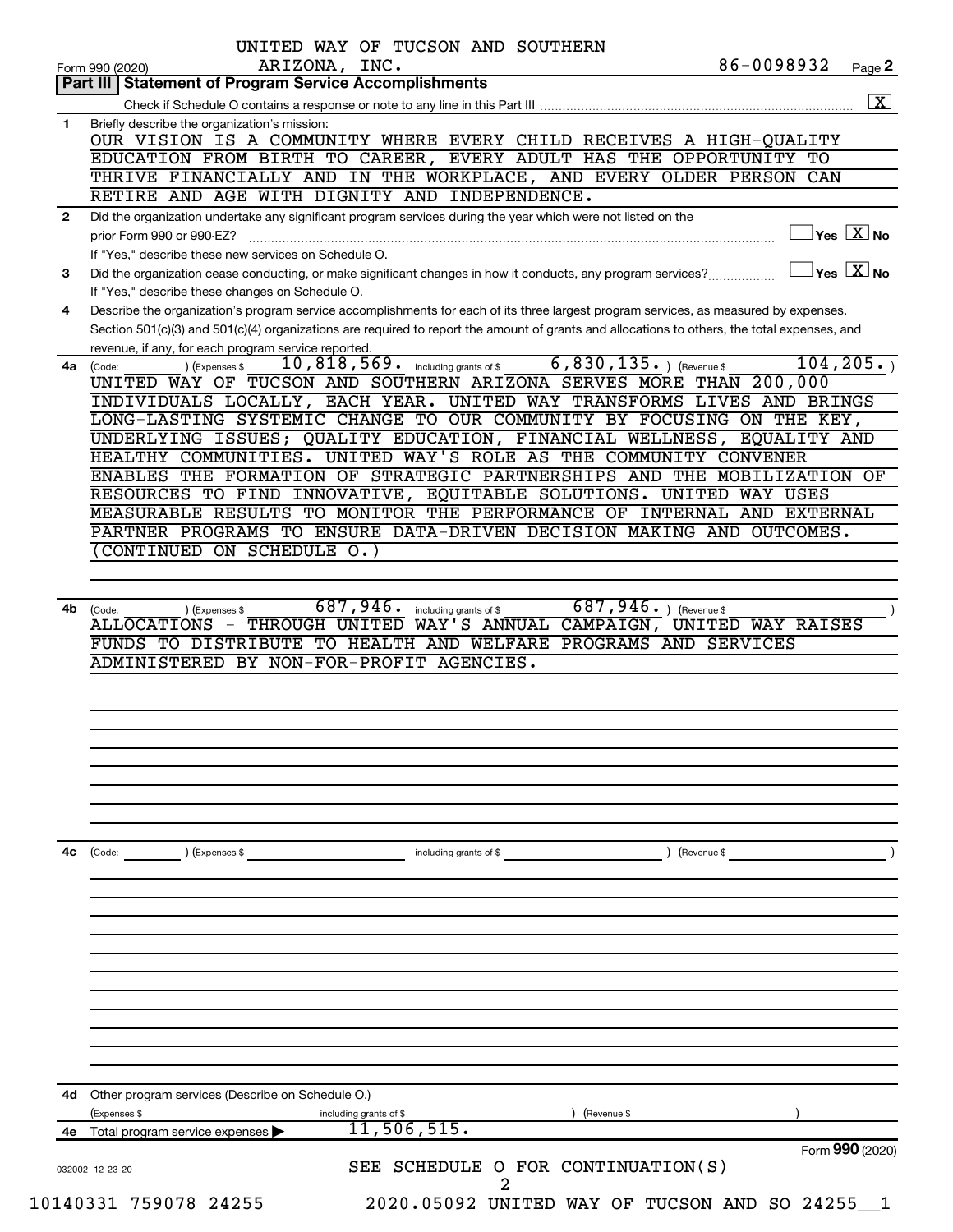ARIZONA, INC.

**Part IV Checklist of Required Schedules**

|     |                                                                                                                                                                                                                                                                                                                                                                      |                 | Yes                     | No                      |
|-----|----------------------------------------------------------------------------------------------------------------------------------------------------------------------------------------------------------------------------------------------------------------------------------------------------------------------------------------------------------------------|-----------------|-------------------------|-------------------------|
| 1   | Is the organization described in section $501(c)(3)$ or $4947(a)(1)$ (other than a private foundation)?                                                                                                                                                                                                                                                              |                 |                         |                         |
|     | If "Yes," complete Schedule A                                                                                                                                                                                                                                                                                                                                        | 1               | х                       |                         |
| 2   | Is the organization required to complete Schedule B, Schedule of Contributors? [11] the organization required to complete Schedule B, Schedule of Contributors?                                                                                                                                                                                                      | $\overline{2}$  | $\overline{\textbf{x}}$ |                         |
| З   | Did the organization engage in direct or indirect political campaign activities on behalf of or in opposition to candidates for                                                                                                                                                                                                                                      |                 |                         |                         |
|     |                                                                                                                                                                                                                                                                                                                                                                      | З               |                         | X                       |
| 4   | Section 501(c)(3) organizations. Did the organization engage in lobbying activities, or have a section 501(h) election in effect                                                                                                                                                                                                                                     |                 |                         |                         |
|     |                                                                                                                                                                                                                                                                                                                                                                      | 4               | х                       |                         |
| 5   | Is the organization a section 501(c)(4), 501(c)(5), or 501(c)(6) organization that receives membership dues, assessments, or                                                                                                                                                                                                                                         |                 |                         |                         |
|     |                                                                                                                                                                                                                                                                                                                                                                      | 5               |                         | X                       |
| 6   | Did the organization maintain any donor advised funds or any similar funds or accounts for which donors have the right to                                                                                                                                                                                                                                            |                 |                         |                         |
|     | provide advice on the distribution or investment of amounts in such funds or accounts? If "Yes," complete Schedule D, Part I                                                                                                                                                                                                                                         | 6               | х                       |                         |
| 7   | Did the organization receive or hold a conservation easement, including easements to preserve open space,                                                                                                                                                                                                                                                            |                 |                         | х                       |
|     |                                                                                                                                                                                                                                                                                                                                                                      | $\overline{7}$  |                         |                         |
| 8   | Did the organization maintain collections of works of art, historical treasures, or other similar assets? If "Yes," complete                                                                                                                                                                                                                                         | 8               |                         | x                       |
| 9   | Schedule D, Part III <b>Process Construction Construction Construction</b> Construction Construction Construction Construction Construction Construction Construction Construction Construction Construction Construction Construct<br>Did the organization report an amount in Part X, line 21, for escrow or custodial account liability, serve as a custodian for |                 |                         |                         |
|     | amounts not listed in Part X; or provide credit counseling, debt management, credit repair, or debt negotiation services?                                                                                                                                                                                                                                            |                 |                         |                         |
|     |                                                                                                                                                                                                                                                                                                                                                                      | 9               | х                       |                         |
| 10  | Did the organization, directly or through a related organization, hold assets in donor-restricted endowments                                                                                                                                                                                                                                                         |                 |                         |                         |
|     |                                                                                                                                                                                                                                                                                                                                                                      | 10              | х                       |                         |
| 11  | If the organization's answer to any of the following questions is "Yes," then complete Schedule D, Parts VI, VII, VIII, IX, or X                                                                                                                                                                                                                                     |                 |                         |                         |
|     | as applicable.                                                                                                                                                                                                                                                                                                                                                       |                 |                         |                         |
|     | a Did the organization report an amount for land, buildings, and equipment in Part X, line 10? If "Yes," complete Schedule D,                                                                                                                                                                                                                                        |                 |                         |                         |
|     | Part VI                                                                                                                                                                                                                                                                                                                                                              | 11a             | х                       |                         |
|     | <b>b</b> Did the organization report an amount for investments - other securities in Part X, line 12, that is 5% or more of its total                                                                                                                                                                                                                                |                 |                         |                         |
|     |                                                                                                                                                                                                                                                                                                                                                                      | 11b             |                         | X                       |
|     | c Did the organization report an amount for investments - program related in Part X, line 13, that is 5% or more of its total                                                                                                                                                                                                                                        |                 |                         |                         |
|     |                                                                                                                                                                                                                                                                                                                                                                      | 11c             |                         | х                       |
|     | d Did the organization report an amount for other assets in Part X, line 15, that is 5% or more of its total assets reported in                                                                                                                                                                                                                                      |                 |                         |                         |
|     |                                                                                                                                                                                                                                                                                                                                                                      | 11d             |                         | x                       |
|     |                                                                                                                                                                                                                                                                                                                                                                      | 11e             | X                       |                         |
| f   | Did the organization's separate or consolidated financial statements for the tax year include a footnote that addresses                                                                                                                                                                                                                                              |                 |                         |                         |
|     | the organization's liability for uncertain tax positions under FIN 48 (ASC 740)? If "Yes," complete Schedule D, Part X                                                                                                                                                                                                                                               | 11f             | х                       |                         |
|     | 12a Did the organization obtain separate, independent audited financial statements for the tax year? If "Yes," complete                                                                                                                                                                                                                                              |                 |                         |                         |
|     | Schedule D, Parts XI and XII                                                                                                                                                                                                                                                                                                                                         | 12a             |                         | х                       |
|     | <b>b</b> Was the organization included in consolidated, independent audited financial statements for the tax year?                                                                                                                                                                                                                                                   |                 | Χ                       |                         |
|     | If "Yes," and if the organization answered "No" to line 12a, then completing Schedule D, Parts XI and XII is optional <i>www.www</i>                                                                                                                                                                                                                                 | 12 <sub>b</sub> |                         | $\overline{\textbf{X}}$ |
| 13  |                                                                                                                                                                                                                                                                                                                                                                      | 13              |                         | $\overline{\mathbf{X}}$ |
| 14a |                                                                                                                                                                                                                                                                                                                                                                      | 14a             |                         |                         |
|     | <b>b</b> Did the organization have aggregate revenues or expenses of more than \$10,000 from grantmaking, fundraising, business,<br>investment, and program service activities outside the United States, or aggregate foreign investments valued at \$100,000                                                                                                       |                 |                         |                         |
|     |                                                                                                                                                                                                                                                                                                                                                                      | 14b             |                         | X                       |
| 15  | Did the organization report on Part IX, column (A), line 3, more than \$5,000 of grants or other assistance to or for any                                                                                                                                                                                                                                            |                 |                         |                         |
|     |                                                                                                                                                                                                                                                                                                                                                                      | 15              |                         | х                       |
| 16  | Did the organization report on Part IX, column (A), line 3, more than \$5,000 of aggregate grants or other assistance to                                                                                                                                                                                                                                             |                 |                         |                         |
|     |                                                                                                                                                                                                                                                                                                                                                                      | 16              |                         | х                       |
| 17  | Did the organization report a total of more than \$15,000 of expenses for professional fundraising services on Part IX,                                                                                                                                                                                                                                              |                 |                         |                         |
|     |                                                                                                                                                                                                                                                                                                                                                                      | 17              |                         | X                       |
| 18  | Did the organization report more than \$15,000 total of fundraising event gross income and contributions on Part VIII, lines                                                                                                                                                                                                                                         |                 |                         |                         |
|     |                                                                                                                                                                                                                                                                                                                                                                      | 18              | х                       |                         |
| 19  | Did the organization report more than \$15,000 of gross income from gaming activities on Part VIII, line 9a? If "Yes,"                                                                                                                                                                                                                                               |                 |                         |                         |
|     |                                                                                                                                                                                                                                                                                                                                                                      | 19              |                         | x                       |
|     |                                                                                                                                                                                                                                                                                                                                                                      | 20a             |                         | $\overline{\text{X}}$   |
|     | <b>b</b> If "Yes" to line 20a, did the organization attach a copy of its audited financial statements to this return?                                                                                                                                                                                                                                                | 20 <sub>b</sub> |                         |                         |
| 21  | Did the organization report more than \$5,000 of grants or other assistance to any domestic organization or                                                                                                                                                                                                                                                          |                 |                         |                         |
|     | domestic government on Part IX, column (A), line 1? If "Yes," complete Schedule I, Parts I and II                                                                                                                                                                                                                                                                    | 21              | х                       |                         |
|     | 032003 12-23-20                                                                                                                                                                                                                                                                                                                                                      |                 |                         | Form 990 (2020)         |

10140331 759078 24255 2020.05092 UNITED WAY OF TUCSON AND SO 24255\_\_1 3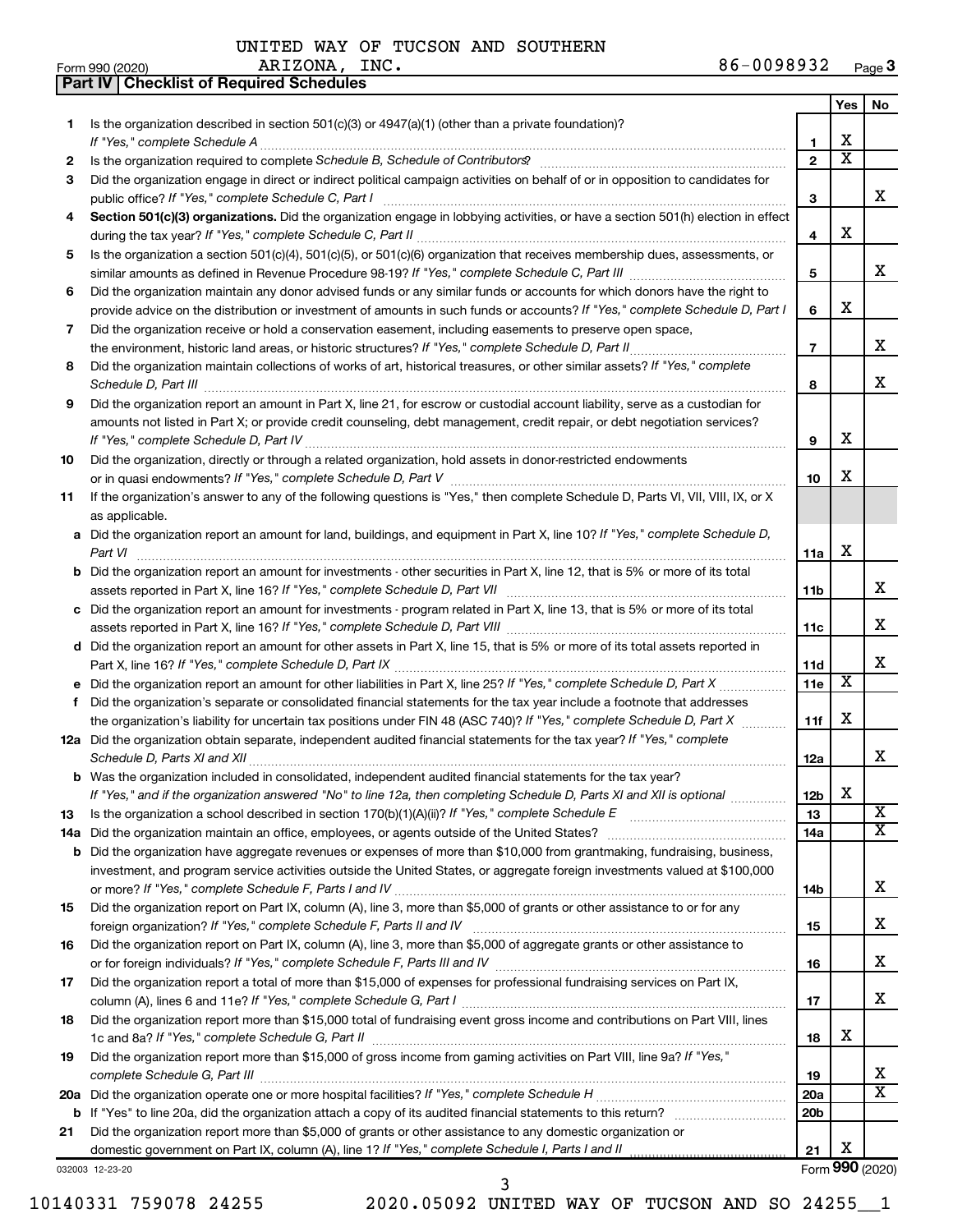*(continued)*

**Part IV Checklist of Required Schedules**

| Form 990 (2020) | INC .<br>ARIZONA, | 86-0098932 | Page 4 |
|-----------------|-------------------|------------|--------|
|-----------------|-------------------|------------|--------|

|          |                                                                                                                                                                                                                                              |                 | Yes | No                           |
|----------|----------------------------------------------------------------------------------------------------------------------------------------------------------------------------------------------------------------------------------------------|-----------------|-----|------------------------------|
| 22       | Did the organization report more than \$5,000 of grants or other assistance to or for domestic individuals on                                                                                                                                | 22              | X   |                              |
| 23       | Did the organization answer "Yes" to Part VII, Section A, line 3, 4, or 5 about compensation of the organization's current<br>and former officers, directors, trustees, key employees, and highest compensated employees? If "Yes," complete |                 |     |                              |
|          | Schedule J <b>www.communications.communications.communications.com</b>                                                                                                                                                                       | 23              | X   |                              |
|          | 24a Did the organization have a tax-exempt bond issue with an outstanding principal amount of more than \$100,000 as of the                                                                                                                  |                 |     |                              |
|          | last day of the year, that was issued after December 31, 2002? If "Yes," answer lines 24b through 24d and complete                                                                                                                           |                 |     |                              |
|          | Schedule K. If "No," go to line 25a                                                                                                                                                                                                          | 24a             |     | x                            |
|          |                                                                                                                                                                                                                                              | 24 <sub>b</sub> |     |                              |
|          | c Did the organization maintain an escrow account other than a refunding escrow at any time during the year to defease                                                                                                                       | 24c             |     |                              |
|          |                                                                                                                                                                                                                                              | 24d             |     |                              |
|          | 25a Section 501(c)(3), 501(c)(4), and 501(c)(29) organizations. Did the organization engage in an excess benefit                                                                                                                             |                 |     |                              |
|          | transaction with a disqualified person during the year? If "Yes," complete Schedule L, Part I manual manual manual manual manual manual manual manual manual manual manual manual manual manual manual manual manual manual ma               | 25a             |     | X                            |
|          | <b>b</b> Is the organization aware that it engaged in an excess benefit transaction with a disqualified person in a prior year, and                                                                                                          |                 |     |                              |
|          | that the transaction has not been reported on any of the organization's prior Forms 990 or 990-EZ? If "Yes," complete<br>Schedule L, Part I                                                                                                  | 25b             |     | x                            |
| 26       | Did the organization report any amount on Part X, line 5 or 22, for receivables from or payables to any current                                                                                                                              |                 |     |                              |
|          | or former officer, director, trustee, key employee, creator or founder, substantial contributor, or 35%                                                                                                                                      |                 |     |                              |
|          |                                                                                                                                                                                                                                              | 26              |     | X                            |
| 27       | Did the organization provide a grant or other assistance to any current or former officer, director, trustee, key employee,                                                                                                                  |                 |     |                              |
|          | creator or founder, substantial contributor or employee thereof, a grant selection committee member, or to a 35% controlled                                                                                                                  |                 |     | х                            |
|          | entity (including an employee thereof) or family member of any of these persons? If "Yes," complete Schedule L, Part III                                                                                                                     | 27              |     |                              |
| 28       | Was the organization a party to a business transaction with one of the following parties (see Schedule L, Part IV<br>instructions, for applicable filing thresholds, conditions, and exceptions):                                            |                 |     |                              |
|          | a A current or former officer, director, trustee, key employee, creator or founder, or substantial contributor? If                                                                                                                           |                 |     |                              |
|          |                                                                                                                                                                                                                                              | 28a             |     | х                            |
|          |                                                                                                                                                                                                                                              | 28 <sub>b</sub> |     | $\overline{\texttt{x}}$      |
|          | c A 35% controlled entity of one or more individuals and/or organizations described in lines 28a or 28b?/f                                                                                                                                   |                 |     |                              |
|          | "Yes," complete Schedule L, Part IV [111] [12] www.married.com/married.com/married.com/married.com/married.com/                                                                                                                              | 28c             |     | х                            |
| 29       |                                                                                                                                                                                                                                              | 29              | х   |                              |
| 30       | Did the organization receive contributions of art, historical treasures, or other similar assets, or qualified conservation                                                                                                                  |                 |     |                              |
|          |                                                                                                                                                                                                                                              | 30              |     | х<br>$\overline{\texttt{x}}$ |
| 31<br>32 | Did the organization liquidate, terminate, or dissolve and cease operations? If "Yes," complete Schedule N, Part I<br>Did the organization sell, exchange, dispose of, or transfer more than 25% of its net assets? If "Yes," complete       | 31              |     |                              |
|          | Schedule N, Part II                                                                                                                                                                                                                          | 32              |     | х                            |
| 33       | Did the organization own 100% of an entity disregarded as separate from the organization under Regulations                                                                                                                                   |                 |     |                              |
|          |                                                                                                                                                                                                                                              | 33              |     | x                            |
| 34       | Was the organization related to any tax-exempt or taxable entity? If "Yes," complete Schedule R, Part II, III, or IV, and                                                                                                                    |                 |     |                              |
|          | Part V, line 1                                                                                                                                                                                                                               | 34              | х   |                              |
|          |                                                                                                                                                                                                                                              | 35a             | X   |                              |
|          | b If "Yes" to line 35a, did the organization receive any payment from or engage in any transaction with a controlled entity                                                                                                                  |                 |     |                              |
|          |                                                                                                                                                                                                                                              | 35b             | х   |                              |
| 36       | Section 501(c)(3) organizations. Did the organization make any transfers to an exempt non-charitable related organization?                                                                                                                   | 36              |     | x                            |
| 37       | Did the organization conduct more than 5% of its activities through an entity that is not a related organization                                                                                                                             |                 |     |                              |
|          | and that is treated as a partnership for federal income tax purposes? If "Yes," complete Schedule R, Part VI                                                                                                                                 | 37              |     | X.                           |
| 38       | Did the organization complete Schedule O and provide explanations in Schedule O for Part VI, lines 11b and 19?                                                                                                                               |                 |     |                              |
|          |                                                                                                                                                                                                                                              | 38              | х   |                              |
| Part V   | <b>Statements Regarding Other IRS Filings and Tax Compliance</b>                                                                                                                                                                             |                 |     |                              |
|          |                                                                                                                                                                                                                                              |                 |     |                              |
|          | 50                                                                                                                                                                                                                                           |                 | Yes | No                           |
|          | 1a<br>0                                                                                                                                                                                                                                      |                 |     |                              |
|          |                                                                                                                                                                                                                                              |                 |     |                              |
|          |                                                                                                                                                                                                                                              |                 |     |                              |
|          | c Did the organization comply with backup withholding rules for reportable payments to vendors and reportable gaming                                                                                                                         | 1c              | Х   |                              |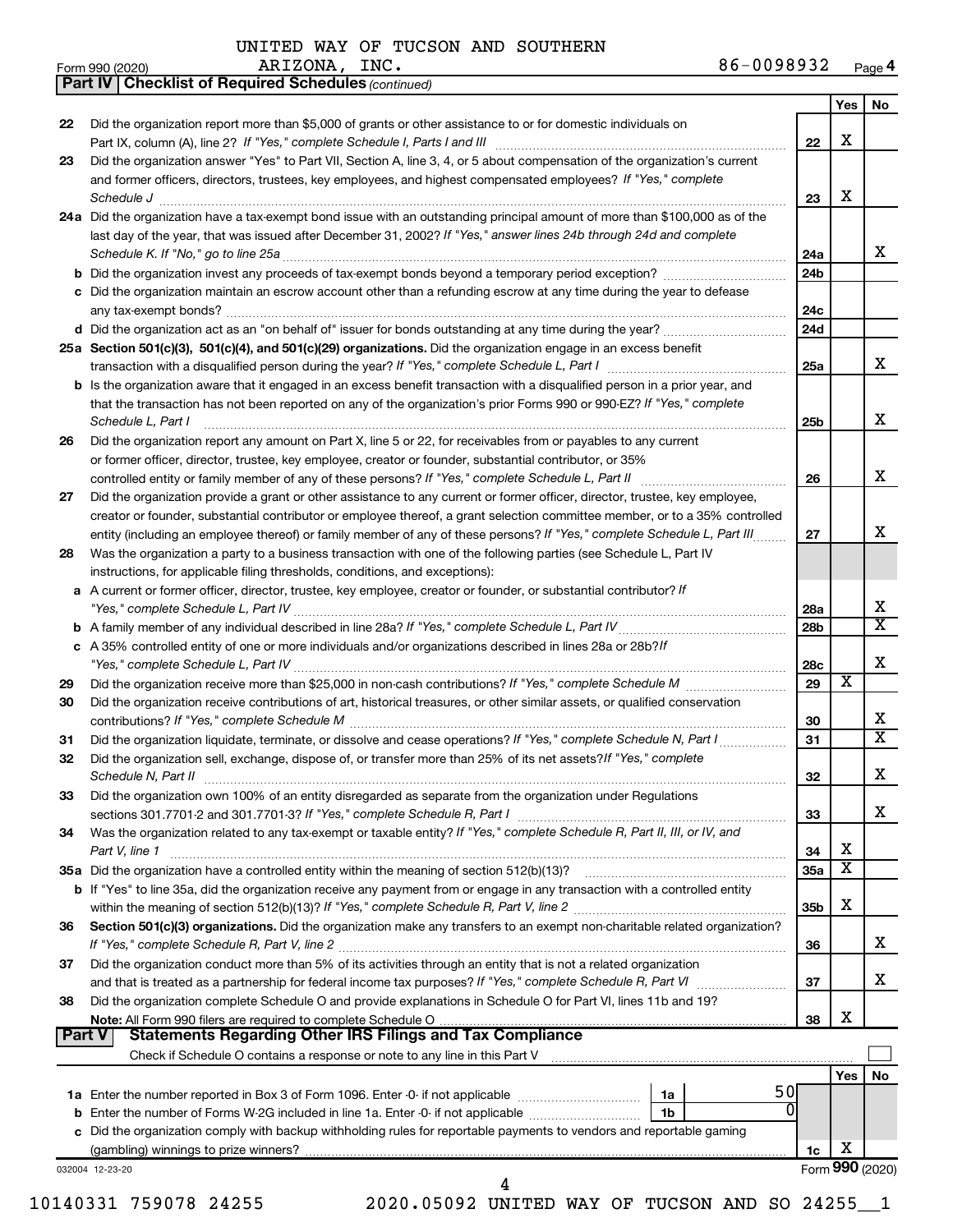| UNITED WAY OF TUCSON AND SOUTHERN |  |  |
|-----------------------------------|--|--|
|-----------------------------------|--|--|

| Part V  | Statements Regarding Other IRS Filings and Tax Compliance (continued)                                                                                                                                     |                |                         |                         |  |  |
|---------|-----------------------------------------------------------------------------------------------------------------------------------------------------------------------------------------------------------|----------------|-------------------------|-------------------------|--|--|
|         |                                                                                                                                                                                                           |                | Yes                     | No                      |  |  |
|         | 2a Enter the number of employees reported on Form W-3, Transmittal of Wage and Tax Statements,                                                                                                            |                |                         |                         |  |  |
|         | 74<br>filed for the calendar year ending with or within the year covered by this return<br>2a                                                                                                             |                |                         |                         |  |  |
|         |                                                                                                                                                                                                           | 2 <sub>b</sub> | X                       |                         |  |  |
|         |                                                                                                                                                                                                           |                |                         |                         |  |  |
| За      | Did the organization have unrelated business gross income of \$1,000 or more during the year?                                                                                                             |                |                         |                         |  |  |
|         |                                                                                                                                                                                                           |                |                         |                         |  |  |
|         | 4a At any time during the calendar year, did the organization have an interest in, or a signature or other authority over, a                                                                              |                |                         |                         |  |  |
|         | financial account in a foreign country (such as a bank account, securities account, or other financial account)?                                                                                          | 4a             |                         | х                       |  |  |
|         | <b>b</b> If "Yes," enter the name of the foreign country $\blacktriangleright$                                                                                                                            |                |                         |                         |  |  |
|         | See instructions for filing requirements for FinCEN Form 114, Report of Foreign Bank and Financial Accounts (FBAR).                                                                                       |                |                         |                         |  |  |
| 5a      |                                                                                                                                                                                                           | 5a             |                         | x                       |  |  |
| b       |                                                                                                                                                                                                           | 5b             |                         | $\overline{\textbf{x}}$ |  |  |
|         |                                                                                                                                                                                                           | 5с             |                         |                         |  |  |
|         | 6a Does the organization have annual gross receipts that are normally greater than \$100,000, and did the organization solicit                                                                            |                |                         |                         |  |  |
|         |                                                                                                                                                                                                           | 6a             |                         | х                       |  |  |
|         | b If "Yes," did the organization include with every solicitation an express statement that such contributions or gifts                                                                                    |                |                         |                         |  |  |
|         | were not tax deductible?                                                                                                                                                                                  | 6b             |                         |                         |  |  |
| 7       | Organizations that may receive deductible contributions under section 170(c).                                                                                                                             |                |                         |                         |  |  |
| a       | Did the organization receive a payment in excess of \$75 made partly as a contribution and partly for goods and services provided to the payor?                                                           | 7a             | х                       |                         |  |  |
| b       |                                                                                                                                                                                                           | 7b             | $\overline{\textbf{x}}$ |                         |  |  |
| c       | Did the organization sell, exchange, or otherwise dispose of tangible personal property for which it was required                                                                                         |                |                         |                         |  |  |
|         |                                                                                                                                                                                                           | 7c             |                         | х                       |  |  |
|         | 7d                                                                                                                                                                                                        |                |                         |                         |  |  |
|         | Did the organization receive any funds, directly or indirectly, to pay premiums on a personal benefit contract?                                                                                           | 7e             |                         | х                       |  |  |
| f       |                                                                                                                                                                                                           | 7f             |                         | $\overline{\mathbf{X}}$ |  |  |
| g       | If the organization received a contribution of qualified intellectual property, did the organization file Form 8899 as required?                                                                          | 7g             |                         |                         |  |  |
| h       | If the organization received a contribution of cars, boats, airplanes, or other vehicles, did the organization file a Form 1098-C?                                                                        | 7h             |                         |                         |  |  |
| 8       | Sponsoring organizations maintaining donor advised funds. Did a donor advised fund maintained by the                                                                                                      |                |                         |                         |  |  |
|         |                                                                                                                                                                                                           | 8              |                         | х                       |  |  |
| 9       | Sponsoring organizations maintaining donor advised funds.                                                                                                                                                 |                |                         | х                       |  |  |
| а       | Did the sponsoring organization make any taxable distributions under section 4966?                                                                                                                        | 9а<br>9b       |                         | $\overline{\mathbf{X}}$ |  |  |
| b       | Did the sponsoring organization make a distribution to a donor, donor advisor, or related person? [111] Did the sponsoring organization make a distribution to a donor, donor advisor, or related person? |                |                         |                         |  |  |
| 10      | Section 501(c)(7) organizations. Enter:<br>10a                                                                                                                                                            |                |                         |                         |  |  |
|         | <b>b</b> Gross receipts, included on Form 990, Part VIII, line 12, for public use of club facilities <i>manument</i><br>10b                                                                               |                |                         |                         |  |  |
|         | Section 501(c)(12) organizations. Enter:                                                                                                                                                                  |                |                         |                         |  |  |
| 11<br>а | 11a                                                                                                                                                                                                       |                |                         |                         |  |  |
|         | Gross income from other sources (Do not net amounts due or paid to other sources against                                                                                                                  |                |                         |                         |  |  |
|         | amounts due or received from them.)<br>11b                                                                                                                                                                |                |                         |                         |  |  |
|         | 12a Section 4947(a)(1) non-exempt charitable trusts. Is the organization filing Form 990 in lieu of Form 1041?                                                                                            | 12a            |                         |                         |  |  |
|         | 12b<br><b>b</b> If "Yes," enter the amount of tax-exempt interest received or accrued during the year                                                                                                     |                |                         |                         |  |  |
| 13      | Section 501(c)(29) qualified nonprofit health insurance issuers.                                                                                                                                          |                |                         |                         |  |  |
|         | a Is the organization licensed to issue qualified health plans in more than one state?                                                                                                                    | 13a            |                         |                         |  |  |
|         | Note: See the instructions for additional information the organization must report on Schedule O.                                                                                                         |                |                         |                         |  |  |
|         | <b>b</b> Enter the amount of reserves the organization is required to maintain by the states in which the                                                                                                 |                |                         |                         |  |  |
|         | 13b                                                                                                                                                                                                       |                |                         |                         |  |  |
| c       | 13c                                                                                                                                                                                                       |                |                         |                         |  |  |
|         | 14a Did the organization receive any payments for indoor tanning services during the tax year?                                                                                                            | 14a            |                         | x                       |  |  |
|         | <b>b</b> If "Yes," has it filed a Form 720 to report these payments? If "No," provide an explanation on Schedule O                                                                                        | 14b            |                         |                         |  |  |
| 15      | Is the organization subject to the section 4960 tax on payment(s) of more than \$1,000,000 in remuneration or                                                                                             |                |                         |                         |  |  |
|         | excess parachute payment(s) during the year?                                                                                                                                                              | 15             |                         | х                       |  |  |
|         | If "Yes," see instructions and file Form 4720, Schedule N.                                                                                                                                                |                |                         |                         |  |  |
| 16      | Is the organization an educational institution subject to the section 4968 excise tax on net investment income?                                                                                           | 16             |                         | x                       |  |  |
|         | If "Yes," complete Form 4720, Schedule O.                                                                                                                                                                 |                |                         |                         |  |  |

Form (2020) **990**

032005 12-23-20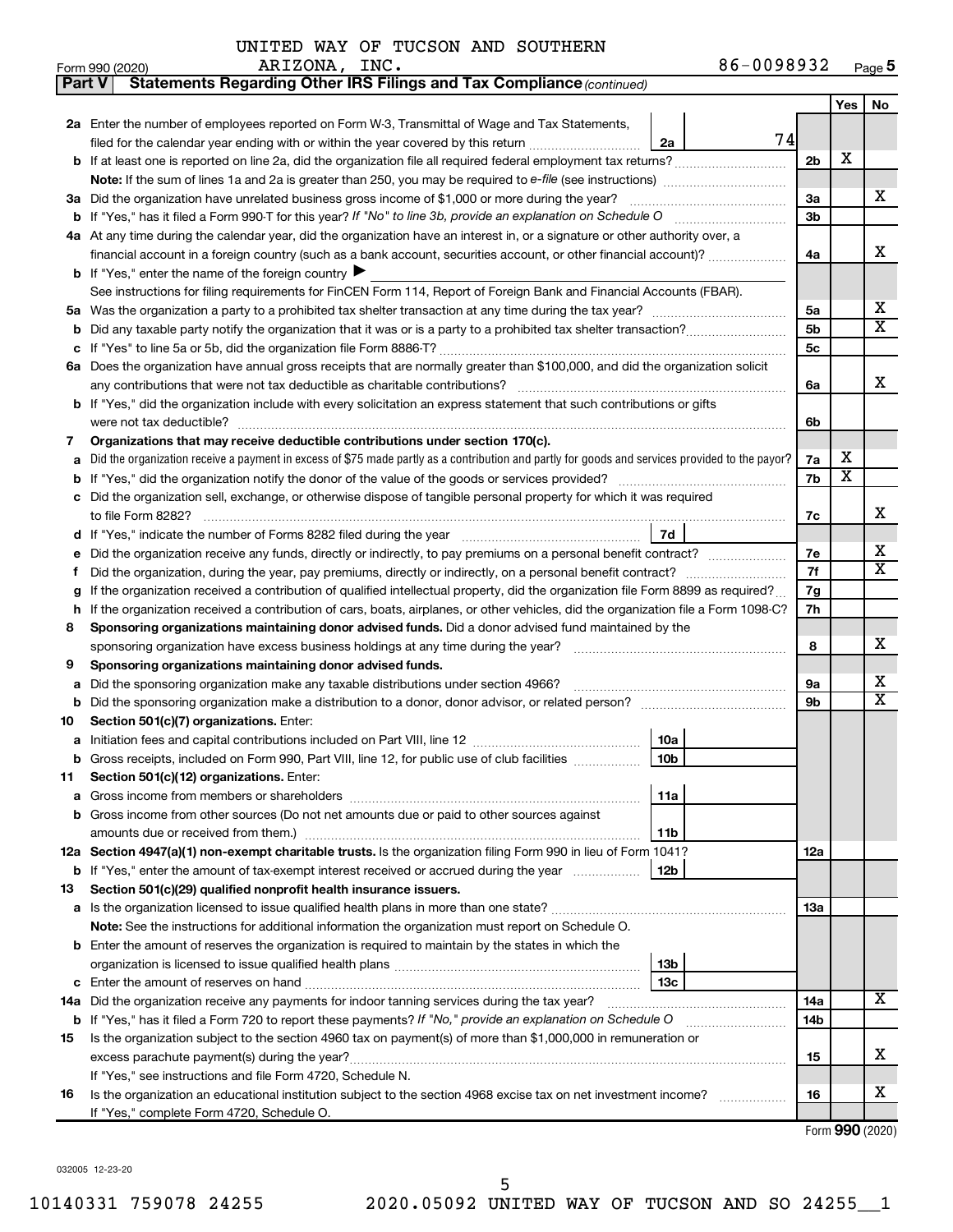#### **Yes No 1a 1b 1a** Enter the number of voting members of the governing body at the end of the tax year *www.www.* **2 3 4 5 6 7 a** Did the organization have members, stockholders, or other persons who had the power to elect or appoint one or **b** Enter the number of voting members included on line 1a, above, who are independent *controllering* **2 3 4 5 6 Part VI** Governance, Management, and Disclosure For each "Yes" response to lines 2 through 7b below, and for a "No" response *to line 8a, 8b, or 10b below, describe the circumstances, processes, or changes on Schedule O. See instructions.* If there are material differences in voting rights among members of the governing body, or if the governing body delegated broad authority to an executive committee or similar committee, explain on Schedule O.  $\mathsf{Form}\,990\,(2020)$   $\qquad \qquad \mathsf{AKLZUNA}$ ,  $\mathsf{INC}\,\bullet$   $\qquad \qquad \qquad \mathsf{MCL}$   $\qquad \qquad \mathsf{86-UU98932}$   $\qquad \qquad \mathsf{Page}\,$ Check if Schedule O contains a response or note to any line in this Part VI Did any officer, director, trustee, or key employee have a family relationship or a business relationship with any other officer, director, trustee, or key employee? ~~~~~~~~~~~~~~~~~~~~~~~~~~~~~~~~~~~~~~~~ Did the organization delegate control over management duties customarily performed by or under the direct supervision of officers, directors, trustees, or key employees to a management company or other person? ~~~~~~~~~~~~~~~ Did the organization make any significant changes to its governing documents since the prior Form 990 was filed? ............... Did the organization become aware during the year of a significant diversion of the organization's assets? \_\_\_\_\_\_\_\_\_\_\_\_\_\_\_\_\_\_\_\_\_\_\_\_\_\_\_\_ Did the organization have members or stockholders? ~~~~~~~~~~~~~~~~~~~~~~~~~~~~~~~~~~~ **6 Section A. Governing Body and Management**  $\boxed{\text{X}}$ ARIZONA, INC. 86-0098932 30 30 X X  $\overline{\text{x}}$  $\overline{\text{X}}$ X

~~~~~~~~~~~~~~~~~~~~~~~~~~~~~~~~~~~~~~~~~

**b** Are any governance decisions of the organization reserved to (or subject to approval by) members, stockholders, or

Is there any officer, director, trustee, or key employee listed in Part VII, Section A, who cannot be reached at the

Did the organization contemporaneously document the meetings held or written actions undertaken during the year by the following:

UNITED WAY OF TUCSON AND SOUTHERN

**a** The governing body? ~~~~~~~~~~~~~~~~~~~~~~~~~~~~~~~~~~~~~~~~~~~~~~~~~~~ **b** Each committee with authority to act on behalf of the governing body? ~~~~~~~~~~~~~~~~~~~~~~~~~~

more members of the governing body? ~~~~~~~~~~~~~~~~~~~~~~~~~~~~~~~~~~~~~~~~~~

*If "Yes," provide the names and addresses on Schedule O* organization's mailing address?

**8**

persons other than the governing body?

**9**

|    | <b>Section B. Policies</b> (This Section B requests information about policies not required by the Internal Revenue Code.)                                                                                                                                                                     |                 |                         |                         |
|----|------------------------------------------------------------------------------------------------------------------------------------------------------------------------------------------------------------------------------------------------------------------------------------------------|-----------------|-------------------------|-------------------------|
|    |                                                                                                                                                                                                                                                                                                |                 | <b>Yes</b>              | No                      |
|    |                                                                                                                                                                                                                                                                                                | 10a             |                         | X                       |
|    | b If "Yes," did the organization have written policies and procedures governing the activities of such chapters, affiliates,                                                                                                                                                                   |                 |                         |                         |
|    |                                                                                                                                                                                                                                                                                                | 10 <sub>b</sub> |                         |                         |
|    | 11a Has the organization provided a complete copy of this Form 990 to all members of its governing body before filing the form?                                                                                                                                                                | 11a             | $\overline{\text{x}}$   |                         |
| b  | Describe in Schedule O the process, if any, used by the organization to review this Form 990.                                                                                                                                                                                                  |                 |                         |                         |
|    |                                                                                                                                                                                                                                                                                                | 12a             | х                       |                         |
| b  | Were officers, directors, or trustees, and key employees required to disclose annually interests that could give rise to conflicts?                                                                                                                                                            | 12 <sub>b</sub> | $\overline{\texttt{x}}$ |                         |
| c  | Did the organization regularly and consistently monitor and enforce compliance with the policy? If "Yes," describe<br>in Schedule O how this was done                                                                                                                                          | 12c             | х                       |                         |
|    |                                                                                                                                                                                                                                                                                                | 13              | $\overline{\text{x}}$   |                         |
| 13 |                                                                                                                                                                                                                                                                                                | 14              | $\overline{\textbf{x}}$ |                         |
| 14 |                                                                                                                                                                                                                                                                                                |                 |                         |                         |
| 15 | Did the process for determining compensation of the following persons include a review and approval by independent<br>persons, comparability data, and contemporaneous substantiation of the deliberation and decision?                                                                        |                 |                         |                         |
|    |                                                                                                                                                                                                                                                                                                | 15a             | x                       |                         |
| a  | The organization's CEO, Executive Director, or top management official manufactured content of the organization's CEO, Executive Director, or top management official manufactured content of the state of the state of the st<br><b>b</b> Other officers or key employees of the organization | 15b             |                         | $\overline{\mathtt{x}}$ |
|    | If "Yes" to line 15a or 15b, describe the process in Schedule O (see instructions).                                                                                                                                                                                                            |                 |                         |                         |
|    | 16a Did the organization invest in, contribute assets to, or participate in a joint venture or similar arrangement with a                                                                                                                                                                      |                 |                         |                         |
|    | taxable entity during the year?                                                                                                                                                                                                                                                                | 16a             |                         | x                       |
|    | b If "Yes," did the organization follow a written policy or procedure requiring the organization to evaluate its participation                                                                                                                                                                 |                 |                         |                         |
|    | in joint venture arrangements under applicable federal tax law, and take steps to safeguard the organization's                                                                                                                                                                                 |                 |                         |                         |
|    |                                                                                                                                                                                                                                                                                                | <b>16b</b>      |                         |                         |
|    | <b>Section C. Disclosure</b>                                                                                                                                                                                                                                                                   |                 |                         |                         |
| 17 | <b>NONE</b><br>List the states with which a copy of this Form 990 is required to be filed $\blacktriangleright$                                                                                                                                                                                |                 |                         |                         |
| 18 | Section 6104 requires an organization to make its Forms 1023 (1024 or 1024-A, if applicable), 990, and 990-T (Section 501(c)(3)s only) available                                                                                                                                               |                 |                         |                         |
|    | for public inspection. Indicate how you made these available. Check all that apply.<br>$\lfloor x \rfloor$ Upon request<br>$\lfloor x \rfloor$ Own website<br>$\lfloor X \rfloor$ Another's website<br>Other (explain on Schedule O)                                                           |                 |                         |                         |
| 19 | Describe on Schedule O whether (and if so, how) the organization made its governing documents, conflict of interest policy, and financial                                                                                                                                                      |                 |                         |                         |
|    | statements available to the public during the tax year.                                                                                                                                                                                                                                        |                 |                         |                         |
| 20 | State the name, address, and telephone number of the person who possesses the organization's books and records                                                                                                                                                                                 |                 |                         |                         |
|    | GEORGE SCHLECHT, VP & CFO - 520-903-9000                                                                                                                                                                                                                                                       |                 |                         |                         |
|    | 85745-2792<br>330 NORTH COMMERCE PARK LOOP, NO. 200, TUCSON, AZ                                                                                                                                                                                                                                |                 |                         |                         |
|    | 032006 12-23-20                                                                                                                                                                                                                                                                                |                 |                         | Form 990 (2020)         |

10140331 759078 24255 2020.05092 UNITED WAY OF TUCSON AND SO 24255\_\_1

6

**7a**

X

X

X

**7b**

**8a 8b** X X

**9**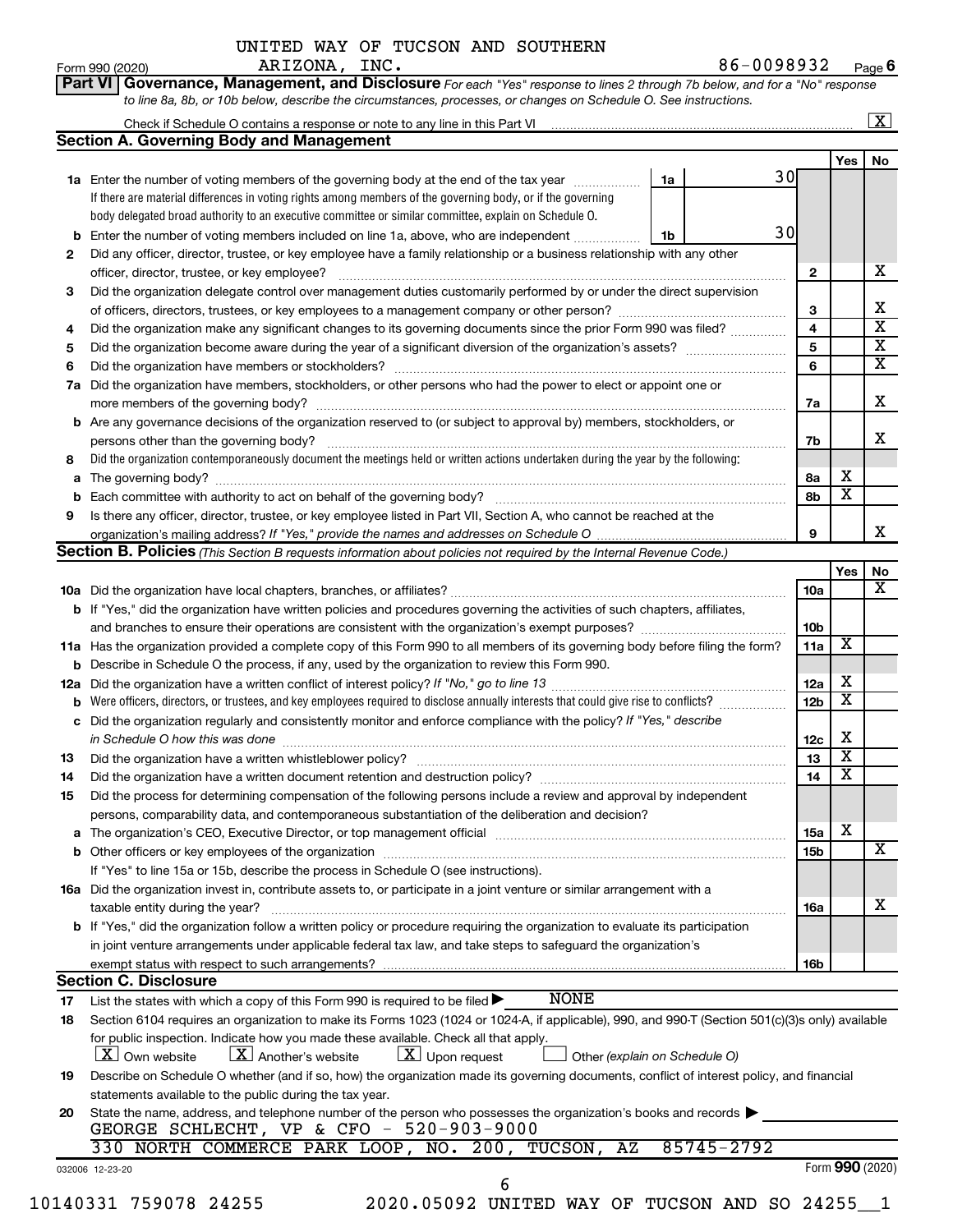| UNITED WAY OF TUCSON AND SOUTHERN |  |  |
|-----------------------------------|--|--|
|-----------------------------------|--|--|

 $\mathcal{L}^{\text{eff}}$ 

| Part VII Compensation of Officers, Directors, Trustees, Key Employees, Highest Compensated |  |  |  |
|--------------------------------------------------------------------------------------------|--|--|--|
| <b>Employees, and Independent Contractors</b>                                              |  |  |  |

Check if Schedule O contains a response or note to any line in this Part VII

**Section A. Officers, Directors, Trustees, Key Employees, and Highest Compensated Employees**

**1a**  Complete this table for all persons required to be listed. Report compensation for the calendar year ending with or within the organization's tax year.  $\bullet$  List all of the organization's current officers, directors, trustees (whether individuals or organizations), regardless of amount of compensation.

Enter -0- in columns (D), (E), and (F) if no compensation was paid.

**•** List all of the organization's current key employees, if any. See instructions for definition of "key employee."

• List the organization's five *current* highest compensated employees (other than an officer, director, trustee, or key employee) who received reportable compensation (Box 5 of Form W-2 and/or Box 7 of Form 1099-MISC) of more than \$100,000 from the organization and any related organizations.

 $\bullet$  List all of the organization's former officers, key employees, and highest compensated employees who received more than \$100,000 of reportable compensation from the organization and any related organizations.

**•** List all of the organization's former directors or trustees that received, in the capacity as a former director or trustee of the organization, more than \$10,000 of reportable compensation from the organization and any related organizations.

See instructions for the order in which to list the persons above.

Check this box if neither the organization nor any related organization compensated any current officer, director, or trustee.  $\mathcal{L}^{\text{eff}}$ 

| (A)                              | (B)                    |                                |                                                                  | (C)         |              |                                   |        | (D)                 | (E)                              | (F)                      |
|----------------------------------|------------------------|--------------------------------|------------------------------------------------------------------|-------------|--------------|-----------------------------------|--------|---------------------|----------------------------------|--------------------------|
| Name and title                   | Average                |                                | (do not check more than one                                      | Position    |              |                                   |        | Reportable          | Reportable                       | Estimated                |
|                                  | hours per              |                                | box, unless person is both an<br>officer and a director/trustee) |             |              |                                   |        | compensation        | compensation                     | amount of                |
|                                  | week                   |                                |                                                                  |             |              |                                   |        | from                | from related                     | other                    |
|                                  | (list any<br>hours for | Individual trustee or director |                                                                  |             |              |                                   |        | the<br>organization | organizations<br>(W-2/1099-MISC) | compensation<br>from the |
|                                  | related                |                                |                                                                  |             |              |                                   |        | (W-2/1099-MISC)     |                                  | organization             |
|                                  | organizations          |                                | Institutional trustee                                            |             |              |                                   |        |                     |                                  | and related              |
|                                  | below                  |                                |                                                                  |             | Key employee |                                   |        |                     |                                  | organizations            |
|                                  | line)                  |                                |                                                                  | Officer     |              | Highest compensated<br>  employee | Former |                     |                                  |                          |
| TONY PENN<br>(1)                 | 40.00                  |                                |                                                                  |             |              |                                   |        |                     |                                  |                          |
| PRESIDENT & CEO                  | 1.00                   |                                |                                                                  | $\mathbf X$ |              |                                   |        | 278,346.            | 0.                               | 14,967.                  |
| LAVONNE DOUVILLE<br>(2)          | 40.00                  |                                |                                                                  |             |              |                                   |        |                     |                                  |                          |
| EXECUTIVE VICE PRESIDENT         |                        |                                |                                                                  |             | $\mathbf X$  |                                   |        | 192,736.            | $\mathbf 0$ .                    | 5,485.                   |
| (3)<br>CLAY BACON                | 40.00                  |                                |                                                                  |             |              |                                   |        |                     |                                  |                          |
| SENIOR VICE PRESIDENT & COO      |                        |                                |                                                                  |             |              | X                                 |        | 137,517.            | $\mathbf 0$ .                    | 11,230.                  |
| GEORGE SCHLECHT<br>(4)           | 40.00                  |                                |                                                                  |             |              |                                   |        |                     |                                  |                          |
| VICE PRESIDENT & CFO             | 1.00                   |                                |                                                                  | $\mathbf X$ |              |                                   |        | 101, 469.           | $\mathbf 0$ .                    | 10,456.                  |
| <b>JEFF ARTZI</b><br>(5)         | 1.00                   |                                |                                                                  |             |              |                                   |        |                     |                                  |                          |
| <b>DIRECTOR</b>                  |                        | X                              |                                                                  |             |              |                                   |        | 0.                  | $\mathbf 0$ .                    | 0.                       |
| <b>JESSICA BRACK</b><br>(6)      | 1.00                   |                                |                                                                  |             |              |                                   |        |                     |                                  |                          |
| <b>DIRECTOR</b>                  |                        | $\mathbf X$                    |                                                                  |             |              |                                   |        | $\mathbf 0$         | $\mathbf 0$ .                    | $\mathbf 0$ .            |
| LILLIAN BRANTLEY-THOMPSON<br>(7) | 1.00                   |                                |                                                                  |             |              |                                   |        |                     |                                  |                          |
| <b>DIRECTOR</b>                  |                        | X                              |                                                                  |             |              |                                   |        | $\mathbf 0$ .       | $\mathbf 0$ .                    | $\mathbf 0$ .            |
| (8)<br>JOHN CALDWELL             | 1.00                   |                                |                                                                  |             |              |                                   |        |                     |                                  |                          |
| <b>DIRECTOR</b>                  |                        | X                              |                                                                  |             |              |                                   |        | $\mathbf 0$ .       | $\mathbf 0$ .                    | $\mathbf 0$ .            |
| (9)<br>KEVIN CUTTER              | 1.00                   |                                |                                                                  |             |              |                                   |        |                     |                                  |                          |
| <b>DIRECTOR</b>                  |                        | X                              |                                                                  |             |              |                                   |        | $\mathbf 0$ .       | $\mathbf 0$ .                    | $\mathbf 0$ .            |
| (10) DEEPA DALVI                 | 1.00                   |                                |                                                                  |             |              |                                   |        |                     |                                  |                          |
| <b>DIRECTOR</b>                  |                        | $\mathbf X$                    |                                                                  |             |              |                                   |        | 0.                  | $\mathbf 0$ .                    | $\mathbf 0$ .            |
| (11) STEVEN DASCH                | 1.00                   |                                |                                                                  |             |              |                                   |        |                     |                                  |                          |
| <b>DIRECTOR</b>                  |                        | $\mathbf X$                    |                                                                  |             |              |                                   |        | $\mathbf 0$         | $\mathbf 0$                      | $\mathbf 0$ .            |
| (12) ALLISON DUFFY               | 1.00                   |                                |                                                                  |             |              |                                   |        |                     |                                  |                          |
| <b>DIRECTOR</b>                  |                        | X                              |                                                                  |             |              |                                   |        | $\mathbf 0$         | $\mathbf 0$ .                    | $\mathbf 0$ .            |
| (13) NEAL ECKEL                  | 1.00                   |                                |                                                                  |             |              |                                   |        |                     |                                  |                          |
| <b>DIRECTOR</b>                  | 1.00                   | $\mathbf X$                    |                                                                  |             |              |                                   |        | $\mathbf 0$         | $\mathbf 0$ .                    | $\mathbf 0$ .            |
| (14) LORI GARMUS                 | 1.00                   |                                |                                                                  |             |              |                                   |        |                     |                                  |                          |
| <b>DIRECTOR</b>                  |                        | $\mathbf X$                    |                                                                  |             |              |                                   |        | $\mathbf 0$ .       | $\mathbf 0$ .                    | $\mathbf 0$ .            |
| (15) ERNEST JONES                | 1.00                   |                                |                                                                  |             |              |                                   |        |                     |                                  |                          |
| <b>DIRECTOR</b>                  |                        | $\mathbf X$                    |                                                                  |             |              |                                   |        | $\mathbf 0$         | $\mathbf 0$ .                    | 0.                       |
| (16) LEE LAMBERT                 | 1.00                   |                                |                                                                  |             |              |                                   |        |                     |                                  |                          |
| <b>DIRECTOR</b>                  |                        | X                              |                                                                  |             |              |                                   |        | 0.                  | $\mathbf 0$ .                    | $\mathbf 0$ .            |
| (17) JASON LUCKEY                | 1.00                   |                                |                                                                  |             |              |                                   |        |                     |                                  |                          |
| <b>DIRECTOR</b>                  |                        | X                              |                                                                  |             |              |                                   |        | 0.                  | $\mathbf 0$ .                    | $0$ .                    |
| 032007 12-23-20                  |                        |                                |                                                                  |             |              |                                   |        |                     |                                  | Form 990 (2020)          |

10140331 759078 24255 2020.05092 UNITED WAY OF TUCSON AND SO 24255\_\_1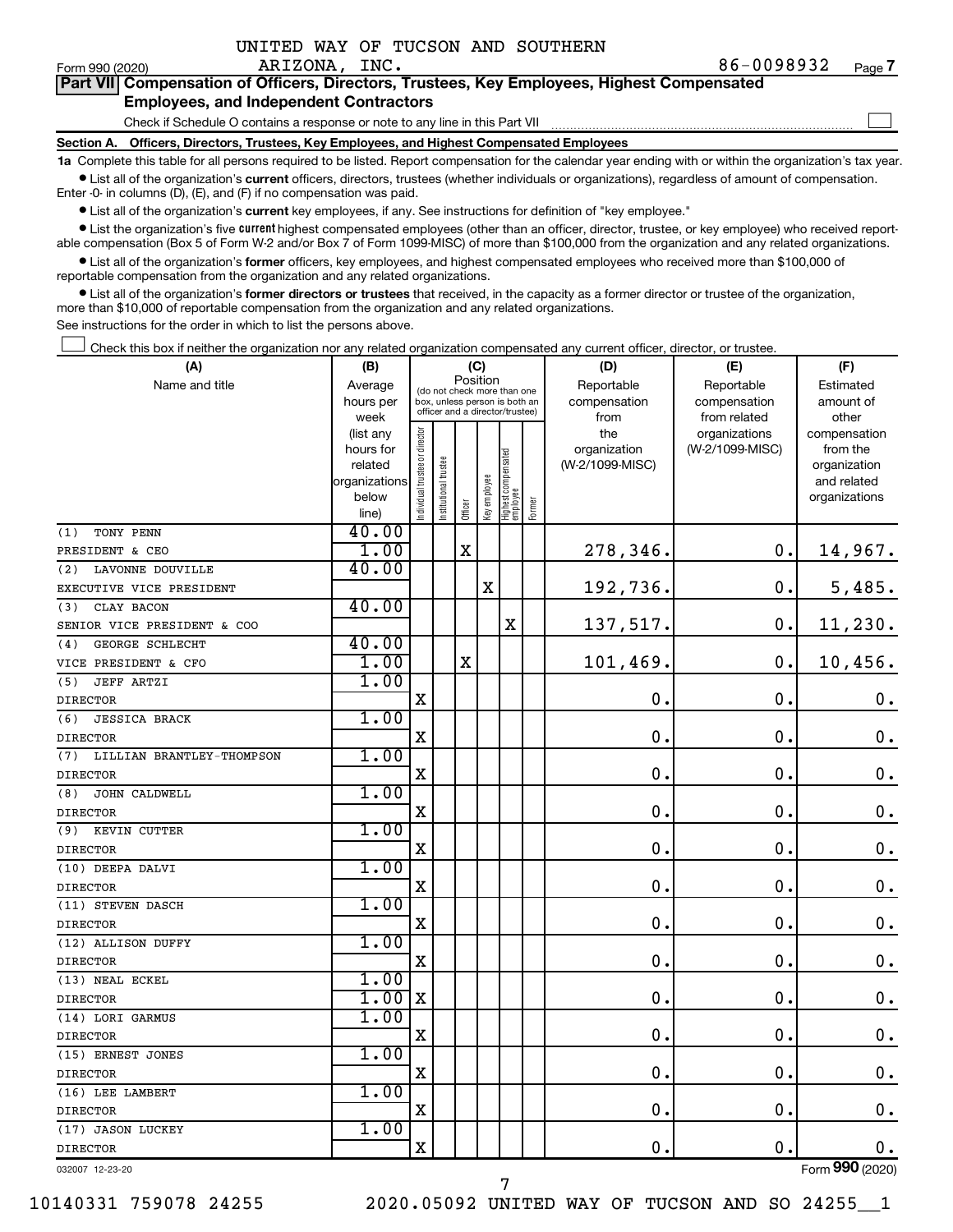| UNITED WAY OF TUCSON AND SOUTHERN                                                                                                                                                                        |                                                                      |                                |                       |                 |              |                                                                                                 |        |                                           |                                                   |               |                 |                                                                          |               |
|----------------------------------------------------------------------------------------------------------------------------------------------------------------------------------------------------------|----------------------------------------------------------------------|--------------------------------|-----------------------|-----------------|--------------|-------------------------------------------------------------------------------------------------|--------|-------------------------------------------|---------------------------------------------------|---------------|-----------------|--------------------------------------------------------------------------|---------------|
| ARIZONA, INC.<br>Form 990 (2020)                                                                                                                                                                         |                                                                      |                                |                       |                 |              |                                                                                                 |        |                                           | 86-0098932                                        |               |                 |                                                                          | Page 8        |
| <b>Part VII</b><br>Section A. Officers, Directors, Trustees, Key Employees, and Highest Compensated Employees (continued)                                                                                |                                                                      |                                |                       |                 |              |                                                                                                 |        |                                           |                                                   |               |                 |                                                                          |               |
| (A)<br>Name and title                                                                                                                                                                                    | (B)<br>Average<br>hours per<br>week                                  |                                |                       | (C)<br>Position |              | (do not check more than one<br>box, unless person is both an<br>officer and a director/trustee) |        | (D)<br>Reportable<br>compensation<br>from | (E)<br>Reportable<br>compensation<br>from related |               |                 | (F)<br>Estimated<br>amount of<br>other                                   |               |
|                                                                                                                                                                                                          | (list any<br>hours for<br>related<br>organizations<br>below<br>line) | Individual trustee or director | Institutional trustee | Officer         | key employee | Highest compensated<br>  employee                                                               | Former | the<br>organization<br>(W-2/1099-MISC)    | organizations<br>(W-2/1099-MISC)                  |               |                 | compensation<br>from the<br>organization<br>and related<br>organizations |               |
| (18) JILL MALICK<br><b>DIRECTOR</b>                                                                                                                                                                      | 1.00                                                                 | $\mathbf X$                    |                       |                 |              |                                                                                                 |        | $\mathbf 0$ .                             |                                                   | $\mathbf 0$ . |                 |                                                                          | 0.            |
| (19) STEVEN MANKEE                                                                                                                                                                                       | 1.00                                                                 |                                |                       |                 |              |                                                                                                 |        |                                           |                                                   |               |                 |                                                                          |               |
| <b>DIRECTOR</b>                                                                                                                                                                                          |                                                                      | $\mathbf X$                    |                       |                 |              |                                                                                                 |        | $\mathbf 0$ .                             |                                                   | 0.            |                 |                                                                          | 0.            |
| (20) TRISH MUIR                                                                                                                                                                                          | 1.00                                                                 |                                |                       |                 |              |                                                                                                 |        |                                           |                                                   |               |                 |                                                                          |               |
| <b>DIRECTOR</b>                                                                                                                                                                                          |                                                                      | $\mathbf X$                    |                       |                 |              |                                                                                                 |        | $\mathbf 0$ .                             |                                                   | 0.            |                 |                                                                          | 0.            |
| (21) ROBERT ROBBINS                                                                                                                                                                                      | 1.00                                                                 |                                |                       |                 |              |                                                                                                 |        |                                           |                                                   |               |                 |                                                                          |               |
| <b>DIRECTOR</b>                                                                                                                                                                                          |                                                                      | $\mathbf X$                    |                       |                 |              |                                                                                                 |        | $\mathbf 0$ .                             |                                                   | $\mathbf 0$ . |                 |                                                                          | $\mathbf 0$ . |
| (22) JOEL ROHLIK                                                                                                                                                                                         | 1.00                                                                 |                                |                       |                 |              |                                                                                                 |        |                                           |                                                   |               |                 |                                                                          |               |
| <b>DIRECTOR</b>                                                                                                                                                                                          |                                                                      | X                              |                       |                 |              |                                                                                                 |        | $\mathbf 0$ .                             |                                                   | $\mathbf 0$ . |                 |                                                                          | $\mathbf 0$ . |
| (23) MARY ROWLEY                                                                                                                                                                                         | 1.00                                                                 |                                |                       |                 |              |                                                                                                 |        |                                           |                                                   |               |                 |                                                                          |               |
| <b>DIRECTOR</b>                                                                                                                                                                                          |                                                                      | X                              |                       |                 |              |                                                                                                 |        | $\mathbf 0$ .                             |                                                   | $\mathbf 0$ . |                 |                                                                          | $\mathbf 0$ . |
| (24) CALLINE SANCHEZ<br><b>DIRECTOR</b>                                                                                                                                                                  | 1.00                                                                 | $\mathbf X$                    |                       |                 |              |                                                                                                 |        | $\mathbf 0$ .                             |                                                   | 0.            |                 |                                                                          | 0.            |
| (25) HOWARD STEWART                                                                                                                                                                                      | 1.00                                                                 |                                |                       |                 |              |                                                                                                 |        |                                           |                                                   |               |                 |                                                                          |               |
| <b>DIRECTOR</b>                                                                                                                                                                                          |                                                                      | X                              |                       |                 |              |                                                                                                 |        | $\mathbf 0$ .                             |                                                   | О.            |                 |                                                                          | 0.            |
| (26) PAUL TEES                                                                                                                                                                                           | 1.00                                                                 |                                |                       |                 |              |                                                                                                 |        |                                           |                                                   |               |                 |                                                                          |               |
| <b>DIRECTOR</b>                                                                                                                                                                                          |                                                                      | X                              |                       |                 |              |                                                                                                 |        | $\mathbf 0$ .                             |                                                   | $\mathbf 0$ . |                 |                                                                          | 0.            |
| 1b Subtotal                                                                                                                                                                                              |                                                                      |                                |                       |                 |              |                                                                                                 |        | 710,068.                                  |                                                   | σ.            |                 | 42, 138.                                                                 |               |
|                                                                                                                                                                                                          |                                                                      |                                |                       |                 |              |                                                                                                 |        | О.                                        |                                                   | σ.            |                 |                                                                          | о.            |
|                                                                                                                                                                                                          |                                                                      |                                |                       |                 |              |                                                                                                 |        | 710,068.                                  |                                                   | σ.            |                 | 42, 138.                                                                 |               |
| Total number of individuals (including but not limited to those listed above) who received more than \$100,000 of reportable<br>$\mathbf{2}$<br>compensation from the organization $\blacktriangleright$ |                                                                      |                                |                       |                 |              |                                                                                                 |        |                                           |                                                   |               |                 |                                                                          |               |
|                                                                                                                                                                                                          |                                                                      |                                |                       |                 |              |                                                                                                 |        |                                           |                                                   |               |                 | Yes                                                                      | No            |
| 3<br>Did the organization list any former officer, director, trustee, key employee, or highest compensated employee on                                                                                   |                                                                      |                                |                       |                 |              |                                                                                                 |        |                                           |                                                   |               |                 |                                                                          |               |
| line 1a? If "Yes," complete Schedule J for such individual manufactured content to the content of the complete                                                                                           |                                                                      |                                |                       |                 |              |                                                                                                 |        |                                           |                                                   |               | з               |                                                                          | $\mathbf X$   |
| For any individual listed on line 1a, is the sum of reportable compensation and other compensation from the organization<br>4                                                                            |                                                                      |                                |                       |                 |              |                                                                                                 |        |                                           |                                                   |               |                 |                                                                          |               |
|                                                                                                                                                                                                          |                                                                      |                                |                       |                 |              |                                                                                                 |        |                                           |                                                   |               | 4               | x                                                                        |               |
| Did any person listed on line 1a receive or accrue compensation from any unrelated organization or individual for services<br>5                                                                          |                                                                      |                                |                       |                 |              |                                                                                                 |        |                                           |                                                   |               |                 |                                                                          |               |
| <b>Section B. Independent Contractors</b>                                                                                                                                                                |                                                                      |                                |                       |                 |              |                                                                                                 |        |                                           |                                                   |               | 5               |                                                                          | x             |
| Complete this table for your five highest compensated independent contractors that received more than \$100,000 of compensation from                                                                     |                                                                      |                                |                       |                 |              |                                                                                                 |        |                                           |                                                   |               |                 |                                                                          |               |
| 1<br>the organization. Report compensation for the calendar year ending with or within the organization's tax year.                                                                                      |                                                                      |                                |                       |                 |              |                                                                                                 |        |                                           |                                                   |               |                 |                                                                          |               |
| (A)                                                                                                                                                                                                      |                                                                      |                                |                       |                 |              |                                                                                                 |        | (B)                                       |                                                   |               | (C)             |                                                                          |               |
| Name and business address                                                                                                                                                                                |                                                                      |                                |                       |                 |              |                                                                                                 |        | Description of services                   |                                                   |               | Compensation    |                                                                          |               |
| CDW DIRECT                                                                                                                                                                                               |                                                                      |                                |                       |                 |              |                                                                                                 |        |                                           |                                                   |               |                 |                                                                          |               |
| P.O. BOX 75723, CHICAGO, IL 60675                                                                                                                                                                        |                                                                      |                                |                       |                 |              |                                                                                                 |        | IT SERVICES                               |                                                   |               |                 | 131,453.                                                                 |               |
|                                                                                                                                                                                                          |                                                                      |                                |                       |                 |              |                                                                                                 |        |                                           |                                                   |               |                 |                                                                          |               |
|                                                                                                                                                                                                          |                                                                      |                                |                       |                 |              |                                                                                                 |        |                                           |                                                   |               |                 |                                                                          |               |
|                                                                                                                                                                                                          |                                                                      |                                |                       |                 |              |                                                                                                 |        |                                           |                                                   |               |                 |                                                                          |               |
|                                                                                                                                                                                                          |                                                                      |                                |                       |                 |              |                                                                                                 |        |                                           |                                                   |               |                 |                                                                          |               |
|                                                                                                                                                                                                          |                                                                      |                                |                       |                 |              |                                                                                                 |        |                                           |                                                   |               |                 |                                                                          |               |
|                                                                                                                                                                                                          |                                                                      |                                |                       |                 |              |                                                                                                 |        |                                           |                                                   |               |                 |                                                                          |               |
|                                                                                                                                                                                                          |                                                                      |                                |                       |                 |              |                                                                                                 |        |                                           |                                                   |               |                 |                                                                          |               |
| Total number of independent contractors (including but not limited to those listed above) who received more than<br>2<br>\$100,000 of compensation from the organization                                 |                                                                      |                                |                       |                 |              | 1                                                                                               |        |                                           |                                                   |               |                 |                                                                          |               |
| SEE PART VII, SECTION A CONTINUATION SHEETS                                                                                                                                                              |                                                                      |                                |                       |                 |              |                                                                                                 |        |                                           |                                                   |               | Form 990 (2020) |                                                                          |               |
| 032008 12-23-20                                                                                                                                                                                          |                                                                      |                                |                       |                 |              |                                                                                                 |        |                                           |                                                   |               |                 |                                                                          |               |

10140331 759078 24255 2020.05092 UNITED WAY OF TUCSON AND SO 24255\_\_1 8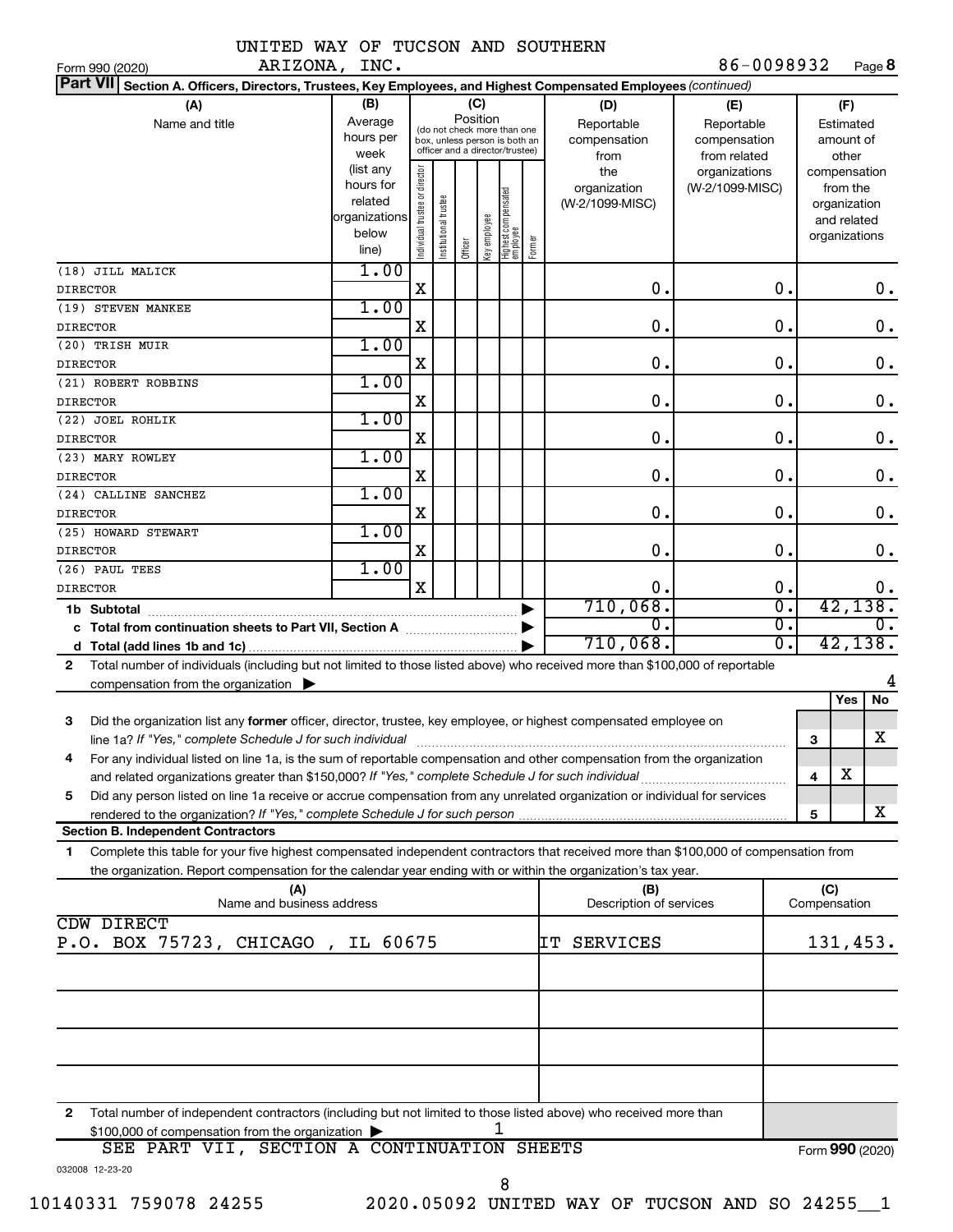|         |  |  | UNITED WAY OF TUCSON AND SOUTHERN |                |
|---------|--|--|-----------------------------------|----------------|
| ARTZONA |  |  |                                   | $86 - 0098932$ |

| ARIZONA, INC.<br>Form 990                                                                                                 |                                                                            |                                |                       |         |              |                              |        |                                                | 86-0098932                                       |                                                                                   |
|---------------------------------------------------------------------------------------------------------------------------|----------------------------------------------------------------------------|--------------------------------|-----------------------|---------|--------------|------------------------------|--------|------------------------------------------------|--------------------------------------------------|-----------------------------------------------------------------------------------|
| <b>Part VII</b><br>Section A. Officers, Directors, Trustees, Key Employees, and Highest Compensated Employees (continued) |                                                                            |                                |                       |         |              |                              |        |                                                |                                                  |                                                                                   |
| (A)                                                                                                                       | (B)                                                                        |                                |                       |         | (C)          |                              |        | (D)                                            | (E)                                              | (F)                                                                               |
| Name and title                                                                                                            | Average                                                                    |                                |                       |         | Position     |                              |        | Reportable                                     | Reportable                                       | Estimated                                                                         |
|                                                                                                                           | hours                                                                      |                                |                       |         |              | (check all that apply)       |        | compensation                                   | compensation                                     | amount of                                                                         |
|                                                                                                                           | per<br>week<br>(list any<br>hours for<br>related<br>organizations<br>below | Individual trustee or director | Institutional trustee | Officer | Key employee | Highest compensated employee | Former | from<br>the<br>organization<br>(W-2/1099-MISC) | from related<br>organizations<br>(W-2/1099-MISC) | other<br>compensation<br>from the<br>organization<br>and related<br>organizations |
|                                                                                                                           | line)<br>1.00                                                              |                                |                       |         |              |                              |        |                                                |                                                  |                                                                                   |
| (27) MATTHEW THROWER<br><b>DIRECTOR</b>                                                                                   |                                                                            | X                              |                       |         |              |                              |        | 0.                                             | 0.                                               | 0.                                                                                |
| (28) MICHELLE TRINDADE                                                                                                    | 1.00                                                                       |                                |                       |         |              |                              |        |                                                |                                                  |                                                                                   |
| <b>DIRECTOR</b>                                                                                                           |                                                                            | X                              |                       |         |              |                              |        | 0.                                             | 0.                                               | $\mathbf 0$ .                                                                     |
| (29) CHAD WHELAN                                                                                                          | 1.00                                                                       |                                |                       |         |              |                              |        |                                                |                                                  |                                                                                   |
| <b>DIRECTOR</b>                                                                                                           |                                                                            | X                              |                       |         |              |                              |        | 0.                                             | 0.                                               | $\mathbf 0$ .                                                                     |
| (30) ALICIA WHITE                                                                                                         | 1.00                                                                       |                                |                       |         |              |                              |        |                                                |                                                  |                                                                                   |
| <b>DIRECTOR</b>                                                                                                           |                                                                            | X                              |                       |         |              |                              |        | 0.                                             | 0.                                               | $\mathbf 0$ .                                                                     |
| (31) EDMUND MARQUEZ                                                                                                       | 2.00                                                                       |                                |                       |         |              |                              |        |                                                |                                                  |                                                                                   |
| <b>CHAIR</b>                                                                                                              |                                                                            | X                              |                       | X       |              |                              |        | 0.                                             | 0.                                               | $\mathbf 0$ .                                                                     |
| (32) ADRIANA KONG ROMERO                                                                                                  | 2.00                                                                       |                                |                       |         |              |                              |        |                                                |                                                  |                                                                                   |
| VICE CHAIR                                                                                                                |                                                                            | X                              |                       | X       |              |                              |        | 0.                                             | 0.                                               | $0$ .                                                                             |
| (33) LINDA DRAKE                                                                                                          | 2.00                                                                       |                                |                       |         |              |                              |        |                                                |                                                  |                                                                                   |
| <b>SECRETARY</b>                                                                                                          |                                                                            | X                              |                       | X       |              |                              |        | 0.                                             | 0.                                               | $\mathbf 0$ .                                                                     |
| (34) ADDIE LIENING                                                                                                        | 2.00                                                                       |                                |                       |         |              |                              |        |                                                |                                                  |                                                                                   |
| <b>TREASURER</b>                                                                                                          |                                                                            | X                              |                       | X       |              |                              |        | 0.                                             | 0.                                               | 0.                                                                                |
|                                                                                                                           |                                                                            |                                |                       |         |              |                              |        |                                                |                                                  |                                                                                   |
|                                                                                                                           |                                                                            |                                |                       |         |              |                              |        |                                                |                                                  |                                                                                   |
|                                                                                                                           |                                                                            |                                |                       |         |              |                              |        |                                                |                                                  |                                                                                   |
|                                                                                                                           |                                                                            |                                |                       |         |              |                              |        |                                                |                                                  |                                                                                   |
|                                                                                                                           |                                                                            |                                |                       |         |              |                              |        |                                                |                                                  |                                                                                   |
|                                                                                                                           |                                                                            |                                |                       |         |              |                              |        |                                                |                                                  |                                                                                   |
|                                                                                                                           |                                                                            |                                |                       |         |              |                              |        |                                                |                                                  |                                                                                   |
|                                                                                                                           |                                                                            |                                |                       |         |              |                              |        |                                                |                                                  |                                                                                   |
|                                                                                                                           |                                                                            |                                |                       |         |              |                              |        |                                                |                                                  |                                                                                   |
|                                                                                                                           |                                                                            |                                |                       |         |              |                              |        |                                                |                                                  |                                                                                   |
|                                                                                                                           |                                                                            |                                |                       |         |              |                              |        |                                                |                                                  |                                                                                   |
|                                                                                                                           |                                                                            |                                |                       |         |              |                              |        |                                                |                                                  |                                                                                   |
|                                                                                                                           |                                                                            |                                |                       |         |              |                              |        |                                                |                                                  |                                                                                   |
|                                                                                                                           |                                                                            |                                |                       |         |              |                              |        |                                                |                                                  |                                                                                   |
|                                                                                                                           |                                                                            |                                |                       |         |              |                              |        |                                                |                                                  |                                                                                   |
|                                                                                                                           |                                                                            |                                |                       |         |              |                              |        |                                                |                                                  |                                                                                   |
|                                                                                                                           |                                                                            |                                |                       |         |              |                              |        |                                                |                                                  |                                                                                   |
|                                                                                                                           |                                                                            |                                |                       |         |              |                              |        |                                                |                                                  |                                                                                   |
|                                                                                                                           |                                                                            |                                |                       |         |              |                              |        |                                                |                                                  |                                                                                   |
|                                                                                                                           |                                                                            |                                |                       |         |              |                              |        |                                                |                                                  |                                                                                   |
|                                                                                                                           |                                                                            |                                |                       |         |              |                              |        |                                                |                                                  |                                                                                   |
|                                                                                                                           |                                                                            |                                |                       |         |              |                              |        |                                                |                                                  |                                                                                   |
|                                                                                                                           |                                                                            |                                |                       |         |              |                              |        |                                                |                                                  |                                                                                   |
|                                                                                                                           |                                                                            |                                |                       |         |              |                              |        |                                                |                                                  |                                                                                   |

032201 04-01-20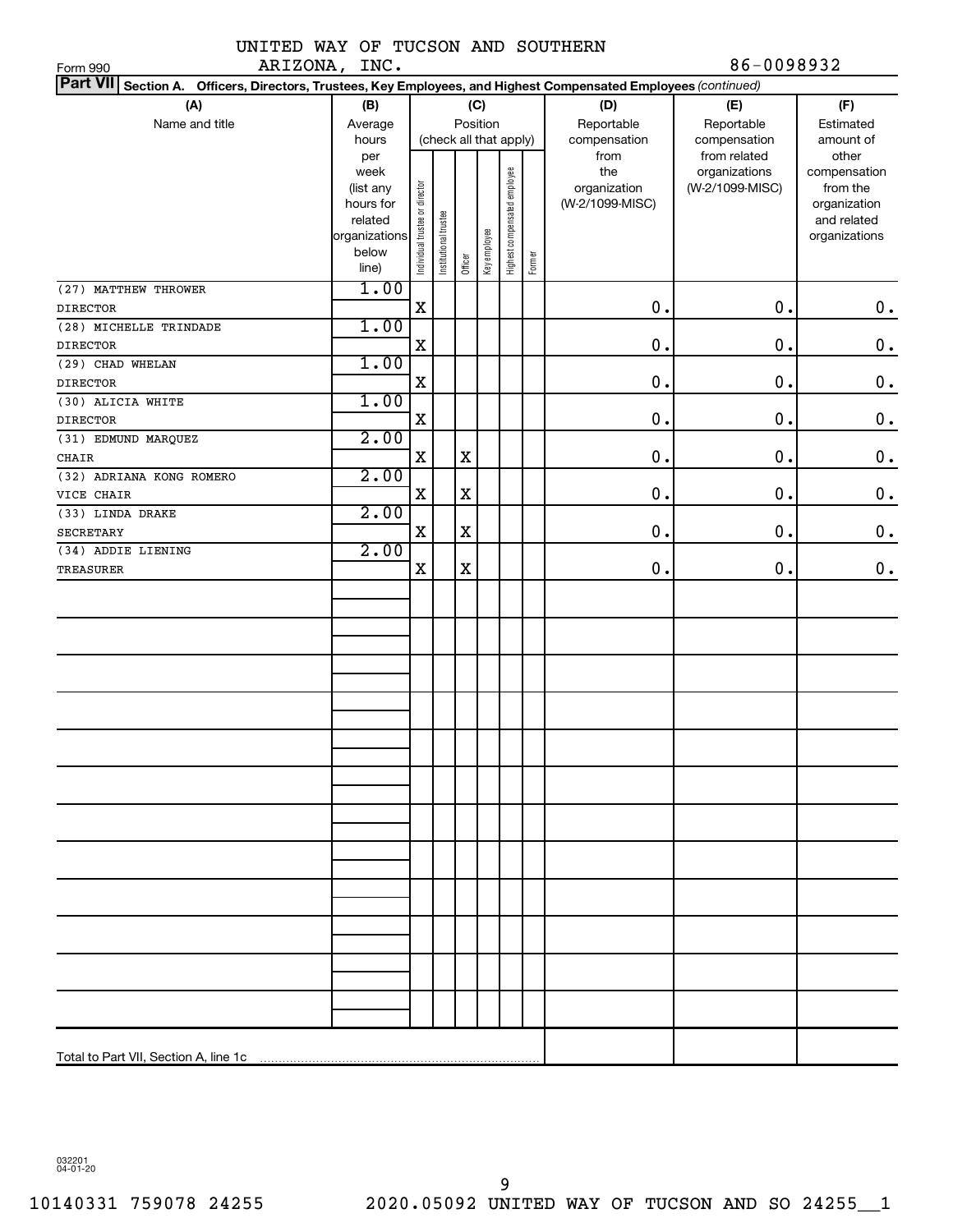|               |  |  | UNITED WAY OF TUCSON AND SOUTHERN |
|---------------|--|--|-----------------------------------|
| ARIZONA, INC. |  |  |                                   |

| <b>Part VIII</b>                                          |      |   | <b>Statement of Revenue</b>                                                |                      |                      |                                                                 |                             |                                                                 |
|-----------------------------------------------------------|------|---|----------------------------------------------------------------------------|----------------------|----------------------|-----------------------------------------------------------------|-----------------------------|-----------------------------------------------------------------|
|                                                           |      |   |                                                                            |                      |                      |                                                                 |                             |                                                                 |
|                                                           |      |   |                                                                            |                      | (A)<br>Total revenue | (B)<br>Related or exempt<br>function revenue   business revenue | $\overline{C}$<br>Unrelated | (D)<br>Revenue excluded<br>from tax under<br>sections 512 - 514 |
|                                                           |      |   | 1 a Federated campaigns<br>1a                                              |                      |                      |                                                                 |                             |                                                                 |
| Contributions, Gifts, Grants<br>and Other Similar Amounts |      |   | 1b<br><b>b</b> Membership dues                                             |                      |                      |                                                                 |                             |                                                                 |
|                                                           |      |   | 1 <sub>c</sub><br>c Fundraising events                                     | 45,750.              |                      |                                                                 |                             |                                                                 |
|                                                           |      |   | 1d<br>d Related organizations<br>$\overline{\phantom{a}}$                  | 375,000.             |                      |                                                                 |                             |                                                                 |
|                                                           |      |   | 1e<br>e Government grants (contributions)                                  | 6,495,805.           |                      |                                                                 |                             |                                                                 |
|                                                           |      |   | f All other contributions, gifts, grants, and                              |                      |                      |                                                                 |                             |                                                                 |
|                                                           |      |   | similar amounts not included above<br>1f                                   | 16, 161, 762.        |                      |                                                                 |                             |                                                                 |
|                                                           |      |   | $1g$ \$<br>Noncash contributions included in lines 1a-1f                   | 55,816.              |                      |                                                                 |                             |                                                                 |
|                                                           |      |   |                                                                            |                      | 23,078,317.          |                                                                 |                             |                                                                 |
|                                                           |      |   |                                                                            | <b>Business Code</b> |                      |                                                                 |                             |                                                                 |
| Program Service<br>Revenue                                | 2а   |   | SERVICE FEE INCOME                                                         | 900099               | 100, 499.            | 100,499.                                                        |                             |                                                                 |
|                                                           |      | b | MISCELLANEOUS INCOME                                                       | 900099               | 3,706.               | 3,706,                                                          |                             |                                                                 |
|                                                           |      | с |                                                                            |                      |                      |                                                                 |                             |                                                                 |
|                                                           |      | d | the control of the control of the control of the control of the control of |                      |                      |                                                                 |                             |                                                                 |
|                                                           |      |   | f All other program service revenue                                        |                      |                      |                                                                 |                             |                                                                 |
|                                                           |      |   |                                                                            |                      | 104,205.             |                                                                 |                             |                                                                 |
|                                                           | 3    |   | Investment income (including dividends, interest, and                      |                      |                      |                                                                 |                             |                                                                 |
|                                                           |      |   |                                                                            |                      | 174,419.             |                                                                 |                             | 174,419.                                                        |
|                                                           | 4    |   | Income from investment of tax-exempt bond proceeds                         |                      |                      |                                                                 |                             |                                                                 |
|                                                           | 5    |   |                                                                            |                      |                      |                                                                 |                             |                                                                 |
|                                                           |      |   | (i) Real                                                                   | (ii) Personal        |                      |                                                                 |                             |                                                                 |
|                                                           |      |   | <b>6 a</b> Gross rents<br>l 6a                                             |                      |                      |                                                                 |                             |                                                                 |
|                                                           |      |   | <b>b</b> Less: rental expenses $\ldots$<br>6b                              |                      |                      |                                                                 |                             |                                                                 |
|                                                           |      |   | c Rental income or (loss)<br>6c                                            |                      |                      |                                                                 |                             |                                                                 |
|                                                           |      |   | d Net rental income or (loss)                                              |                      |                      |                                                                 |                             |                                                                 |
|                                                           |      |   | (i) Securities<br>7 a Gross amount from sales of                           | (ii) Other           |                      |                                                                 |                             |                                                                 |
|                                                           |      |   | 876,105.<br>assets other than inventory<br>7a                              |                      |                      |                                                                 |                             |                                                                 |
|                                                           |      |   | <b>b</b> Less: cost or other basis                                         |                      |                      |                                                                 |                             |                                                                 |
| Revenue                                                   |      |   | 855, 375.<br>and sales expenses<br>7b<br>7c                                |                      |                      |                                                                 |                             |                                                                 |
|                                                           |      |   | 20,730.<br>c Gain or (loss)                                                |                      |                      |                                                                 |                             | 20,730.                                                         |
|                                                           |      |   | 8 a Gross income from fundraising events (not                              |                      | 20,730.              |                                                                 |                             |                                                                 |
| Ĕ                                                         |      |   | $45,750.$ of<br>including $$$                                              |                      |                      |                                                                 |                             |                                                                 |
|                                                           |      |   | contributions reported on line 1c). See                                    |                      |                      |                                                                 |                             |                                                                 |
|                                                           |      |   | l 8a                                                                       | 150.                 |                      |                                                                 |                             |                                                                 |
|                                                           |      |   | 8 <sub>b</sub>                                                             | 7,550.               |                      |                                                                 |                             |                                                                 |
|                                                           |      |   | c Net income or (loss) from fundraising events                             | ▶                    | $-7,400.$            |                                                                 |                             | $-7,400.$                                                       |
|                                                           |      |   | 9 a Gross income from gaming activities. See                               |                      |                      |                                                                 |                             |                                                                 |
|                                                           |      |   | 9a                                                                         |                      |                      |                                                                 |                             |                                                                 |
|                                                           |      |   | 9 <sub>b</sub>                                                             |                      |                      |                                                                 |                             |                                                                 |
|                                                           |      |   | c Net income or (loss) from gaming activities                              | .                    |                      |                                                                 |                             |                                                                 |
|                                                           |      |   | 10 a Gross sales of inventory, less returns                                |                      |                      |                                                                 |                             |                                                                 |
|                                                           |      |   | 10a                                                                        |                      |                      |                                                                 |                             |                                                                 |
|                                                           |      |   | 10 <sub>b</sub><br><b>b</b> Less: cost of goods sold                       |                      |                      |                                                                 |                             |                                                                 |
|                                                           |      |   | c Net income or (loss) from sales of inventory                             |                      |                      |                                                                 |                             |                                                                 |
|                                                           |      |   |                                                                            | <b>Business Code</b> |                      |                                                                 |                             |                                                                 |
|                                                           | 11 a |   | the control of the control of the control of the control of the control of |                      |                      |                                                                 |                             |                                                                 |
|                                                           |      | b |                                                                            |                      |                      |                                                                 |                             |                                                                 |
| Miscellaneous<br>Revenue                                  |      | с | the control of the control of the control of                               |                      |                      |                                                                 |                             |                                                                 |
|                                                           |      |   |                                                                            | ▶                    |                      |                                                                 |                             |                                                                 |
|                                                           | 12   |   |                                                                            |                      | 23, 370, 271.        | 104,205.                                                        | 0.                          | 187,749.                                                        |
| 032009 12-23-20                                           |      |   |                                                                            |                      |                      |                                                                 |                             | Form 990 (2020)                                                 |

10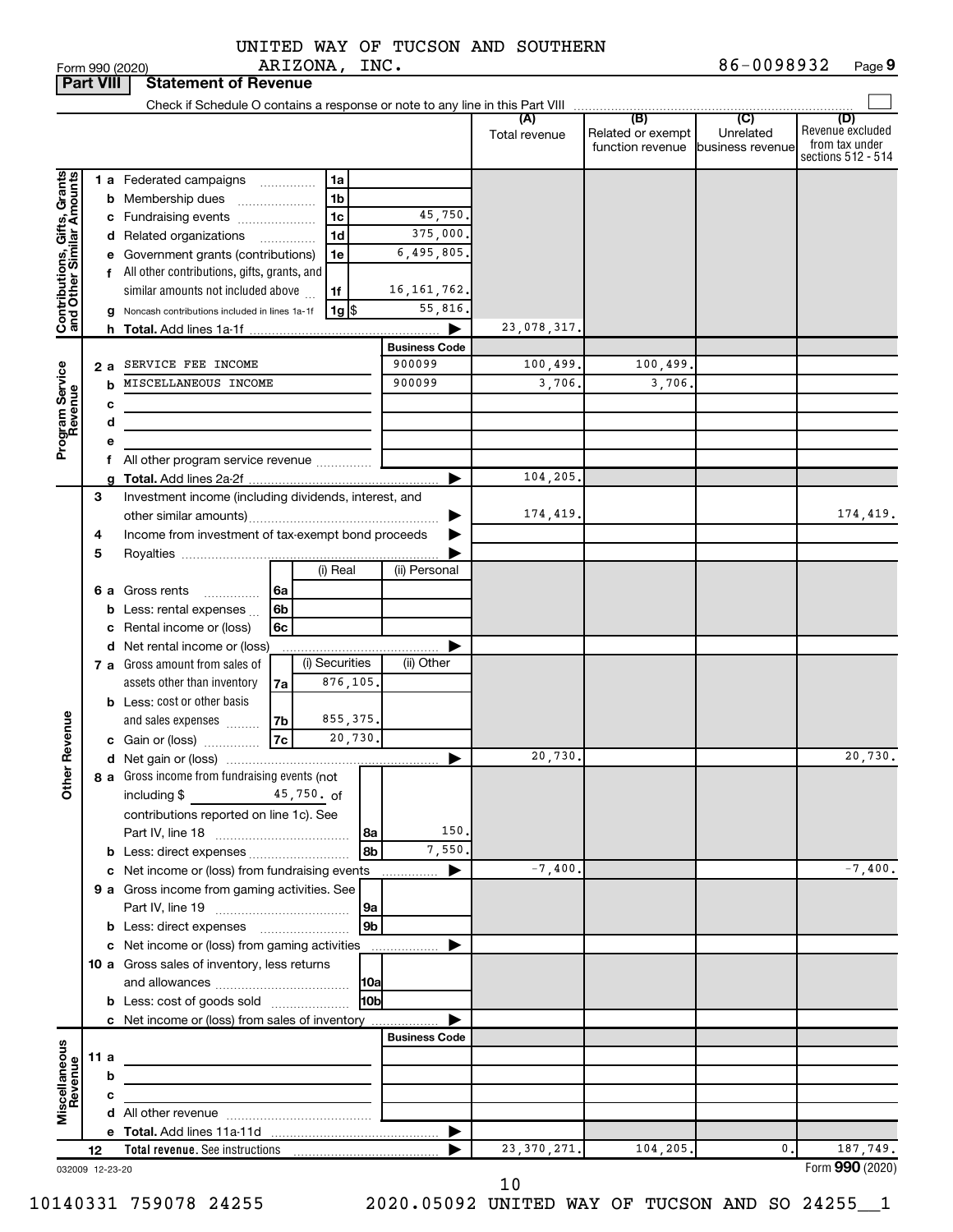**Part IX Statement of Functional Expenses**

*Section 501(c)(3) and 501(c)(4) organizations must complete all columns. All other organizations must complete column (A).*

|              | Check if Schedule O contains a response or note to any line in this Part IX                        |                       |                                    |                                    |                         |
|--------------|----------------------------------------------------------------------------------------------------|-----------------------|------------------------------------|------------------------------------|-------------------------|
|              | Do not include amounts reported on lines 6b,<br>7b, 8b, 9b, and 10b of Part VIII.                  | (A)<br>Total expenses | (B)<br>Program service<br>expenses | Management and<br>general expenses | Fundraising<br>expenses |
| 1            | Grants and other assistance to domestic organizations                                              |                       |                                    |                                    |                         |
|              | and domestic governments. See Part IV, line 21                                                     | 7,484,830.            | 7,484,830.                         |                                    |                         |
| $\mathbf{2}$ | Grants and other assistance to domestic                                                            |                       |                                    |                                    |                         |
|              | individuals. See Part IV, line 22                                                                  | 33, 251.              | 33,251.                            |                                    |                         |
| 3            | Grants and other assistance to foreign                                                             |                       |                                    |                                    |                         |
|              | organizations, foreign governments, and foreign                                                    |                       |                                    |                                    |                         |
|              | individuals. See Part IV, lines 15 and 16                                                          |                       |                                    |                                    |                         |
| 4            | Benefits paid to or for members                                                                    |                       |                                    |                                    |                         |
| 5            | Compensation of current officers, directors,                                                       |                       |                                    |                                    |                         |
|              | trustees, and key employees                                                                        | 554,700.              | 350,524.                           | 93,688.                            | 110,488.                |
| 6            | Compensation not included above to disqualified                                                    |                       |                                    |                                    |                         |
|              | persons (as defined under section 4958(f)(1)) and                                                  |                       |                                    |                                    |                         |
|              | persons described in section 4958(c)(3)(B)                                                         |                       |                                    |                                    |                         |
| 7            |                                                                                                    | 3,140,840.            | 1,984,747.                         | 530,483.                           | 625, 610.               |
| 8            | Pension plan accruals and contributions (include                                                   |                       |                                    |                                    |                         |
|              | section 401(k) and 403(b) employer contributions)                                                  | 107,950.              | 70,500.                            | $\frac{17,663}{60,377}$            | $\frac{19,787}{67,987}$ |
| 9            | Other employee benefits                                                                            | 368,975.              | 240,611.                           |                                    |                         |
| 10           |                                                                                                    | 255,738.              | 168,459.                           | 40,536.                            | 46,743.                 |
| 11           | Fees for services (nonemployees):                                                                  |                       |                                    |                                    |                         |
|              |                                                                                                    | 595.                  |                                    | 595.                               |                         |
| b            |                                                                                                    | 26,980.               |                                    | 26,980.                            |                         |
|              |                                                                                                    |                       |                                    |                                    |                         |
|              | e Professional fundraising services. See Part IV, line 17                                          |                       |                                    |                                    |                         |
|              | Investment management fees                                                                         | 33,560.               |                                    | 33,560.                            |                         |
|              | g Other. (If line 11g amount exceeds 10% of line 25,                                               |                       |                                    |                                    |                         |
|              | column (A) amount, list line 11g expenses on Sch O.)                                               | 574,518.              | 504,973.                           | 47,841.                            | 21,704.                 |
| 12           |                                                                                                    | 114,435.              | 71,987.                            | 9,929.                             | 32,519.                 |
| 13           |                                                                                                    | 235, 144.             | 181,551.                           | 28, 224.                           | 25, 369.                |
| 14           |                                                                                                    | 150, 172.             | 101, 299.                          | 23,334.                            | 25,539.                 |
| 15           |                                                                                                    |                       |                                    |                                    |                         |
| 16           |                                                                                                    | 185,909.              | 144, 354.                          | 17, 183.                           | 24,372.                 |
| 17           |                                                                                                    | 4,591.                | 1,802.                             | 1,187.                             | 1,602.                  |
| 18           | Payments of travel or entertainment expenses                                                       |                       |                                    |                                    |                         |
|              | for any federal, state, or local public officials                                                  |                       |                                    |                                    |                         |
| 19           | Conferences, conventions, and meetings                                                             | 56,426.               | 21,322.                            | 10,971.                            | 24, 133.                |
| 20           | Interest                                                                                           | 5,152.                |                                    | 5,152.                             |                         |
| 21           |                                                                                                    | 195,732.              | 124, 280.                          | 29,323.                            | 42, 129.                |
| 22           | Depreciation, depletion, and amortization                                                          | 23,294.               |                                    | 23,294.                            |                         |
| 23           | Insurance                                                                                          | 15, 144.              | 542.                               | 14,602.                            |                         |
| 24           | Other expenses. Itemize expenses not covered<br>above (List miscellaneous expenses on line 24e. If |                       |                                    |                                    |                         |
|              | line 24e amount exceeds 10% of line 25, column (A)                                                 |                       |                                    |                                    |                         |
|              | amount, list line 24e expenses on Schedule O.)<br>DUES AND SUBSCRIPTIONS                           | 34, 299.              | 17,251.                            | 10,537.                            | 6,511.                  |
|              | IN KIND EXPENSES                                                                                   | 4,232.                | 4,232.                             |                                    |                         |
|              |                                                                                                    |                       |                                    |                                    |                         |
| с<br>d       |                                                                                                    |                       |                                    |                                    |                         |
|              | e All other expenses                                                                               |                       |                                    |                                    |                         |
| 25           | Total functional expenses. Add lines 1 through 24e                                                 | 13,606,467.           | 11,506,515.                        | 1,025,459.                         | 1,074,493.              |
| 26           | Joint costs. Complete this line only if the organization                                           |                       |                                    |                                    |                         |
|              | reported in column (B) joint costs from a combined                                                 |                       |                                    |                                    |                         |
|              | educational campaign and fundraising solicitation.                                                 |                       |                                    |                                    |                         |
|              | Check here<br>if following SOP 98-2 (ASC 958-720)                                                  |                       |                                    |                                    |                         |
|              | 032010 12-23-20                                                                                    |                       |                                    |                                    | Form 990 (2020)         |

10140331 759078 24255 2020.05092 UNITED WAY OF TUCSON AND SO 24255\_\_1

11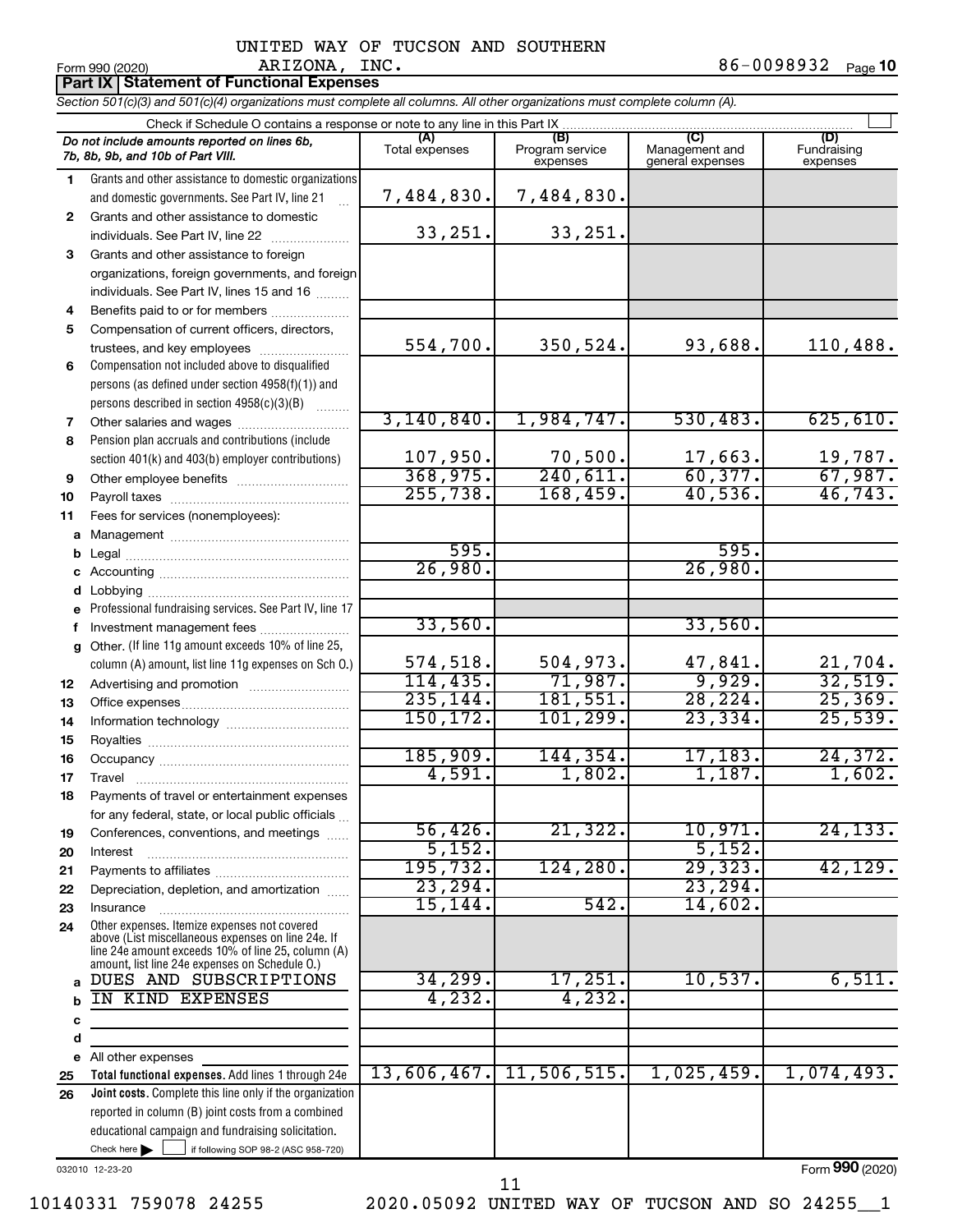|  | Form 990 (2020) |
|--|-----------------|
|  |                 |

Form 990 (2020) ARIZONA, INC. 86-0098932 <sub>Page</sub> 11

**Part X** Balance Sheet  $\mathbf{r}$ Check if Schedule O contains a response or note to any line in this Part X **(A) (B)** Beginning of year  $\parallel$  | End of year 2,963,764. 4,085,649. **1 1** Cash - non-interest-bearing ~~~~~~~~~~~~~~~~~~~~~~~~~ 1,165,099. 9,889,643. **2 2** Savings and temporary cash investments ~~~~~~~~~~~~~~~~~~ 4,988,813. 4,156,360. **3 3** Pledges and grants receivable, net ~~~~~~~~~~~~~~~~~~~~~ 23,755. 36,214. **4 4** Accounts receivable, net ~~~~~~~~~~~~~~~~~~~~~~~~~~ **5** Loans and other receivables from any current or former officer, director, trustee, key employee, creator or founder, substantial contributor, or 35% **5** controlled entity or family member of any of these persons ~~~~~~~~~ **6** Loans and other receivables from other disqualified persons (as defined **6** under section  $4958(f)(1)$ , and persons described in section  $4958(c)(3)(B)$ **7 7** Notes and loans receivable, net ~~~~~~~~~~~~~~~~~~~~~~~ **Assets 8 8** Inventories for sale or use ~~~~~~~~~~~~~~~~~~~~~~~~~~ 86,615. 104,656. **9 9** Prepaid expenses and deferred charges ~~~~~~~~~~~~~~~~~~ **10 a** Land, buildings, and equipment: cost or other 289,845. basis. Complete Part VI of Schedule D  $\frac{1}{10}$  10a  $189,890.$  123, 249.  $|10c|$  99, 955. **10c b** Less: accumulated depreciation  $\ldots$  [10b]  $5,364,141.$  11 6,805,416. **11 11** Investments - publicly traded securities ~~~~~~~~~~~~~~~~~~~ **12 12** Investments - other securities. See Part IV, line 11 ~~~~~~~~~~~~~~ **13 13** Investments - program-related. See Part IV, line 11 ~~~~~~~~~~~~~ **14 14** Intangible assets ~~~~~~~~~~~~~~~~~~~~~~~~~~~~~~ Other assets. See Part IV, line 11 ~~~~~~~~~~~~~~~~~~~~~~ 184,898. 15 **15 15** 14,900,334. 25,194,922. **16 16 Total assets.**  Add lines 1 through 15 (must equal line 33)  $699,640.$   $17$  | 1,070,974. **17 17** Accounts payable and accrued expenses ~~~~~~~~~~~~~~~~~~  $572,628.$  18  $560,498.$ **18 18** Grants payable ~~~~~~~~~~~~~~~~~~~~~~~~~~~~~~~  $804, 856$ . 19 244,842. **19 19** Deferred revenue ~~~~~~~~~~~~~~~~~~~~~~~~~~~~~~ **20 20** Tax-exempt bond liabilities ~~~~~~~~~~~~~~~~~~~~~~~~~ 660,494. 544,712. **21 21** Escrow or custodial account liability. Complete Part IV of Schedule D ........... **22** Loans and other payables to any current or former officer, director, **Liabilities** trustee, key employee, creator or founder, substantial contributor, or 35% **22** controlled entity or family member of any of these persons ~~~~~~~~~ **23** Secured mortgages and notes payable to unrelated third parties **23 24** Unsecured notes and loans payable to unrelated third parties **24 25** Other liabilities (including federal income tax, payables to related third parties, and other liabilities not included on lines 17-24). Complete Part X 92,945. 25 | 80,125. of Schedule D ~~~~~~~~~~~~~~~~~~~~~~~~~~~~~~~ **25** 2,830,563. 26 2,501,151. **26 26 Total liabilities.**  Add lines 17 through 25 Organizations that follow FASB ASC 958, check here  $\blacktriangleright \; \boxed{\text{X}}$ Net Assets or Fund Balances **Net Assets or Fund Balances and complete lines 27, 28, 32, and 33.** 6, 113, 839.  $|z_7|$  17, 287, 617. **27 27** Net assets without donor restrictions ~~~~~~~~~~~~~~~~~~~~  $5,955,932.$   $28$  5,406,154. **28 28** Net assets with donor restrictions ~~~~~~~~~~~~~~~~~~~~~~ **Organizations that do not follow FASB ASC 958, check here** | † **and complete lines 29 through 33. 29 29** Capital stock or trust principal, or current funds ~~~~~~~~~~~~~~~ **30 30** Paid-in or capital surplus, or land, building, or equipment fund ....................... **31 31** Retained earnings, endowment, accumulated income, or other funds ............ Total net assets or fund balances ~~~~~~~~~~~~~~~~~~~~~~ 12,069,771**.**| <sub>32</sub> | 22,693,771**. 32 32** 14,900,334. 25,194,922. **33 33** Total liabilities and net assets/fund balances

Form (2020) **990**

032011 12-23-20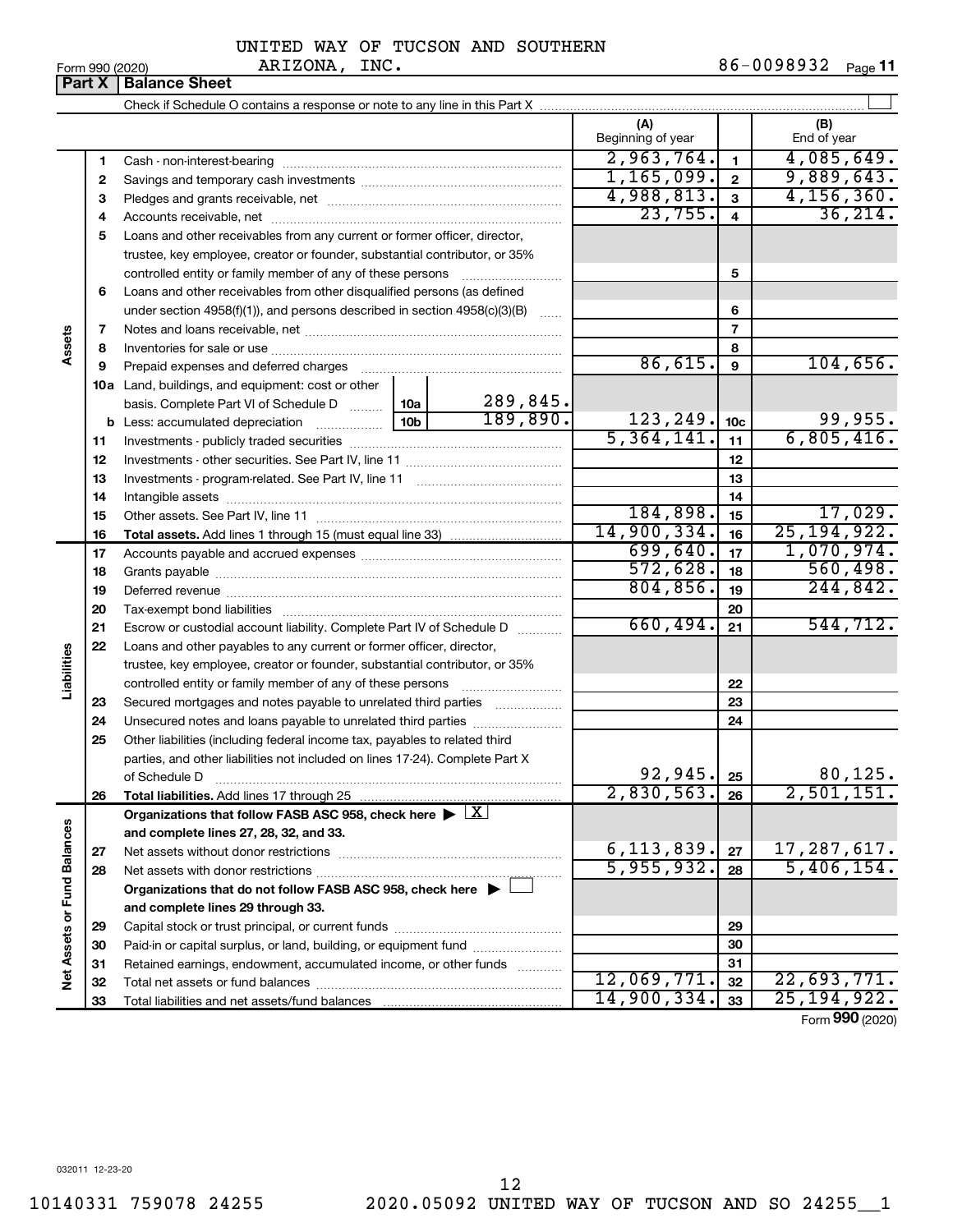|    | UNITED WAY OF TUCSON AND SOUTHERN                                                                                                                                                                                              |                |                |              |                  |
|----|--------------------------------------------------------------------------------------------------------------------------------------------------------------------------------------------------------------------------------|----------------|----------------|--------------|------------------|
|    | ARIZONA, INC.<br>Form 990 (2020)                                                                                                                                                                                               |                | 86-0098932     |              | Page 12          |
|    | Part XI<br><b>Reconciliation of Net Assets</b>                                                                                                                                                                                 |                |                |              |                  |
|    |                                                                                                                                                                                                                                |                |                |              |                  |
|    |                                                                                                                                                                                                                                |                |                |              |                  |
| 1  |                                                                                                                                                                                                                                | 1              | 23, 370, 271.  |              |                  |
| 2  |                                                                                                                                                                                                                                | $\mathbf{2}$   | 13,606,467.    |              |                  |
| 3  | Revenue less expenses. Subtract line 2 from line 1                                                                                                                                                                             | 3              | 9,763,804.     |              |                  |
| 4  |                                                                                                                                                                                                                                | 4              | 12,069,771.    |              |                  |
| 5  | Net unrealized gains (losses) on investments [111] matter in the contract of the contract of the contract of the contract of the contract of the contract of the contract of the contract of the contract of the contract of t | 5              |                |              | 860, 196.        |
| 6  |                                                                                                                                                                                                                                | 6              |                |              |                  |
| 7  | Investment expenses www.communication.com/www.communication.com/www.communication.com/www.com                                                                                                                                  | $\overline{7}$ |                |              |                  |
| 8  |                                                                                                                                                                                                                                | 8              |                |              |                  |
| 9  | Other changes in net assets or fund balances (explain on Schedule O)                                                                                                                                                           | 9              |                |              | $\overline{0}$ . |
| 10 | Net assets or fund balances at end of year. Combine lines 3 through 9 (must equal Part X, line 32,                                                                                                                             |                |                |              |                  |
|    |                                                                                                                                                                                                                                | 10             | 22,693,771.    |              |                  |
|    | Part XII Financial Statements and Reporting                                                                                                                                                                                    |                |                |              |                  |
|    |                                                                                                                                                                                                                                |                |                |              |                  |
|    |                                                                                                                                                                                                                                |                |                | <b>Yes</b>   | <b>No</b>        |
| 1  | $\overline{\mathbf{X}}$ Accrual<br>Accounting method used to prepare the Form 990: $\Box$ Cash<br>Other                                                                                                                        |                |                |              |                  |
|    | If the organization changed its method of accounting from a prior year or checked "Other," explain in Schedule O.                                                                                                              |                |                |              |                  |
|    |                                                                                                                                                                                                                                |                | 2a             |              | х                |
|    | If "Yes," check a box below to indicate whether the financial statements for the year were compiled or reviewed on a                                                                                                           |                |                |              |                  |
|    | separate basis, consolidated basis, or both:                                                                                                                                                                                   |                |                |              |                  |
|    | Separate basis<br><b>Consolidated basis</b><br>Both consolidated and separate basis                                                                                                                                            |                |                |              |                  |
|    |                                                                                                                                                                                                                                |                | 2 <sub>b</sub> | х            |                  |
|    | If "Yes," check a box below to indicate whether the financial statements for the year were audited on a separate basis,                                                                                                        |                |                |              |                  |
|    | consolidated basis, or both:                                                                                                                                                                                                   |                |                |              |                  |
|    | $\boxed{\textbf{X}}$ Consolidated basis<br>Separate basis<br>Both consolidated and separate basis                                                                                                                              |                |                |              |                  |
|    | c If "Yes" to line 2a or 2b, does the organization have a committee that assumes responsibility for oversight of the audit,                                                                                                    |                |                |              |                  |
|    |                                                                                                                                                                                                                                |                | 2c             | х            |                  |
|    | If the organization changed either its oversight process or selection process during the tax year, explain on Schedule O.                                                                                                      |                |                |              |                  |
|    | 3a As a result of a federal award, was the organization required to undergo an audit or audits as set forth in the Single Audit                                                                                                |                |                |              |                  |
|    |                                                                                                                                                                                                                                |                | За             |              | x                |
|    | b If "Yes," did the organization undergo the required audit or audits? If the organization did not undergo the required audit                                                                                                  |                |                |              |                  |
|    |                                                                                                                                                                                                                                |                | 3b             |              |                  |
|    |                                                                                                                                                                                                                                |                |                | $\mathbf{A}$ |                  |

Form (2020) **990**

032012 12-23-20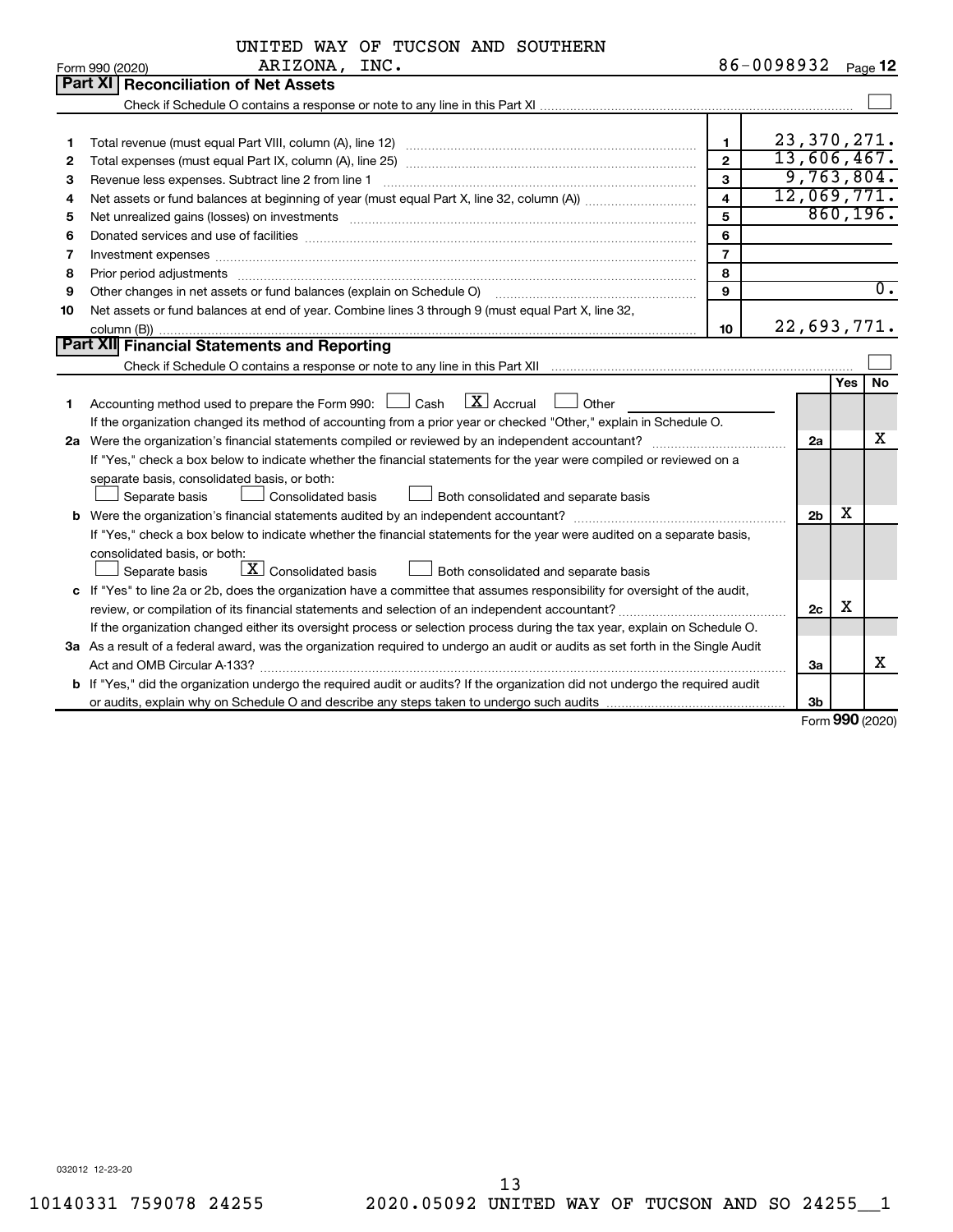| <b>SCHEDULE A</b>                                                        |                                                               |                                                                                                                                                                                                                                                                                          |     |                                                                |                                                      | OMB No. 1545-0047                                  |
|--------------------------------------------------------------------------|---------------------------------------------------------------|------------------------------------------------------------------------------------------------------------------------------------------------------------------------------------------------------------------------------------------------------------------------------------------|-----|----------------------------------------------------------------|------------------------------------------------------|----------------------------------------------------|
| (Form 990 or 990-EZ)                                                     |                                                               | <b>Public Charity Status and Public Support</b><br>Complete if the organization is a section 501(c)(3) organization or a section                                                                                                                                                         |     |                                                                |                                                      |                                                    |
|                                                                          |                                                               | 4947(a)(1) nonexempt charitable trust.                                                                                                                                                                                                                                                   |     |                                                                |                                                      |                                                    |
| Department of the Treasury<br>Internal Revenue Service                   |                                                               | Attach to Form 990 or Form 990-EZ.                                                                                                                                                                                                                                                       |     |                                                                |                                                      | <b>Open to Public</b>                              |
|                                                                          |                                                               | ► Go to www.irs.gov/Form990 for instructions and the latest information.                                                                                                                                                                                                                 |     |                                                                |                                                      | Inspection                                         |
| Name of the organization                                                 |                                                               | UNITED WAY OF TUCSON AND SOUTHERN                                                                                                                                                                                                                                                        |     |                                                                |                                                      | <b>Employer identification number</b>              |
| Part I                                                                   | ARIZONA, INC.                                                 | Reason for Public Charity Status. (All organizations must complete this part.) See instructions.                                                                                                                                                                                         |     |                                                                |                                                      | 86-0098932                                         |
|                                                                          |                                                               |                                                                                                                                                                                                                                                                                          |     |                                                                |                                                      |                                                    |
| 1                                                                        |                                                               | The organization is not a private foundation because it is: (For lines 1 through 12, check only one box.)                                                                                                                                                                                |     |                                                                |                                                      |                                                    |
| 2                                                                        |                                                               | A church, convention of churches, or association of churches described in section 170(b)(1)(A)(i).<br>A school described in section 170(b)(1)(A)(ii). (Attach Schedule E (Form 990 or 990-EZ).)                                                                                          |     |                                                                |                                                      |                                                    |
| з                                                                        |                                                               | A hospital or a cooperative hospital service organization described in section 170(b)(1)(A)(iii).                                                                                                                                                                                        |     |                                                                |                                                      |                                                    |
| 4                                                                        |                                                               | A medical research organization operated in conjunction with a hospital described in section 170(b)(1)(A)(iii). Enter the hospital's name,                                                                                                                                               |     |                                                                |                                                      |                                                    |
| city, and state:                                                         |                                                               |                                                                                                                                                                                                                                                                                          |     |                                                                |                                                      |                                                    |
| 5                                                                        |                                                               | An organization operated for the benefit of a college or university owned or operated by a governmental unit described in                                                                                                                                                                |     |                                                                |                                                      |                                                    |
|                                                                          | section 170(b)(1)(A)(iv). (Complete Part II.)                 |                                                                                                                                                                                                                                                                                          |     |                                                                |                                                      |                                                    |
| 6                                                                        |                                                               | A federal, state, or local government or governmental unit described in section 170(b)(1)(A)(v).                                                                                                                                                                                         |     |                                                                |                                                      |                                                    |
| $\mathbf{X}$<br>7                                                        |                                                               | An organization that normally receives a substantial part of its support from a governmental unit or from the general public described in                                                                                                                                                |     |                                                                |                                                      |                                                    |
|                                                                          | section 170(b)(1)(A)(vi). (Complete Part II.)                 |                                                                                                                                                                                                                                                                                          |     |                                                                |                                                      |                                                    |
| 8                                                                        |                                                               | A community trust described in section 170(b)(1)(A)(vi). (Complete Part II.)                                                                                                                                                                                                             |     |                                                                |                                                      |                                                    |
| 9                                                                        |                                                               | An agricultural research organization described in section 170(b)(1)(A)(ix) operated in conjunction with a land-grant college                                                                                                                                                            |     |                                                                |                                                      |                                                    |
|                                                                          |                                                               | or university or a non-land-grant college of agriculture (see instructions). Enter the name, city, and state of the college or                                                                                                                                                           |     |                                                                |                                                      |                                                    |
| university:<br>10                                                        |                                                               |                                                                                                                                                                                                                                                                                          |     |                                                                |                                                      |                                                    |
|                                                                          |                                                               | An organization that normally receives (1) more than 33 1/3% of its support from contributions, membership fees, and gross receipts from<br>activities related to its exempt functions, subject to certain exceptions; and (2) no more than 33 1/3% of its support from gross investment |     |                                                                |                                                      |                                                    |
|                                                                          |                                                               | income and unrelated business taxable income (less section 511 tax) from businesses acquired by the organization after June 30, 1975.                                                                                                                                                    |     |                                                                |                                                      |                                                    |
|                                                                          | See section 509(a)(2). (Complete Part III.)                   |                                                                                                                                                                                                                                                                                          |     |                                                                |                                                      |                                                    |
| 11                                                                       |                                                               | An organization organized and operated exclusively to test for public safety. See section 509(a)(4).                                                                                                                                                                                     |     |                                                                |                                                      |                                                    |
| 12 <sub>2</sub>                                                          |                                                               | An organization organized and operated exclusively for the benefit of, to perform the functions of, or to carry out the purposes of one or                                                                                                                                               |     |                                                                |                                                      |                                                    |
|                                                                          |                                                               | more publicly supported organizations described in section 509(a)(1) or section 509(a)(2). See section 509(a)(3). Check the box in                                                                                                                                                       |     |                                                                |                                                      |                                                    |
|                                                                          |                                                               | lines 12a through 12d that describes the type of supporting organization and complete lines 12e, 12f, and 12g.                                                                                                                                                                           |     |                                                                |                                                      |                                                    |
| a                                                                        |                                                               | Type I. A supporting organization operated, supervised, or controlled by its supported organization(s), typically by giving                                                                                                                                                              |     |                                                                |                                                      |                                                    |
|                                                                          |                                                               | the supported organization(s) the power to regularly appoint or elect a majority of the directors or trustees of the supporting                                                                                                                                                          |     |                                                                |                                                      |                                                    |
|                                                                          | organization. You must complete Part IV, Sections A and B.    |                                                                                                                                                                                                                                                                                          |     |                                                                |                                                      |                                                    |
| b                                                                        |                                                               | Type II. A supporting organization supervised or controlled in connection with its supported organization(s), by having                                                                                                                                                                  |     |                                                                |                                                      |                                                    |
|                                                                          |                                                               | control or management of the supporting organization vested in the same persons that control or manage the supported                                                                                                                                                                     |     |                                                                |                                                      |                                                    |
|                                                                          | organization(s). You must complete Part IV, Sections A and C. | Type III functionally integrated. A supporting organization operated in connection with, and functionally integrated with,                                                                                                                                                               |     |                                                                |                                                      |                                                    |
|                                                                          |                                                               | its supported organization(s) (see instructions). You must complete Part IV, Sections A, D, and E.                                                                                                                                                                                       |     |                                                                |                                                      |                                                    |
| d                                                                        |                                                               | Type III non-functionally integrated. A supporting organization operated in connection with its supported organization(s)                                                                                                                                                                |     |                                                                |                                                      |                                                    |
|                                                                          |                                                               | that is not functionally integrated. The organization generally must satisfy a distribution requirement and an attentiveness                                                                                                                                                             |     |                                                                |                                                      |                                                    |
|                                                                          |                                                               | requirement (see instructions). You must complete Part IV, Sections A and D, and Part V.                                                                                                                                                                                                 |     |                                                                |                                                      |                                                    |
| e                                                                        |                                                               | Check this box if the organization received a written determination from the IRS that it is a Type I, Type II, Type III                                                                                                                                                                  |     |                                                                |                                                      |                                                    |
|                                                                          |                                                               | functionally integrated, or Type III non-functionally integrated supporting organization.                                                                                                                                                                                                |     |                                                                |                                                      |                                                    |
| f Enter the number of supported organizations                            |                                                               |                                                                                                                                                                                                                                                                                          |     |                                                                |                                                      |                                                    |
| g Provide the following information about the supported organization(s). |                                                               |                                                                                                                                                                                                                                                                                          |     |                                                                |                                                      |                                                    |
| (i) Name of supported<br>organization                                    | (ii) EIN                                                      | (iii) Type of organization<br>(described on lines 1-10                                                                                                                                                                                                                                   |     | (iv) Is the organization listed<br>in your governing document? | (v) Amount of monetary<br>support (see instructions) | (vi) Amount of other<br>support (see instructions) |
|                                                                          |                                                               | above (see instructions))                                                                                                                                                                                                                                                                | Yes | No.                                                            |                                                      |                                                    |
|                                                                          |                                                               |                                                                                                                                                                                                                                                                                          |     |                                                                |                                                      |                                                    |
|                                                                          |                                                               |                                                                                                                                                                                                                                                                                          |     |                                                                |                                                      |                                                    |
|                                                                          |                                                               |                                                                                                                                                                                                                                                                                          |     |                                                                |                                                      |                                                    |
|                                                                          |                                                               |                                                                                                                                                                                                                                                                                          |     |                                                                |                                                      |                                                    |
|                                                                          |                                                               |                                                                                                                                                                                                                                                                                          |     |                                                                |                                                      |                                                    |
|                                                                          |                                                               |                                                                                                                                                                                                                                                                                          |     |                                                                |                                                      |                                                    |
|                                                                          |                                                               |                                                                                                                                                                                                                                                                                          |     |                                                                |                                                      |                                                    |
|                                                                          |                                                               |                                                                                                                                                                                                                                                                                          |     |                                                                |                                                      |                                                    |
|                                                                          |                                                               |                                                                                                                                                                                                                                                                                          |     |                                                                |                                                      |                                                    |
| Total                                                                    |                                                               |                                                                                                                                                                                                                                                                                          |     |                                                                |                                                      |                                                    |
|                                                                          |                                                               | LHA For Paperwork Reduction Act Notice, see the Instructions for Form 990 or 990-EZ, 032021 01-25-21 Schedule A (Form 990 or 990-EZ) 2020                                                                                                                                                |     |                                                                |                                                      |                                                    |

032021 01-25-21 **For Paperwork Reduction Act Notice, see the Instructions for Form 990 or 990-EZ. Schedule A (Form 990 or 990-EZ) 2020** LHA 14

10140331 759078 24255 2020.05092 UNITED WAY OF TUCSON AND SO 24255\_\_1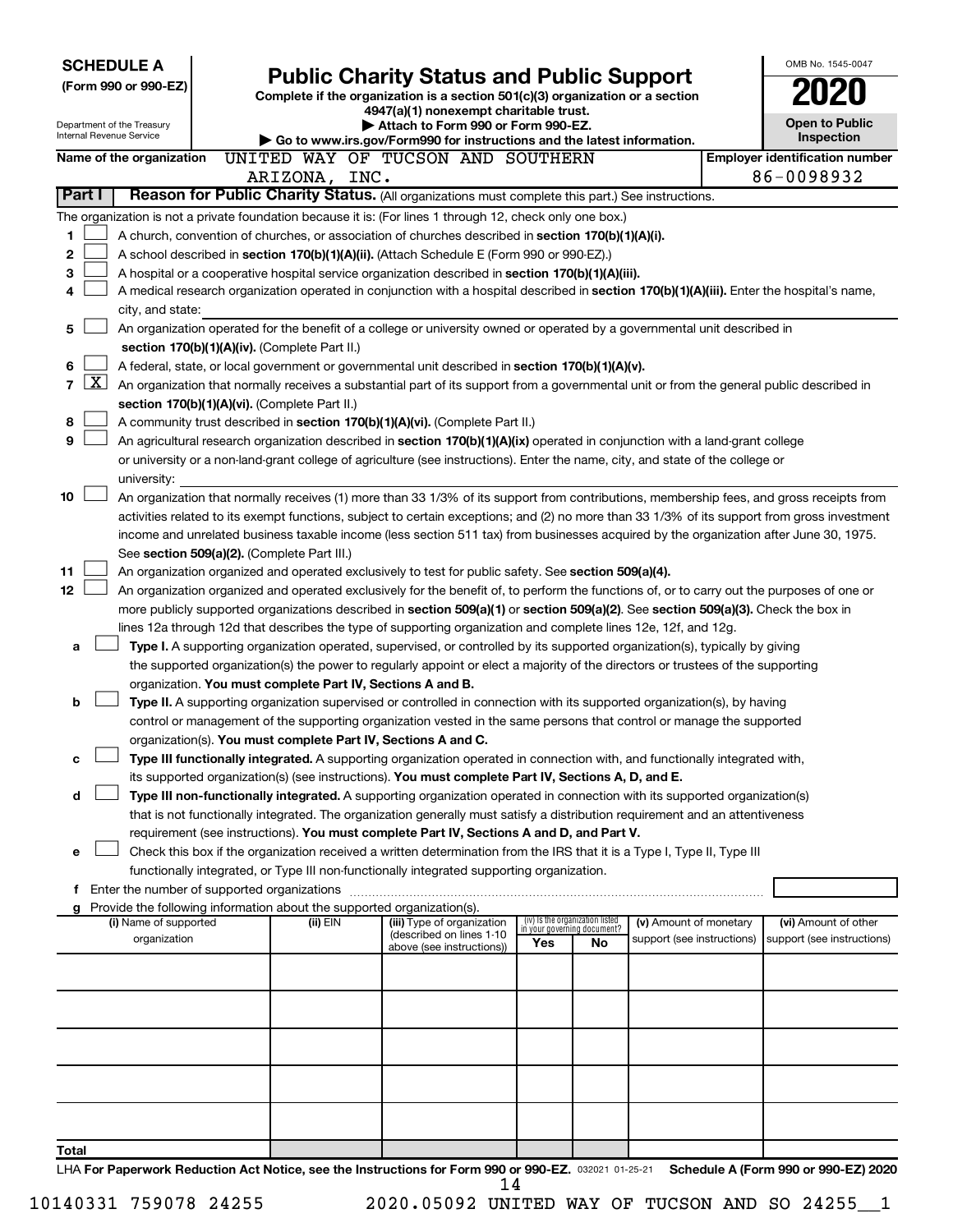86-0098932 Page 2

(Complete only if you checked the box on line 5, 7, or 8 of Part I or if the organization failed to qualify under Part III. If the organization **Part II** | Support Schedule for Organizations Described in Sections 170(b)(1)(A)(iv) and 170(b)(1)(A)(vi)

fails to qualify under the tests listed below, please complete Part III.)

ARIZONA, INC.

Schedule A (Form 990 or 990-EZ) 2020

|    | <b>Section A. Public Support</b>                                                                                                                                                                                               |                         |                        |                             |                             |                                                  |                                          |
|----|--------------------------------------------------------------------------------------------------------------------------------------------------------------------------------------------------------------------------------|-------------------------|------------------------|-----------------------------|-----------------------------|--------------------------------------------------|------------------------------------------|
|    | Calendar year (or fiscal year beginning in)                                                                                                                                                                                    | (a) 2016                | (b) 2017               | $(c)$ 2018                  | $(d)$ 2019                  | (e) 2020                                         | (f) Total                                |
|    | 1 Gifts, grants, contributions, and                                                                                                                                                                                            |                         |                        |                             |                             |                                                  |                                          |
|    | membership fees received. (Do not                                                                                                                                                                                              |                         |                        |                             |                             |                                                  |                                          |
|    | include any "unusual grants.")                                                                                                                                                                                                 | 12,949,273.             | 11,820,491.            | 12, 333, 588.               | 14,574,558.                 | 23,078,317.                                      | 74,756,227.                              |
|    | 2 Tax revenues levied for the organ-                                                                                                                                                                                           |                         |                        |                             |                             |                                                  |                                          |
|    | ization's benefit and either paid to                                                                                                                                                                                           |                         |                        |                             |                             |                                                  |                                          |
|    | or expended on its behalf                                                                                                                                                                                                      |                         |                        |                             |                             |                                                  |                                          |
|    | 3 The value of services or facilities                                                                                                                                                                                          |                         |                        |                             |                             |                                                  |                                          |
|    | furnished by a governmental unit to                                                                                                                                                                                            |                         |                        |                             |                             |                                                  |                                          |
|    | the organization without charge                                                                                                                                                                                                |                         |                        |                             |                             |                                                  |                                          |
|    | 4 Total. Add lines 1 through 3                                                                                                                                                                                                 | 12,949,273.             | 11,820,491.            | 12, 333, 588.               | 14, 574, 558.               | 23,078,317.                                      | 74,756,227.                              |
|    | 5 The portion of total contributions                                                                                                                                                                                           |                         |                        |                             |                             |                                                  |                                          |
|    | by each person (other than a                                                                                                                                                                                                   |                         |                        |                             |                             |                                                  |                                          |
|    | governmental unit or publicly                                                                                                                                                                                                  |                         |                        |                             |                             |                                                  |                                          |
|    | supported organization) included                                                                                                                                                                                               |                         |                        |                             |                             |                                                  |                                          |
|    | on line 1 that exceeds 2% of the                                                                                                                                                                                               |                         |                        |                             |                             |                                                  |                                          |
|    | amount shown on line 11,                                                                                                                                                                                                       |                         |                        |                             |                             |                                                  |                                          |
|    | column (f)                                                                                                                                                                                                                     |                         |                        |                             |                             |                                                  |                                          |
|    |                                                                                                                                                                                                                                |                         |                        |                             |                             |                                                  | 1,257,038.                               |
|    | 6 Public support. Subtract line 5 from line 4.<br><b>Section B. Total Support</b>                                                                                                                                              |                         |                        |                             |                             |                                                  | 73,499,189.                              |
|    | Calendar year (or fiscal year beginning in)                                                                                                                                                                                    |                         |                        |                             |                             |                                                  |                                          |
|    |                                                                                                                                                                                                                                | (a) 2016<br>12,949,273. | (b) 2017<br>11,820,491 | $(c)$ 2018<br>12, 333, 588. | $(d)$ 2019<br>14, 574, 558. | (e) 2020<br>23,078,317.                          | (f) Total<br>74,756,227.                 |
|    | 7 Amounts from line 4                                                                                                                                                                                                          |                         |                        |                             |                             |                                                  |                                          |
|    | 8 Gross income from interest,                                                                                                                                                                                                  |                         |                        |                             |                             |                                                  |                                          |
|    | dividends, payments received on                                                                                                                                                                                                |                         |                        |                             |                             |                                                  |                                          |
|    | securities loans, rents, royalties,                                                                                                                                                                                            |                         |                        |                             |                             | 77, 154. 147, 120. 196, 063. 168, 438. 174, 419. |                                          |
|    | and income from similar sources                                                                                                                                                                                                |                         |                        |                             |                             |                                                  | 763,194.                                 |
|    | <b>9</b> Net income from unrelated business                                                                                                                                                                                    |                         |                        |                             |                             |                                                  |                                          |
|    | activities, whether or not the                                                                                                                                                                                                 |                         |                        |                             |                             |                                                  |                                          |
|    | business is regularly carried on                                                                                                                                                                                               |                         |                        |                             |                             |                                                  |                                          |
|    | 10 Other income. Do not include gain                                                                                                                                                                                           |                         |                        |                             |                             |                                                  |                                          |
|    | or loss from the sale of capital                                                                                                                                                                                               |                         |                        |                             |                             |                                                  |                                          |
|    | assets (Explain in Part VI.)                                                                                                                                                                                                   |                         |                        |                             |                             |                                                  |                                          |
|    | 11 Total support. Add lines 7 through 10                                                                                                                                                                                       |                         |                        |                             |                             |                                                  | 75, 519, 421.                            |
| 12 | Gross receipts from related activities, etc. (see instructions)                                                                                                                                                                |                         |                        |                             |                             | 12                                               | 729,830.                                 |
|    | 13 First 5 years. If the Form 990 is for the organization's first, second, third, fourth, or fifth tax year as a section 501(c)(3)                                                                                             |                         |                        |                             |                             |                                                  |                                          |
|    |                                                                                                                                                                                                                                |                         |                        |                             |                             |                                                  |                                          |
|    | Section C. Computation of Public Support Percentage                                                                                                                                                                            |                         |                        |                             |                             |                                                  |                                          |
|    |                                                                                                                                                                                                                                |                         |                        |                             |                             | 14                                               | 97.32<br>%                               |
| 15 |                                                                                                                                                                                                                                |                         |                        |                             |                             | 15                                               | 96.69<br>%                               |
|    | 16a 33 1/3% support test - 2020. If the organization did not check the box on line 13, and line 14 is 33 1/3% or more, check this box and                                                                                      |                         |                        |                             |                             |                                                  |                                          |
|    |                                                                                                                                                                                                                                |                         |                        |                             |                             |                                                  | $\blacktriangleright$ $\boxed{\text{X}}$ |
|    | b 33 1/3% support test - 2019. If the organization did not check a box on line 13 or 16a, and line 15 is 33 1/3% or more, check this box                                                                                       |                         |                        |                             |                             |                                                  |                                          |
|    | and stop here. The organization qualifies as a publicly supported organization [11] manuscription [11] and stop here. The organization [11] and stop here. The organization [11] and stop here. The organization [11] and stop |                         |                        |                             |                             |                                                  |                                          |
|    | 17a 10% -facts-and-circumstances test - 2020. If the organization did not check a box on line 13, 16a, or 16b, and line 14 is 10% or more,                                                                                     |                         |                        |                             |                             |                                                  |                                          |
|    | and if the organization meets the facts-and-circumstances test, check this box and stop here. Explain in Part VI how the organization                                                                                          |                         |                        |                             |                             |                                                  |                                          |
|    | meets the facts-and-circumstances test. The organization qualifies as a publicly supported organization                                                                                                                        |                         |                        |                             |                             |                                                  |                                          |
|    | <b>b 10%</b> -facts-and-circumstances test - 2019. If the organization did not check a box on line 13, 16a, 16b, or 17a, and line 15 is 10% or                                                                                 |                         |                        |                             |                             |                                                  |                                          |
|    | more, and if the organization meets the facts-and-circumstances test, check this box and stop here. Explain in Part VI how the                                                                                                 |                         |                        |                             |                             |                                                  |                                          |
|    | organization meets the facts-and-circumstances test. The organization qualifies as a publicly supported organization                                                                                                           |                         |                        |                             |                             |                                                  |                                          |
|    | 18 Private foundation. If the organization did not check a box on line 13, 16a, 16b, 17a, or 17b, check this box and see instructions                                                                                          |                         |                        |                             |                             |                                                  |                                          |
|    |                                                                                                                                                                                                                                |                         |                        |                             |                             | Schedule A (Form 990 or 990-F7) 2020             |                                          |

**Schedule A (Form 990 or 990-EZ) 2020**

032022 01-25-21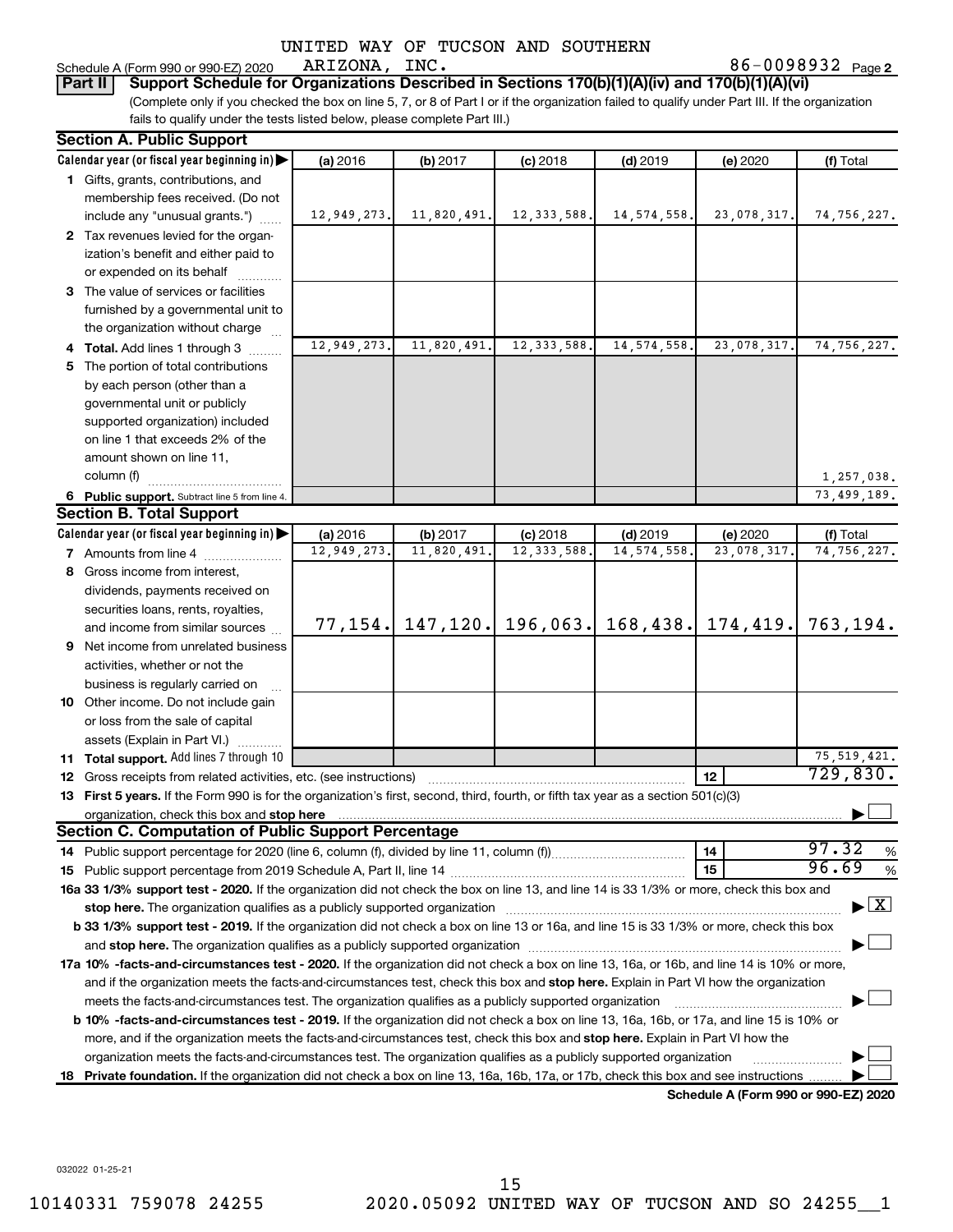Schedule A (Form 990 or 990-EZ) 2020 ARIZONA, INC.

**3** ARIZONA, INC. 86-0098932

**Part III | Support Schedule for Organizations Described in Section 509(a)(2)** 

(Complete only if you checked the box on line 10 of Part I or if the organization failed to qualify under Part II. If the organization fails to qualify under the tests listed below, please complete Part II.)

|              | Calendar year (or fiscal year beginning in)                                                                                                                                                                                                                                     | (a) 2016 | (b) 2017 | $(c)$ 2018 | $(d)$ 2019                                   |    | (e) 2020 | (f) Total                            |
|--------------|---------------------------------------------------------------------------------------------------------------------------------------------------------------------------------------------------------------------------------------------------------------------------------|----------|----------|------------|----------------------------------------------|----|----------|--------------------------------------|
|              | 1 Gifts, grants, contributions, and                                                                                                                                                                                                                                             |          |          |            |                                              |    |          |                                      |
|              | membership fees received. (Do not                                                                                                                                                                                                                                               |          |          |            |                                              |    |          |                                      |
|              | include any "unusual grants.")                                                                                                                                                                                                                                                  |          |          |            |                                              |    |          |                                      |
| $\mathbf{2}$ | Gross receipts from admissions,<br>merchandise sold or services per-<br>formed, or facilities furnished in<br>any activity that is related to the<br>organization's tax-exempt purpose                                                                                          |          |          |            |                                              |    |          |                                      |
| 3            | Gross receipts from activities that                                                                                                                                                                                                                                             |          |          |            |                                              |    |          |                                      |
|              | are not an unrelated trade or bus-                                                                                                                                                                                                                                              |          |          |            |                                              |    |          |                                      |
|              | iness under section 513                                                                                                                                                                                                                                                         |          |          |            |                                              |    |          |                                      |
| 4            | Tax revenues levied for the organ-                                                                                                                                                                                                                                              |          |          |            |                                              |    |          |                                      |
|              | ization's benefit and either paid to<br>or expended on its behalf<br>.                                                                                                                                                                                                          |          |          |            |                                              |    |          |                                      |
| 5            | The value of services or facilities                                                                                                                                                                                                                                             |          |          |            |                                              |    |          |                                      |
|              | furnished by a governmental unit to                                                                                                                                                                                                                                             |          |          |            |                                              |    |          |                                      |
|              | the organization without charge                                                                                                                                                                                                                                                 |          |          |            |                                              |    |          |                                      |
|              | 6 Total. Add lines 1 through 5                                                                                                                                                                                                                                                  |          |          |            |                                              |    |          |                                      |
|              | 7a Amounts included on lines 1, 2, and                                                                                                                                                                                                                                          |          |          |            |                                              |    |          |                                      |
|              | 3 received from disqualified persons                                                                                                                                                                                                                                            |          |          |            |                                              |    |          |                                      |
|              | <b>b</b> Amounts included on lines 2 and 3 received<br>from other than disqualified persons that<br>exceed the greater of \$5,000 or 1% of the<br>amount on line 13 for the year                                                                                                |          |          |            |                                              |    |          |                                      |
|              | c Add lines 7a and 7b                                                                                                                                                                                                                                                           |          |          |            |                                              |    |          |                                      |
|              | 8 Public support. (Subtract line 7c from line 6.)                                                                                                                                                                                                                               |          |          |            |                                              |    |          |                                      |
|              | <b>Section B. Total Support</b>                                                                                                                                                                                                                                                 |          |          |            |                                              |    |          |                                      |
|              | Calendar year (or fiscal year beginning in)                                                                                                                                                                                                                                     | (a) 2016 | (b) 2017 | $(c)$ 2018 | $(d)$ 2019                                   |    | (e) 2020 | (f) Total                            |
|              | 9 Amounts from line 6                                                                                                                                                                                                                                                           |          |          |            |                                              |    |          |                                      |
|              | <b>10a</b> Gross income from interest,<br>dividends, payments received on<br>securities loans, rents, royalties,<br>and income from similar sources                                                                                                                             |          |          |            |                                              |    |          |                                      |
|              | <b>b</b> Unrelated business taxable income                                                                                                                                                                                                                                      |          |          |            |                                              |    |          |                                      |
|              | (less section 511 taxes) from businesses<br>acquired after June 30, 1975                                                                                                                                                                                                        |          |          |            |                                              |    |          |                                      |
|              | c Add lines 10a and 10b                                                                                                                                                                                                                                                         |          |          |            |                                              |    |          |                                      |
|              | 11 Net income from unrelated business<br>activities not included in line 10b.<br>whether or not the business is<br>regularly carried on                                                                                                                                         |          |          |            |                                              |    |          |                                      |
|              | <b>12</b> Other income. Do not include gain<br>or loss from the sale of capital<br>assets (Explain in Part VI.)                                                                                                                                                                 |          |          |            |                                              |    |          |                                      |
|              | <b>13</b> Total support. (Add lines 9, 10c, 11, and 12.)                                                                                                                                                                                                                        |          |          |            |                                              |    |          |                                      |
|              | 14 First 5 years. If the Form 990 is for the organization's first, second, third, fourth, or fifth tax year as a section 501(c)(3) organization,                                                                                                                                |          |          |            |                                              |    |          |                                      |
|              |                                                                                                                                                                                                                                                                                 |          |          |            |                                              |    |          |                                      |
|              | <b>Section C. Computation of Public Support Percentage</b>                                                                                                                                                                                                                      |          |          |            |                                              |    |          |                                      |
|              |                                                                                                                                                                                                                                                                                 |          |          |            |                                              | 15 |          | %                                    |
|              |                                                                                                                                                                                                                                                                                 |          |          |            |                                              | 16 |          | %                                    |
|              | Section D. Computation of Investment Income Percentage                                                                                                                                                                                                                          |          |          |            |                                              |    |          |                                      |
|              |                                                                                                                                                                                                                                                                                 |          |          |            |                                              | 17 |          | %                                    |
|              |                                                                                                                                                                                                                                                                                 |          |          |            |                                              | 18 |          | %                                    |
|              | 19a 33 1/3% support tests - 2020. If the organization did not check the box on line 14, and line 15 is more than 33 1/3%, and line 17 is not                                                                                                                                    |          |          |            |                                              |    |          |                                      |
|              | more than 33 1/3%, check this box and stop here. The organization qualifies as a publicly supported organization                                                                                                                                                                |          |          |            |                                              |    |          |                                      |
|              | <b>b 33 1/3% support tests - 2019.</b> If the organization did not check a box on line 14 or line 19a, and line 16 is more than 33 1/3%, and<br>line 18 is not more than 33 1/3%, check this box and stop here. The organization qualifies as a publicly supported organization |          |          |            |                                              |    |          |                                      |
|              |                                                                                                                                                                                                                                                                                 |          |          |            |                                              |    |          |                                      |
|              | 032023 01-25-21                                                                                                                                                                                                                                                                 |          |          |            |                                              |    |          | Schedule A (Form 990 or 990-EZ) 2020 |
|              |                                                                                                                                                                                                                                                                                 |          |          | 16         |                                              |    |          |                                      |
|              | 10140331 759078 24255                                                                                                                                                                                                                                                           |          |          |            | 2020.05092 UNITED WAY OF TUCSON AND SO 24255 |    |          |                                      |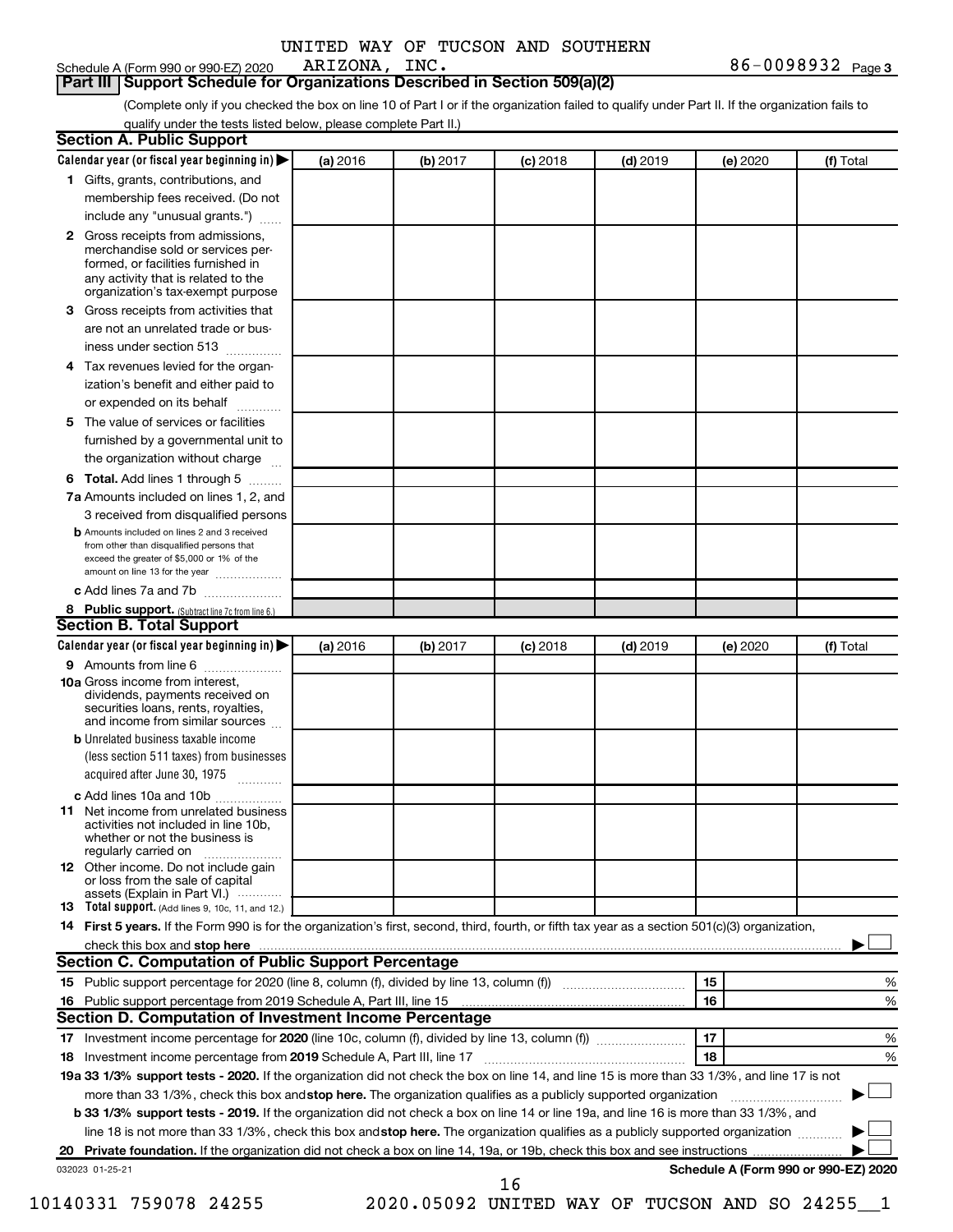**1**

**2**

**3a**

**3b**

**3c**

**4a**

**4b**

**4c**

**5a**

**5b 5c**

**6**

**7**

**8**

**9a**

**9b**

**9c**

**10a**

**Yes No**

#### Schedule A (Form 990 or 990-EZ) 2020  $ARIZONA, INC.$ **Part IV Supporting Organizations**

(Complete only if you checked a box in line 12 on Part I. If you checked box 12a, Part I, complete Sections A and B. If you checked box 12b, Part I, complete Sections A and C. If you checked box 12c, Part I, complete Sections A, D, and E. If you checked box 12d, Part I, complete Sections A and D, and complete Part V.)

#### **Section A. All Supporting Organizations**

- **1** Are all of the organization's supported organizations listed by name in the organization's governing documents? If "No," describe in Part VI how the supported organizations are designated. If designated by *class or purpose, describe the designation. If historic and continuing relationship, explain.*
- **2** Did the organization have any supported organization that does not have an IRS determination of status under section 509(a)(1) or (2)? If "Yes," explain in Part **VI** how the organization determined that the supported *organization was described in section 509(a)(1) or (2).*
- **3a** Did the organization have a supported organization described in section 501(c)(4), (5), or (6)? If "Yes," answer *lines 3b and 3c below.*
- **b** Did the organization confirm that each supported organization qualified under section 501(c)(4), (5), or (6) and satisfied the public support tests under section 509(a)(2)? If "Yes," describe in Part VI when and how the *organization made the determination.*
- **c** Did the organization ensure that all support to such organizations was used exclusively for section 170(c)(2)(B) purposes? If "Yes," explain in Part VI what controls the organization put in place to ensure such use.
- **4 a** *If* Was any supported organization not organized in the United States ("foreign supported organization")? *"Yes," and if you checked box 12a or 12b in Part I, answer lines 4b and 4c below.*
- **b** Did the organization have ultimate control and discretion in deciding whether to make grants to the foreign supported organization? If "Yes," describe in Part VI how the organization had such control and discretion *despite being controlled or supervised by or in connection with its supported organizations.*
- **c** Did the organization support any foreign supported organization that does not have an IRS determination under sections 501(c)(3) and 509(a)(1) or (2)? If "Yes," explain in Part VI what controls the organization used *to ensure that all support to the foreign supported organization was used exclusively for section 170(c)(2)(B) purposes.*
- **5a** Did the organization add, substitute, or remove any supported organizations during the tax year? If "Yes," answer lines 5b and 5c below (if applicable). Also, provide detail in **Part VI,** including (i) the names and EIN *numbers of the supported organizations added, substituted, or removed; (ii) the reasons for each such action; (iii) the authority under the organization's organizing document authorizing such action; and (iv) how the action was accomplished (such as by amendment to the organizing document).*
- **b Type I or Type II only.** Was any added or substituted supported organization part of a class already designated in the organization's organizing document?
- **c Substitutions only.**  Was the substitution the result of an event beyond the organization's control?
- **6** Did the organization provide support (whether in the form of grants or the provision of services or facilities) to **Part VI.** support or benefit one or more of the filing organization's supported organizations? If "Yes," provide detail in anyone other than (i) its supported organizations, (ii) individuals that are part of the charitable class benefited by one or more of its supported organizations, or (iii) other supporting organizations that also
- **7** Did the organization provide a grant, loan, compensation, or other similar payment to a substantial contributor regard to a substantial contributor? If "Yes," complete Part I of Schedule L (Form 990 or 990-EZ). (as defined in section 4958(c)(3)(C)), a family member of a substantial contributor, or a 35% controlled entity with
- **8** Did the organization make a loan to a disqualified person (as defined in section 4958) not described in line 7? *If "Yes," complete Part I of Schedule L (Form 990 or 990-EZ).*
- **9 a** Was the organization controlled directly or indirectly at any time during the tax year by one or more in section 509(a)(1) or (2))? If "Yes," provide detail in **Part VI.** disqualified persons, as defined in section 4946 (other than foundation managers and organizations described
- **b** Did one or more disqualified persons (as defined in line 9a) hold a controlling interest in any entity in which the supporting organization had an interest? If "Yes," provide detail in Part VI.
- **c** Did a disqualified person (as defined in line 9a) have an ownership interest in, or derive any personal benefit from, assets in which the supporting organization also had an interest? If "Yes," provide detail in Part VI.
- **10 a** Was the organization subject to the excess business holdings rules of section 4943 because of section supporting organizations)? If "Yes," answer line 10b below. 4943(f) (regarding certain Type II supporting organizations, and all Type III non-functionally integrated
	- **b** Did the organization have any excess business holdings in the tax year? (Use Schedule C, Form 4720, to *determine whether the organization had excess business holdings.)*

032024 01-25-21

**10b Schedule A (Form 990 or 990-EZ) 2020**

10140331 759078 24255 2020.05092 UNITED WAY OF TUCSON AND SO 24255\_\_1

17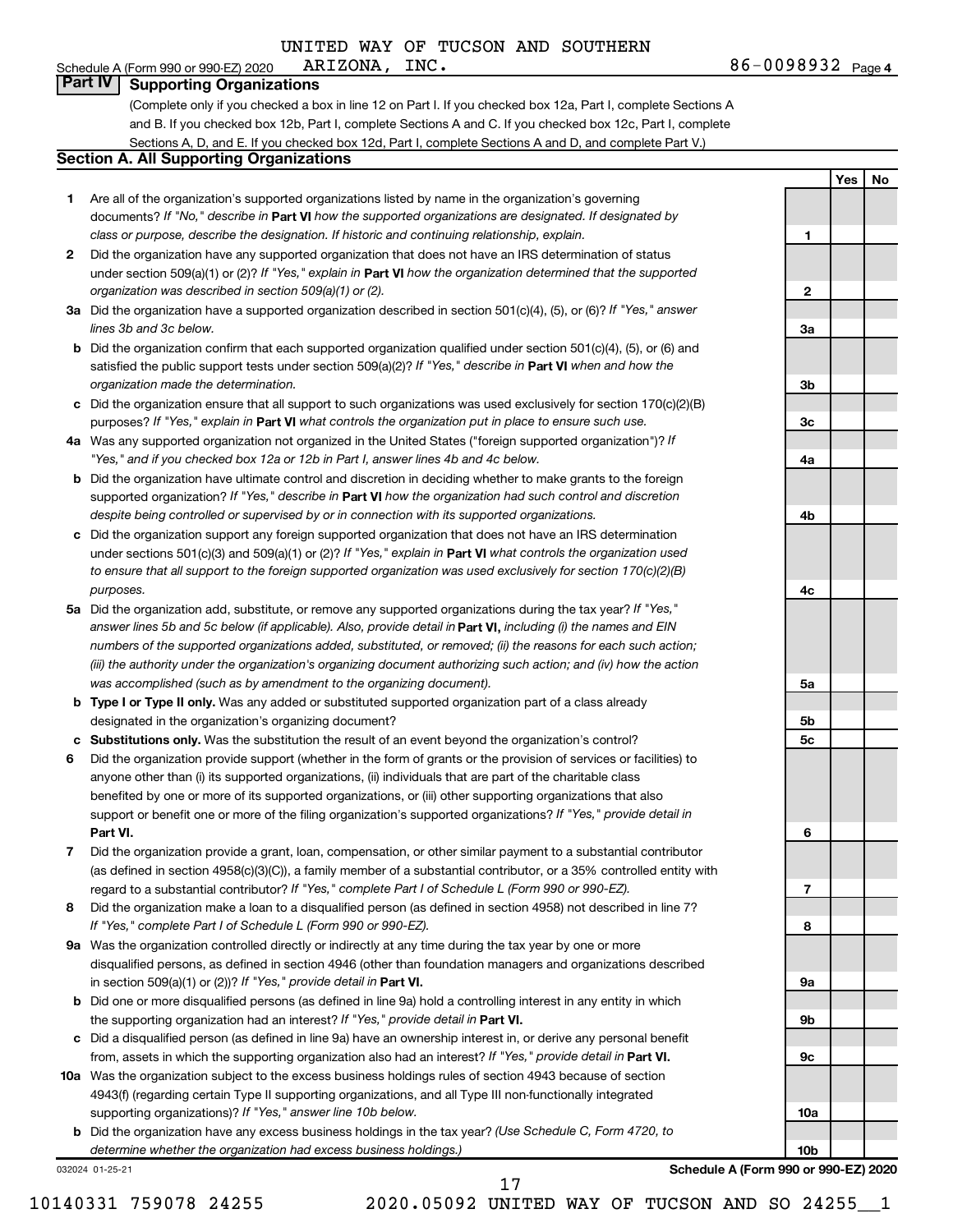Schedule A (Form 990 or 990-EZ) 2020 **Part IV | Supporting Organizations** (*continued*) ARIZONA, INC.

|              |                                                                                                                                                                                                                                                            |              | Yes | No |
|--------------|------------------------------------------------------------------------------------------------------------------------------------------------------------------------------------------------------------------------------------------------------------|--------------|-----|----|
| 11           | Has the organization accepted a gift or contribution from any of the following persons?                                                                                                                                                                    |              |     |    |
|              | a A person who directly or indirectly controls, either alone or together with persons described in lines 11b and                                                                                                                                           |              |     |    |
|              | 11c below, the governing body of a supported organization?                                                                                                                                                                                                 | 11a          |     |    |
|              | <b>b</b> A family member of a person described in line 11a above?                                                                                                                                                                                          | 11b          |     |    |
|              | c A 35% controlled entity of a person described in line 11a or 11b above? If "Yes" to line 11a, 11b, or 11c, provide                                                                                                                                       |              |     |    |
|              | detail in Part VI.                                                                                                                                                                                                                                         | 11c          |     |    |
|              | <b>Section B. Type I Supporting Organizations</b>                                                                                                                                                                                                          |              |     |    |
|              |                                                                                                                                                                                                                                                            |              | Yes | No |
| 1.           | Did the governing body, members of the governing body, officers acting in their official capacity, or membership of one or                                                                                                                                 |              |     |    |
|              | more supported organizations have the power to regularly appoint or elect at least a majority of the organization's officers,                                                                                                                              |              |     |    |
|              | directors, or trustees at all times during the tax year? If "No," describe in Part VI how the supported organization(s)                                                                                                                                    |              |     |    |
|              | effectively operated, supervised, or controlled the organization's activities. If the organization had more than one supported<br>organization, describe how the powers to appoint and/or remove officers, directors, or trustees were allocated among the |              |     |    |
|              | supported organizations and what conditions or restrictions, if any, applied to such powers during the tax year.                                                                                                                                           | 1            |     |    |
| $\mathbf{2}$ | Did the organization operate for the benefit of any supported organization other than the supported                                                                                                                                                        |              |     |    |
|              | organization(s) that operated, supervised, or controlled the supporting organization? If "Yes," explain in                                                                                                                                                 |              |     |    |
|              | Part VI how providing such benefit carried out the purposes of the supported organization(s) that operated,                                                                                                                                                |              |     |    |
|              | supervised, or controlled the supporting organization.                                                                                                                                                                                                     | $\mathbf{2}$ |     |    |
|              | <b>Section C. Type II Supporting Organizations</b>                                                                                                                                                                                                         |              |     |    |
|              |                                                                                                                                                                                                                                                            |              | Yes | No |
| 1.           | Were a majority of the organization's directors or trustees during the tax year also a majority of the directors                                                                                                                                           |              |     |    |
|              | or trustees of each of the organization's supported organization(s)? If "No," describe in Part VI how control                                                                                                                                              |              |     |    |
|              | or management of the supporting organization was vested in the same persons that controlled or managed                                                                                                                                                     |              |     |    |
|              | the supported organization(s).                                                                                                                                                                                                                             | 1            |     |    |
|              | Section D. All Type III Supporting Organizations                                                                                                                                                                                                           |              |     |    |
|              |                                                                                                                                                                                                                                                            |              | Yes | No |
| 1.           | Did the organization provide to each of its supported organizations, by the last day of the fifth month of the                                                                                                                                             |              |     |    |
|              | organization's tax year, (i) a written notice describing the type and amount of support provided during the prior tax                                                                                                                                      |              |     |    |
|              | year, (ii) a copy of the Form 990 that was most recently filed as of the date of notification, and (iii) copies of the                                                                                                                                     |              |     |    |
|              | organization's governing documents in effect on the date of notification, to the extent not previously provided?                                                                                                                                           | 1            |     |    |
| 2            | Were any of the organization's officers, directors, or trustees either (i) appointed or elected by the supported                                                                                                                                           |              |     |    |
|              | organization(s) or (ii) serving on the governing body of a supported organization? If "No," explain in Part VI how                                                                                                                                         |              |     |    |
|              | the organization maintained a close and continuous working relationship with the supported organization(s).                                                                                                                                                | $\mathbf{2}$ |     |    |
| 3            | By reason of the relationship described in line 2, above, did the organization's supported organizations have a                                                                                                                                            |              |     |    |
|              | significant voice in the organization's investment policies and in directing the use of the organization's                                                                                                                                                 |              |     |    |
|              | income or assets at all times during the tax year? If "Yes," describe in Part VI the role the organization's                                                                                                                                               |              |     |    |
|              | supported organizations played in this regard.                                                                                                                                                                                                             | 3            |     |    |
|              | Section E. Type III Functionally Integrated Supporting Organizations                                                                                                                                                                                       |              |     |    |
| 1            | Check the box next to the method that the organization used to satisfy the Integral Part Test during the yealsee instructions).                                                                                                                            |              |     |    |
| a            | The organization satisfied the Activities Test. Complete line 2 below.                                                                                                                                                                                     |              |     |    |
| b            | The organization is the parent of each of its supported organizations. Complete line 3 below.                                                                                                                                                              |              |     |    |
| c            | The organization supported a governmental entity. Describe in Part VI how you supported a governmental entity (see instructions).                                                                                                                          |              |     |    |
| 2            | Activities Test. Answer lines 2a and 2b below.                                                                                                                                                                                                             |              | Yes | No |
| a            | Did substantially all of the organization's activities during the tax year directly further the exempt purposes of                                                                                                                                         |              |     |    |
|              | the supported organization(s) to which the organization was responsive? If "Yes," then in Part VI identify                                                                                                                                                 |              |     |    |
|              | those supported organizations and explain how these activities directly furthered their exempt purposes,                                                                                                                                                   |              |     |    |
|              | how the organization was responsive to those supported organizations, and how the organization determined                                                                                                                                                  |              |     |    |
|              | that these activities constituted substantially all of its activities.                                                                                                                                                                                     | 2a           |     |    |
| b            | Did the activities described in line 2a, above, constitute activities that, but for the organization's involvement,                                                                                                                                        |              |     |    |
|              | one or more of the organization's supported organization(s) would have been engaged in? If "Yes," explain in                                                                                                                                               |              |     |    |
|              | <b>Part VI</b> the reasons for the organization's position that its supported organization(s) would have engaged in                                                                                                                                        |              |     |    |
|              | these activities but for the organization's involvement.                                                                                                                                                                                                   | 2b           |     |    |
| з            | Parent of Supported Organizations. Answer lines 3a and 3b below.                                                                                                                                                                                           |              |     |    |
| a            | Did the organization have the power to regularly appoint or elect a majority of the officers, directors, or                                                                                                                                                |              |     |    |
|              | trustees of each of the supported organizations? If "Yes" or "No" provide details in Part VI.                                                                                                                                                              | За           |     |    |
| b            | Did the organization exercise a substantial degree of direction over the policies, programs, and activities of each                                                                                                                                        |              |     |    |
|              | of its supported organizations? If "Yes," describe in Part VI the role played by the organization in this regard.                                                                                                                                          | 3b           |     |    |
|              |                                                                                                                                                                                                                                                            |              |     |    |

032025 01-25-21

**Schedule A (Form 990 or 990-EZ) 2020**

18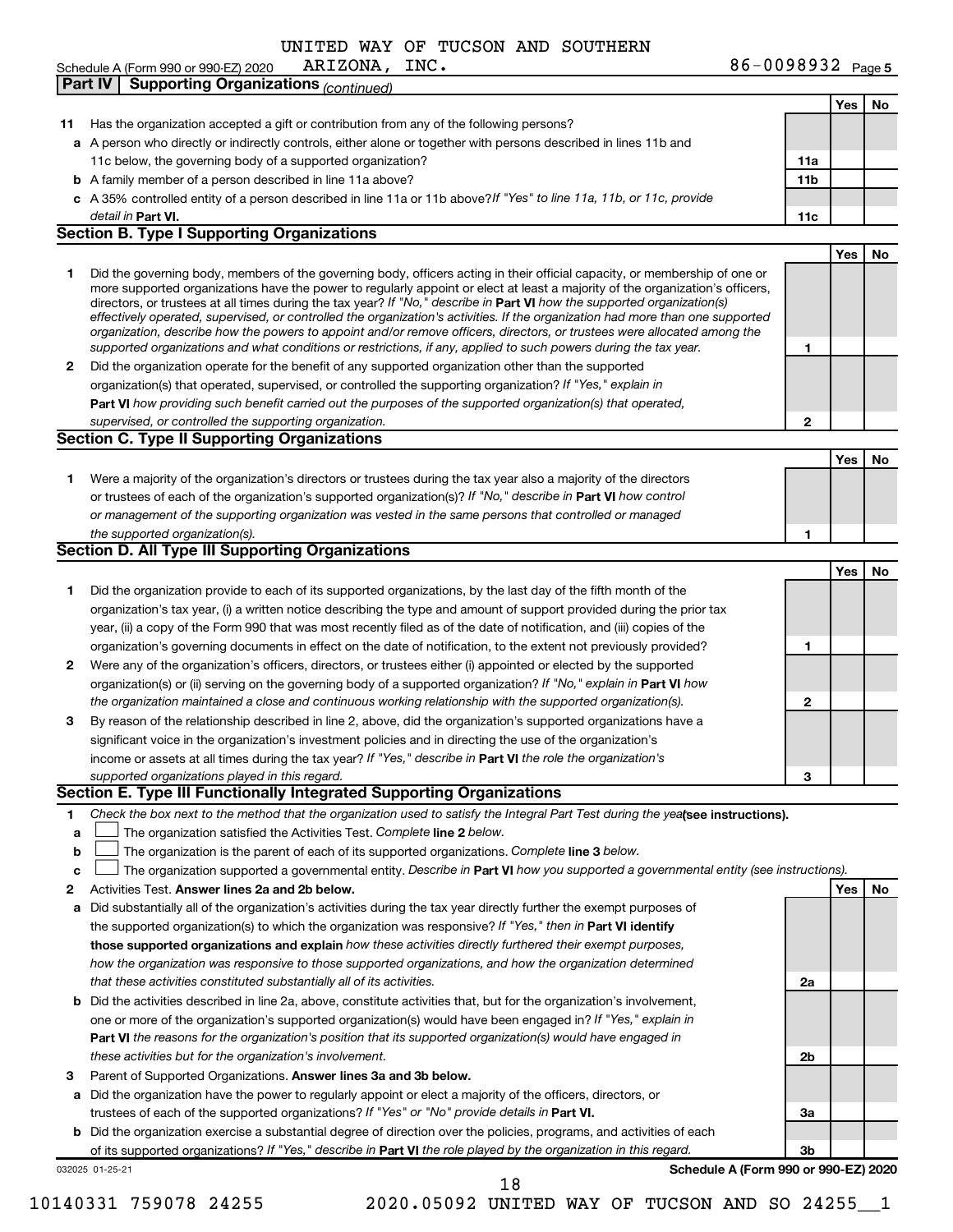#### Schedule A (Form 990 or 990-EZ) 2020  $ARIZONA, INC.$ **Part V** Type III Non-Functionally Integrated 509(a)(3) Supporting Organizations

1 Check here if the organization satisfied the Integral Part Test as a qualifying trust on Nov. 20, 1970 (explain in Part VI). See instructions. All other Type III non-functionally integrated supporting organizations must complete Sections A through E.

|              | Section A - Adjusted Net Income                                             |                | (A) Prior Year | (B) Current Year<br>(optional) |
|--------------|-----------------------------------------------------------------------------|----------------|----------------|--------------------------------|
| 1            | Net short-term capital gain                                                 | 1              |                |                                |
| 2            | Recoveries of prior-year distributions                                      | $\mathbf{2}$   |                |                                |
| 3            | Other gross income (see instructions)                                       | 3              |                |                                |
| 4            | Add lines 1 through 3.                                                      | 4              |                |                                |
| 5            | Depreciation and depletion                                                  | 5              |                |                                |
| 6            | Portion of operating expenses paid or incurred for production or            |                |                |                                |
|              | collection of gross income or for management, conservation, or              |                |                |                                |
|              | maintenance of property held for production of income (see instructions)    | 6              |                |                                |
| 7            | Other expenses (see instructions)                                           | $\overline{7}$ |                |                                |
| 8            | Adjusted Net Income (subtract lines 5, 6, and 7 from line 4)                | 8              |                |                                |
|              | <b>Section B - Minimum Asset Amount</b>                                     |                | (A) Prior Year | (B) Current Year<br>(optional) |
| 1.           | Aggregate fair market value of all non-exempt-use assets (see               |                |                |                                |
|              | instructions for short tax year or assets held for part of year):           |                |                |                                |
|              | a Average monthly value of securities                                       | 1a             |                |                                |
|              | <b>b</b> Average monthly cash balances                                      | 1b             |                |                                |
|              | c Fair market value of other non-exempt-use assets                          | 1c             |                |                                |
|              | d Total (add lines 1a, 1b, and 1c)                                          | 1d             |                |                                |
|              | <b>e</b> Discount claimed for blockage or other factors                     |                |                |                                |
|              | (explain in detail in Part VI):                                             |                |                |                                |
| 2            | Acquisition indebtedness applicable to non-exempt-use assets                | $\mathbf{2}$   |                |                                |
| 3            | Subtract line 2 from line 1d.                                               | 3              |                |                                |
| 4            | Cash deemed held for exempt use. Enter 0.015 of line 3 (for greater amount, |                |                |                                |
|              | see instructions)                                                           | 4              |                |                                |
| 5            | Net value of non-exempt-use assets (subtract line 4 from line 3)            | 5              |                |                                |
| 6            | Multiply line 5 by 0.035.                                                   | 6              |                |                                |
| 7            | Recoveries of prior-year distributions                                      | $\overline{7}$ |                |                                |
| 8            | Minimum Asset Amount (add line 7 to line 6)                                 | 8              |                |                                |
|              | <b>Section C - Distributable Amount</b>                                     |                |                | <b>Current Year</b>            |
| 1            | Adjusted net income for prior year (from Section A, line 8, column A)       | 1              |                |                                |
| $\mathbf{2}$ | Enter 0.85 of line 1.                                                       | $\mathbf{2}$   |                |                                |
| З            | Minimum asset amount for prior year (from Section B, line 8, column A)      | 3              |                |                                |
| 4            | Enter greater of line 2 or line 3.                                          | 4              |                |                                |
| 5            | Income tax imposed in prior year                                            | 5              |                |                                |
| 6            | <b>Distributable Amount.</b> Subtract line 5 from line 4, unless subject to |                |                |                                |
|              | emergency temporary reduction (see instructions).                           | 6              |                |                                |
|              |                                                                             |                |                |                                |

**7** Check here if the current year is the organization's first as a non-functionally integrated Type III supporting organization (see instructions).

**Schedule A (Form 990 or 990-EZ) 2020**

032026 01-25-21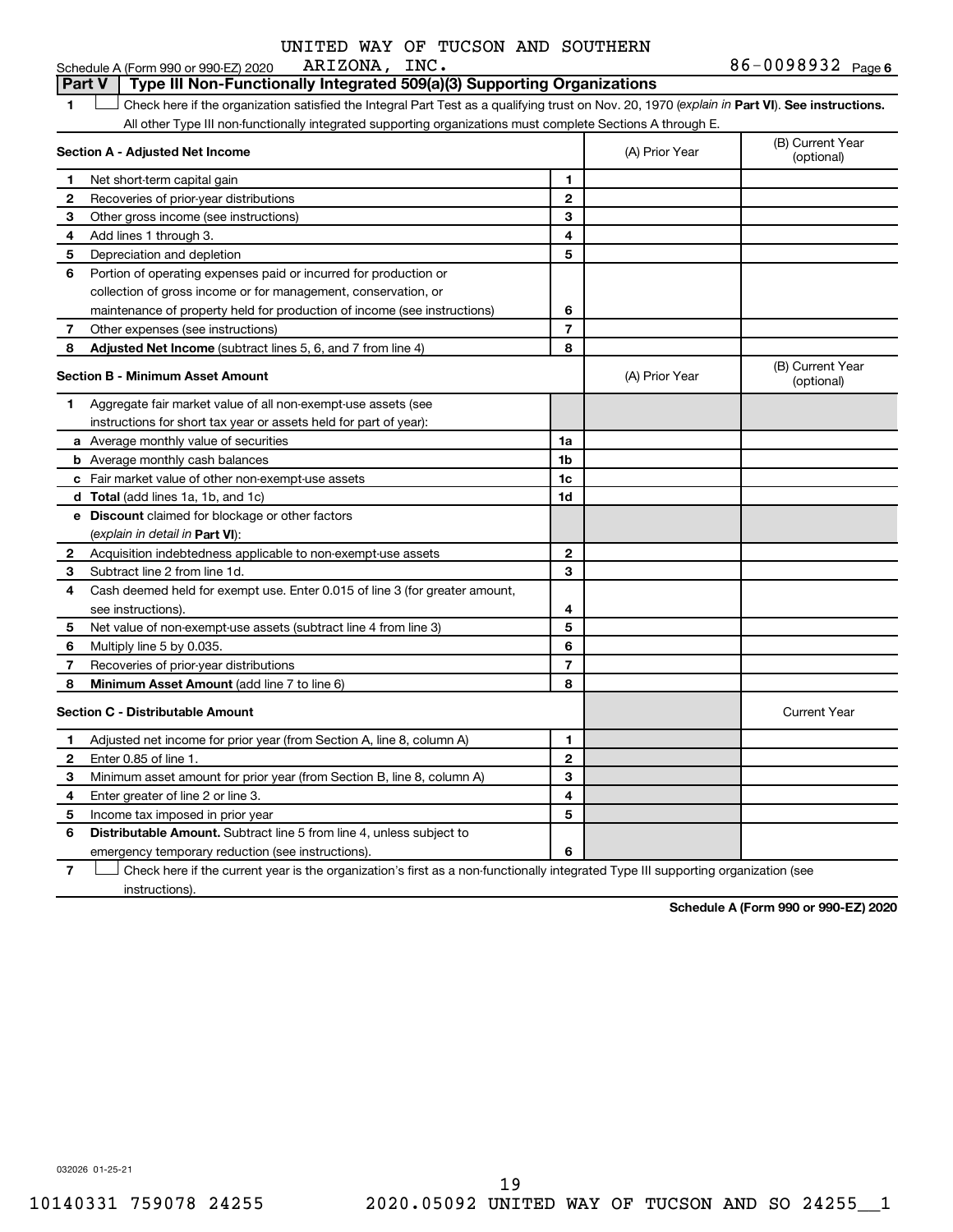|               | ARIZONA, INC.<br>Schedule A (Form 990 or 990-EZ) 2020                                         |                                    |                                               |                | 86-0098932 Page 7                                |
|---------------|-----------------------------------------------------------------------------------------------|------------------------------------|-----------------------------------------------|----------------|--------------------------------------------------|
| <b>Part V</b> | Type III Non-Functionally Integrated 509(a)(3) Supporting Organizations (continued)           |                                    |                                               |                |                                                  |
|               | <b>Section D - Distributions</b>                                                              |                                    |                                               |                | <b>Current Year</b>                              |
| 1             | Amounts paid to supported organizations to accomplish exempt purposes                         |                                    |                                               | 1              |                                                  |
| 2             | Amounts paid to perform activity that directly furthers exempt purposes of supported          |                                    |                                               |                |                                                  |
|               | organizations, in excess of income from activity                                              |                                    | 2                                             |                |                                                  |
| 3             | Administrative expenses paid to accomplish exempt purposes of supported organizations         |                                    |                                               | 3              |                                                  |
| 4             | Amounts paid to acquire exempt-use assets                                                     |                                    |                                               | 4              |                                                  |
| 5             | Qualified set-aside amounts (prior IRS approval required - <i>provide details in</i> Part VI) |                                    |                                               | 5              |                                                  |
| 6             | Other distributions ( <i>describe in Part VI</i> ). See instructions.                         |                                    |                                               | 6              |                                                  |
| 7             | <b>Total annual distributions.</b> Add lines 1 through 6.                                     |                                    |                                               | $\overline{7}$ |                                                  |
| 8             | Distributions to attentive supported organizations to which the organization is responsive    |                                    |                                               |                |                                                  |
|               | ( <i>provide details in Part VI</i> ). See instructions.                                      |                                    |                                               | 8              |                                                  |
| 9             | Distributable amount for 2020 from Section C, line 6                                          |                                    |                                               | 9              |                                                  |
| 10            | Line 8 amount divided by line 9 amount                                                        |                                    |                                               | 10             |                                                  |
|               | <b>Section E - Distribution Allocations (see instructions)</b>                                | (i)<br><b>Excess Distributions</b> | (ii)<br><b>Underdistributions</b><br>Pre-2020 |                | (iii)<br><b>Distributable</b><br>Amount for 2020 |
| 1.            | Distributable amount for 2020 from Section C, line 6                                          |                                    |                                               |                |                                                  |
| 2             | Underdistributions, if any, for years prior to 2020 (reason-                                  |                                    |                                               |                |                                                  |
|               | able cause required - explain in Part VI). See instructions.                                  |                                    |                                               |                |                                                  |
| 3             | Excess distributions carryover, if any, to 2020                                               |                                    |                                               |                |                                                  |
|               | <b>a</b> From 2015                                                                            |                                    |                                               |                |                                                  |
|               | $b$ From 2016                                                                                 |                                    |                                               |                |                                                  |
|               | $c$ From 2017                                                                                 |                                    |                                               |                |                                                  |
|               | <b>d</b> From 2018                                                                            |                                    |                                               |                |                                                  |
|               | e From 2019                                                                                   |                                    |                                               |                |                                                  |
|               | f Total of lines 3a through 3e                                                                |                                    |                                               |                |                                                  |
|               | <b>g</b> Applied to underdistributions of prior years                                         |                                    |                                               |                |                                                  |
|               | <b>h</b> Applied to 2020 distributable amount                                                 |                                    |                                               |                |                                                  |
| п.            | Carryover from 2015 not applied (see instructions)                                            |                                    |                                               |                |                                                  |
|               | Remainder. Subtract lines 3g, 3h, and 3i from line 3f.                                        |                                    |                                               |                |                                                  |
| 4             | Distributions for 2020 from Section D,                                                        |                                    |                                               |                |                                                  |
|               | line $7:$                                                                                     |                                    |                                               |                |                                                  |
|               | a Applied to underdistributions of prior years                                                |                                    |                                               |                |                                                  |
|               | <b>b</b> Applied to 2020 distributable amount                                                 |                                    |                                               |                |                                                  |
|               | <b>c</b> Remainder. Subtract lines 4a and 4b from line 4.                                     |                                    |                                               |                |                                                  |
|               | Remaining underdistributions for years prior to 2020, if                                      |                                    |                                               |                |                                                  |
|               | any. Subtract lines 3g and 4a from line 2. For result greater                                 |                                    |                                               |                |                                                  |
|               | than zero, explain in Part VI. See instructions.                                              |                                    |                                               |                |                                                  |
| 6             | Remaining underdistributions for 2020. Subtract lines 3h                                      |                                    |                                               |                |                                                  |
|               | and 4b from line 1. For result greater than zero, explain in                                  |                                    |                                               |                |                                                  |
|               | <b>Part VI.</b> See instructions.                                                             |                                    |                                               |                |                                                  |
| 7             | Excess distributions carryover to 2021. Add lines 3j                                          |                                    |                                               |                |                                                  |
|               | and 4c.                                                                                       |                                    |                                               |                |                                                  |
| 8             | Breakdown of line 7:                                                                          |                                    |                                               |                |                                                  |
|               | a Excess from 2016                                                                            |                                    |                                               |                |                                                  |
|               | <b>b</b> Excess from 2017                                                                     |                                    |                                               |                |                                                  |
|               | c Excess from 2018                                                                            |                                    |                                               |                |                                                  |
|               | d Excess from 2019                                                                            |                                    |                                               |                |                                                  |
|               | e Excess from 2020                                                                            |                                    |                                               |                |                                                  |

**Schedule A (Form 990 or 990-EZ) 2020**

032027 01-25-21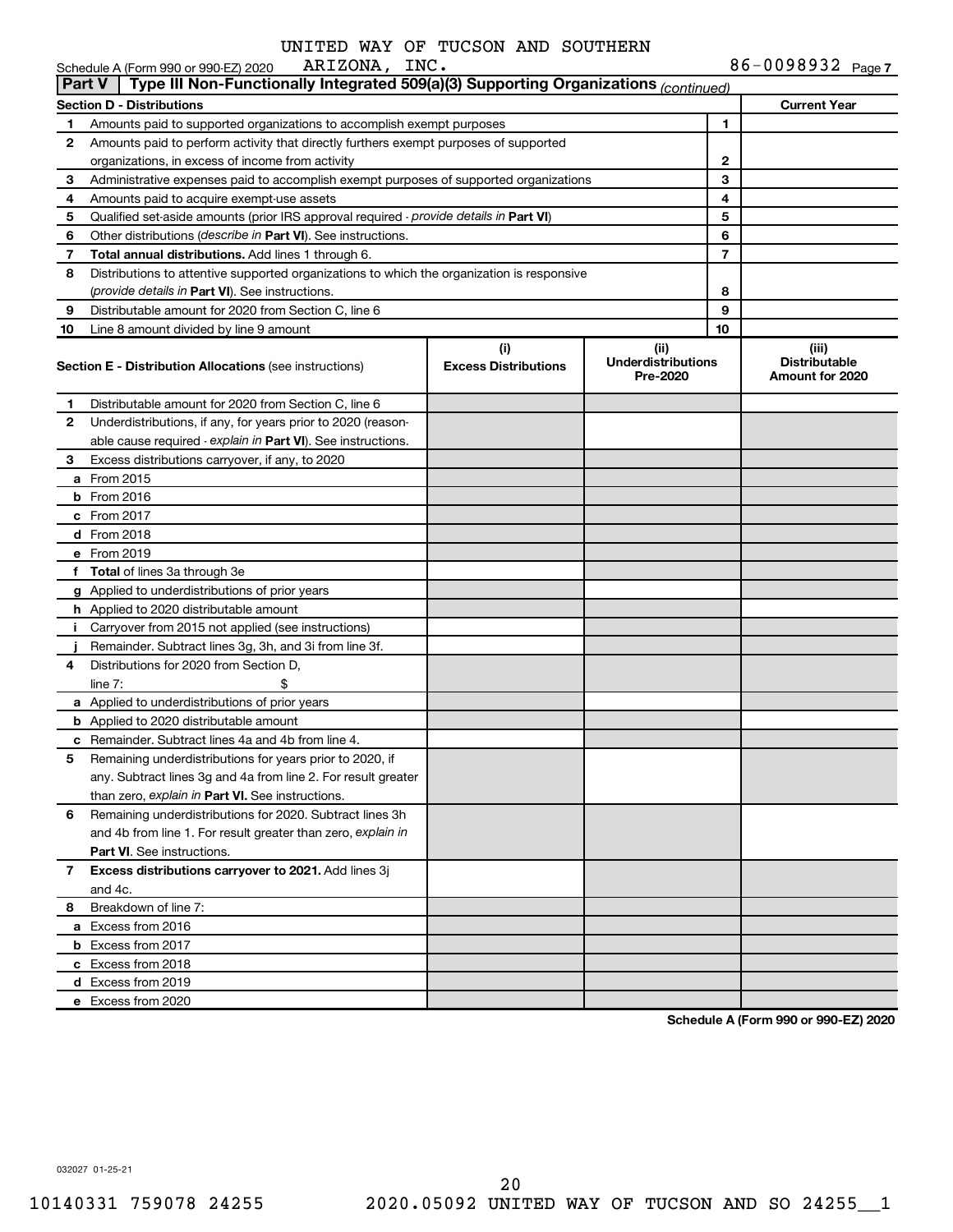|                 | Schedule A (Form 990 or 990-EZ) 2020 | ARIZONA, INC. |  |    | UNITED WAY OF TUCSON AND SOUTHERN | 86-0098932 Page 8                                                                                                                                                                                                                                                                                                                                                                                                                                                                                                                                                    |
|-----------------|--------------------------------------|---------------|--|----|-----------------------------------|----------------------------------------------------------------------------------------------------------------------------------------------------------------------------------------------------------------------------------------------------------------------------------------------------------------------------------------------------------------------------------------------------------------------------------------------------------------------------------------------------------------------------------------------------------------------|
| <b>Part VI</b>  | (See instructions.)                  |               |  |    |                                   | Supplemental Information. Provide the explanations required by Part II, line 10; Part II, line 17a or 17b; Part III, line 12;<br>Part IV, Section A, lines 1, 2, 3b, 3c, 4b, 4c, 5a, 6, 9a, 9b, 9c, 11a, 11b, and 11c; Part IV, Section B, lines 1 and 2; Part IV, Section C,<br>line 1; Part IV, Section D, lines 2 and 3; Part IV, Section E, lines 1c, 2a, 2b, 3a, and 3b; Part V, line 1; Part V, Section B, line 1e; Part V,<br>Section D, lines 5, 6, and 8; and Part V, Section E, lines 2, 5, and 6. Also complete this part for any additional information. |
|                 |                                      |               |  |    |                                   |                                                                                                                                                                                                                                                                                                                                                                                                                                                                                                                                                                      |
|                 |                                      |               |  |    |                                   |                                                                                                                                                                                                                                                                                                                                                                                                                                                                                                                                                                      |
|                 |                                      |               |  |    |                                   |                                                                                                                                                                                                                                                                                                                                                                                                                                                                                                                                                                      |
|                 |                                      |               |  |    |                                   |                                                                                                                                                                                                                                                                                                                                                                                                                                                                                                                                                                      |
|                 |                                      |               |  |    |                                   |                                                                                                                                                                                                                                                                                                                                                                                                                                                                                                                                                                      |
|                 |                                      |               |  |    |                                   |                                                                                                                                                                                                                                                                                                                                                                                                                                                                                                                                                                      |
|                 |                                      |               |  |    |                                   |                                                                                                                                                                                                                                                                                                                                                                                                                                                                                                                                                                      |
|                 |                                      |               |  |    |                                   |                                                                                                                                                                                                                                                                                                                                                                                                                                                                                                                                                                      |
|                 |                                      |               |  |    |                                   |                                                                                                                                                                                                                                                                                                                                                                                                                                                                                                                                                                      |
|                 |                                      |               |  |    |                                   |                                                                                                                                                                                                                                                                                                                                                                                                                                                                                                                                                                      |
|                 |                                      |               |  |    |                                   |                                                                                                                                                                                                                                                                                                                                                                                                                                                                                                                                                                      |
|                 |                                      |               |  |    |                                   |                                                                                                                                                                                                                                                                                                                                                                                                                                                                                                                                                                      |
|                 |                                      |               |  |    |                                   |                                                                                                                                                                                                                                                                                                                                                                                                                                                                                                                                                                      |
|                 |                                      |               |  |    |                                   |                                                                                                                                                                                                                                                                                                                                                                                                                                                                                                                                                                      |
|                 |                                      |               |  |    |                                   |                                                                                                                                                                                                                                                                                                                                                                                                                                                                                                                                                                      |
|                 |                                      |               |  |    |                                   |                                                                                                                                                                                                                                                                                                                                                                                                                                                                                                                                                                      |
|                 |                                      |               |  |    |                                   |                                                                                                                                                                                                                                                                                                                                                                                                                                                                                                                                                                      |
|                 |                                      |               |  |    |                                   |                                                                                                                                                                                                                                                                                                                                                                                                                                                                                                                                                                      |
|                 |                                      |               |  |    |                                   |                                                                                                                                                                                                                                                                                                                                                                                                                                                                                                                                                                      |
|                 |                                      |               |  |    |                                   |                                                                                                                                                                                                                                                                                                                                                                                                                                                                                                                                                                      |
|                 |                                      |               |  |    |                                   |                                                                                                                                                                                                                                                                                                                                                                                                                                                                                                                                                                      |
|                 |                                      |               |  |    |                                   |                                                                                                                                                                                                                                                                                                                                                                                                                                                                                                                                                                      |
|                 |                                      |               |  |    |                                   |                                                                                                                                                                                                                                                                                                                                                                                                                                                                                                                                                                      |
|                 |                                      |               |  |    |                                   |                                                                                                                                                                                                                                                                                                                                                                                                                                                                                                                                                                      |
| 032028 01-25-21 |                                      |               |  | 21 |                                   | Schedule A (Form 990 or 990-EZ) 2020                                                                                                                                                                                                                                                                                                                                                                                                                                                                                                                                 |
|                 | 10140331 759078 24255                |               |  |    |                                   | 2020.05092 UNITED WAY OF TUCSON AND SO 24255_1                                                                                                                                                                                                                                                                                                                                                                                                                                                                                                                       |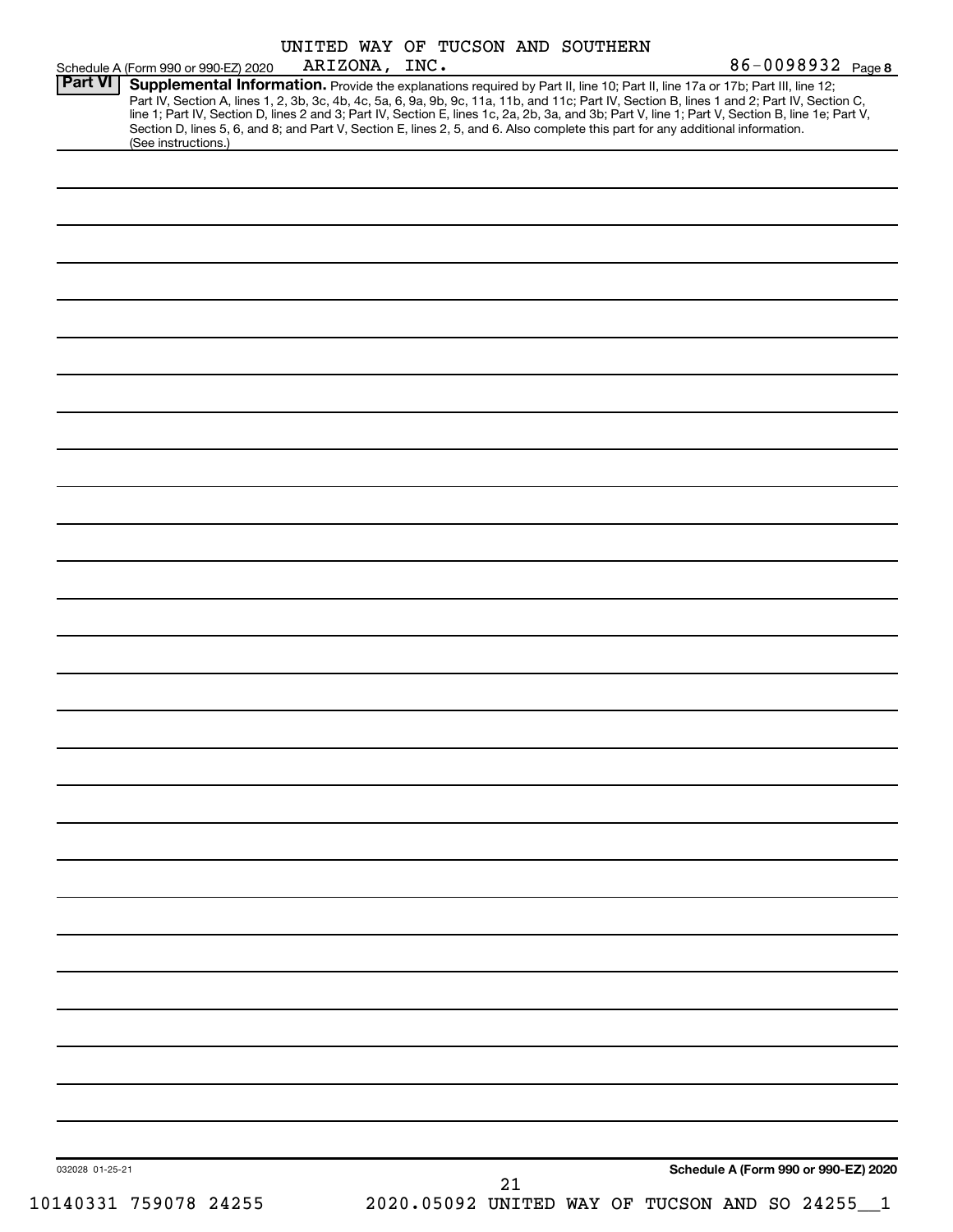Department of the Treasury Internal Revenue Service **(Form 990, 990-EZ,**

Name of the organization

\*\* PUBLIC DISCLOSURE COPY \*\*

# **Schedule B Schedule of Contributors**

**or 990-PF) | Attach to Form 990, Form 990-EZ, or Form 990-PF. | Go to www.irs.gov/Form990 for the latest information.** OMB No. 1545-0047

**2020**

**Employer identification number**

86-0098932

|               |  |  | UNITED WAY OF TUCSON AND SOUTHERN |
|---------------|--|--|-----------------------------------|
| ARIZONA, INC. |  |  |                                   |

**Organization type** (check one):

| Filers of:         | Section:                                                                           |
|--------------------|------------------------------------------------------------------------------------|
| Form 990 or 990-EZ | $\boxed{\textbf{X}}$ 501(c)( 3) (enter number) organization                        |
|                    | $4947(a)(1)$ nonexempt charitable trust <b>not</b> treated as a private foundation |
|                    | 527 political organization                                                         |
| Form 990-PF        | 501(c)(3) exempt private foundation                                                |
|                    | 4947(a)(1) nonexempt charitable trust treated as a private foundation              |
|                    | 501(c)(3) taxable private foundation                                               |

Check if your organization is covered by the General Rule or a Special Rule.

**Note:**  Only a section 501(c)(7), (8), or (10) organization can check boxes for both the General Rule and a Special Rule. See instructions.

#### **General Rule**

 $\mathcal{L}^{\text{eff}}$ 

 $\mathcal{L}^{\text{eff}}$ 

For an organization filing Form 990, 990-EZ, or 990-PF that received, during the year, contributions totaling \$5,000 or more (in money or property) from any one contributor. Complete Parts I and II. See instructions for determining a contributor's total contributions.

#### **Special Rules**

any one contributor, during the year, total contributions of the greater of (1) \$5,000; or (2) 2% of the amount on (i) Form 990, Part VIII, line 1h;  $\boxed{\text{X}}$  For an organization described in section 501(c)(3) filing Form 990 or 990-EZ that met the 33 1/3% support test of the regulations under sections 509(a)(1) and 170(b)(1)(A)(vi), that checked Schedule A (Form 990 or 990-EZ), Part II, line 13, 16a, or 16b, and that received from or (ii) Form 990-EZ, line 1. Complete Parts I and II.

For an organization described in section 501(c)(7), (8), or (10) filing Form 990 or 990-EZ that received from any one contributor, during the year, total contributions of more than \$1,000 exclusively for religious, charitable, scientific, literary, or educational purposes, or for the prevention of cruelty to children or animals. Complete Parts I (entering "N/A" in column (b) instead of the contributor name and address), II, and III.  $\mathcal{L}^{\text{eff}}$ 

purpose. Don't complete any of the parts unless the General Rule applies to this organization because it received nonexclusively year, contributions exclusively for religious, charitable, etc., purposes, but no such contributions totaled more than \$1,000. If this box is checked, enter here the total contributions that were received during the year for an exclusively religious, charitable, etc., For an organization described in section 501(c)(7), (8), or (10) filing Form 990 or 990-EZ that received from any one contributor, during the religious, charitable, etc., contributions totaling \$5,000 or more during the year  $\ldots$  $\ldots$  $\ldots$  $\ldots$  $\ldots$  $\ldots$ 

**Caution:**  An organization that isn't covered by the General Rule and/or the Special Rules doesn't file Schedule B (Form 990, 990-EZ, or 990-PF),  **must** but it answer "No" on Part IV, line 2, of its Form 990; or check the box on line H of its Form 990-EZ or on its Form 990-PF, Part I, line 2, to certify that it doesn't meet the filing requirements of Schedule B (Form 990, 990-EZ, or 990-PF).

LHA For Paperwork Reduction Act Notice, see the instructions for Form 990, 990-EZ, or 990-PF. Schedule B (Form 990, 990-EZ, or 990-PF) (2020)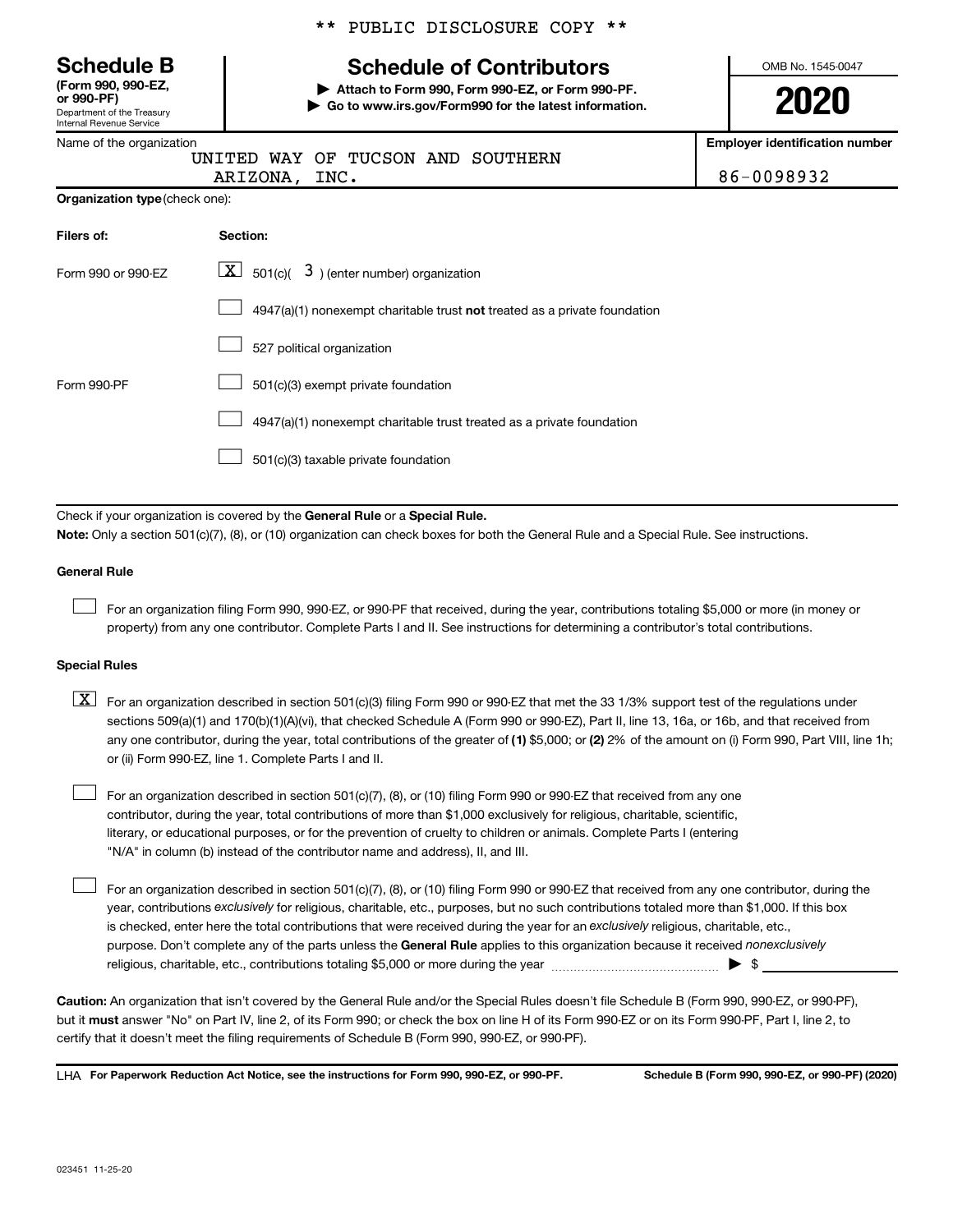#### Schedule B (Form 990, 990-EZ, or 990-PF) (2020)

Name of organization

UNITED WAY OF TUCSON AND SOUTHERN ARIZONA, INC. 86-0098932

**Employer identification number**

| Contributors (see instructions). Use duplicate copies of Part I if additional space is needed. |                                   |                                                                                                                                     |
|------------------------------------------------------------------------------------------------|-----------------------------------|-------------------------------------------------------------------------------------------------------------------------------------|
| (b)<br>Name, address, and ZIP + 4                                                              | (c)<br><b>Total contributions</b> | (d)<br>Type of contribution                                                                                                         |
|                                                                                                | 10,000,000.<br>\$                 | $\boxed{\textbf{X}}$<br>Person<br>Payroll<br>Noncash<br>(Complete Part II for<br>noncash contributions.)                            |
| (b)<br>Name, address, and ZIP + 4                                                              | (c)<br><b>Total contributions</b> | (d)<br>Type of contribution                                                                                                         |
|                                                                                                | 5,874,477.<br>\$                  | $\mathbf{X}$<br>Person<br>Payroll<br>Noncash<br>(Complete Part II for<br>noncash contributions.)                                    |
| (b)<br>Name, address, and ZIP + 4                                                              | (c)<br><b>Total contributions</b> | (d)<br>Type of contribution                                                                                                         |
|                                                                                                | 472,194.<br>\$                    | $\boxed{\mathbf{X}}$<br>Person<br>Payroll<br>Noncash<br>(Complete Part II for<br>noncash contributions.)                            |
| (b)<br>Name, address, and ZIP + 4                                                              | (c)<br><b>Total contributions</b> | (d)<br>Type of contribution                                                                                                         |
|                                                                                                | \$                                | Person<br>Payroll<br>Noncash<br>(Complete Part II for<br>noncash contributions.)                                                    |
| (b)<br>Name, address, and ZIP + 4                                                              | (c)<br><b>Total contributions</b> | (d)<br>Type of contribution                                                                                                         |
|                                                                                                | \$                                | Person<br>Payroll<br>Noncash<br>(Complete Part II for<br>noncash contributions.)                                                    |
| (b)<br>Name, address, and ZIP + 4                                                              | (c)<br><b>Total contributions</b> | (d)<br>Type of contribution                                                                                                         |
|                                                                                                | \$                                | Person<br>Payroll<br>Noncash<br>(Complete Part II for<br>noncash contributions.)<br>Schedule B (Form 990, 990-EZ, or 990-PF) (2020) |
|                                                                                                | 023452 11-25-20                   |                                                                                                                                     |

10140331 759078 24255 2020.05092 UNITED WAY OF TUCSON AND SO 24255\_\_1

**2**

23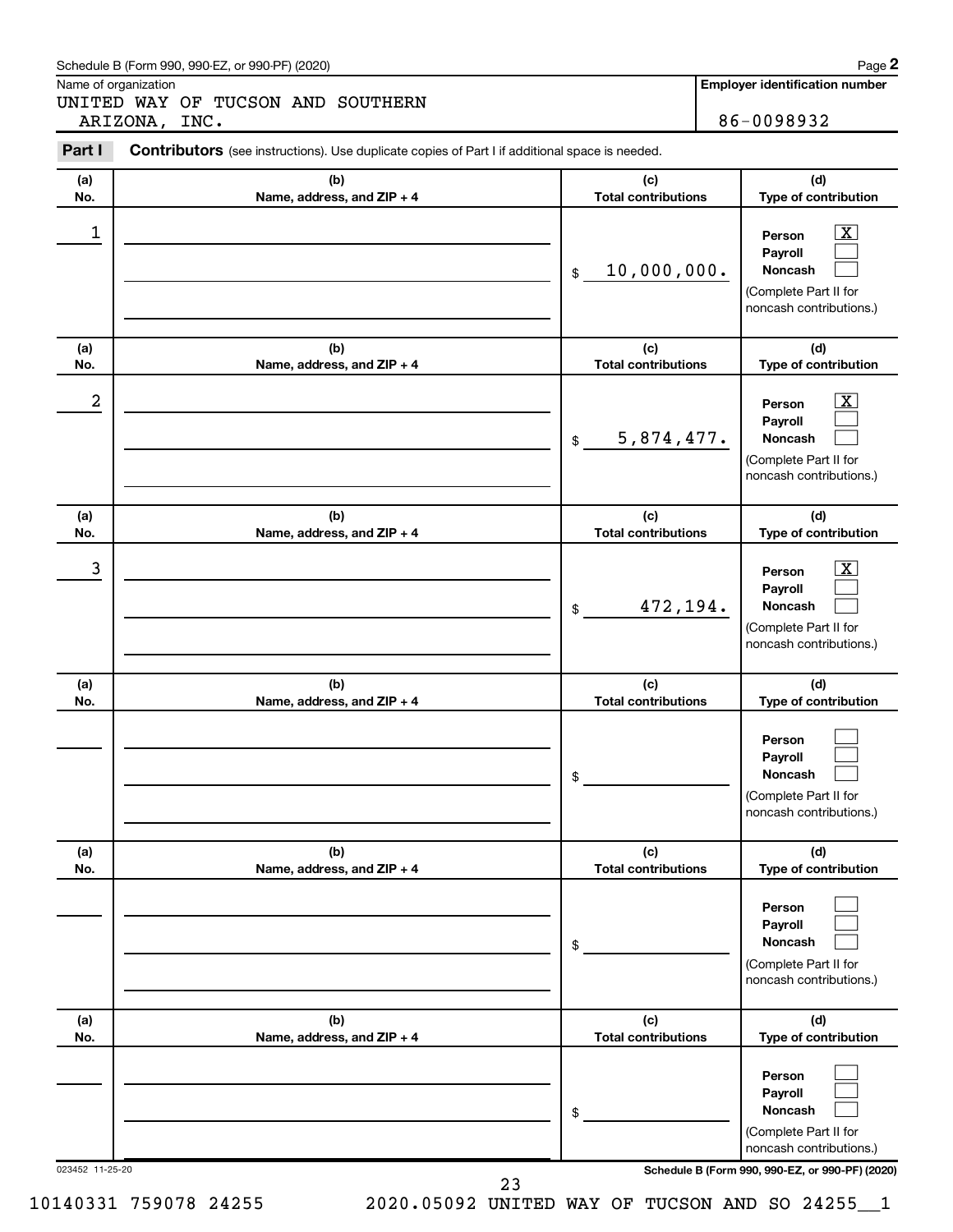| Part II                      | ARIZONA, INC.<br>Noncash Property (see instructions). Use duplicate copies of Part II if additional space is needed. |                                                 | 86-0098932           |
|------------------------------|----------------------------------------------------------------------------------------------------------------------|-------------------------------------------------|----------------------|
|                              |                                                                                                                      |                                                 |                      |
| (a)<br>No.<br>from<br>Part I | (b)<br>Description of noncash property given                                                                         | (c)<br>FMV (or estimate)<br>(See instructions.) | (d)<br>Date received |
|                              |                                                                                                                      |                                                 |                      |
|                              |                                                                                                                      | $\mathfrak s$                                   |                      |
| (a)<br>No.<br>from<br>Part I | (b)<br>Description of noncash property given                                                                         | (c)<br>FMV (or estimate)<br>(See instructions.) | (d)<br>Date received |
|                              |                                                                                                                      |                                                 |                      |
|                              |                                                                                                                      | $\mathfrak{S}$                                  |                      |
| (a)<br>No.<br>from<br>Part I | (b)<br>Description of noncash property given                                                                         | (c)<br>FMV (or estimate)<br>(See instructions.) | (d)<br>Date received |
|                              |                                                                                                                      |                                                 |                      |
|                              |                                                                                                                      | $\mathfrak s$                                   |                      |
| (a)<br>No.<br>from<br>Part I | (b)<br>Description of noncash property given                                                                         | (c)<br>FMV (or estimate)<br>(See instructions.) | (d)<br>Date received |
|                              |                                                                                                                      |                                                 |                      |
|                              |                                                                                                                      | \$                                              |                      |
| (a)<br>No.<br>from<br>Part I | (b)<br>Description of noncash property given                                                                         | (c)<br>FMV (or estimate)<br>(See instructions.) | (d)<br>Date received |
|                              |                                                                                                                      |                                                 |                      |
|                              |                                                                                                                      | \$                                              |                      |
| (a)<br>No.<br>from<br>Part I | (b)<br>Description of noncash property given                                                                         | (c)<br>FMV (or estimate)<br>(See instructions.) | (d)<br>Date received |
|                              |                                                                                                                      |                                                 |                      |
|                              |                                                                                                                      | \$                                              |                      |

Schedule B (Form 990, 990-EZ, or 990-PF) (2020)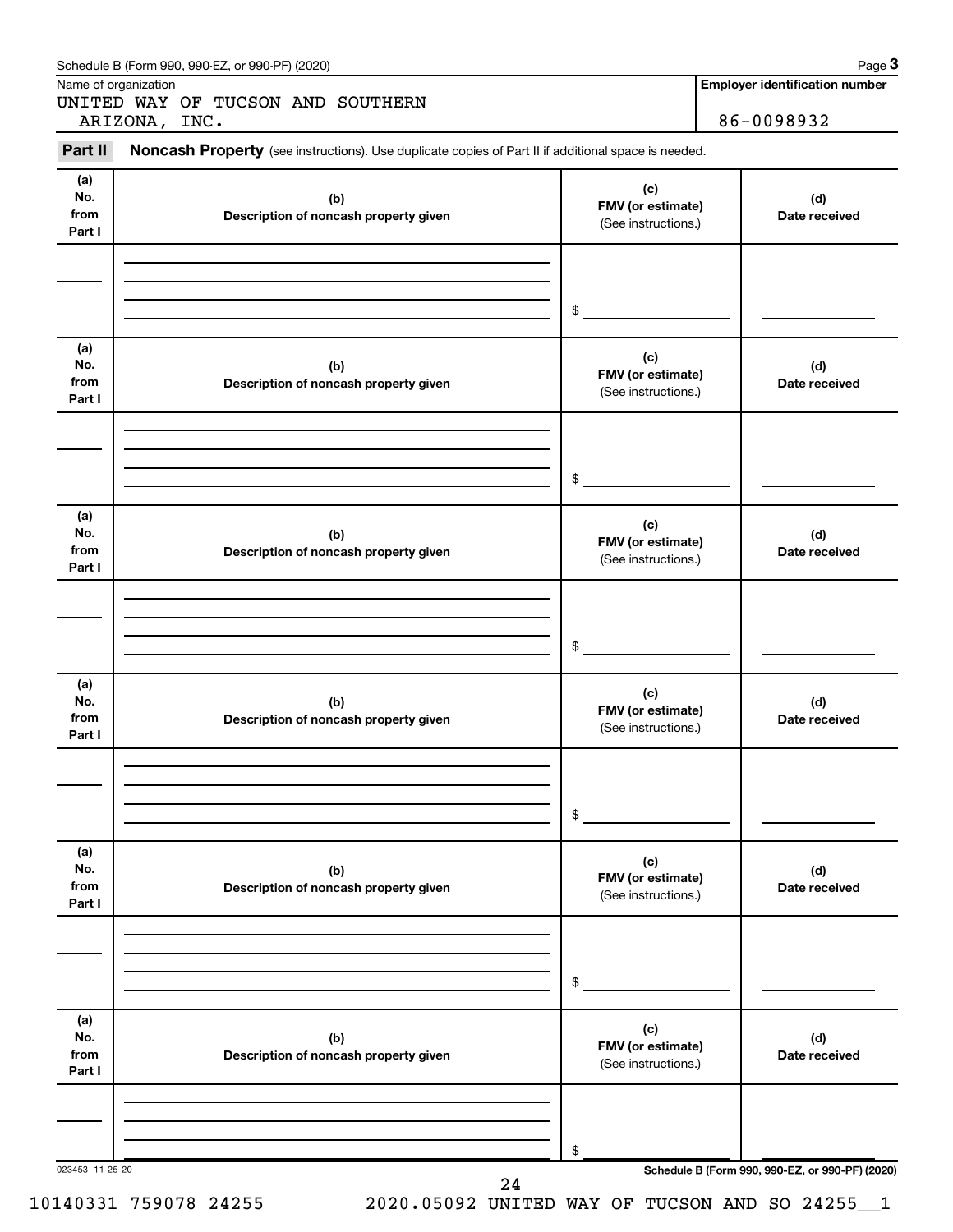|                           | Schedule B (Form 990, 990-EZ, or 990-PF) (2020)                                                                                                                                                                                                                                            |                      | Page 4                                                                                                                                                         |  |  |  |  |
|---------------------------|--------------------------------------------------------------------------------------------------------------------------------------------------------------------------------------------------------------------------------------------------------------------------------------------|----------------------|----------------------------------------------------------------------------------------------------------------------------------------------------------------|--|--|--|--|
|                           | Name of organization                                                                                                                                                                                                                                                                       |                      | <b>Employer identification number</b>                                                                                                                          |  |  |  |  |
|                           | UNITED WAY OF TUCSON AND SOUTHERN<br>ARIZONA, INC.                                                                                                                                                                                                                                         |                      | 86-0098932                                                                                                                                                     |  |  |  |  |
| Part III                  |                                                                                                                                                                                                                                                                                            |                      | Exclusively religious, charitable, etc., contributions to organizations described in section 501(c)(7), (8), or (10) that total more than \$1,000 for the year |  |  |  |  |
|                           | from any one contributor. Complete columns (a) through (e) and the following line entry. For organizations<br>completing Part III, enter the total of exclusively religious, charitable, etc., contributions of \$1,000 or less for the year. (Enter this info. once.) $\triangleright$ \$ |                      |                                                                                                                                                                |  |  |  |  |
|                           | Use duplicate copies of Part III if additional space is needed.                                                                                                                                                                                                                            |                      |                                                                                                                                                                |  |  |  |  |
| (a) No.<br>from<br>Part I | (b) Purpose of gift                                                                                                                                                                                                                                                                        | (c) Use of gift      | (d) Description of how gift is held                                                                                                                            |  |  |  |  |
|                           |                                                                                                                                                                                                                                                                                            |                      |                                                                                                                                                                |  |  |  |  |
|                           |                                                                                                                                                                                                                                                                                            |                      |                                                                                                                                                                |  |  |  |  |
|                           |                                                                                                                                                                                                                                                                                            | (e) Transfer of gift |                                                                                                                                                                |  |  |  |  |
|                           |                                                                                                                                                                                                                                                                                            |                      |                                                                                                                                                                |  |  |  |  |
|                           | Transferee's name, address, and $ZIP + 4$                                                                                                                                                                                                                                                  |                      | Relationship of transferor to transferee                                                                                                                       |  |  |  |  |
|                           |                                                                                                                                                                                                                                                                                            |                      |                                                                                                                                                                |  |  |  |  |
|                           |                                                                                                                                                                                                                                                                                            |                      |                                                                                                                                                                |  |  |  |  |
| (a) No.<br>from<br>Part I | (b) Purpose of gift                                                                                                                                                                                                                                                                        | (c) Use of gift      | (d) Description of how gift is held                                                                                                                            |  |  |  |  |
|                           |                                                                                                                                                                                                                                                                                            |                      |                                                                                                                                                                |  |  |  |  |
|                           |                                                                                                                                                                                                                                                                                            |                      |                                                                                                                                                                |  |  |  |  |
|                           |                                                                                                                                                                                                                                                                                            |                      |                                                                                                                                                                |  |  |  |  |
|                           | (e) Transfer of gift                                                                                                                                                                                                                                                                       |                      |                                                                                                                                                                |  |  |  |  |
|                           | Transferee's name, address, and $ZIP + 4$                                                                                                                                                                                                                                                  |                      | Relationship of transferor to transferee                                                                                                                       |  |  |  |  |
|                           |                                                                                                                                                                                                                                                                                            |                      |                                                                                                                                                                |  |  |  |  |
|                           |                                                                                                                                                                                                                                                                                            |                      |                                                                                                                                                                |  |  |  |  |
| (a) No.<br>from           | (b) Purpose of gift                                                                                                                                                                                                                                                                        | (c) Use of gift      | (d) Description of how gift is held                                                                                                                            |  |  |  |  |
| Part I                    |                                                                                                                                                                                                                                                                                            |                      |                                                                                                                                                                |  |  |  |  |
|                           |                                                                                                                                                                                                                                                                                            |                      |                                                                                                                                                                |  |  |  |  |
|                           |                                                                                                                                                                                                                                                                                            |                      |                                                                                                                                                                |  |  |  |  |
|                           |                                                                                                                                                                                                                                                                                            | (e) Transfer of gift |                                                                                                                                                                |  |  |  |  |
|                           | Transferee's name, address, and ZIP + 4                                                                                                                                                                                                                                                    |                      | Relationship of transferor to transferee                                                                                                                       |  |  |  |  |
|                           |                                                                                                                                                                                                                                                                                            |                      |                                                                                                                                                                |  |  |  |  |
|                           |                                                                                                                                                                                                                                                                                            |                      |                                                                                                                                                                |  |  |  |  |
| (a) No.<br>from           |                                                                                                                                                                                                                                                                                            |                      |                                                                                                                                                                |  |  |  |  |
| Part I                    | (b) Purpose of gift                                                                                                                                                                                                                                                                        | (c) Use of gift      | (d) Description of how gift is held                                                                                                                            |  |  |  |  |
|                           |                                                                                                                                                                                                                                                                                            |                      |                                                                                                                                                                |  |  |  |  |
|                           |                                                                                                                                                                                                                                                                                            |                      |                                                                                                                                                                |  |  |  |  |
|                           | (e) Transfer of gift                                                                                                                                                                                                                                                                       |                      |                                                                                                                                                                |  |  |  |  |
|                           | Transferee's name, address, and ZIP + 4                                                                                                                                                                                                                                                    |                      | Relationship of transferor to transferee                                                                                                                       |  |  |  |  |
|                           |                                                                                                                                                                                                                                                                                            |                      |                                                                                                                                                                |  |  |  |  |
|                           |                                                                                                                                                                                                                                                                                            |                      |                                                                                                                                                                |  |  |  |  |
|                           |                                                                                                                                                                                                                                                                                            |                      |                                                                                                                                                                |  |  |  |  |
| 023454 11-25-20           |                                                                                                                                                                                                                                                                                            |                      | Schedule B (Form 990, 990-EZ, or 990-PF) (2020)                                                                                                                |  |  |  |  |

10140331 759078 24255 2020.05092 UNITED WAY OF TUCSON AND SO 24255\_\_1

25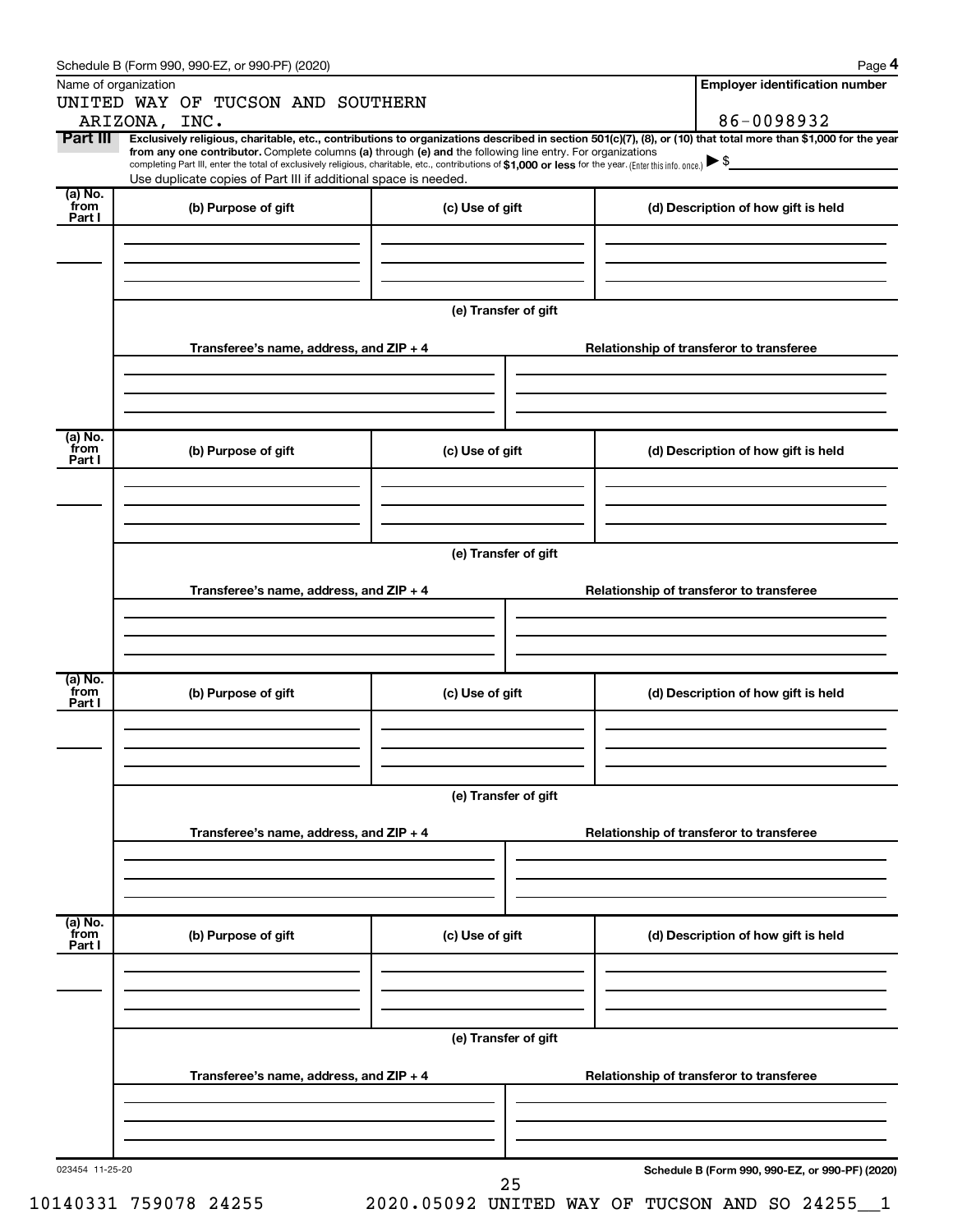| <b>SCHEDULE C</b>                                    | <b>Political Campaign and Lobbying Activities</b>                             | OMB No. 1545-0047                                                                                                                                                                                                                                                                                   |           |                                               |                          |                                                       |
|------------------------------------------------------|-------------------------------------------------------------------------------|-----------------------------------------------------------------------------------------------------------------------------------------------------------------------------------------------------------------------------------------------------------------------------------------------------|-----------|-----------------------------------------------|--------------------------|-------------------------------------------------------|
| (Form 990 or 990-EZ)                                 | For Organizations Exempt From Income Tax Under section 501(c) and section 527 |                                                                                                                                                                                                                                                                                                     |           |                                               |                          |                                                       |
| Department of the Treasury                           |                                                                               | Complete if the organization is described below. > Attach to Form 990 or Form 990-EZ.                                                                                                                                                                                                               |           |                                               |                          | <b>Open to Public</b>                                 |
| Internal Revenue Service                             |                                                                               | Go to www.irs.gov/Form990 for instructions and the latest information.                                                                                                                                                                                                                              |           |                                               |                          | Inspection                                            |
|                                                      |                                                                               | If the organization answered "Yes," on Form 990, Part IV, line 3, or Form 990-EZ, Part V, line 46 (Political Campaign Activities), then                                                                                                                                                             |           |                                               |                          |                                                       |
|                                                      |                                                                               | • Section 501(c)(3) organizations: Complete Parts I-A and B. Do not complete Part I-C.                                                                                                                                                                                                              |           |                                               |                          |                                                       |
|                                                      |                                                                               | • Section 501(c) (other than section 501(c)(3)) organizations: Complete Parts I-A and C below. Do not complete Part I-B.                                                                                                                                                                            |           |                                               |                          |                                                       |
| • Section 527 organizations: Complete Part I-A only. |                                                                               |                                                                                                                                                                                                                                                                                                     |           |                                               |                          |                                                       |
|                                                      |                                                                               | If the organization answered "Yes," on Form 990, Part IV, line 4, or Form 990-EZ, Part VI, line 47 (Lobbying Activities), then                                                                                                                                                                      |           |                                               |                          |                                                       |
|                                                      |                                                                               | • Section 501(c)(3) organizations that have filed Form 5768 (election under section 501(h)): Complete Part II-A. Do not complete Part II-B.                                                                                                                                                         |           |                                               |                          |                                                       |
|                                                      |                                                                               | • Section 501(c)(3) organizations that have NOT filed Form 5768 (election under section 501(h)): Complete Part II-B. Do not complete Part II-A.<br>If the organization answered "Yes," on Form 990, Part IV, line 5 (Proxy Tax) (See separate instructions) or Form 990-EZ, Part V, line 35c (Proxy |           |                                               |                          |                                                       |
| Tax) (See separate instructions), then               |                                                                               |                                                                                                                                                                                                                                                                                                     |           |                                               |                          |                                                       |
|                                                      |                                                                               | • Section 501(c)(4), (5), or (6) organizations: Complete Part III.                                                                                                                                                                                                                                  |           |                                               |                          |                                                       |
| Name of organization                                 |                                                                               | UNITED WAY OF TUCSON AND SOUTHERN                                                                                                                                                                                                                                                                   |           |                                               |                          | <b>Employer identification number</b>                 |
|                                                      |                                                                               | ARIZONA, INC.                                                                                                                                                                                                                                                                                       |           |                                               |                          | 86-0098932                                            |
| Part I-A                                             |                                                                               | Complete if the organization is exempt under section 501(c) or is a section 527 organization.                                                                                                                                                                                                       |           |                                               |                          |                                                       |
|                                                      |                                                                               |                                                                                                                                                                                                                                                                                                     |           |                                               |                          |                                                       |
|                                                      |                                                                               | 1 Provide a description of the organization's direct and indirect political campaign activities in Part IV.                                                                                                                                                                                         |           |                                               |                          |                                                       |
| 2                                                    |                                                                               | Political campaign activity expenditures [111] matter continuum matter contract and contract and contract and contract and contract and contract and contract and contract and contract and contract and contract and contract                                                                      |           |                                               | $\triangleright$ \$      |                                                       |
| 3 Volunteer hours for political campaign activities  |                                                                               |                                                                                                                                                                                                                                                                                                     |           |                                               |                          |                                                       |
|                                                      |                                                                               |                                                                                                                                                                                                                                                                                                     |           |                                               |                          |                                                       |
| Part I-B                                             |                                                                               | Complete if the organization is exempt under section 501(c)(3).                                                                                                                                                                                                                                     |           |                                               |                          |                                                       |
|                                                      |                                                                               |                                                                                                                                                                                                                                                                                                     |           |                                               | >                        |                                                       |
|                                                      |                                                                               |                                                                                                                                                                                                                                                                                                     |           |                                               |                          | Yes<br>No                                             |
|                                                      |                                                                               |                                                                                                                                                                                                                                                                                                     |           |                                               |                          | <b>Yes</b><br>No                                      |
| <b>b</b> If "Yes," describe in Part IV.              |                                                                               |                                                                                                                                                                                                                                                                                                     |           |                                               |                          |                                                       |
|                                                      |                                                                               | Part I-C Complete if the organization is exempt under section 501(c), except section 501(c)(3).                                                                                                                                                                                                     |           |                                               |                          |                                                       |
|                                                      |                                                                               | 1 Enter the amount directly expended by the filing organization for section 527 exempt function activities                                                                                                                                                                                          |           |                                               | $\blacktriangleright$ \$ |                                                       |
|                                                      |                                                                               | 2 Enter the amount of the filing organization's funds contributed to other organizations for section 527                                                                                                                                                                                            |           |                                               |                          |                                                       |
| exempt function activities                           |                                                                               |                                                                                                                                                                                                                                                                                                     |           |                                               | $\blacktriangleright$ \$ |                                                       |
|                                                      |                                                                               | 3 Total exempt function expenditures. Add lines 1 and 2. Enter here and on Form 1120-POL,                                                                                                                                                                                                           |           |                                               |                          |                                                       |
|                                                      |                                                                               |                                                                                                                                                                                                                                                                                                     |           |                                               | $\blacktriangleright$ \$ |                                                       |
|                                                      |                                                                               | Did the filing organization file Form 1120-POL for this year?                                                                                                                                                                                                                                       |           |                                               |                          | Yes<br><b>No</b>                                      |
|                                                      |                                                                               | 5 Enter the names, addresses and employer identification number (EIN) of all section 527 political organizations to which the filing organization                                                                                                                                                   |           |                                               |                          |                                                       |
|                                                      |                                                                               | made payments. For each organization listed, enter the amount paid from the filing organization's funds. Also enter the amount of political                                                                                                                                                         |           |                                               |                          |                                                       |
|                                                      |                                                                               | contributions received that were promptly and directly delivered to a separate political organization, such as a separate segregated fund or a<br>political action committee (PAC). If additional space is needed, provide information in Part IV.                                                  |           |                                               |                          |                                                       |
|                                                      |                                                                               |                                                                                                                                                                                                                                                                                                     |           |                                               |                          |                                                       |
| (a) Name                                             |                                                                               | (b) Address                                                                                                                                                                                                                                                                                         | $(c)$ EIN | (d) Amount paid from<br>filing organization's |                          | (e) Amount of political<br>contributions received and |
|                                                      |                                                                               |                                                                                                                                                                                                                                                                                                     |           | funds. If none, enter -0-.                    |                          | promptly and directly                                 |
|                                                      |                                                                               |                                                                                                                                                                                                                                                                                                     |           |                                               |                          | delivered to a separate<br>political organization.    |
|                                                      |                                                                               |                                                                                                                                                                                                                                                                                                     |           |                                               |                          | If none, enter -0-.                                   |
|                                                      |                                                                               |                                                                                                                                                                                                                                                                                                     |           |                                               |                          |                                                       |
|                                                      |                                                                               |                                                                                                                                                                                                                                                                                                     |           |                                               |                          |                                                       |
|                                                      |                                                                               |                                                                                                                                                                                                                                                                                                     |           |                                               |                          |                                                       |
|                                                      |                                                                               |                                                                                                                                                                                                                                                                                                     |           |                                               |                          |                                                       |
|                                                      |                                                                               |                                                                                                                                                                                                                                                                                                     |           |                                               |                          |                                                       |
|                                                      |                                                                               |                                                                                                                                                                                                                                                                                                     |           |                                               |                          |                                                       |
|                                                      |                                                                               |                                                                                                                                                                                                                                                                                                     |           |                                               |                          |                                                       |
|                                                      |                                                                               |                                                                                                                                                                                                                                                                                                     |           |                                               |                          |                                                       |
|                                                      |                                                                               |                                                                                                                                                                                                                                                                                                     |           |                                               |                          |                                                       |
|                                                      |                                                                               |                                                                                                                                                                                                                                                                                                     |           |                                               |                          |                                                       |
|                                                      |                                                                               |                                                                                                                                                                                                                                                                                                     |           |                                               |                          |                                                       |
|                                                      |                                                                               | For Penerwork Reduction Act Notice, see the Instructions for Form 000 or 000-F7                                                                                                                                                                                                                     |           |                                               |                          | Schedule C (Form 990 or 990-F7) 2020                  |

**For Paperwork Reduction Act Notice, see the Instructions for Form 990 or 990-EZ. Schedule C (Form 990 or 990-EZ) 2020** LHA

032041 12-02-20

26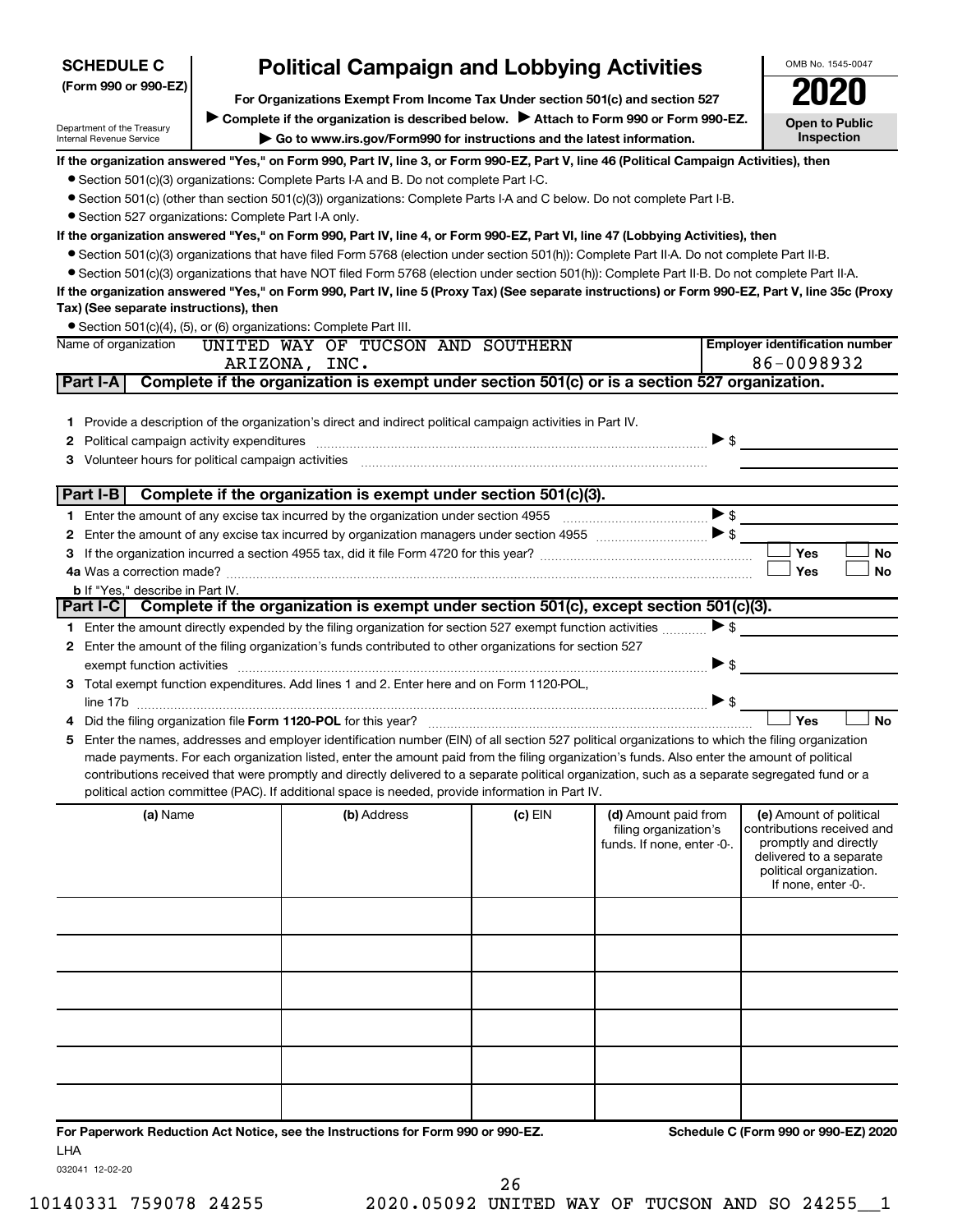| Schedule C (Form 990 or 990-EZ) 2020                                                                                                                 | ARIZONA, INC.                                         | UNITED WAY OF TUCSON AND SOUTHERN                                                                                                 |            |                  | 86-0098932 Page 2        |
|------------------------------------------------------------------------------------------------------------------------------------------------------|-------------------------------------------------------|-----------------------------------------------------------------------------------------------------------------------------------|------------|------------------|--------------------------|
| Complete if the organization is exempt under section 501(c)(3) and filed Form 5768 (election under<br>Part II-A                                      |                                                       |                                                                                                                                   |            |                  |                          |
| section 501(h)).                                                                                                                                     |                                                       |                                                                                                                                   |            |                  |                          |
| A Check $\blacktriangleright$                                                                                                                        |                                                       | if the filing organization belongs to an affiliated group (and list in Part IV each affiliated group member's name, address, EIN, |            |                  |                          |
|                                                                                                                                                      | expenses, and share of excess lobbying expenditures). |                                                                                                                                   |            |                  |                          |
| <b>B</b> Check <b>D</b>                                                                                                                              |                                                       | if the filing organization checked box A and "limited control" provisions apply.                                                  |            |                  |                          |
| <b>Limits on Lobbying Expenditures</b><br>(The term "expenditures" means amounts paid or incurred.)                                                  | (a) Filing<br>organization's<br>totals                | (b) Affiliated group<br>totals                                                                                                    |            |                  |                          |
| <b>1a</b> Total lobbying expenditures to influence public opinion (grassroots lobbying)                                                              |                                                       |                                                                                                                                   |            | 0.               |                          |
| <b>b</b> Total lobbying expenditures to influence a legislative body (direct lobbying) <i>manumumumum</i>                                            |                                                       |                                                                                                                                   |            | 0.               |                          |
| с                                                                                                                                                    |                                                       |                                                                                                                                   |            | $\overline{0}$ . |                          |
| Other exempt purpose expenditures<br>d                                                                                                               |                                                       |                                                                                                                                   |            | 13,606,467.      |                          |
|                                                                                                                                                      |                                                       |                                                                                                                                   |            | $13,606,467$ .   |                          |
| f Lobbying nontaxable amount. Enter the amount from the following table in both columns.                                                             |                                                       |                                                                                                                                   |            | 830, 323.        |                          |
| If the amount on line 1e, column $(a)$ or $(b)$ is:                                                                                                  |                                                       | The lobbying nontaxable amount is:                                                                                                |            |                  |                          |
| Not over \$500,000                                                                                                                                   |                                                       | 20% of the amount on line 1e.                                                                                                     |            |                  |                          |
| Over \$500,000 but not over \$1,000,000                                                                                                              |                                                       | \$100,000 plus 15% of the excess over \$500,000.                                                                                  |            |                  |                          |
| Over \$1,000,000 but not over \$1,500,000                                                                                                            |                                                       | \$175,000 plus 10% of the excess over \$1,000,000                                                                                 |            |                  |                          |
| Over \$1,500,000 but not over \$17,000,000                                                                                                           |                                                       | \$225,000 plus 5% of the excess over \$1,500,000.                                                                                 |            |                  |                          |
| Over \$17,000,000                                                                                                                                    | \$1,000,000.                                          |                                                                                                                                   |            |                  |                          |
|                                                                                                                                                      |                                                       |                                                                                                                                   |            |                  |                          |
| g Grassroots nontaxable amount (enter 25% of line 1f)                                                                                                |                                                       |                                                                                                                                   |            | 207,581.         |                          |
| h Subtract line 1g from line 1a. If zero or less, enter -0-                                                                                          | $\overline{0}$ .<br>0.                                |                                                                                                                                   |            |                  |                          |
| Subtract line 1f from line 1c. If zero or less, enter -0-                                                                                            |                                                       |                                                                                                                                   |            |                  |                          |
| If there is an amount other than zero on either line 1h or line 1i, did the organization file Form 4720<br>reporting section 4911 tax for this year? |                                                       |                                                                                                                                   |            |                  | Yes<br>No                |
|                                                                                                                                                      |                                                       | 4-Year Averaging Period Under Section 501(h)                                                                                      |            |                  |                          |
| (Some organizations that made a section 501(h) election do not have to complete all of the five columns below.                                       |                                                       |                                                                                                                                   |            |                  |                          |
|                                                                                                                                                      |                                                       | See the separate instructions for lines 2a through 2f.)                                                                           |            |                  |                          |
|                                                                                                                                                      |                                                       | Lobbying Expenditures During 4-Year Averaging Period                                                                              |            |                  |                          |
| Calendar year<br>(or fiscal year beginning in)                                                                                                       | (a) 2017                                              | (b) 2018                                                                                                                          | $(c)$ 2019 | $(d)$ 2020       | (e) Total                |
| <b>2a</b> Lobbying nontaxable amount                                                                                                                 | 731,298.                                              | 767,376.                                                                                                                          | 813,732.   |                  | $830, 323.$ 3, 142, 729. |
| <b>b</b> Lobbying ceiling amount<br>(150% of line 2a, column(e))                                                                                     |                                                       |                                                                                                                                   |            |                  | 4,714,094.               |
| c Total lobbying expenditures                                                                                                                        |                                                       |                                                                                                                                   |            |                  |                          |
| d Grassroots nontaxable amount                                                                                                                       | 182,824.                                              | 191,844.                                                                                                                          | 203,433.   | 207,581.         | 785,682.                 |
| e Grassroots ceiling amount<br>(150% of line 2d, column (e))                                                                                         |                                                       |                                                                                                                                   |            |                  | 1,178,523.               |
| f Grassroots lobbying expenditures                                                                                                                   |                                                       |                                                                                                                                   |            |                  |                          |
|                                                                                                                                                      |                                                       |                                                                                                                                   |            |                  |                          |

**Schedule C (Form 990 or 990-EZ) 2020**

032042 12-02-20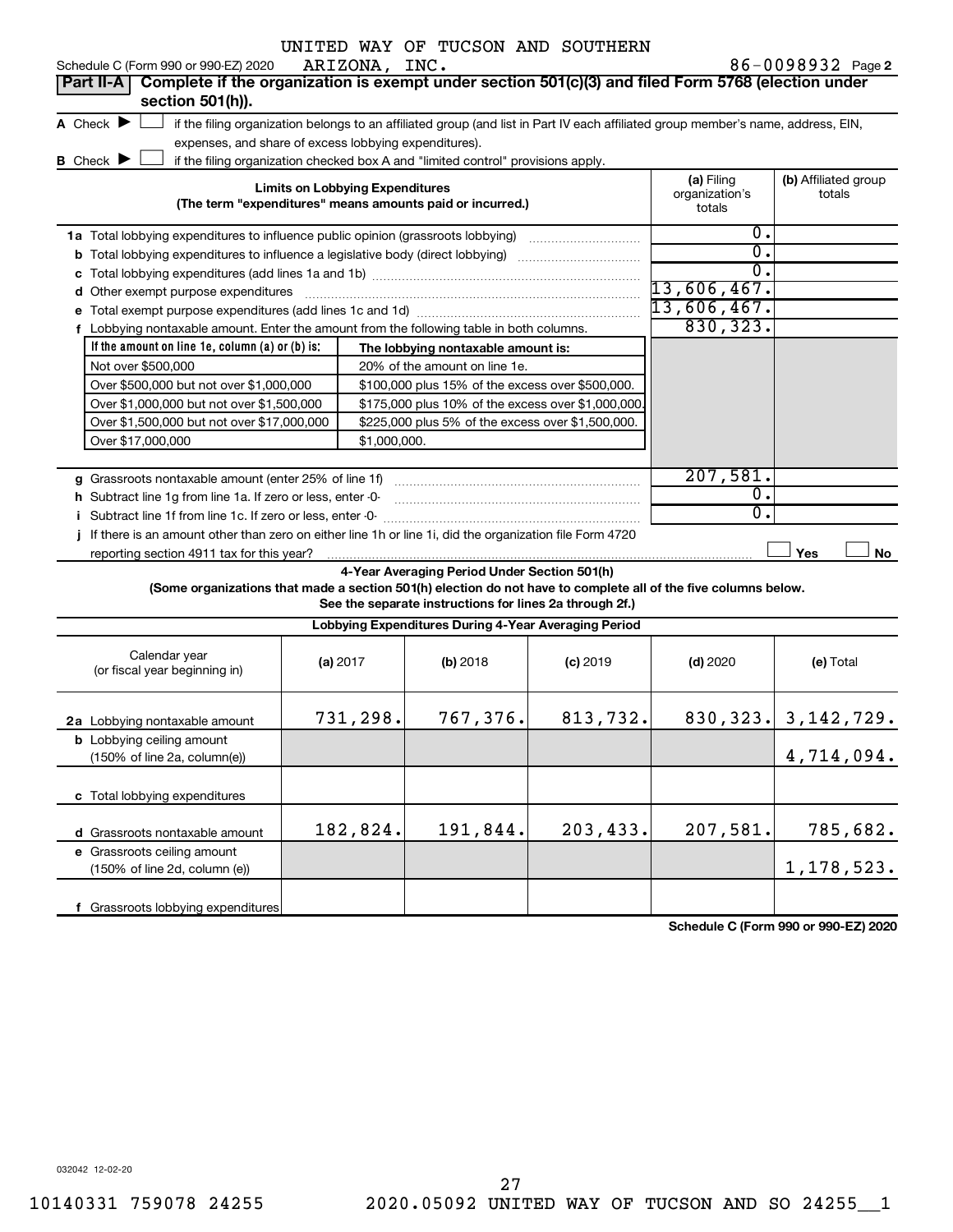#### Schedule C (Form 990 or 990-EZ) 2020 **Part II-B** Complete if the organization is exempt under section 501(c)(3) and has NOT filed Form 5768 **(election under section 501(h)).** ARIZONA, INC.

| For each "Yes" response on lines 1a through 1i below, provide in Part IV a detailed description |                                                                                                                                                                                                                                                  | (a) |              | (b)    |    |
|-------------------------------------------------------------------------------------------------|--------------------------------------------------------------------------------------------------------------------------------------------------------------------------------------------------------------------------------------------------|-----|--------------|--------|----|
|                                                                                                 | of the lobbying activity.                                                                                                                                                                                                                        | Yes | No           | Amount |    |
| 1.                                                                                              | During the year, did the filing organization attempt to influence foreign, national, state, or<br>local legislation, including any attempt to influence public opinion on a legislative matter<br>or referendum, through the use of:             |     |              |        |    |
|                                                                                                 | <b>b</b> Paid staff or management (include compensation in expenses reported on lines 1c through 1i)?                                                                                                                                            |     |              |        |    |
|                                                                                                 |                                                                                                                                                                                                                                                  |     |              |        |    |
|                                                                                                 |                                                                                                                                                                                                                                                  |     |              |        |    |
|                                                                                                 |                                                                                                                                                                                                                                                  |     |              |        |    |
|                                                                                                 | g Direct contact with legislators, their staffs, government officials, or a legislative body?                                                                                                                                                    |     |              |        |    |
|                                                                                                 | h Rallies, demonstrations, seminars, conventions, speeches, lectures, or any similar means?                                                                                                                                                      |     |              |        |    |
|                                                                                                 |                                                                                                                                                                                                                                                  |     |              |        |    |
|                                                                                                 |                                                                                                                                                                                                                                                  |     |              |        |    |
|                                                                                                 | 2a Did the activities in line 1 cause the organization to be not described in section 501(c)(3)?                                                                                                                                                 |     |              |        |    |
|                                                                                                 |                                                                                                                                                                                                                                                  |     |              |        |    |
|                                                                                                 | c If "Yes," enter the amount of any tax incurred by organization managers under section 4912                                                                                                                                                     |     |              |        |    |
|                                                                                                 | d If the filing organization incurred a section 4912 tax, did it file Form 4720 for this year?                                                                                                                                                   |     |              |        |    |
|                                                                                                 | Part III-A Complete if the organization is exempt under section 501(c)(4), section 501(c)(5), or section                                                                                                                                         |     |              |        |    |
|                                                                                                 | 501(c)(6).                                                                                                                                                                                                                                       |     |              |        |    |
|                                                                                                 |                                                                                                                                                                                                                                                  |     |              | Yes    | No |
| 1                                                                                               |                                                                                                                                                                                                                                                  |     | 1            |        |    |
| $\mathbf{2}$                                                                                    |                                                                                                                                                                                                                                                  |     | $\mathbf{2}$ |        |    |
| 3                                                                                               | Did the organization agree to carry over lobbying and political campaign activity expenditures from the prior year?                                                                                                                              |     | 3            |        |    |
|                                                                                                 | Part III-B Complete if the organization is exempt under section $501(c)(4)$ , section $501(c)(5)$ , or section<br>501(c)(6) and if either (a) BOTH Part III-A, lines 1 and 2, are answered "No" OR (b) Part III-A, line 3, is<br>answered "Yes." |     |              |        |    |
| 1                                                                                               | Dues, assessments and similar amounts from members [111] Dues, assessments and similar amounts and similar amounts from members [111] Dues, assessments and similar amounts from members [11] Dues and Supply and Supply and S                   |     | 1            |        |    |
| $\mathbf{2}$                                                                                    | Section 162(e) nondeductible lobbying and political expenditures (do not include amounts of political                                                                                                                                            |     |              |        |    |
|                                                                                                 | expenses for which the section 527(f) tax was paid).                                                                                                                                                                                             |     |              |        |    |
|                                                                                                 |                                                                                                                                                                                                                                                  |     | 2a           |        |    |
|                                                                                                 | b Carryover from last year manufactured and contract the contract of the contract of the contract of the contract of contract of contract of contract of contract of contract of contract of contract of contract of contract                    |     | 2b           |        |    |
|                                                                                                 |                                                                                                                                                                                                                                                  |     | 2c           |        |    |
| 3                                                                                               |                                                                                                                                                                                                                                                  |     | 3            |        |    |
| 4                                                                                               | If notices were sent and the amount on line 2c exceeds the amount on line 3, what portion of the excess                                                                                                                                          |     |              |        |    |
|                                                                                                 | does the organization agree to carryover to the reasonable estimate of nondeductible lobbying and political                                                                                                                                      |     |              |        |    |
|                                                                                                 |                                                                                                                                                                                                                                                  |     | 4            |        |    |
| 5                                                                                               |                                                                                                                                                                                                                                                  |     | 5            |        |    |
|                                                                                                 | <b>Part IV   Supplemental Information</b>                                                                                                                                                                                                        |     |              |        |    |
|                                                                                                 | Drouide the deserintions required for Dart LA Jine 1: Dart LD Jine 4: Dart LC Jine E: Dart II A (officiend aroun light): Dart II A Jines 1 and 2 (Ceo                                                                                            |     |              |        |    |

Provide the descriptions required for Part I-A, line 1; Part I-B, line 4; Part I-C, line 5; Part II-A (affiliated group list); Part II-A, lines 1 and 2 (See instructions); and Part II-B, line 1. Also, complete this part for any additional information.

**Schedule C (Form 990 or 990-EZ) 2020**

032043 12-02-20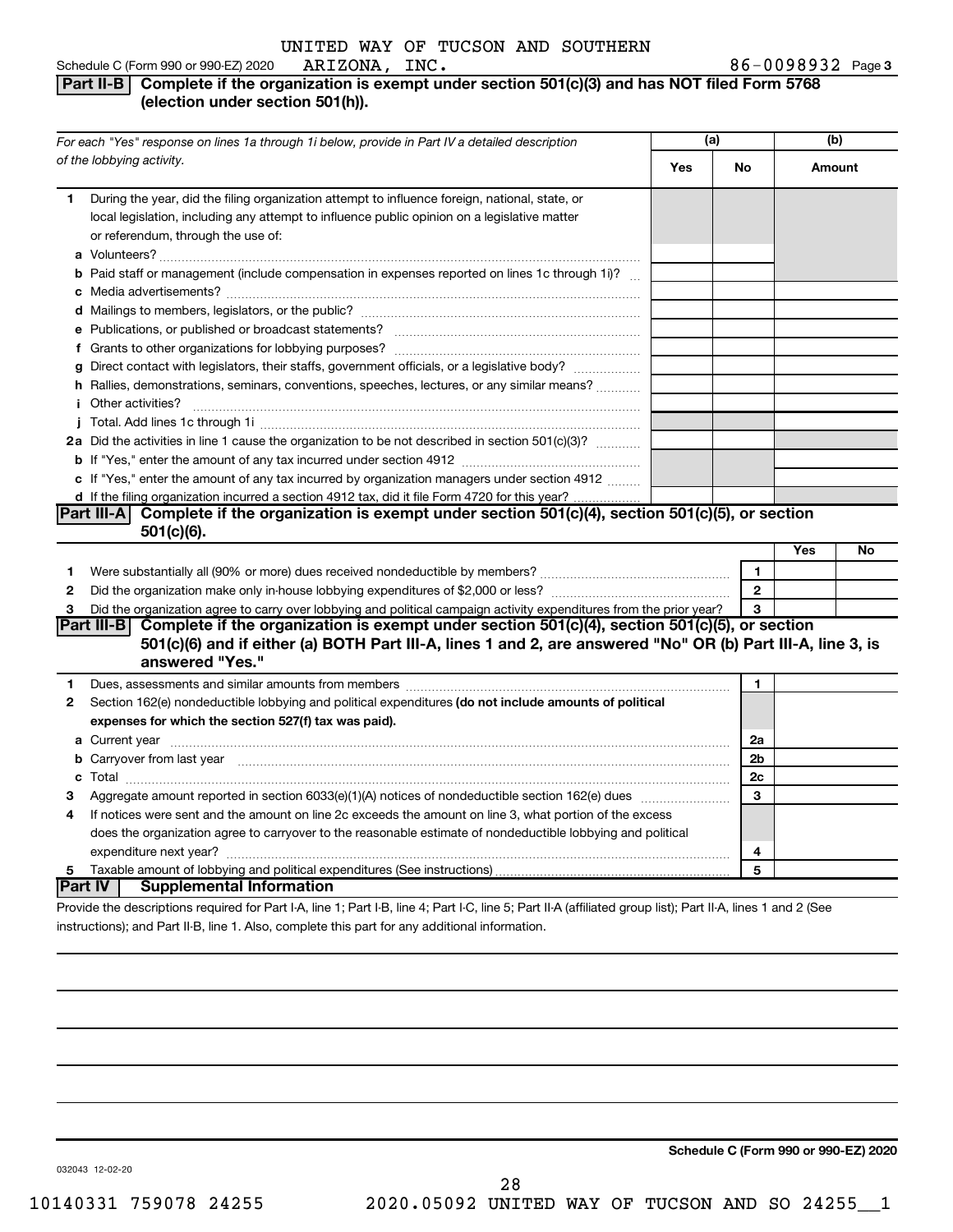|        | <b>SCHEDULE D</b>                                                                                                            | <b>Supplemental Financial Statements</b>                                                                                                                                                                                                                 | OMB No. 1545-0047       |              |                |                                                    |  |  |
|--------|------------------------------------------------------------------------------------------------------------------------------|----------------------------------------------------------------------------------------------------------------------------------------------------------------------------------------------------------------------------------------------------------|-------------------------|--------------|----------------|----------------------------------------------------|--|--|
|        | (Form 990)                                                                                                                   | Complete if the organization answered "Yes" on Form 990,<br>Part IV, line 6, 7, 8, 9, 10, 11a, 11b, 11c, 11d, 11e, 11f, 12a, or 12b.                                                                                                                     |                         |              |                |                                                    |  |  |
|        | Department of the Treasury<br>Internal Revenue Service                                                                       | Go to www.irs.gov/Form990 for instructions and the latest information.                                                                                                                                                                                   | Attach to Form 990.     |              |                | <b>Open to Public</b><br>Inspection                |  |  |
|        | Name of the organization                                                                                                     | UNITED WAY OF TUCSON AND SOUTHERN                                                                                                                                                                                                                        |                         |              |                | <b>Employer identification number</b>              |  |  |
|        |                                                                                                                              | ARIZONA, INC.                                                                                                                                                                                                                                            |                         |              |                | 86-0098932                                         |  |  |
| Part I |                                                                                                                              | Organizations Maintaining Donor Advised Funds or Other Similar Funds or Accounts. Complete if the                                                                                                                                                        |                         |              |                |                                                    |  |  |
|        |                                                                                                                              | organization answered "Yes" on Form 990, Part IV, line 6.                                                                                                                                                                                                |                         |              |                |                                                    |  |  |
|        |                                                                                                                              |                                                                                                                                                                                                                                                          | (a) Donor advised funds |              |                | (b) Funds and other accounts                       |  |  |
| 1      |                                                                                                                              |                                                                                                                                                                                                                                                          |                         | 40           |                |                                                    |  |  |
| 2      |                                                                                                                              | Aggregate value of contributions to (during year)                                                                                                                                                                                                        |                         | 497,782.     |                |                                                    |  |  |
| З      |                                                                                                                              |                                                                                                                                                                                                                                                          |                         | 583,481.     |                |                                                    |  |  |
| 4      |                                                                                                                              |                                                                                                                                                                                                                                                          |                         | 1, 257, 285. |                |                                                    |  |  |
| 5      |                                                                                                                              | Did the organization inform all donors and donor advisors in writing that the assets held in donor advised funds                                                                                                                                         |                         |              |                | $\boxed{\text{X}}$ Yes                             |  |  |
|        |                                                                                                                              |                                                                                                                                                                                                                                                          |                         |              |                | <b>No</b>                                          |  |  |
| 6      |                                                                                                                              | Did the organization inform all grantees, donors, and donor advisors in writing that grant funds can be used only                                                                                                                                        |                         |              |                |                                                    |  |  |
|        | impermissible private benefit?                                                                                               | for charitable purposes and not for the benefit of the donor or donor advisor, or for any other purpose conferring                                                                                                                                       |                         |              |                | $\overline{X}$ Yes<br>No                           |  |  |
|        | Part II                                                                                                                      | Conservation Easements. Complete if the organization answered "Yes" on Form 990, Part IV, line 7.                                                                                                                                                        |                         |              |                |                                                    |  |  |
| 1      |                                                                                                                              | Purpose(s) of conservation easements held by the organization (check all that apply).                                                                                                                                                                    |                         |              |                |                                                    |  |  |
|        |                                                                                                                              | Preservation of land for public use (for example, recreation or education)                                                                                                                                                                               |                         |              |                | Preservation of a historically important land area |  |  |
|        |                                                                                                                              | Protection of natural habitat                                                                                                                                                                                                                            |                         |              |                | Preservation of a certified historic structure     |  |  |
|        |                                                                                                                              | Preservation of open space                                                                                                                                                                                                                               |                         |              |                |                                                    |  |  |
| 2      |                                                                                                                              | Complete lines 2a through 2d if the organization held a qualified conservation contribution in the form of a conservation easement on the last                                                                                                           |                         |              |                |                                                    |  |  |
|        | day of the tax year.                                                                                                         |                                                                                                                                                                                                                                                          |                         |              |                | Held at the End of the Tax Year                    |  |  |
|        |                                                                                                                              |                                                                                                                                                                                                                                                          |                         |              | 2a             |                                                    |  |  |
| b      |                                                                                                                              | Total acreage restricted by conservation easements                                                                                                                                                                                                       |                         |              | 2 <sub>b</sub> |                                                    |  |  |
| с      |                                                                                                                              |                                                                                                                                                                                                                                                          |                         |              | 2c             |                                                    |  |  |
|        |                                                                                                                              | d Number of conservation easements included in (c) acquired after 7/25/06, and not on a historic structure                                                                                                                                               |                         |              |                |                                                    |  |  |
|        |                                                                                                                              |                                                                                                                                                                                                                                                          |                         |              | 2d             |                                                    |  |  |
| 3      |                                                                                                                              | Number of conservation easements modified, transferred, released, extinguished, or terminated by the organization during the tax                                                                                                                         |                         |              |                |                                                    |  |  |
|        | year                                                                                                                         |                                                                                                                                                                                                                                                          |                         |              |                |                                                    |  |  |
| 4      |                                                                                                                              | Number of states where property subject to conservation easement is located $\blacktriangleright$                                                                                                                                                        |                         |              |                |                                                    |  |  |
| 5      |                                                                                                                              | Does the organization have a written policy regarding the periodic monitoring, inspection, handling of                                                                                                                                                   |                         |              |                |                                                    |  |  |
|        |                                                                                                                              | violations, and enforcement of the conservation easements it holds?                                                                                                                                                                                      |                         |              |                | Yes<br><b>No</b>                                   |  |  |
| 6      |                                                                                                                              | Staff and volunteer hours devoted to monitoring, inspecting, handling of violations, and enforcing conservation easements during the year                                                                                                                |                         |              |                |                                                    |  |  |
|        |                                                                                                                              |                                                                                                                                                                                                                                                          |                         |              |                |                                                    |  |  |
| 7      |                                                                                                                              | Amount of expenses incurred in monitoring, inspecting, handling of violations, and enforcing conservation easements during the year                                                                                                                      |                         |              |                |                                                    |  |  |
|        | ► \$                                                                                                                         |                                                                                                                                                                                                                                                          |                         |              |                |                                                    |  |  |
| 8      |                                                                                                                              | Does each conservation easement reported on line 2(d) above satisfy the requirements of section 170(h)(4)(B)(i)                                                                                                                                          |                         |              |                |                                                    |  |  |
|        |                                                                                                                              |                                                                                                                                                                                                                                                          |                         |              |                | Yes<br><b>No</b>                                   |  |  |
| 9      |                                                                                                                              | In Part XIII, describe how the organization reports conservation easements in its revenue and expense statement and<br>balance sheet, and include, if applicable, the text of the footnote to the organization's financial statements that describes the |                         |              |                |                                                    |  |  |
|        |                                                                                                                              | organization's accounting for conservation easements.                                                                                                                                                                                                    |                         |              |                |                                                    |  |  |
|        | Part III l                                                                                                                   | Organizations Maintaining Collections of Art, Historical Treasures, or Other Similar Assets.                                                                                                                                                             |                         |              |                |                                                    |  |  |
|        |                                                                                                                              | Complete if the organization answered "Yes" on Form 990, Part IV, line 8.                                                                                                                                                                                |                         |              |                |                                                    |  |  |
|        |                                                                                                                              | 1a If the organization elected, as permitted under FASB ASC 958, not to report in its revenue statement and balance sheet works                                                                                                                          |                         |              |                |                                                    |  |  |
|        |                                                                                                                              | of art, historical treasures, or other similar assets held for public exhibition, education, or research in furtherance of public                                                                                                                        |                         |              |                |                                                    |  |  |
|        |                                                                                                                              | service, provide in Part XIII the text of the footnote to its financial statements that describes these items.                                                                                                                                           |                         |              |                |                                                    |  |  |
|        |                                                                                                                              | <b>b</b> If the organization elected, as permitted under FASB ASC 958, to report in its revenue statement and balance sheet works of                                                                                                                     |                         |              |                |                                                    |  |  |
|        |                                                                                                                              | art, historical treasures, or other similar assets held for public exhibition, education, or research in furtherance of public service,                                                                                                                  |                         |              |                |                                                    |  |  |
|        |                                                                                                                              | provide the following amounts relating to these items:                                                                                                                                                                                                   |                         |              |                |                                                    |  |  |
|        |                                                                                                                              |                                                                                                                                                                                                                                                          | $\triangleright$ \$     |              |                |                                                    |  |  |
|        | (ii) Assets included in Form 990, Part X [11] Marson Marson Marson Marson Marson Marson Marson Marson Marson M               |                                                                                                                                                                                                                                                          |                         |              |                |                                                    |  |  |
| 2      | If the organization received or held works of art, historical treasures, or other similar assets for financial gain, provide |                                                                                                                                                                                                                                                          |                         |              |                |                                                    |  |  |
|        |                                                                                                                              | the following amounts required to be reported under FASB ASC 958 relating to these items:                                                                                                                                                                |                         |              |                |                                                    |  |  |
| а      |                                                                                                                              |                                                                                                                                                                                                                                                          |                         |              |                | $\blacktriangleright$ \$                           |  |  |
|        |                                                                                                                              |                                                                                                                                                                                                                                                          |                         |              |                | $\blacktriangleright$ \$                           |  |  |
|        |                                                                                                                              | LHA For Paperwork Reduction Act Notice, see the Instructions for Form 990.                                                                                                                                                                               |                         |              |                | Schedule D (Form 990) 2020                         |  |  |
|        | 032051 12-01-20                                                                                                              |                                                                                                                                                                                                                                                          |                         |              |                |                                                    |  |  |
|        | 140331 759078 24255                                                                                                          |                                                                                                                                                                                                                                                          | 29                      |              |                | 2020 05092 UNITED WAY OF TUCCON AND CO 24255       |  |  |

10140331 759078 24255 2020.05092 UNITED WAY OF TUCSON AND SO 24255\_\_1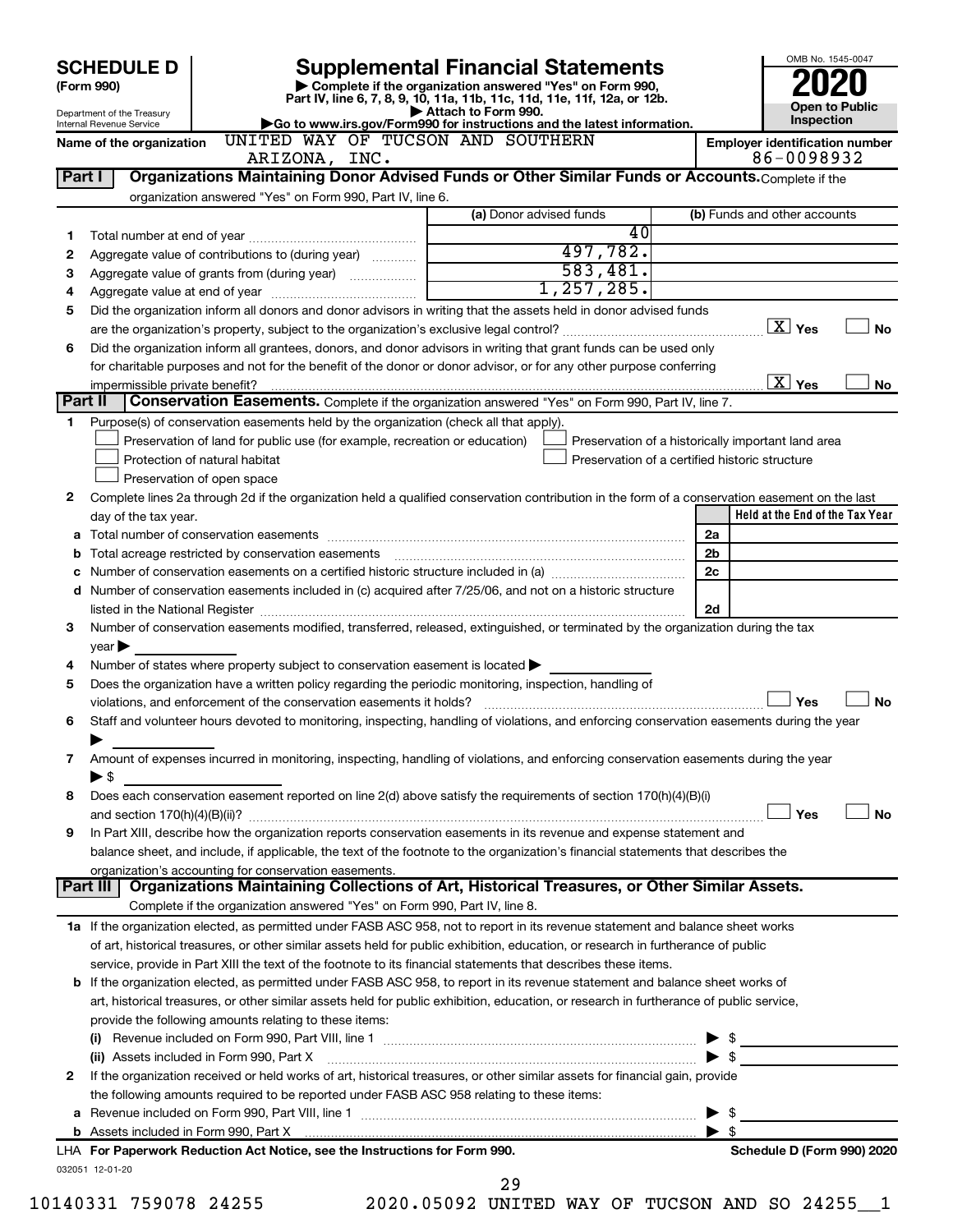|        |                                                                                                                                                                                                                                | UNITED WAY OF TUCSON AND SOUTHERN       |            |                                    |                                 |            |                        |                               |
|--------|--------------------------------------------------------------------------------------------------------------------------------------------------------------------------------------------------------------------------------|-----------------------------------------|------------|------------------------------------|---------------------------------|------------|------------------------|-------------------------------|
|        | Schedule D (Form 990) 2020                                                                                                                                                                                                     | ARIZONA, INC.                           |            |                                    |                                 |            |                        | 86-0098932 Page 2             |
|        | Part III<br>Organizations Maintaining Collections of Art, Historical Treasures, or Other Similar Assets (continued)                                                                                                            |                                         |            |                                    |                                 |            |                        |                               |
| 3      | Using the organization's acquisition, accession, and other records, check any of the following that make significant use of its                                                                                                |                                         |            |                                    |                                 |            |                        |                               |
|        | collection items (check all that apply):                                                                                                                                                                                       |                                         |            |                                    |                                 |            |                        |                               |
| a      | Public exhibition                                                                                                                                                                                                              |                                         |            | Loan or exchange program           |                                 |            |                        |                               |
| b      | Scholarly research                                                                                                                                                                                                             | e                                       | Other      |                                    |                                 |            |                        |                               |
| c      | Preservation for future generations                                                                                                                                                                                            |                                         |            |                                    |                                 |            |                        |                               |
| 4      | Provide a description of the organization's collections and explain how they further the organization's exempt purpose in Part XIII.                                                                                           |                                         |            |                                    |                                 |            |                        |                               |
| 5      | During the year, did the organization solicit or receive donations of art, historical treasures, or other similar assets                                                                                                       |                                         |            |                                    |                                 |            |                        |                               |
|        |                                                                                                                                                                                                                                |                                         |            |                                    |                                 |            | Yes                    | No                            |
|        | <b>Part IV</b><br>Escrow and Custodial Arrangements. Complete if the organization answered "Yes" on Form 990, Part IV, line 9, or                                                                                              |                                         |            |                                    |                                 |            |                        |                               |
|        | reported an amount on Form 990, Part X, line 21.                                                                                                                                                                               |                                         |            |                                    |                                 |            |                        |                               |
|        | 1a Is the organization an agent, trustee, custodian or other intermediary for contributions or other assets not included                                                                                                       |                                         |            |                                    |                                 |            |                        | $\overline{\text{X}}$ No      |
|        |                                                                                                                                                                                                                                |                                         |            |                                    |                                 |            | Yes                    |                               |
|        | b If "Yes," explain the arrangement in Part XIII and complete the following table:                                                                                                                                             |                                         |            |                                    |                                 |            |                        |                               |
|        |                                                                                                                                                                                                                                |                                         |            |                                    |                                 |            | Amount                 |                               |
|        |                                                                                                                                                                                                                                |                                         |            |                                    | 1c                              |            |                        |                               |
|        |                                                                                                                                                                                                                                |                                         |            |                                    | 1d                              |            |                        |                               |
|        | e Distributions during the year manufactured and contain an account of the year manufactured and the year manufactured and the year manufactured and the year manufactured and the year manufactured and the year manufactured |                                         |            |                                    | 1e                              |            |                        |                               |
|        |                                                                                                                                                                                                                                |                                         |            |                                    | 1f                              |            | $\boxed{\text{X}}$ Yes |                               |
|        | 2a Did the organization include an amount on Form 990, Part X, line 21, for escrow or custodial account liability?                                                                                                             |                                         |            |                                    |                                 |            |                        | No<br>$\overline{\texttt{x}}$ |
| Part V | <b>b</b> If "Yes," explain the arrangement in Part XIII. Check here if the explanation has been provided on Part XIII<br>Endowment Funds. Complete if the organization answered "Yes" on Form 990, Part IV, line 10.           |                                         |            |                                    |                                 |            |                        |                               |
|        |                                                                                                                                                                                                                                |                                         |            |                                    |                                 |            |                        | (e) Four years back           |
|        | (c) Two years back $\vert$ (d) Three years back $\vert$<br>(b) Prior year<br>(a) Current year<br>1,823,612.<br>1,826,963.                                                                                                      |                                         |            |                                    |                                 |            |                        |                               |
|        | <b>1a</b> Beginning of year balance                                                                                                                                                                                            | 1,834,714.                              | 1,873,917. |                                    |                                 |            |                        | 1,803,543.                    |
|        |                                                                                                                                                                                                                                | 1,000.                                  |            | 60, 100.                           |                                 |            |                        |                               |
|        | c Net investment earnings, gains, and losses                                                                                                                                                                                   | 394,900.                                | 44,231.    | 78,841.                            |                                 | 83,238.    |                        | 103,809.                      |
|        |                                                                                                                                                                                                                                |                                         |            |                                    |                                 |            |                        |                               |
|        | e Other expenditures for facilities                                                                                                                                                                                            |                                         |            |                                    |                                 |            |                        |                               |
|        | and programs                                                                                                                                                                                                                   | 101,384.                                | 69,294.    | 74,644.                            |                                 | 73,544.    |                        | 65,831.                       |
|        | f Administrative expenses                                                                                                                                                                                                      | 12,318.                                 | 14,140.    | 13,992.                            |                                 | 13,045.    |                        | 14,558.                       |
| g      | End of year balance                                                                                                                                                                                                            | 2, 116, 912.                            | 1,834,714. | 1,873,917.                         |                                 | 1,823,612. |                        | 1,826,963.                    |
|        | Provide the estimated percentage of the current year end balance (line 1g, column (a)) held as:                                                                                                                                |                                         |            |                                    |                                 |            |                        |                               |
|        | a Board designated or quasi-endowment                                                                                                                                                                                          | .0000                                   | %          |                                    |                                 |            |                        |                               |
|        | Permanent endowment > 90.0000<br>10.0000%                                                                                                                                                                                      | %                                       |            |                                    |                                 |            |                        |                               |
|        | $\mathbf c$ Term endowment $\blacktriangleright$                                                                                                                                                                               |                                         |            |                                    |                                 |            |                        |                               |
|        | The percentages on lines 2a, 2b, and 2c should equal 100%.                                                                                                                                                                     |                                         |            |                                    |                                 |            |                        |                               |
|        | 3a Are there endowment funds not in the possession of the organization that are held and administered for the organization                                                                                                     |                                         |            |                                    |                                 |            |                        |                               |
|        | by:                                                                                                                                                                                                                            |                                         |            |                                    |                                 |            |                        | Yes<br>No<br>х                |
|        | (i)                                                                                                                                                                                                                            |                                         |            |                                    |                                 |            | 3a(i)                  | $\overline{\textbf{x}}$       |
|        |                                                                                                                                                                                                                                |                                         |            |                                    |                                 |            | 3a(ii)                 |                               |
|        |                                                                                                                                                                                                                                |                                         |            |                                    |                                 |            | 3b                     |                               |
|        | Describe in Part XIII the intended uses of the organization's endowment funds.<br>Land, Buildings, and Equipment.<br><b>Part VI</b>                                                                                            |                                         |            |                                    |                                 |            |                        |                               |
|        |                                                                                                                                                                                                                                |                                         |            |                                    |                                 |            |                        |                               |
|        | Complete if the organization answered "Yes" on Form 990, Part IV, line 11a. See Form 990, Part X, line 10.                                                                                                                     |                                         |            |                                    |                                 |            |                        |                               |
|        | Description of property                                                                                                                                                                                                        | (a) Cost or other<br>basis (investment) |            | (b) Cost or other<br>basis (other) | (c) Accumulated<br>depreciation |            | (d) Book value         |                               |
|        |                                                                                                                                                                                                                                |                                         |            |                                    |                                 |            |                        |                               |
|        |                                                                                                                                                                                                                                |                                         |            |                                    |                                 |            |                        |                               |
|        |                                                                                                                                                                                                                                |                                         |            | 682.                               |                                 | 682.       |                        | ο.                            |
|        |                                                                                                                                                                                                                                |                                         |            | 27,771.                            | 27,771.                         |            |                        | $\overline{0}$ .              |
|        |                                                                                                                                                                                                                                |                                         |            | 261,392.                           | 161,437.                        |            |                        | 99,955.                       |
|        |                                                                                                                                                                                                                                |                                         |            |                                    |                                 |            |                        | 99,955.                       |
|        | Total. Add lines 1a through 1e. (Column (d) must equal Form 990, Part X, column (B), line 10c.)                                                                                                                                |                                         |            |                                    |                                 |            |                        |                               |
|        |                                                                                                                                                                                                                                |                                         |            |                                    |                                 |            |                        | Schedule D (Form 990) 2020    |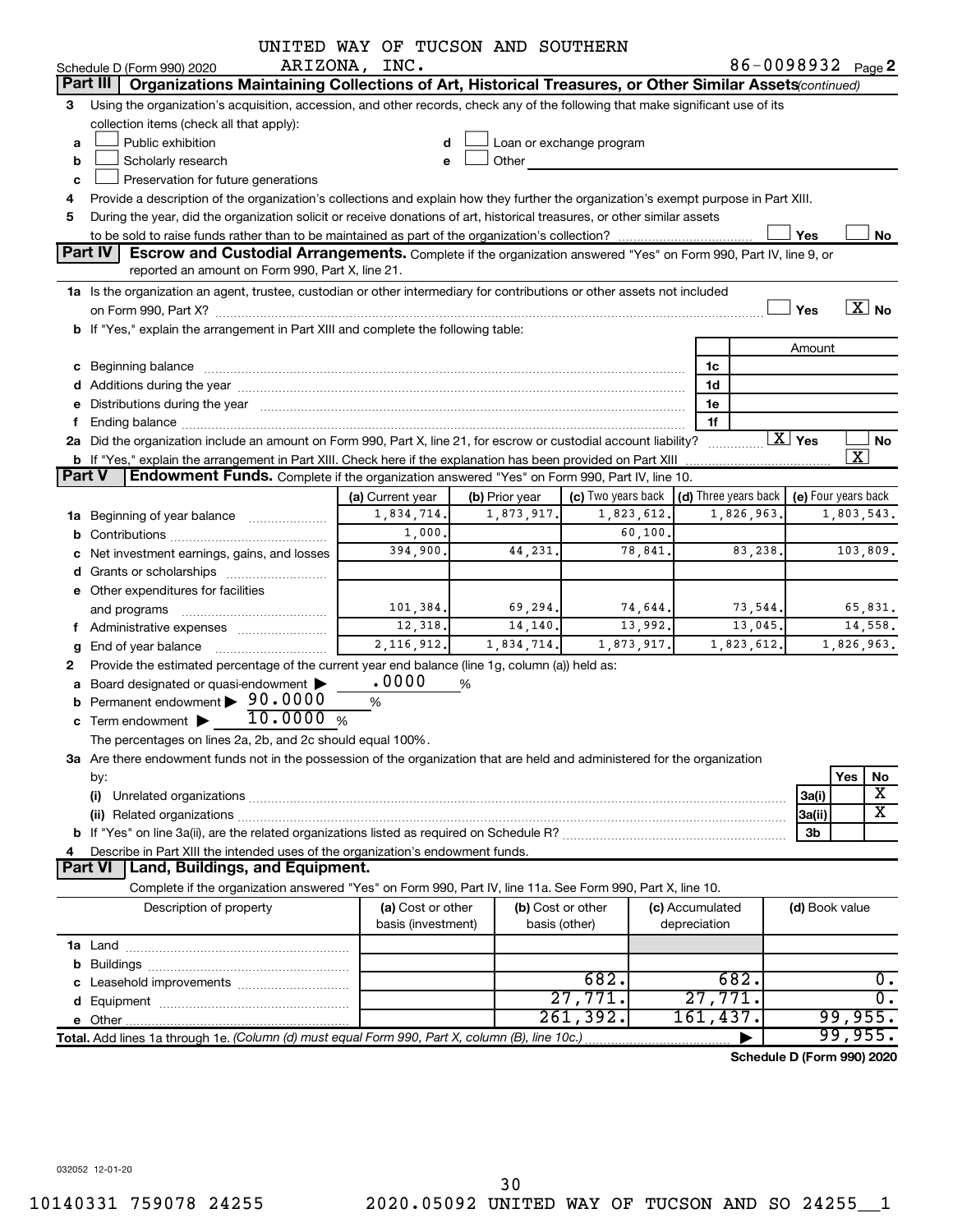|               |  |  | UNITED WAY OF TUCSON AND SOUTHERN |
|---------------|--|--|-----------------------------------|
| ARIZONA, INC. |  |  |                                   |

|            | Schedule D (Form 990) 2020                                           | ARIZONA,                     | INC.            |                                                                                                                                                      | 86-0098932 $_{Page}$ 3 |
|------------|----------------------------------------------------------------------|------------------------------|-----------------|------------------------------------------------------------------------------------------------------------------------------------------------------|------------------------|
|            | Part VII Investments - Other Securities.                             |                              |                 |                                                                                                                                                      |                        |
|            |                                                                      |                              |                 | Complete if the organization answered "Yes" on Form 990, Part IV, line 11b. See Form 990, Part X, line 12.                                           |                        |
|            | (a) Description of security or category (including name of security) |                              | (b) Book value  | (c) Method of valuation: Cost or end-of-year market value                                                                                            |                        |
|            |                                                                      |                              |                 |                                                                                                                                                      |                        |
|            |                                                                      |                              |                 |                                                                                                                                                      |                        |
| (3) Other  |                                                                      |                              |                 |                                                                                                                                                      |                        |
| (A)        |                                                                      |                              |                 |                                                                                                                                                      |                        |
| (B)        |                                                                      |                              |                 |                                                                                                                                                      |                        |
| (C)        |                                                                      |                              |                 |                                                                                                                                                      |                        |
| (D)        |                                                                      |                              |                 |                                                                                                                                                      |                        |
| (E)        |                                                                      |                              |                 |                                                                                                                                                      |                        |
| (F)        |                                                                      |                              |                 |                                                                                                                                                      |                        |
| (G)        |                                                                      |                              |                 |                                                                                                                                                      |                        |
| (H)        |                                                                      |                              |                 |                                                                                                                                                      |                        |
|            | Total. (Col. (b) must equal Form 990, Part X, col. (B) line 12.)     |                              |                 |                                                                                                                                                      |                        |
|            | Part VIII Investments - Program Related.                             |                              |                 |                                                                                                                                                      |                        |
|            |                                                                      |                              |                 | Complete if the organization answered "Yes" on Form 990, Part IV, line 11c. See Form 990, Part X, line 13.                                           |                        |
|            | (a) Description of investment                                        |                              | (b) Book value  | (c) Method of valuation: Cost or end-of-year market value                                                                                            |                        |
| (1)        |                                                                      |                              |                 |                                                                                                                                                      |                        |
| (2)        |                                                                      |                              |                 |                                                                                                                                                      |                        |
| (3)        |                                                                      |                              |                 |                                                                                                                                                      |                        |
| (4)        |                                                                      |                              |                 |                                                                                                                                                      |                        |
| (5)        |                                                                      |                              |                 |                                                                                                                                                      |                        |
| (6)        |                                                                      |                              |                 |                                                                                                                                                      |                        |
| (7)        |                                                                      |                              |                 |                                                                                                                                                      |                        |
| (8)        |                                                                      |                              |                 |                                                                                                                                                      |                        |
| (9)        |                                                                      |                              |                 |                                                                                                                                                      |                        |
|            | Total. (Col. (b) must equal Form 990, Part X, col. (B) line $13.$ )  |                              |                 |                                                                                                                                                      |                        |
| Part IX    | <b>Other Assets.</b>                                                 |                              |                 |                                                                                                                                                      |                        |
|            |                                                                      |                              |                 | Complete if the organization answered "Yes" on Form 990, Part IV, line 11d. See Form 990, Part X, line 15.                                           |                        |
|            |                                                                      |                              | (a) Description |                                                                                                                                                      | (b) Book value         |
| (1)        |                                                                      |                              |                 |                                                                                                                                                      |                        |
| (2)        |                                                                      |                              |                 |                                                                                                                                                      |                        |
| (3)        |                                                                      |                              |                 |                                                                                                                                                      |                        |
| (4)        |                                                                      |                              |                 |                                                                                                                                                      |                        |
| (5)        |                                                                      |                              |                 |                                                                                                                                                      |                        |
| (6)        |                                                                      |                              |                 |                                                                                                                                                      |                        |
| (7)        |                                                                      |                              |                 |                                                                                                                                                      |                        |
| (8)        |                                                                      |                              |                 |                                                                                                                                                      |                        |
| (9)        |                                                                      |                              |                 |                                                                                                                                                      |                        |
|            | Total. (Column (b) must equal Form 990, Part X, col. (B) line 15.)   |                              |                 |                                                                                                                                                      |                        |
| Part X     | <b>Other Liabilities.</b>                                            |                              |                 |                                                                                                                                                      |                        |
|            |                                                                      |                              |                 | Complete if the organization answered "Yes" on Form 990, Part IV, line 11e or 11f. See Form 990, Part X, line 25.                                    |                        |
| 1.         |                                                                      | (a) Description of liability |                 |                                                                                                                                                      | (b) Book value         |
| (1)        | Federal income taxes                                                 |                              |                 |                                                                                                                                                      |                        |
| (2)        | ANNUITY PAYMENT OBLIGATIONS                                          |                              |                 |                                                                                                                                                      | 61,422.                |
|            | CAPITAL LEASE OBLIGATIONS                                            |                              |                 |                                                                                                                                                      | 18,703.                |
| (3)<br>(4) |                                                                      |                              |                 |                                                                                                                                                      |                        |
|            |                                                                      |                              |                 |                                                                                                                                                      |                        |
| (5)        |                                                                      |                              |                 |                                                                                                                                                      |                        |
| (6)        |                                                                      |                              |                 |                                                                                                                                                      |                        |
| (7)        |                                                                      |                              |                 |                                                                                                                                                      |                        |
| (8)        |                                                                      |                              |                 |                                                                                                                                                      |                        |
| (9)        |                                                                      |                              |                 |                                                                                                                                                      |                        |
|            |                                                                      |                              |                 |                                                                                                                                                      | 80, 125.               |
|            |                                                                      |                              |                 | 2. Liability for uncertain tax positions. In Part XIII, provide the text of the footnote to the organization's financial statements that reports the |                        |

organization's liability for uncertain tax positions under FASB ASC 740. Check here if the text of the footnote has been provided in Part XIII…  $\boxed{\mathrm{X}}$ 

032053 12-01-20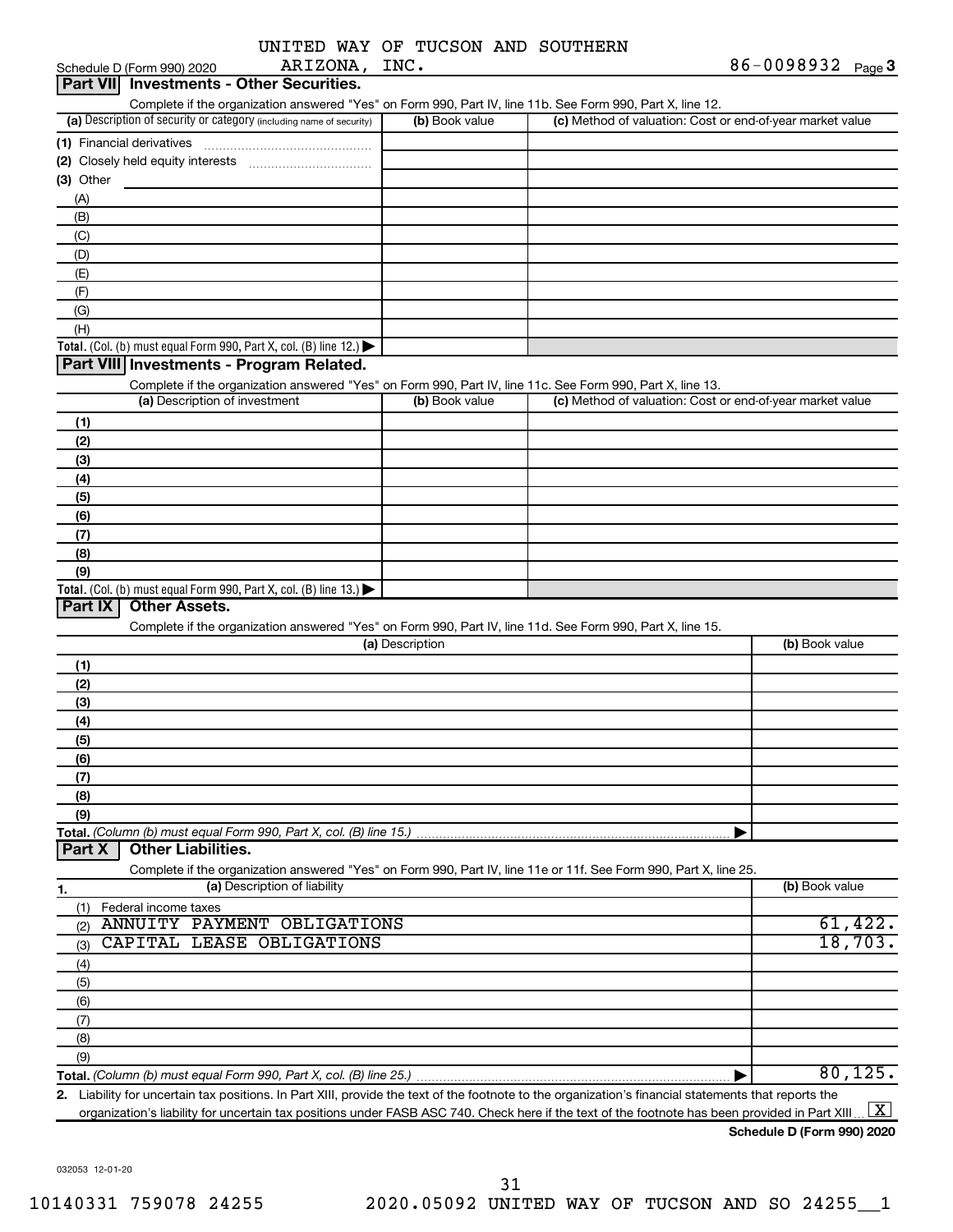| UNITED WAY OF TUCSON AND SOUTHERN |  |  |  |  |  |  |
|-----------------------------------|--|--|--|--|--|--|
|-----------------------------------|--|--|--|--|--|--|

|    | Schedule D (Form 990) 2020 ARIZONA, INC.                                                                                                                                                                                            |                | 86-0098932 Page 4 |  |
|----|-------------------------------------------------------------------------------------------------------------------------------------------------------------------------------------------------------------------------------------|----------------|-------------------|--|
|    | Part XI   Reconciliation of Revenue per Audited Financial Statements With Revenue per Return.                                                                                                                                       |                |                   |  |
|    | Complete if the organization answered "Yes" on Form 990, Part IV, line 12a.                                                                                                                                                         |                |                   |  |
| 1. | Total revenue, gains, and other support per audited financial statements [[[[[[[[[[[[[[[[[[[[[[[[]]]]]]]]]]]]                                                                                                                       |                | $\mathbf{1}$      |  |
| 2  | Amounts included on line 1 but not on Form 990, Part VIII, line 12:                                                                                                                                                                 |                |                   |  |
| a  | Net unrealized gains (losses) on investments [111] [12] matter was uncontracted by the unrealized gains (losses) on investments [11] matter was uncontracted by the unreality of the unreality of the unreality of the unreali      | 2a             |                   |  |
| b  |                                                                                                                                                                                                                                     | 2 <sub>b</sub> |                   |  |
| C  |                                                                                                                                                                                                                                     | 2c             |                   |  |
| d  |                                                                                                                                                                                                                                     | 2d             |                   |  |
| e  | Add lines 2a through 2d <b>[10]</b> [20] <b>All and Primes 22</b> through 2d <b>[10] html</b>                                                                                                                                       |                | <b>2e</b>         |  |
| З  |                                                                                                                                                                                                                                     |                | 3                 |  |
| 4  | Amounts included on Form 990, Part VIII, line 12, but not on line 1:                                                                                                                                                                |                |                   |  |
|    | Investment expenses not included on Form 990, Part VIII, line 7b                                                                                                                                                                    | - 4a l         |                   |  |
| b  |                                                                                                                                                                                                                                     | 4 <sub>h</sub> |                   |  |
| c. | Add lines 4a and 4b                                                                                                                                                                                                                 |                | 4с                |  |
| 5  |                                                                                                                                                                                                                                     |                | 5                 |  |
|    | Part XII   Reconciliation of Expenses per Audited Financial Statements With Expenses per Return.                                                                                                                                    |                |                   |  |
|    | Complete if the organization answered "Yes" on Form 990, Part IV, line 12a.                                                                                                                                                         |                |                   |  |
| 1  |                                                                                                                                                                                                                                     |                | $\blacksquare$    |  |
| 2  | Amounts included on line 1 but not on Form 990, Part IX, line 25:                                                                                                                                                                   |                |                   |  |
| a  |                                                                                                                                                                                                                                     | _2a            |                   |  |
| b  | Prior year adjustments [111] Prior year adjustments [11] Masseum Masseum Masseum Masseum Masseum Masseum Mass                                                                                                                       | 2 <sub>b</sub> |                   |  |
| с  |                                                                                                                                                                                                                                     | 2 <sub>c</sub> |                   |  |
| d  |                                                                                                                                                                                                                                     | 2d             |                   |  |
| е  | Add lines 2a through 2d <b>[10]</b> University of the contract of the state of the contract of the contract of the state of the state of the state of the state of the state of the state of the state of the state of the state of |                | 2е                |  |
| З  |                                                                                                                                                                                                                                     |                | 3                 |  |
| 4  | Amounts included on Form 990, Part IX, line 25, but not on line 1:                                                                                                                                                                  |                |                   |  |
| а  | Investment expenses not included on Form 990, Part VIII, line 7b [ <i>[[[[[[[[[[[[]]]</i> ]                                                                                                                                         | - 4a l         |                   |  |
| b  |                                                                                                                                                                                                                                     | 4 <sub>b</sub> |                   |  |
|    | Add lines 4a and 4b                                                                                                                                                                                                                 |                | 4с                |  |
| 5  |                                                                                                                                                                                                                                     |                | 5                 |  |
|    | <b>Part XIII Supplemental Information.</b>                                                                                                                                                                                          |                |                   |  |

Provide the descriptions required for Part II, lines 3, 5, and 9; Part III, lines 1a and 4; Part IV, lines 1b and 2b; Part V, line 4; Part X, line 2; Part XI, lines 2d and 4b; and Part XII, lines 2d and 4b. Also complete this part to provide any additional information.

#### PART IV, LINE 2B:

CUSTODIAL LIABILITIES REPRESENT THOSE FUNDS THAT UWTSA IS HOLDING AT THE

DISCRETION OF AFFILIATED AND OTHER CHARITABLE ORGANIZATIONS. AGENCY

LIABILITIES REPRESENT FUNDS THAT HAVE BEEN DESIGNATED TO AGENCIES THAT

UWTSA HAS NOT REMITTED.

PART V, LINE 4:

UWTSA'S ENDOWMENTS CONSIST OF THREE FUNDS ESTABLISHED UNDER DONOR

RESTRICTION FOR CHARITABLE PURPOSES. FUNDS ARE SUBJECT TO ENDOWMENT

SPENDING POLICY AND APPROPRIATION, AND ARE RESTRICTED BY DONORS FOR

32

GENERAL USE, EDUCATION, AND THE VOLUNTEER CENTER.

032054 12-01-20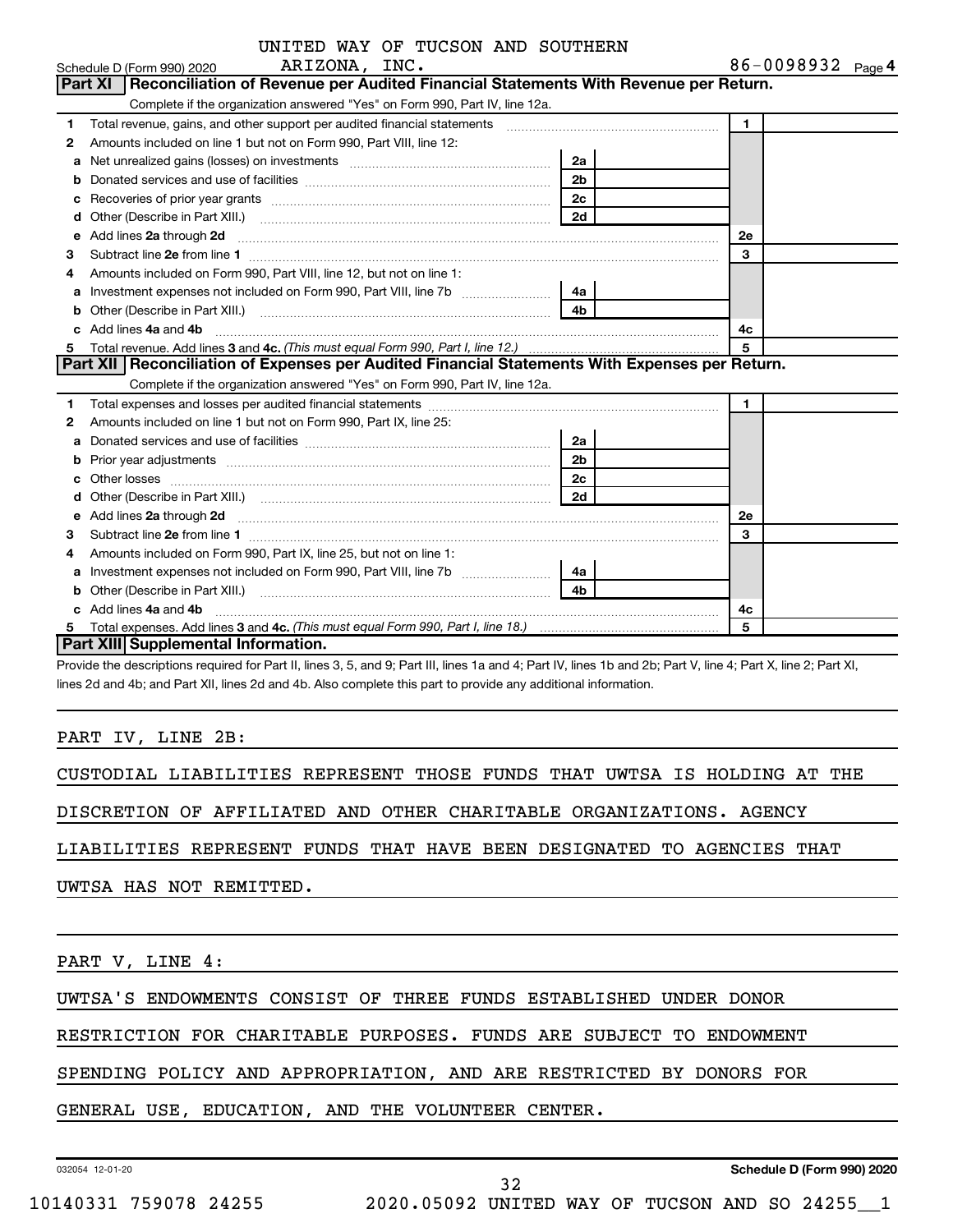|                                                       | UNITED WAY OF TUCSON AND SOUTHERN                                         |                   |
|-------------------------------------------------------|---------------------------------------------------------------------------|-------------------|
| Schedule D (Form 990) 2020                            | ARIZONA, INC.                                                             | 86-0098932 Page 5 |
| <b>Part XIII Supplemental Information (continued)</b> |                                                                           |                   |
| PART X, LINE 2:                                       |                                                                           |                   |
|                                                       | ASC 740 FOOTNOTE FROM CONSOLIDATED FINANCIAL STATEMENTS:                  |                   |
|                                                       | BOTH UWTSA AND UWCC ARE EXEMPT FROM INCOME TAXES UNDER BOTH FEDERAL       |                   |
|                                                       | (INTERNAL REVENUE CODE SECTION $501(C)(3)$ ) AND ARIZONA INCOME TAX LAWS. |                   |
|                                                       | THEY ARE BOTH CLASSIFIED AS OTHER THAN PRIVATE FOUNDATIONS UNDER INTERNAL |                   |

REVENUE CODE SECTION 509(A). INCOME FROM CERTAIN ACTIVITIES NOT DIRECTLY

RELATED TO THEIR TAX-EXEMPT PURPOSE, HOWEVER, MAY BE SUBJECT TO TAXATION

AS UNRELATED BUSINESS TAXABLE INCOME.

**Schedule D (Form 990) 2020**

032055 12-01-20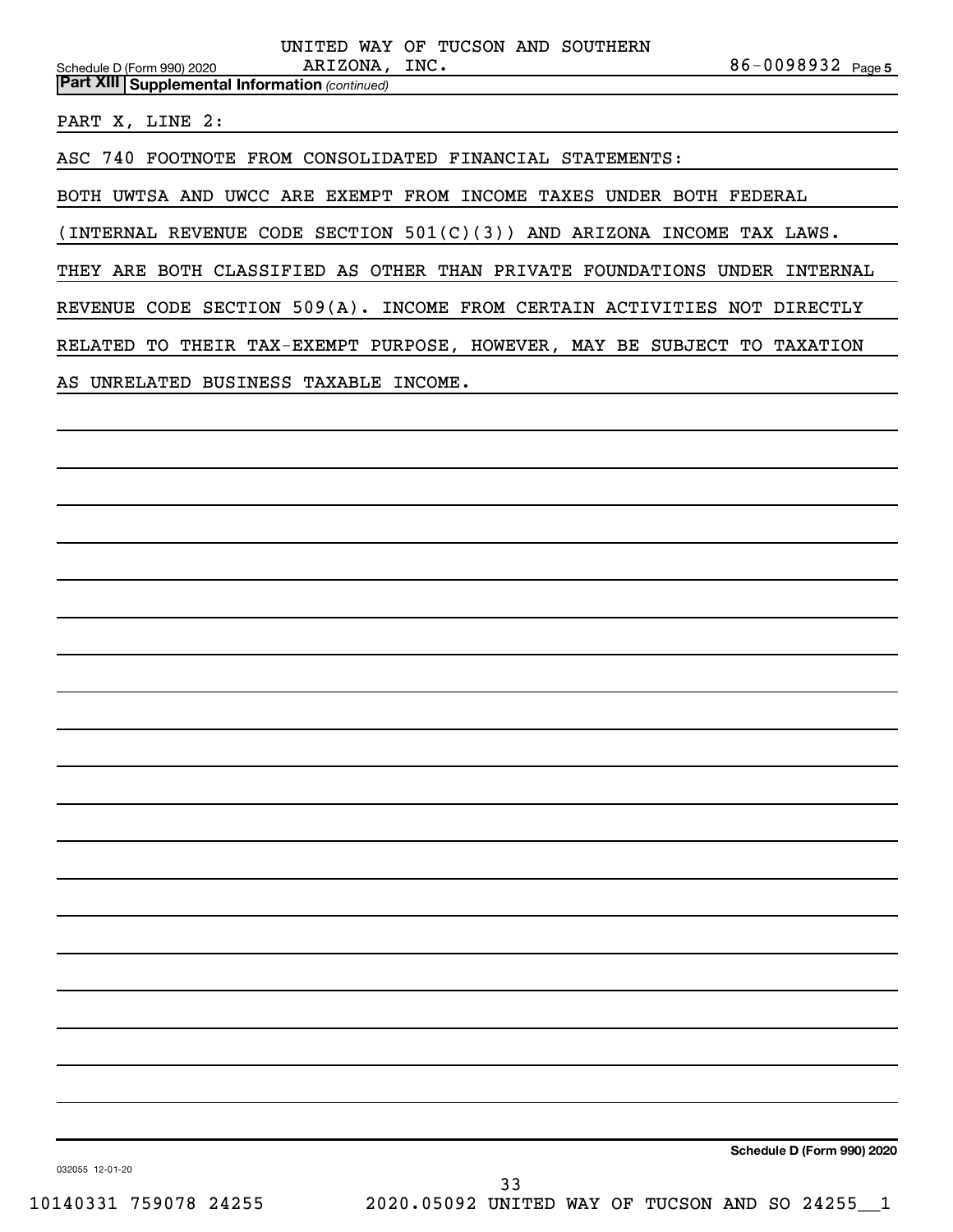| <b>SCHEDULE G</b>                                                                        |                                                                                                       | <b>Supplemental Information Regarding Fundraising or Gaming Activities</b>                                                                                                                                                                |              |                                                            |                                                                            |  |                                                                            | OMB No. 1545-0047                                       |  |
|------------------------------------------------------------------------------------------|-------------------------------------------------------------------------------------------------------|-------------------------------------------------------------------------------------------------------------------------------------------------------------------------------------------------------------------------------------------|--------------|------------------------------------------------------------|----------------------------------------------------------------------------|--|----------------------------------------------------------------------------|---------------------------------------------------------|--|
| (Form 990 or 990-EZ)                                                                     |                                                                                                       | Complete if the organization answered "Yes" on Form 990, Part IV, line 17, 18, or 19, or if the<br>organization entered more than \$15,000 on Form 990-EZ, line 6a.                                                                       |              |                                                            |                                                                            |  |                                                                            |                                                         |  |
| Department of the Treasury                                                               |                                                                                                       | Attach to Form 990 or Form 990-EZ.                                                                                                                                                                                                        |              |                                                            |                                                                            |  |                                                                            | Open to Public                                          |  |
| Internal Revenue Service                                                                 | Inspection<br>$\triangleright$ Go to www.irs.gov/Form990 for instructions and the latest information. |                                                                                                                                                                                                                                           |              |                                                            |                                                                            |  |                                                                            |                                                         |  |
| Name of the organization                                                                 |                                                                                                       | UNITED WAY OF TUCSON AND SOUTHERN<br>ARIZONA, INC.                                                                                                                                                                                        |              |                                                            |                                                                            |  | 86-0098932                                                                 | <b>Employer identification number</b>                   |  |
| Part I                                                                                   |                                                                                                       | Fundraising Activities. Complete if the organization answered "Yes" on Form 990, Part IV, line 17. Form 990-EZ filers are not                                                                                                             |              |                                                            |                                                                            |  |                                                                            |                                                         |  |
|                                                                                          | required to complete this part.                                                                       |                                                                                                                                                                                                                                           |              |                                                            |                                                                            |  |                                                                            |                                                         |  |
| Mail solicitations<br>a<br>b<br>Phone solicitations<br>c<br>In-person solicitations<br>d | Internet and email solicitations                                                                      | 1 Indicate whether the organization raised funds through any of the following activities. Check all that apply.<br>e<br>f<br>Special fundraising events<br>g                                                                              |              |                                                            | Solicitation of non-government grants<br>Solicitation of government grants |  |                                                                            |                                                         |  |
|                                                                                          |                                                                                                       | 2 a Did the organization have a written or oral agreement with any individual (including officers, directors, trustees, or<br>key employees listed in Form 990, Part VII) or entity in connection with professional fundraising services? |              |                                                            |                                                                            |  | Yes                                                                        | <b>No</b>                                               |  |
|                                                                                          |                                                                                                       | b If "Yes," list the 10 highest paid individuals or entities (fundraisers) pursuant to agreements under which the fundraiser is to be                                                                                                     |              |                                                            |                                                                            |  |                                                                            |                                                         |  |
| compensated at least \$5,000 by the organization.                                        |                                                                                                       |                                                                                                                                                                                                                                           |              |                                                            |                                                                            |  |                                                                            |                                                         |  |
| (i) Name and address of individual<br>or entity (fundraiser)                             |                                                                                                       | (ii) Activity                                                                                                                                                                                                                             | have custody | (iii) Did<br>fundraiser<br>or control of<br>contributions? | (iv) Gross receipts<br>from activity                                       |  | (v) Amount paid<br>to (or retained by)<br>fundraiser<br>listed in col. (i) | (vi) Amount paid<br>to (or retained by)<br>organization |  |
|                                                                                          |                                                                                                       |                                                                                                                                                                                                                                           | Yes          | No                                                         |                                                                            |  |                                                                            |                                                         |  |
|                                                                                          |                                                                                                       |                                                                                                                                                                                                                                           |              |                                                            |                                                                            |  |                                                                            |                                                         |  |
|                                                                                          |                                                                                                       |                                                                                                                                                                                                                                           |              |                                                            |                                                                            |  |                                                                            |                                                         |  |
|                                                                                          |                                                                                                       |                                                                                                                                                                                                                                           |              |                                                            |                                                                            |  |                                                                            |                                                         |  |
|                                                                                          |                                                                                                       |                                                                                                                                                                                                                                           |              |                                                            |                                                                            |  |                                                                            |                                                         |  |
|                                                                                          |                                                                                                       |                                                                                                                                                                                                                                           |              |                                                            |                                                                            |  |                                                                            |                                                         |  |
|                                                                                          |                                                                                                       |                                                                                                                                                                                                                                           |              |                                                            |                                                                            |  |                                                                            |                                                         |  |
|                                                                                          |                                                                                                       |                                                                                                                                                                                                                                           |              |                                                            |                                                                            |  |                                                                            |                                                         |  |
|                                                                                          |                                                                                                       |                                                                                                                                                                                                                                           |              |                                                            |                                                                            |  |                                                                            |                                                         |  |
|                                                                                          |                                                                                                       |                                                                                                                                                                                                                                           |              |                                                            |                                                                            |  |                                                                            |                                                         |  |
| Total                                                                                    |                                                                                                       |                                                                                                                                                                                                                                           |              |                                                            |                                                                            |  |                                                                            |                                                         |  |
| or licensing.                                                                            |                                                                                                       | 3 List all states in which the organization is registered or licensed to solicit contributions or has been notified it is exempt from registration                                                                                        |              |                                                            |                                                                            |  |                                                                            |                                                         |  |
|                                                                                          |                                                                                                       |                                                                                                                                                                                                                                           |              |                                                            |                                                                            |  |                                                                            |                                                         |  |
|                                                                                          |                                                                                                       |                                                                                                                                                                                                                                           |              |                                                            |                                                                            |  |                                                                            |                                                         |  |
|                                                                                          |                                                                                                       |                                                                                                                                                                                                                                           |              |                                                            |                                                                            |  |                                                                            |                                                         |  |
|                                                                                          |                                                                                                       |                                                                                                                                                                                                                                           |              |                                                            |                                                                            |  |                                                                            |                                                         |  |
|                                                                                          |                                                                                                       |                                                                                                                                                                                                                                           |              |                                                            |                                                                            |  |                                                                            |                                                         |  |
|                                                                                          |                                                                                                       |                                                                                                                                                                                                                                           |              |                                                            |                                                                            |  |                                                                            |                                                         |  |
|                                                                                          |                                                                                                       |                                                                                                                                                                                                                                           |              |                                                            |                                                                            |  |                                                                            |                                                         |  |
|                                                                                          |                                                                                                       |                                                                                                                                                                                                                                           |              |                                                            |                                                                            |  |                                                                            |                                                         |  |

**For Paperwork Reduction Act Notice, see the Instructions for Form 990 or 990-EZ. Schedule G (Form 990 or 990-EZ) 2020** LHA

032081 11-25-20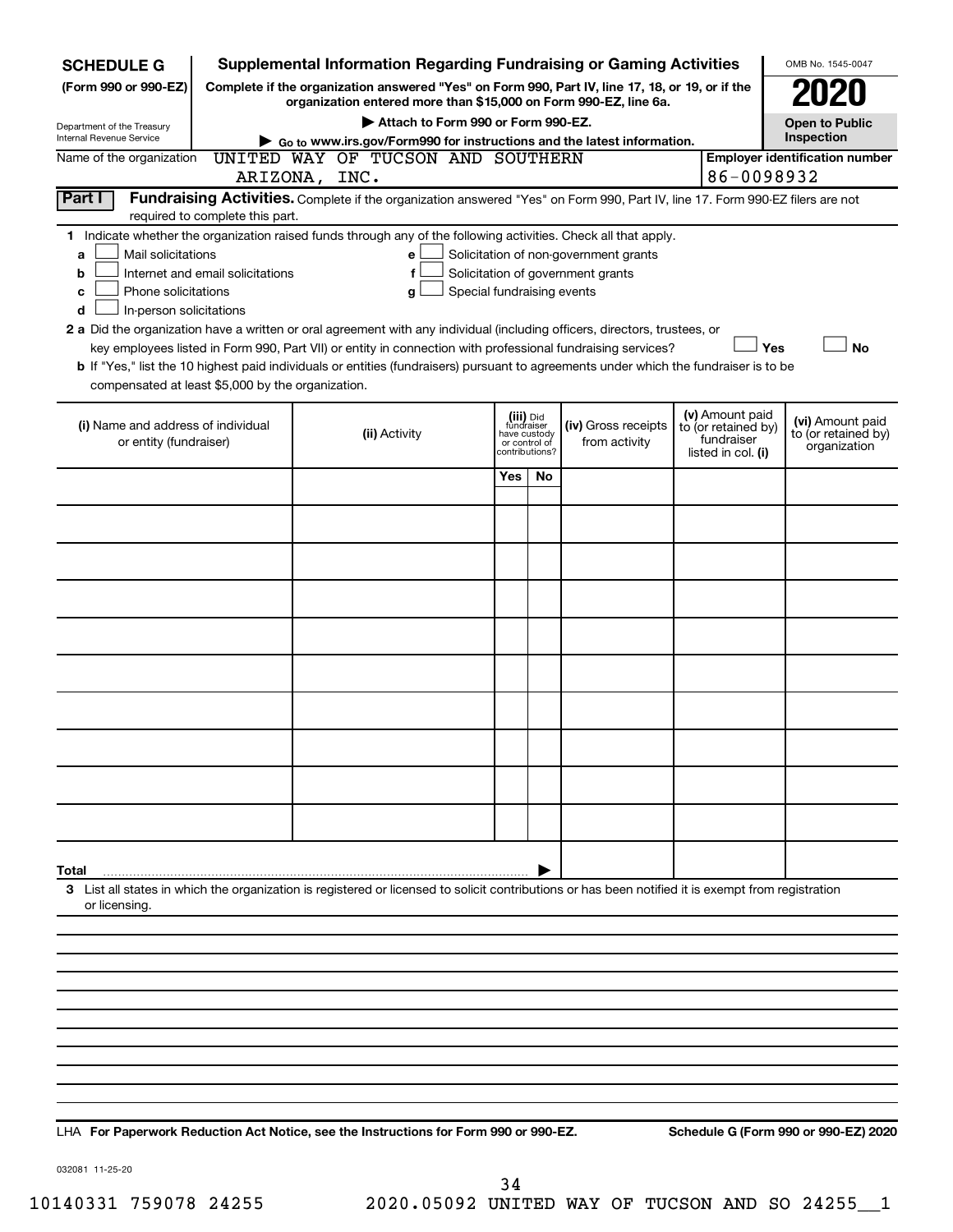86-0098932 Page 2 Schedule G (Form 990 or 990-EZ) 2020 ARIZONA, INC.  $86-0098932$  Page

|                 | Part II | <b>Fundraising Events.</b> Complete if the organization answered "Yes" on Form 990, Part IV, line 18, or reported more than \$15,000      |                                                       |                                                  |                                 |                                                     |
|-----------------|---------|-------------------------------------------------------------------------------------------------------------------------------------------|-------------------------------------------------------|--------------------------------------------------|---------------------------------|-----------------------------------------------------|
|                 |         | of fundraising event contributions and gross income on Form 990-EZ, lines 1 and 6b. List events with gross receipts greater than \$5,000. | (a) Event $#1$<br><b>BUSINESS</b><br><b>BREAKFAST</b> | (b) Event #2                                     | (c) Other events<br><b>NONE</b> | (d) Total events<br>(add col. (a) through           |
|                 |         |                                                                                                                                           | (event type)                                          | (event type)                                     | (total number)                  | col. (c)                                            |
| Revenue         | 1.      |                                                                                                                                           | 45,900.                                               |                                                  |                                 | 45,900.                                             |
|                 |         |                                                                                                                                           | 45,750.                                               |                                                  |                                 | 45,750.                                             |
|                 | 3       | Gross income (line 1 minus line 2)                                                                                                        | 150.                                                  |                                                  |                                 | 150.                                                |
|                 |         |                                                                                                                                           |                                                       |                                                  |                                 |                                                     |
|                 | 5       |                                                                                                                                           |                                                       |                                                  |                                 |                                                     |
| Direct Expenses | 6       |                                                                                                                                           |                                                       |                                                  |                                 |                                                     |
|                 | 7       |                                                                                                                                           |                                                       |                                                  |                                 |                                                     |
|                 | 8       |                                                                                                                                           |                                                       |                                                  |                                 |                                                     |
|                 | 9       |                                                                                                                                           | 7,550.                                                |                                                  |                                 | 7,550.                                              |
|                 | 10      |                                                                                                                                           |                                                       |                                                  |                                 | 7,550.<br>$-7,400.$                                 |
| <b>Part III</b> |         | Gaming. Complete if the organization answered "Yes" on Form 990, Part IV, line 19, or reported more than                                  |                                                       |                                                  |                                 |                                                     |
|                 |         | \$15,000 on Form 990-EZ, line 6a.                                                                                                         |                                                       |                                                  |                                 |                                                     |
| Revenue         |         |                                                                                                                                           | (a) Bingo                                             | (b) Pull tabs/instant<br>bingo/progressive bingo | (c) Other gaming                | (d) Total gaming (add<br>col. (a) through col. (c)) |
|                 | 1.      |                                                                                                                                           |                                                       |                                                  |                                 |                                                     |
|                 |         |                                                                                                                                           |                                                       |                                                  |                                 |                                                     |
|                 |         |                                                                                                                                           |                                                       |                                                  |                                 |                                                     |
| Direct Expenses | 3       |                                                                                                                                           |                                                       |                                                  |                                 |                                                     |
|                 |         |                                                                                                                                           |                                                       |                                                  |                                 |                                                     |
|                 |         |                                                                                                                                           |                                                       |                                                  |                                 |                                                     |
|                 |         |                                                                                                                                           | Yes<br>$\%$<br>No                                     | Yes<br>%<br>No                                   | Yes<br>%<br>No                  |                                                     |
|                 | 7       |                                                                                                                                           |                                                       |                                                  |                                 |                                                     |
|                 |         |                                                                                                                                           |                                                       |                                                  |                                 |                                                     |
|                 |         |                                                                                                                                           |                                                       |                                                  |                                 | Yes<br><b>No</b>                                    |
|                 |         | 10a Were any of the organization's gaming licenses revoked, suspended, or terminated during the tax year?                                 |                                                       |                                                  |                                 | Yes<br>No                                           |
|                 |         | 032082 11-25-20                                                                                                                           |                                                       |                                                  |                                 | Schedule G (Form 990 or 990-EZ) 2020                |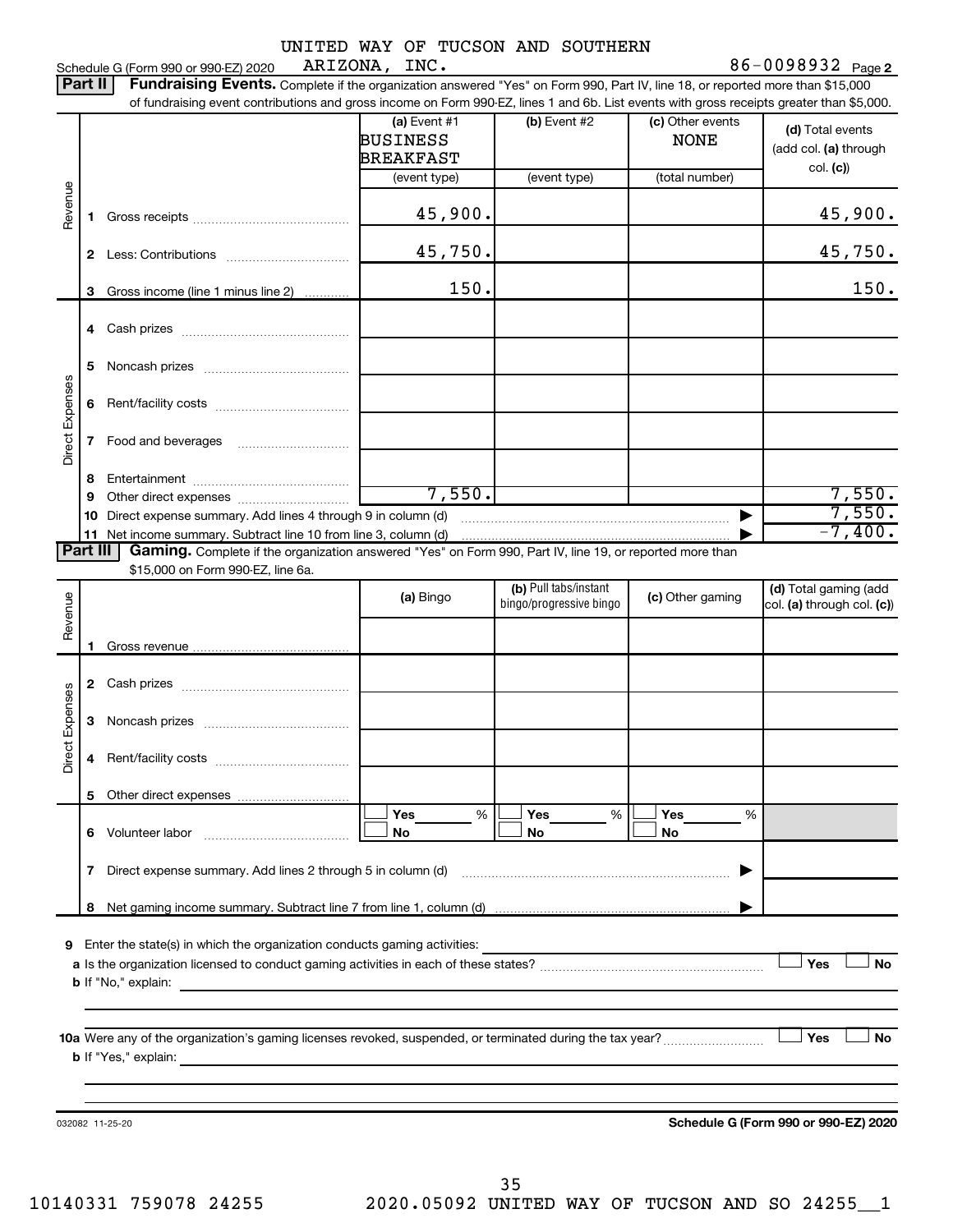|    |                                                                                                                                                                                                                                                       |               | UNITED WAY OF TUCSON AND SOUTHERN                 |                                      |                   |           |
|----|-------------------------------------------------------------------------------------------------------------------------------------------------------------------------------------------------------------------------------------------------------|---------------|---------------------------------------------------|--------------------------------------|-------------------|-----------|
|    | Schedule G (Form 990 or 990-EZ) 2020                                                                                                                                                                                                                  | ARIZONA, INC. | <u> 1989 - Johann Barbara, martxa alemaniar a</u> |                                      | 86-0098932 Page 3 |           |
|    |                                                                                                                                                                                                                                                       |               |                                                   |                                      | $\Box$ Yes        | No        |
|    | 12 Is the organization a grantor, beneficiary or trustee of a trust, or a member of a partnership or other entity formed                                                                                                                              |               |                                                   |                                      | $\Box$ Yes        | <b>No</b> |
|    | 13 Indicate the percentage of gaming activity conducted in:                                                                                                                                                                                           |               |                                                   |                                      |                   |           |
|    |                                                                                                                                                                                                                                                       |               |                                                   |                                      | 1За               | %         |
|    | b An outside facility www.communications.com/news/communications.com/news/communications.com/news/communication<br>14 Enter the name and address of the person who prepares the organization's gaming/special events books and records:               |               |                                                   |                                      | 13b l             | $\%$      |
|    |                                                                                                                                                                                                                                                       |               |                                                   |                                      |                   |           |
|    | Name $\blacktriangleright$<br><u> 1989 - Johann Barn, fransk politik amerikansk politik (d. 1989)</u><br>Address $\blacktriangleright$                                                                                                                |               |                                                   |                                      |                   |           |
|    |                                                                                                                                                                                                                                                       |               |                                                   |                                      |                   | <b>No</b> |
|    | <b>15a</b> Does the organization have a contract with a third party from whom the organization receives gaming revenue? $\ldots$                                                                                                                      |               |                                                   |                                      |                   |           |
|    |                                                                                                                                                                                                                                                       |               |                                                   |                                      |                   |           |
|    | of gaming revenue retained by the third party $\triangleright$ \$<br>c If "Yes," enter name and address of the third party:                                                                                                                           |               |                                                   |                                      |                   |           |
|    |                                                                                                                                                                                                                                                       |               |                                                   |                                      |                   |           |
|    | Name $\blacktriangleright$<br><u> 1989 - John Harry Harry Harry Harry Harry Harry Harry Harry Harry Harry Harry Harry Harry Harry Harry Harry H</u>                                                                                                   |               |                                                   |                                      |                   |           |
|    | Address $\blacktriangleright$<br><u> 2002 - Andrea Andrew Maria (h. 1878).</u>                                                                                                                                                                        |               |                                                   |                                      |                   |           |
| 16 | Gaming manager information:                                                                                                                                                                                                                           |               |                                                   |                                      |                   |           |
|    | Name $\blacktriangleright$                                                                                                                                                                                                                            |               |                                                   |                                      |                   |           |
|    | Gaming manager compensation > \$                                                                                                                                                                                                                      |               |                                                   |                                      |                   |           |
|    | Description of services provided > example and the contract of the contract of the contract of the contract of                                                                                                                                        |               |                                                   |                                      |                   |           |
|    |                                                                                                                                                                                                                                                       |               |                                                   |                                      |                   |           |
|    | Director/officer                                                                                                                                                                                                                                      | Employee      | Independent contractor                            |                                      |                   |           |
|    | 17 Mandatory distributions:                                                                                                                                                                                                                           |               |                                                   |                                      |                   |           |
|    | a Is the organization required under state law to make charitable distributions from the gaming proceeds to                                                                                                                                           |               |                                                   |                                      |                   |           |
|    | retain the state gaming license?                                                                                                                                                                                                                      |               |                                                   |                                      | Yes               | <b>No</b> |
|    | b Enter the amount of distributions required under state law to be distributed to other exempt organizations or spent in the<br>organization's own exempt activities during the tax year $\triangleright$ \$                                          |               |                                                   |                                      |                   |           |
|    | Part IV<br>Supplemental Information. Provide the explanations required by Part I, line 2b, columns (iii) and (v); and Part III, lines 9, 9b, 10b,<br>15b, 15c, 16, and 17b, as applicable. Also provide any additional information. See instructions. |               |                                                   |                                      |                   |           |
|    |                                                                                                                                                                                                                                                       |               |                                                   |                                      |                   |           |
|    |                                                                                                                                                                                                                                                       |               |                                                   |                                      |                   |           |
|    |                                                                                                                                                                                                                                                       |               |                                                   |                                      |                   |           |
|    |                                                                                                                                                                                                                                                       |               |                                                   |                                      |                   |           |
|    |                                                                                                                                                                                                                                                       |               |                                                   |                                      |                   |           |
|    |                                                                                                                                                                                                                                                       |               |                                                   |                                      |                   |           |
|    |                                                                                                                                                                                                                                                       |               |                                                   |                                      |                   |           |
|    |                                                                                                                                                                                                                                                       |               |                                                   |                                      |                   |           |
|    |                                                                                                                                                                                                                                                       |               |                                                   |                                      |                   |           |
|    | 032083 11-25-20                                                                                                                                                                                                                                       |               |                                                   | Schedule G (Form 990 or 990-EZ) 2020 |                   |           |
|    |                                                                                                                                                                                                                                                       |               | 36                                                |                                      |                   |           |

10140331 759078 24255 2020.05092 UNITED WAY OF TUCSON AND SO 24255\_\_1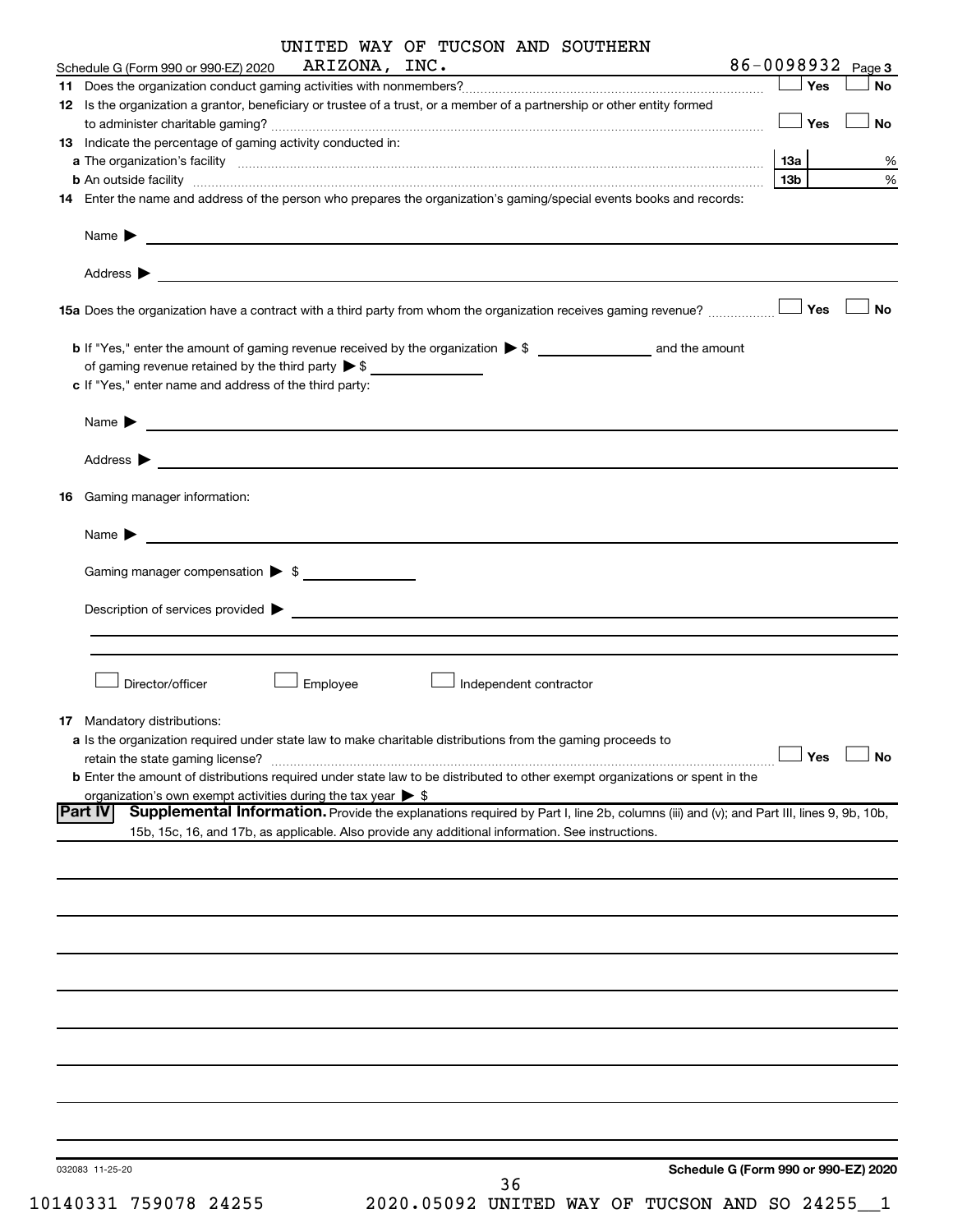|                 | Schedule G (Form 990 or 990-EZ) ARIZONA,<br><b>Part IV</b> Supplemental Information (continued) | UNITED WAY OF TUCSON AND SOUTHERN<br>ARIZONA, INC. |    | 86-0098932 Page 4                              |
|-----------------|-------------------------------------------------------------------------------------------------|----------------------------------------------------|----|------------------------------------------------|
|                 |                                                                                                 |                                                    |    |                                                |
|                 |                                                                                                 |                                                    |    |                                                |
|                 |                                                                                                 |                                                    |    |                                                |
|                 |                                                                                                 |                                                    |    |                                                |
|                 |                                                                                                 |                                                    |    |                                                |
|                 |                                                                                                 |                                                    |    |                                                |
|                 |                                                                                                 |                                                    |    |                                                |
|                 |                                                                                                 |                                                    |    |                                                |
|                 |                                                                                                 |                                                    |    |                                                |
|                 |                                                                                                 |                                                    |    |                                                |
|                 |                                                                                                 |                                                    |    |                                                |
|                 |                                                                                                 |                                                    |    |                                                |
|                 |                                                                                                 |                                                    |    |                                                |
|                 |                                                                                                 |                                                    |    |                                                |
|                 |                                                                                                 |                                                    |    |                                                |
|                 |                                                                                                 |                                                    |    |                                                |
|                 |                                                                                                 |                                                    |    |                                                |
|                 |                                                                                                 |                                                    |    |                                                |
|                 |                                                                                                 |                                                    |    |                                                |
|                 |                                                                                                 |                                                    |    |                                                |
|                 |                                                                                                 |                                                    |    |                                                |
|                 |                                                                                                 |                                                    |    |                                                |
|                 |                                                                                                 |                                                    |    |                                                |
|                 |                                                                                                 |                                                    |    |                                                |
|                 |                                                                                                 |                                                    |    |                                                |
|                 |                                                                                                 |                                                    |    |                                                |
|                 |                                                                                                 |                                                    |    |                                                |
|                 |                                                                                                 |                                                    |    |                                                |
|                 |                                                                                                 |                                                    |    |                                                |
|                 |                                                                                                 |                                                    |    |                                                |
|                 |                                                                                                 |                                                    |    |                                                |
|                 |                                                                                                 |                                                    |    |                                                |
|                 |                                                                                                 |                                                    |    |                                                |
|                 |                                                                                                 |                                                    |    |                                                |
|                 |                                                                                                 |                                                    |    |                                                |
|                 |                                                                                                 |                                                    |    |                                                |
|                 |                                                                                                 |                                                    |    |                                                |
|                 |                                                                                                 |                                                    |    |                                                |
|                 |                                                                                                 |                                                    |    |                                                |
|                 |                                                                                                 |                                                    |    |                                                |
|                 |                                                                                                 |                                                    |    | Schedule G (Form 990 or 990-EZ)                |
| 032084 04-01-20 |                                                                                                 |                                                    |    |                                                |
|                 | 10140331 759078 24255                                                                           |                                                    | 37 | 2020.05092 UNITED WAY OF TUCSON AND SO 24255_1 |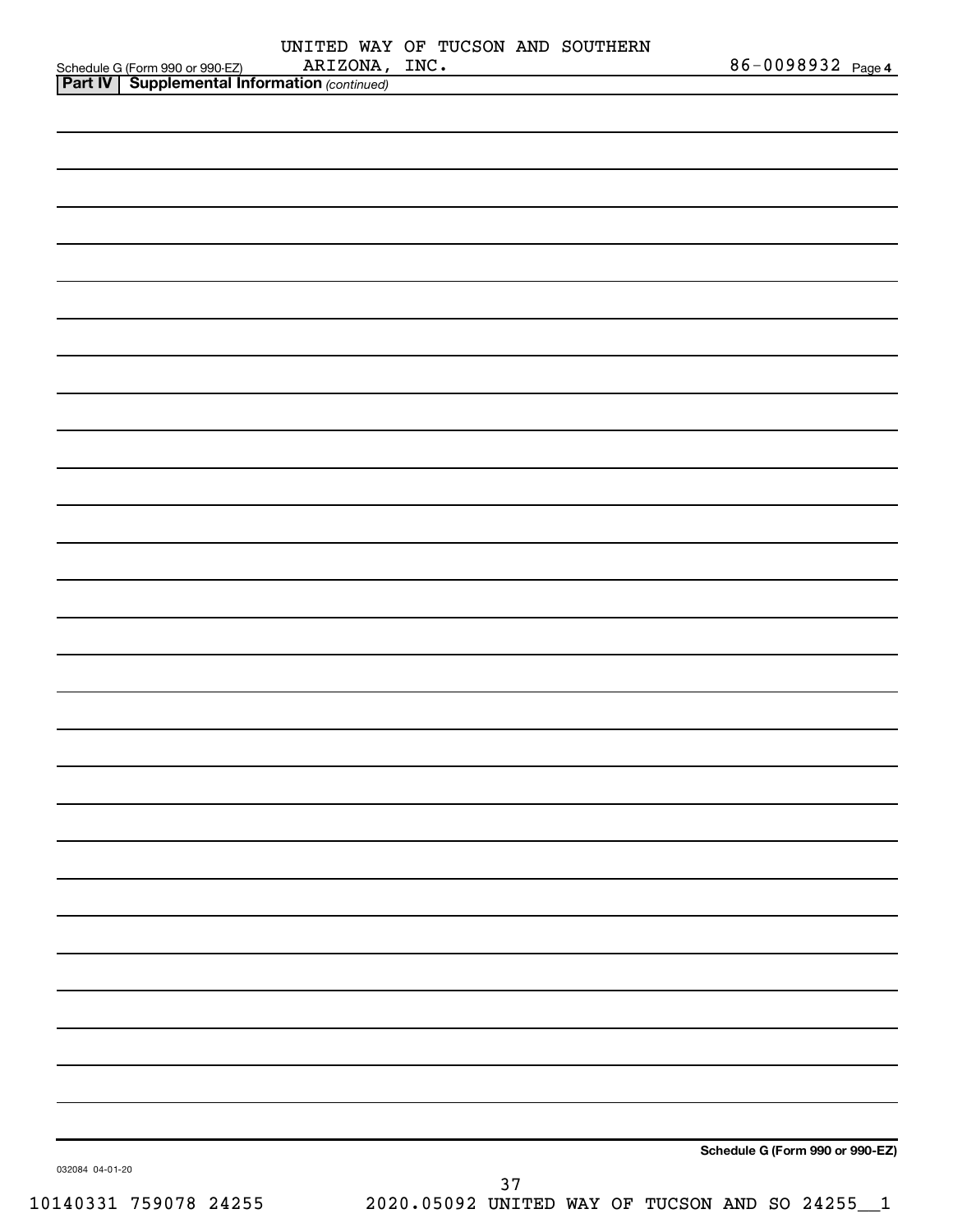| <b>SCHEDULE I</b><br>(Form 990)                                                                                                                                                                                                                                                                                                                         | <b>Grants and Other Assistance to Organizations,</b><br>Governments, and Individuals in the United States<br>Complete if the organization answered "Yes" on Form 990, Part IV, line 21 or 22. |                                    |                                                                              |                                         |                                                                |                                          |                                       |  |  |  |  |
|---------------------------------------------------------------------------------------------------------------------------------------------------------------------------------------------------------------------------------------------------------------------------------------------------------------------------------------------------------|-----------------------------------------------------------------------------------------------------------------------------------------------------------------------------------------------|------------------------------------|------------------------------------------------------------------------------|-----------------------------------------|----------------------------------------------------------------|------------------------------------------|---------------------------------------|--|--|--|--|
| Department of the Treasury<br>Internal Revenue Service                                                                                                                                                                                                                                                                                                  |                                                                                                                                                                                               |                                    | Attach to Form 990.<br>Go to www.irs.gov/Form990 for the latest information. |                                         |                                                                |                                          | <b>Open to Public</b><br>Inspection   |  |  |  |  |
| UNITED WAY OF TUCSON AND SOUTHERN<br><b>Employer identification number</b><br>Name of the organization<br>86-0098932<br>ARIZONA, INC.                                                                                                                                                                                                                   |                                                                                                                                                                                               |                                    |                                                                              |                                         |                                                                |                                          |                                       |  |  |  |  |
| Part I<br><b>General Information on Grants and Assistance</b>                                                                                                                                                                                                                                                                                           |                                                                                                                                                                                               |                                    |                                                                              |                                         |                                                                |                                          |                                       |  |  |  |  |
| Does the organization maintain records to substantiate the amount of the grants or assistance, the grantees' eligibility for the grants or assistance, and the selection<br>$\mathbf{1}$<br>$ \mathbf{X} $ Yes<br>l No<br>Describe in Part IV the organization's procedures for monitoring the use of grant funds in the United States.<br>$\mathbf{2}$ |                                                                                                                                                                                               |                                    |                                                                              |                                         |                                                                |                                          |                                       |  |  |  |  |
| Part II                                                                                                                                                                                                                                                                                                                                                 | Grants and Other Assistance to Domestic Organizations and Domestic Governments. Complete if the organization answered "Yes" on Form 990, Part IV, line 21, for any                            |                                    |                                                                              |                                         |                                                                |                                          |                                       |  |  |  |  |
| recipient that received more than \$5,000. Part II can be duplicated if additional space is needed.<br>1 (a) Name and address of organization<br>or government                                                                                                                                                                                          | $(b)$ EIN                                                                                                                                                                                     | (c) IRC section<br>(if applicable) | (d) Amount of<br>cash grant                                                  | (e) Amount of<br>non-cash<br>assistance | (f) Method of<br>valuation (book,<br>FMV, appraisal,<br>other) | (g) Description of<br>noncash assistance | (h) Purpose of grant<br>or assistance |  |  |  |  |
| AZ CENTER OF EMPOWERMENT<br>5716 N. 19TH AVENUE<br>PHOENIX, AZ 85015                                                                                                                                                                                                                                                                                    | $27 - 2366780$                                                                                                                                                                                | 501(C)(3)                          | 66,000.                                                                      | $\mathbf{0}$                            |                                                                |                                          | GENERAL USE                           |  |  |  |  |
| AJO CENTER FOR SUSTAINABLE<br>AGRICULTURE - 901 W. MORONDO<br>AVENUE - AJO, AZ 85321                                                                                                                                                                                                                                                                    | 38-3909062                                                                                                                                                                                    | 501(C)(3)                          | 10,000                                                                       | $\mathbf{0}$                            |                                                                |                                          | GENERAL USE                           |  |  |  |  |
| ALIVE CHRISTIAN CHURCH FELLOWSHIP<br>9662 N. LA CHOLLA BLVD.<br>TUCSON, AZ 85742                                                                                                                                                                                                                                                                        | 86-0585270                                                                                                                                                                                    | 501(C)(3)                          | 10,676.                                                                      | $\mathbf{0}$                            |                                                                |                                          | GENERAL USE                           |  |  |  |  |
| ALMOST HEAVEN GOLDEN RETRIEVER<br>P.O. BOX 648<br>CAPON BRIDGE, WV 26711                                                                                                                                                                                                                                                                                | 55-0802753                                                                                                                                                                                    | 501(C)(3)                          | 5,000                                                                        | $\mathbf{0}$                            |                                                                |                                          | GENERAL USE                           |  |  |  |  |
| AMERICAN CANCER SOCIETY - TUCSON<br>P.O. BOX 81409<br>PHOENIX, AZ 85069                                                                                                                                                                                                                                                                                 | 84-1316555                                                                                                                                                                                    | 501(C)(3)                          | 8,031                                                                        | $\mathbf{0}$                            |                                                                |                                          | GENERAL USE                           |  |  |  |  |
| AMERICAN HEART ASSOCIATION -<br>TUCSON - 1910 W. UNIVERSITY DRIVE<br>SUITE 205 - TEMPE, AZ 85281                                                                                                                                                                                                                                                        | 13-5613797                                                                                                                                                                                    | 501(C)(3)                          | 10,226.                                                                      | 0.                                      |                                                                |                                          | GENERAL USE<br>103.                   |  |  |  |  |
| 2 Enter total number of section $501(c)(3)$ and government organizations listed in the line 1 table<br>3 Enter total number of other organizations listed in the line 1 table                                                                                                                                                                           |                                                                                                                                                                                               |                                    |                                                                              |                                         |                                                                |                                          | $\overline{0}$ .                      |  |  |  |  |

**For Paperwork Reduction Act Notice, see the Instructions for Form 990. Schedule I (Form 990) 2020** LHA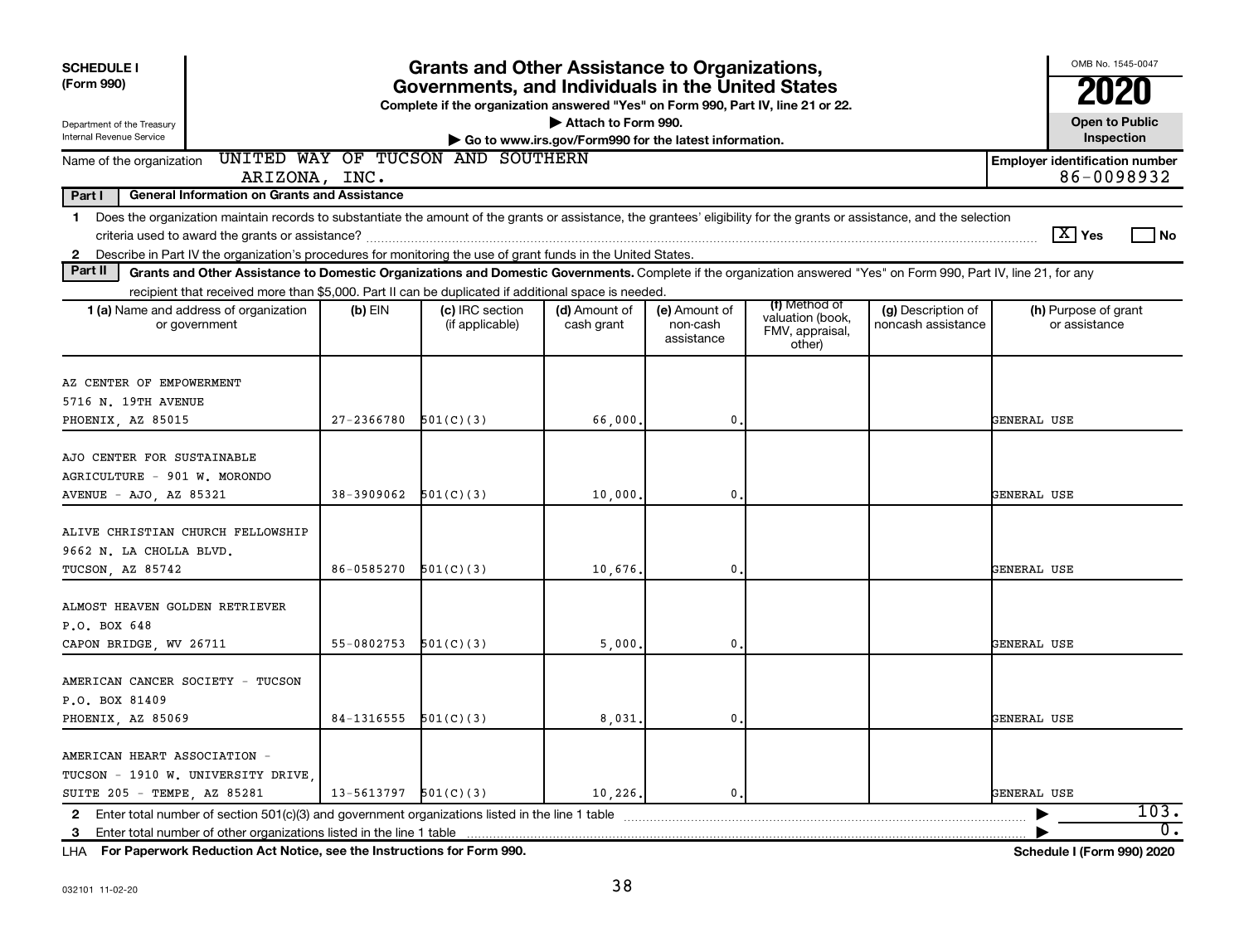| (a) Name and address of<br>organization or government          | (b) $EIN$                | (c) IRC section<br>if applicable | (d) Amount of<br>cash grant | (e) Amount of<br>non-cash<br>assistance | (f) Method of<br>valuation<br>(book, FMV,<br>appraisal, other) | (g) Description of<br>non-cash assistance | (h) Purpose of grant<br>or assistance |
|----------------------------------------------------------------|--------------------------|----------------------------------|-----------------------------|-----------------------------------------|----------------------------------------------------------------|-------------------------------------------|---------------------------------------|
| AMPHITHEATER PUBLIC SCHOOL<br>DISTRICT - 701 W. WETMORE ROAD - |                          |                                  |                             |                                         |                                                                |                                           |                                       |
| TUCSON, AZ 85705                                               | 86-6000547               | <b>AMPHITHEATER USD</b>          | 163,324.                    | $\mathbf{0}$                            |                                                                |                                           | GENERAL USE                           |
| ARIVACA HELPING HEARTS<br>17191 W. ARIVACA ROAD #201           | 80-0534677               | 501(C)(3)                        |                             | $\pmb{0}$                               |                                                                |                                           | GENERAL USE                           |
| ARIVACA, AZ 85601                                              |                          |                                  | 10,000                      |                                         |                                                                |                                           |                                       |
| ARIZONA THEATRE COMPANY<br>P.O. BOX 1631                       |                          |                                  |                             |                                         |                                                                |                                           |                                       |
| TUCSON, AZ 85702                                               | 86-0211777               | 501(C)(3)                        | 5,000                       | 0                                       |                                                                |                                           | GENERAL USE                           |
| ASSISTANCE LEAGUE OF TUCSON<br>1307 N. ALVERNON ROAD           |                          |                                  |                             |                                         |                                                                |                                           |                                       |
| TUCSON, AZ 85712                                               | 86-6057789               | 501(C)(3)                        | 5,000                       | 0                                       |                                                                |                                           | GENERAL USE                           |
| AVIVA<br>153 S. PLUMER AVENUE                                  |                          |                                  |                             |                                         |                                                                |                                           |                                       |
| TUCSON, AZ 85719                                               | 86-0948932               | 501(C)(3)                        | 9,298.                      | 0                                       |                                                                |                                           | GENERAL USE                           |
| BANNER HEALTH FOUNDATION<br>2901 N. CENTRAL AVENUE, SUITE 160  |                          |                                  |                             |                                         |                                                                |                                           |                                       |
| PHOENIX, AZ 85012                                              | 94-2545356               | 501(C)(3)                        | 5,644                       | 0                                       |                                                                |                                           | GENERAL USE                           |
| BIG BROTHERS BIG SISTERS<br>160 E. ALAMEDA STREET              |                          |                                  |                             |                                         |                                                                |                                           |                                       |
| TUCSON, AZ 85701                                               | 86-0188050               | 501(C)(3)                        | 6,816                       | 0                                       |                                                                |                                           | GENERAL USE                           |
| BOYS & GIRLS CLUBS OF TUCSON<br>P.O. BOX 40217                 |                          |                                  |                             |                                         |                                                                |                                           |                                       |
| TUCSON, AZ 85717                                               | 86-0172257               | 501(C)(3)                        | 57,898                      | $\mathbf{0}$                            |                                                                |                                           | GENERAL USE                           |
| BRANDY STATION FOUNDATION<br>P.O. BOX 165                      |                          |                                  |                             |                                         |                                                                |                                           |                                       |
| BRANDY STATION, VA 22714                                       | $54-1491337$ $501(C)(3)$ |                                  | 13,000.                     | $\mathbf{0}$                            |                                                                |                                           | GENERAL USE                           |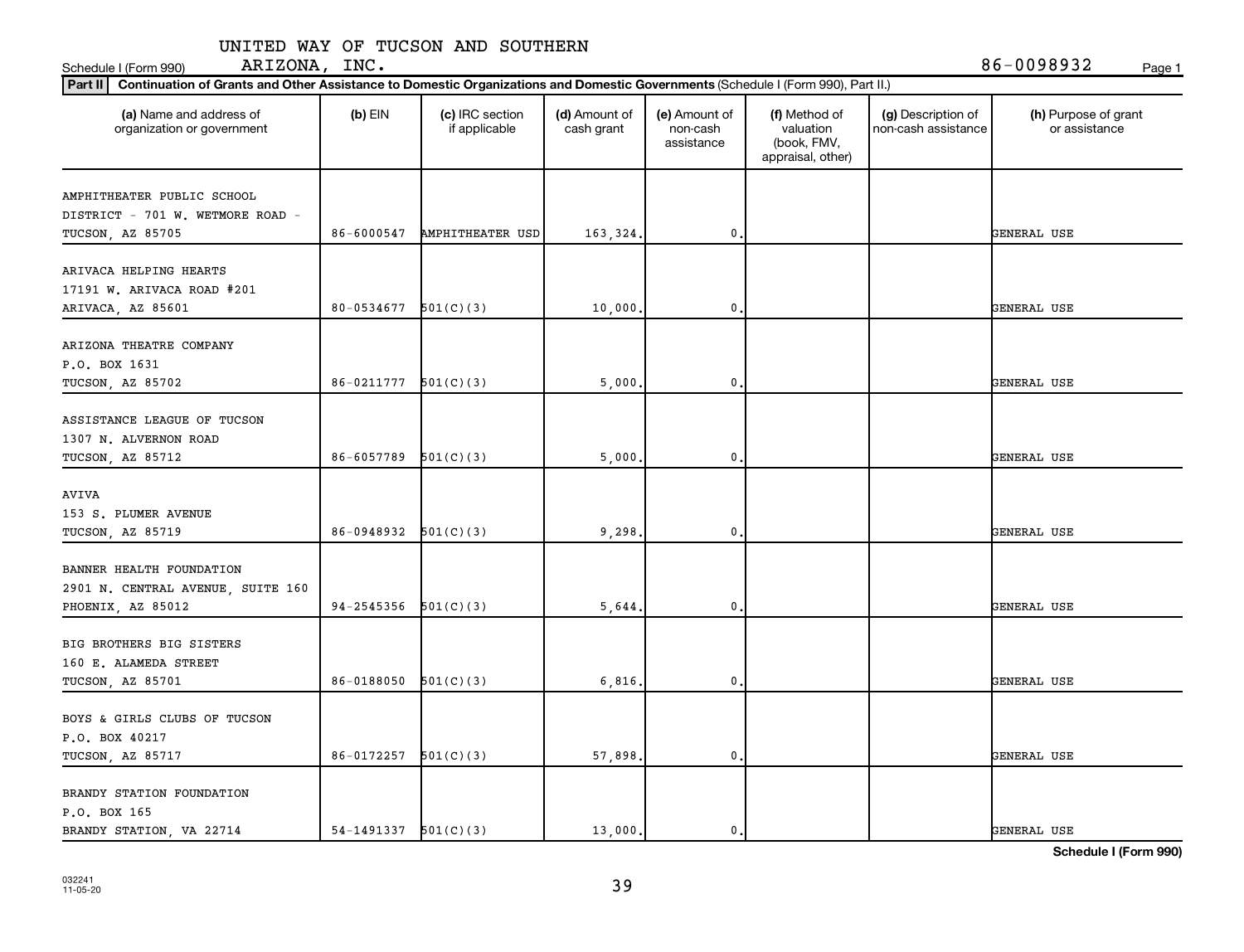**Part II Continuation of Grants and Other Assistance to Domestic Organizations and Domestic Government of Grants and Other Assistance to Domestic Organizations and Domestic Governments of Grants and Other Assistance to Dom** 

| Continuation of Grants and Other Assistance to Domestic Organizations and Domestic Governments (Schedule I (Form 990), Part II.)<br>Part II |                            |                                  |                             |                                         |                                                                |                                           |                                       |
|---------------------------------------------------------------------------------------------------------------------------------------------|----------------------------|----------------------------------|-----------------------------|-----------------------------------------|----------------------------------------------------------------|-------------------------------------------|---------------------------------------|
| (a) Name and address of<br>organization or government                                                                                       | $(b)$ EIN                  | (c) IRC section<br>if applicable | (d) Amount of<br>cash grant | (e) Amount of<br>non-cash<br>assistance | (f) Method of<br>valuation<br>(book, FMV,<br>appraisal, other) | (g) Description of<br>non-cash assistance | (h) Purpose of grant<br>or assistance |
| CAROLINA EQUINE RESCUE AND<br>ASSISTANCE - 1107 SUMMERLIN DAIRY<br>ROAD - WINGATE, NC 28174                                                 | 80-0157330                 | 501(C)(3)                        | 15,000                      | $\mathbf 0$ .                           |                                                                |                                           | GENERAL USE                           |
| CASA DE LOS NINOS<br>1120 N. 5TH AVENUE<br>TUCSON, AZ 85705                                                                                 | 86-0314595                 | 501(C)(3)                        | 1,680,202.                  | 0                                       |                                                                |                                           | GENERAL USE                           |
| CASA MARIA FREE KITCHEN<br>401 E. 26TH STREET<br>TUCSON, AZ 85713                                                                           | 26-0560732                 | 501(C)(3)                        | 5,493                       | 0                                       |                                                                |                                           | GENERAL USE                           |
| CATHOLIC COMMUNITY SERVICES -<br>TUCSON - 140 W. SPEEDWAY $#230$ -<br>TUCSON, AZ 85705                                                      | 86-0100880                 | 501(C)(3)                        | 105,503,                    | $\mathbf 0$ .                           |                                                                |                                           | GENERAL USE                           |
| CATHOLIC FOUNDATION - DIOCESE OF<br>TUCSON - P.O. BOX 31 - TUCSON, AZ<br>85702                                                              | 86-0408580                 | 501(C)(3)                        | 13,915.                     | 0                                       |                                                                |                                           | GENERAL USE                           |
| CATHOLIC UNIVERSITY OF AMERICA<br>620 MICHIGAN AVENUE NE<br>WASHINGTON, DC 20064                                                            | 53-0196583                 | 501(C)(3)                        | 5,000                       | 0                                       |                                                                |                                           | GENERAL USE                           |
| CEDAR CREEK BATTLEFIELD FOUNDATION<br>$INC. - P.0. BOX 229 - MIDDLETOWN,$<br>VA 22645                                                       | 54-1474233                 | 501(C)(3)                        | 13,000                      | 0.                                      |                                                                |                                           | GENERAL USE                           |
| CHILD & FAMILY RESOURCES - TUCSON<br>2800 E. BROADWAY BLVD.<br>TUCSON, AZ 85716                                                             | 86-0251984                 | 501(C)(3)                        | 812,403.                    | $\mathbf 0$ .                           |                                                                |                                           | GENERAL USE                           |
| CHILD PARENT CENTERS<br>602 E. 22ND STREET<br>TUCSON, AZ 85713                                                                              | $86 - 0204557$ $501(C)(3)$ |                                  | 40.790.                     | 0.                                      |                                                                |                                           | GENERAL USE                           |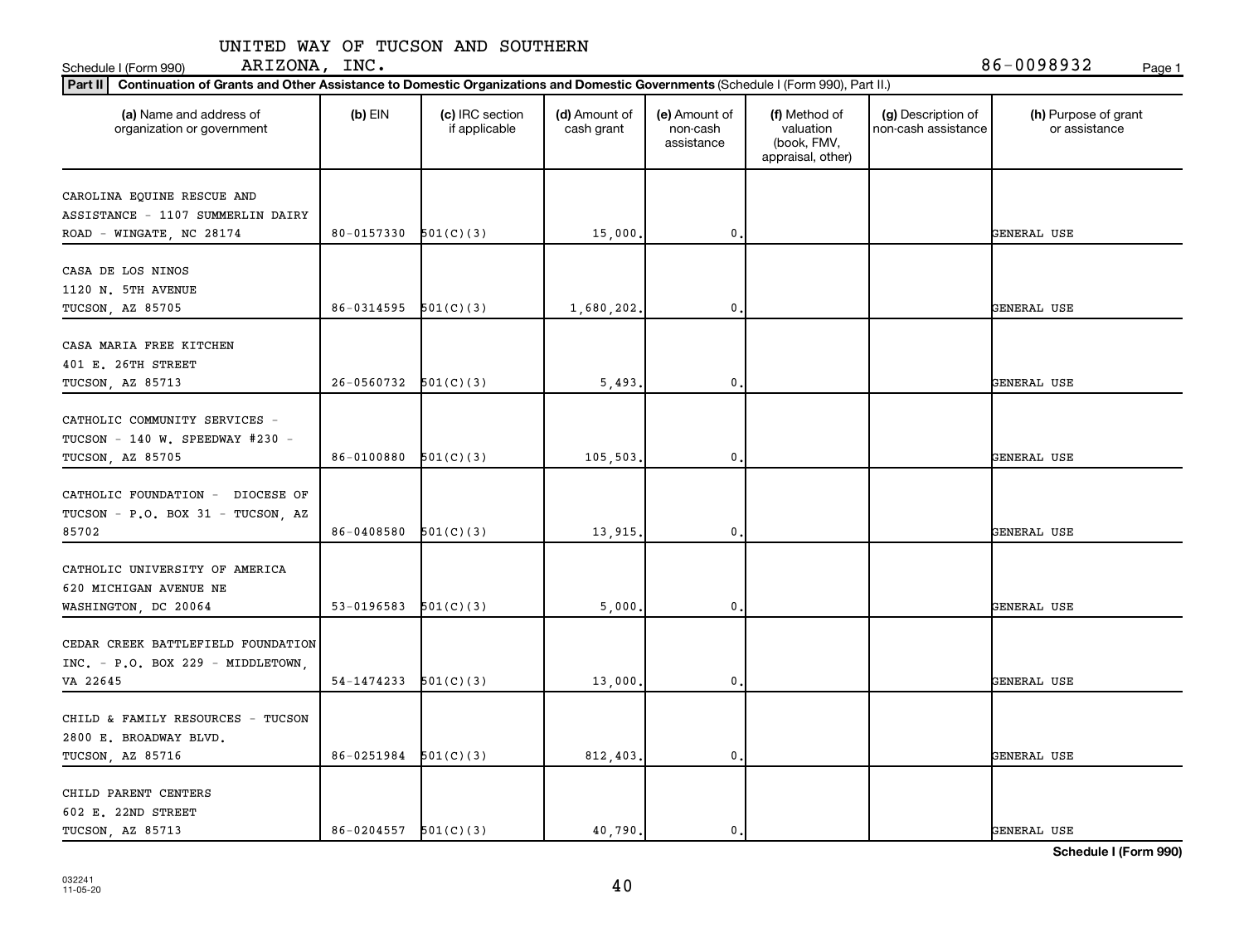**Part II Continuation of Grants and Other Assistance to Domestic Organizations and Domestic Government of Grants and Other Assistance to Domestic Organizations and Domestic Governments of Grants and Other Assistance to Dom** 

| Continuation of Grants and Other Assistance to Domestic Organizations and Domestic Governments (Schedule I (Form 990), Part II.)<br>Part II |                          |                                  |                             |                                         |                                                                |                                           |                                       |
|---------------------------------------------------------------------------------------------------------------------------------------------|--------------------------|----------------------------------|-----------------------------|-----------------------------------------|----------------------------------------------------------------|-------------------------------------------|---------------------------------------|
| (a) Name and address of<br>organization or government                                                                                       | $(b)$ EIN                | (c) IRC section<br>if applicable | (d) Amount of<br>cash grant | (e) Amount of<br>non-cash<br>assistance | (f) Method of<br>valuation<br>(book, FMV,<br>appraisal, other) | (g) Description of<br>non-cash assistance | (h) Purpose of grant<br>or assistance |
| COMMUNITY FOOD BANK<br>3003 S. COUNTRY CLUB ROAD<br>TUCSON, AZ 85713                                                                        | 51-0192519               | 501(C)(3)                        | 71,457.                     | 0,                                      |                                                                |                                           | GENERAL USE                           |
| COMMUNITY INVESTMENT CORPORATION<br>2033 E. GRANT ROAD #105<br>TUCSON, AZ 85719                                                             | $86-0837146$ $501(C)(3)$ |                                  | 76,000.                     | $\mathbf 0$ .                           |                                                                |                                           | GENERAL USE                           |
| DIAPER BANK OF SOUTHERN ARIZONA<br>1050 S. PLUMER AVENUE<br>TUCSON, AZ 85719                                                                | 43-1990345               | 501(C)(3)                        | 17,730                      | $\mathbf 0$                             |                                                                |                                           | GENERAL USE                           |
| DIRECT CENTER FOR INDEPENDENCE<br>1001 N. ALVERNON WAY, SUITE 101<br>TUCSON, AZ 85711                                                       | 86-0780046               | 501(C)(3)                        | 15,311                      | 0,                                      |                                                                |                                           | GENERAL USE                           |
| EARLY CHILDHOOD DEVELOPMENT GROUP<br>3472 E. FT LOWELL ROAD<br>TUCSON, AZ 85716                                                             | $26-2633177$ $501(C)(3)$ |                                  | 145,000,                    | $\mathbf{0}$ .                          |                                                                |                                           | GENERAL USE                           |
| EASTER SEALS BLAKE FOUNDATION<br>7750 E. BROADWAY BLVD., SUITE A200<br>TUCSON, AZ 85710                                                     | 86-0093224               | 501(C)(3)                        | 657,924.                    | $\mathbf 0$                             |                                                                |                                           | GENERAL USE                           |
| EMERGE! CENTER AGAINST DOMESTIC<br>ABUSE - 2545 E. ADAMS STREET -<br>TUCSON, AZ 85716                                                       | 86-0312162               | 501(C)(3)                        | 22,657.                     | 0,                                      |                                                                |                                           | GENERAL USE                           |
| FAMILY HOUSING RESOURCES<br>3505 N. CAMPBELL AVENUE, SUITE 501<br>TUCSON, AZ 85719                                                          | $86-0750139$ $501(C)(3)$ |                                  | 31,000.                     | $\mathbf 0$ .                           |                                                                |                                           | GENERAL USE                           |
| FLOWING WELLS EDUCATIONAL<br>FOUNDATION - 1556 W. PRINCE ROAD<br>TUCSON, AZ 85705                                                           | $86-0754568$ $501(C)(3)$ |                                  | 35,000.                     | 0.                                      |                                                                |                                           | GENERAL USE                           |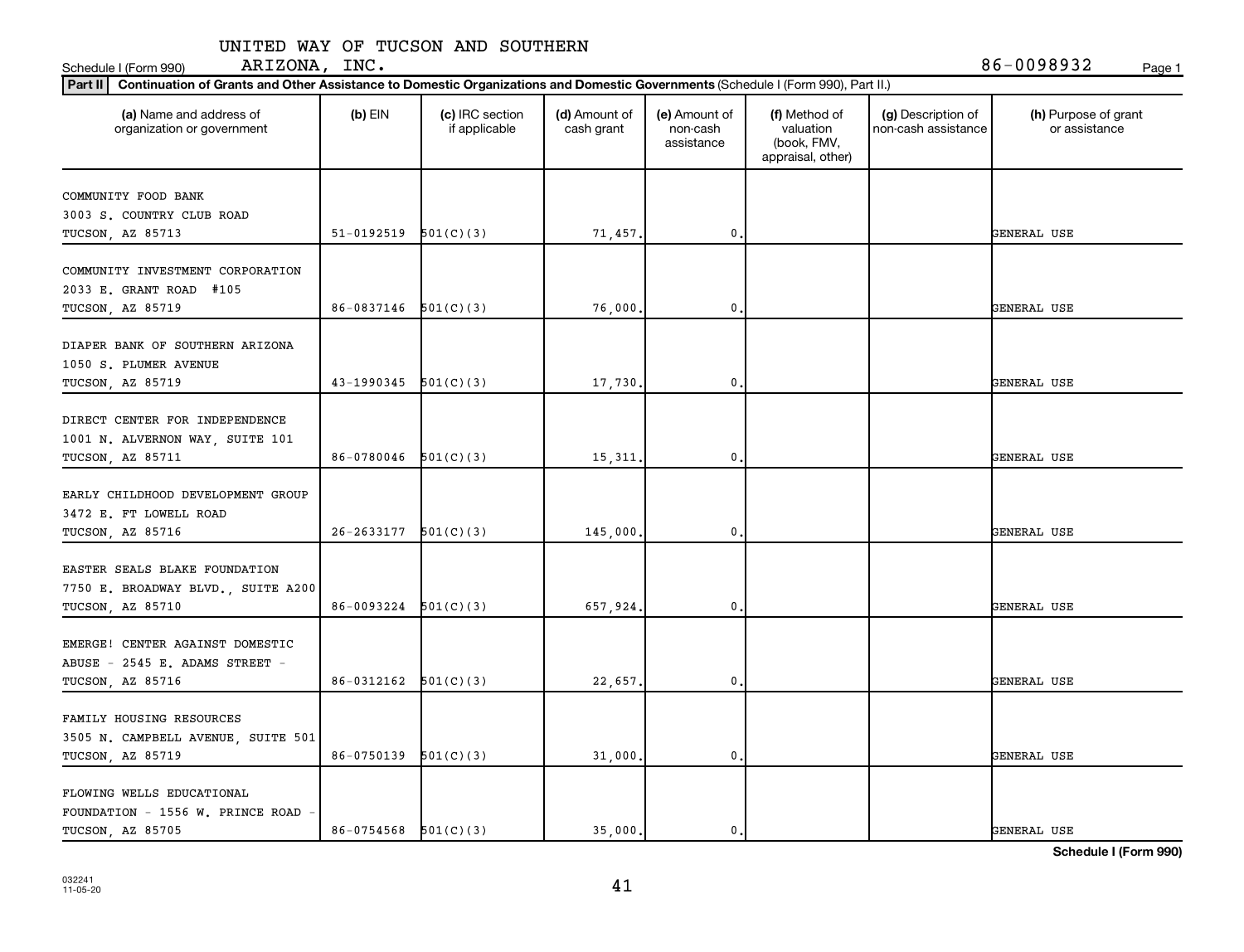| (a) Name and address of<br>organization or government                                     | $(b)$ EIN                  | (c) IRC section<br>if applicable | (d) Amount of<br>cash grant | (e) Amount of<br>non-cash<br>assistance | (f) Method of<br>valuation<br>(book, FMV,<br>appraisal, other) | (g) Description of<br>non-cash assistance | (h) Purpose of grant<br>or assistance |
|-------------------------------------------------------------------------------------------|----------------------------|----------------------------------|-----------------------------|-----------------------------------------|----------------------------------------------------------------|-------------------------------------------|---------------------------------------|
| FLOWING WELLS UNIFIED SCHOOL<br>DISTRICT - 1556 W. PRINCE ROAD -                          |                            |                                  |                             |                                         |                                                                |                                           |                                       |
| TUCSON, AZ 85705                                                                          | 86-6003684                 | FLOWING WELLS USD                | 9,982                       | $\mathbf{0}$                            |                                                                |                                           | GENERAL USE                           |
| FRIEDREICH'S ATAXIA RESEARCH<br>ALLIANCE - 533 W. UWCHLAN AVENUE<br>DOWNINGTOWN, VA 19335 | 52-2122720                 | 501(C)(3)                        | 5,000                       | 0                                       |                                                                |                                           | GENERAL USE                           |
| GOODWILL INDUSTRIES - TUCSON<br>1940 E. SILVERLAKE #405<br>TUCSON, AZ 85713               | $86 - 0223401$ $501(C)(3)$ |                                  | 202,507.                    | $\mathbf 0$                             |                                                                |                                           | GENERAL USE                           |
| GOSPEL RESCUE MISSION OF TUCSON<br>P.O. BOX 28813<br>TUCSON, AZ 85726                     | 86-6054088                 | 501(C)(3)                        | 42,843                      | $\mathbf 0$                             |                                                                |                                           | GENERAL USE                           |
| GREEN VALLEY ASSISTANCE SERVICES<br>3950 S. CAMINO DEL HEROE<br>GREEN VALLEY, AZ 85614    | 94-2783969                 | 501(C)(3)                        | 30,000                      | $\mathbf{0}$                            |                                                                |                                           | GENERAL USE                           |
| HABITAT FOR HUMANITY TUCSON<br>3501 N. MOUNTAIN AVENUE<br>TUCSON, AZ 85719                | 94-2725100                 | 501(C)(3)                        | 16,814                      | $\mathbf{0}$                            |                                                                |                                           | GENERAL USE                           |
| HANDI-DOGS, INC.<br>75 S. MONTEGO DRIVE<br>TUCSON, AZ 85710                               | $95-3247091$ $501(C)(3)$   |                                  | 5,854                       | $\mathbf{0}$                            |                                                                |                                           | GENERAL USE                           |
| HANDS OF HOPE<br>P.O. BOX 17070<br>TUCSON, AZ 85731                                       | 94-2750922                 | 501(C)(3)                        | 8,151,                      | $\mathbf 0$                             |                                                                |                                           | GENERAL USE                           |
| HERENCIA GUADALUPANA LAB SCHOOLS<br>P.O. BOX 11172<br>TUCSON, AZ 85734                    | $15-2473142$ $501(C)(3)$   |                                  | 20.546.                     | $\mathbf{0}$ .                          |                                                                |                                           | GENERAL USE                           |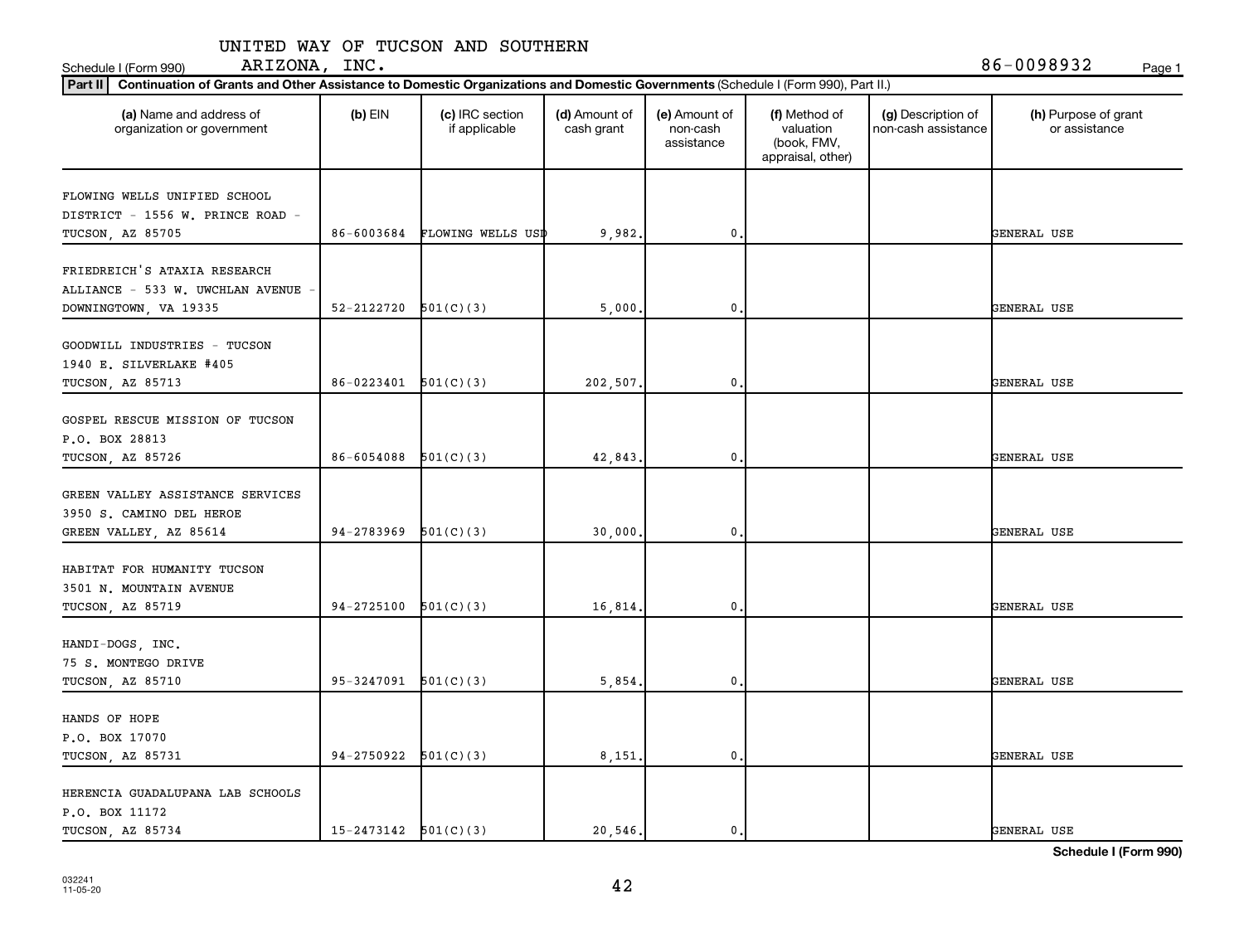| (a) Name and address of<br>organization or government                                              | $(b)$ EIN                | (c) IRC section<br>if applicable | (d) Amount of<br>cash grant | (e) Amount of<br>non-cash<br>assistance | (f) Method of<br>valuation<br>(book, FMV,<br>appraisal, other) | (g) Description of<br>non-cash assistance | (h) Purpose of grant<br>or assistance |
|----------------------------------------------------------------------------------------------------|--------------------------|----------------------------------|-----------------------------|-----------------------------------------|----------------------------------------------------------------|-------------------------------------------|---------------------------------------|
| HERMITAGE NO-KILL CAT SHELTER                                                                      |                          |                                  |                             |                                         |                                                                |                                           |                                       |
| P.O. BOX 13508                                                                                     |                          |                                  |                             |                                         |                                                                |                                           |                                       |
| TUCSON, AZ 85732                                                                                   | 86-0213263               | 501(C)(3)                        | 17,129.                     | 0                                       |                                                                |                                           | GENERAL USE                           |
| HIGHER GROUND A RESOURCE CENTER<br>101 W. 44TH STREET                                              |                          |                                  |                             |                                         |                                                                |                                           |                                       |
| TUCSON, AZ 85713                                                                                   | 27-3585869               | 501(C)(3)                        | 8,535                       | 0                                       |                                                                |                                           | GENERAL USE                           |
| HUMANE SOCIETY OF SOUTHERN ARIZONA<br>635 W. ROGER ROAD                                            |                          |                                  |                             |                                         |                                                                |                                           |                                       |
| TUCSON, AZ 85705                                                                                   | 86-0112798               | 501(C)(3)                        | 47,874                      | 0                                       |                                                                |                                           | GENERAL USE                           |
| INTEGRATIVE TOUCH FOR KIDS<br>5675 N. ORACLE ROAD, SUITE #3201                                     |                          |                                  |                             |                                         |                                                                |                                           |                                       |
| TUCSON, AZ 85704                                                                                   | $74-3145036$ $501(C)(3)$ |                                  | 6,000                       | $\mathbf 0$ .                           |                                                                |                                           | GENERAL USE                           |
| INTERFAITH COMMUNITY SERVICES<br>2820 W. INA ROAD                                                  |                          |                                  |                             |                                         |                                                                |                                           |                                       |
| TUCSON, AZ 85741                                                                                   | 86-0520997               | 501(C)(3)                        | 55,996.                     | 0                                       |                                                                |                                           | GENERAL USE                           |
| INTERNATIONAL RESCUE COMMITTEE<br>1011 N. CRAYCROFT ROAD<br>TUCSON, AZ 85711                       | 13-5660870               | 501(C)(3)                        | 20,000                      | 0                                       |                                                                |                                           | GENERAL USE                           |
| INTERNATIONAL SONORAN DESERT<br>ALLIANCE - P.O. BOX 687 - AJO, AZ                                  |                          |                                  |                             |                                         |                                                                |                                           |                                       |
| 85321                                                                                              | 86-0778917               | 501(C)(3)                        | 42,000                      | 0                                       |                                                                |                                           | GENERAL USE                           |
| JEWISH FAMILY & CHILDREN'S<br>SERVICES - 4301 E. 5TH STREET -<br><b>TUCSON, AZ 85711</b>           | 86-0623896               | 501(C)(3)                        | 21,502.                     | $\mathbf{0}$                            |                                                                |                                           | GENERAL USE                           |
|                                                                                                    |                          |                                  |                             |                                         |                                                                |                                           |                                       |
| JUNIOR ACHIEVEMENT OF ARIZONA,<br>INC. - $6339$ E. SPEEDWAY BLVD.,<br>SUITE 109 - TUCSON, AZ 85710 | $86-0184349$ $501(C)(3)$ |                                  | 21.853.                     | $\mathbf 0$ .                           |                                                                |                                           | <b>GENERAL USE</b>                    |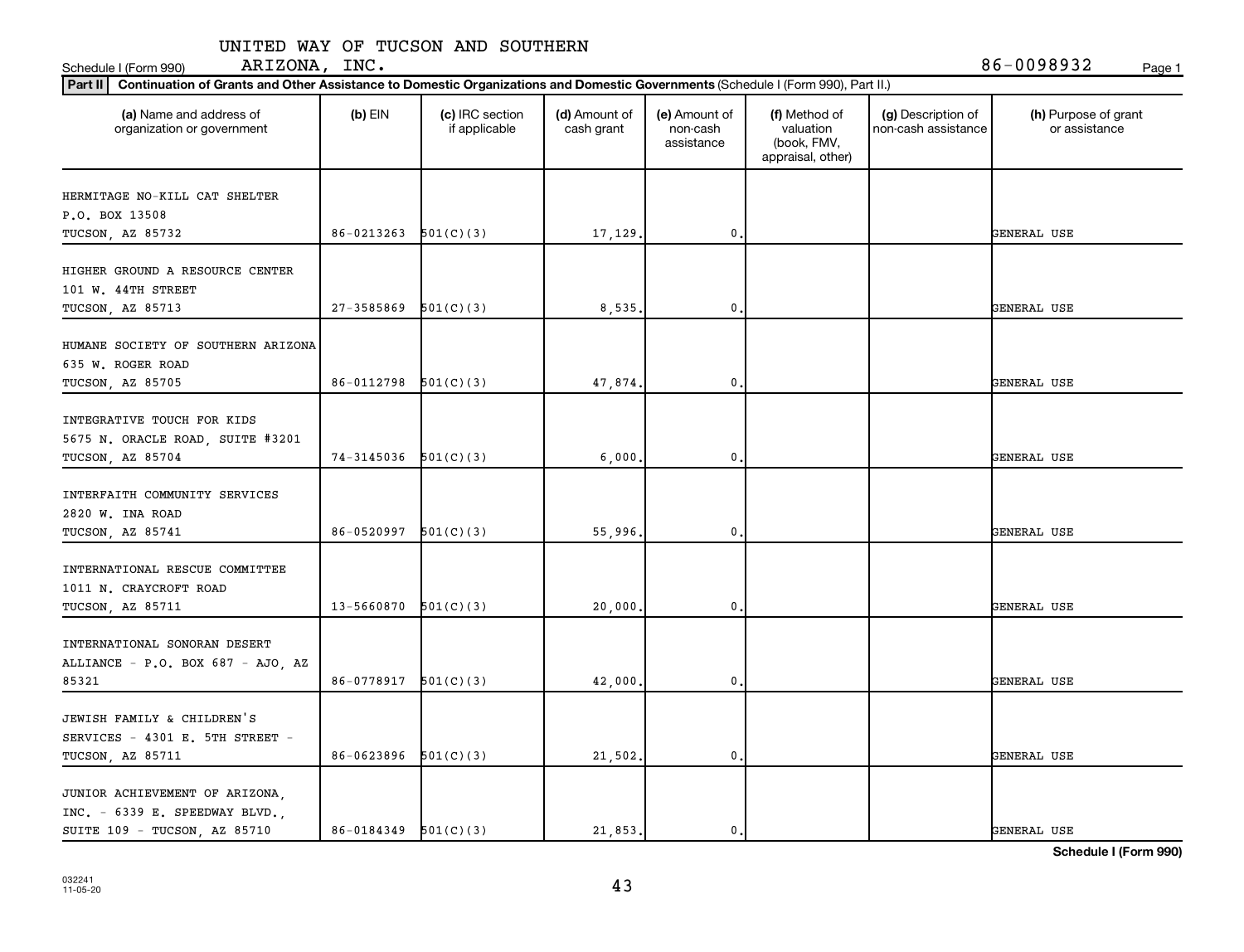| (a) Name and address of<br>organization or government               | $(b)$ EIN                | (c) IRC section<br>if applicable | (d) Amount of<br>cash grant | (e) Amount of<br>non-cash<br>assistance | (f) Method of<br>valuation<br>(book, FMV,<br>appraisal, other) | (g) Description of<br>non-cash assistance | (h) Purpose of grant<br>or assistance |
|---------------------------------------------------------------------|--------------------------|----------------------------------|-----------------------------|-----------------------------------------|----------------------------------------------------------------|-------------------------------------------|---------------------------------------|
| LA FRONTERA                                                         |                          |                                  |                             |                                         |                                                                |                                           |                                       |
| 504 W. 29TH STREET                                                  |                          |                                  |                             |                                         |                                                                |                                           |                                       |
| TUCSON, AZ 85713                                                    | 86-0742427               | 501(C)(3)                        | 35,652.                     | 0.                                      |                                                                |                                           | GENERAL USE                           |
| LA POSADA AT PARK CENTRE, INC.<br>780 S. PARK CENTRE AVENUE         |                          |                                  |                             |                                         |                                                                |                                           |                                       |
| GREEN VALLEY, AZ 85614                                              | 86-0828160               | 501(C)(3)                        | 8,000.                      | $\mathbf 0$ .                           |                                                                |                                           | GENERAL USE                           |
| LITERACY CONNECTS<br>200 E. YAVAPAI ROAD<br>TUCSON, AZ 85705        | 23-7047508               | 501(C)(3)                        | 71,318.                     | 0.                                      |                                                                |                                           | GENERAL USE                           |
|                                                                     |                          |                                  |                             |                                         |                                                                |                                           |                                       |
| LONG GROVE HISTORICAL SOCIETY                                       |                          |                                  |                             |                                         |                                                                |                                           |                                       |
| 4436 HEARTHMOOR COURT                                               |                          |                                  |                             |                                         |                                                                |                                           |                                       |
| LONG GROVE, IL 60047                                                | 23-7392978               | 501(C)(3)                        | 7,000                       | $\mathbf 0$ .                           |                                                                |                                           | GENERAL USE                           |
| LUTHERAN SOCIAL SERVICES OF THE<br>SOUTHWEST - 6303 E. TANQUE VERDE |                          |                                  |                             |                                         |                                                                |                                           |                                       |
| ROAD #101 - TUCSON, AZ 85715                                        | 86-0252302               | 501(C)(3)                        | 25,100.                     | 0.                                      |                                                                |                                           | GENERAL USE                           |
| MAKE WAY FOR BOOKS<br>700 N. STONE AVENUE                           |                          |                                  |                             |                                         |                                                                |                                           |                                       |
| TUCSON, AZ 85705                                                    | 31-1583036               | 501(C)(3)                        | 141,500.                    | $\mathbf 0$ .                           |                                                                |                                           | GENERAL USE                           |
| MAKE-A-WISH FOUNDATION ARIZONA<br>2901 N. 78TH STREET               |                          |                                  |                             |                                         |                                                                |                                           |                                       |
| SCOTTSDALE, AZ 85251                                                | 86-0409636               | 501(C)(3)                        | 7,689.                      | 0.                                      |                                                                |                                           | GENERAL USE                           |
| MARANA UNIFIED SCHOOL DISTRICT                                      |                          |                                  |                             |                                         |                                                                |                                           |                                       |
| 7651 N. OLDFATHER DRIVE<br>MARANA, AZ 85741                         | 86-6003545               | <b>MARANA USD</b>                | 41,832.                     | 0.                                      |                                                                |                                           | GENERAL USE                           |
| MAYO CLINIC<br>P.O. BOX 790127                                      |                          |                                  |                             |                                         |                                                                |                                           |                                       |
| ST LOUIS, MO 63179                                                  | $39-0806374$ $501(C)(3)$ |                                  | 10,000.                     | $\mathbf{0}$ .                          |                                                                |                                           | <b>GENERAL USE</b>                    |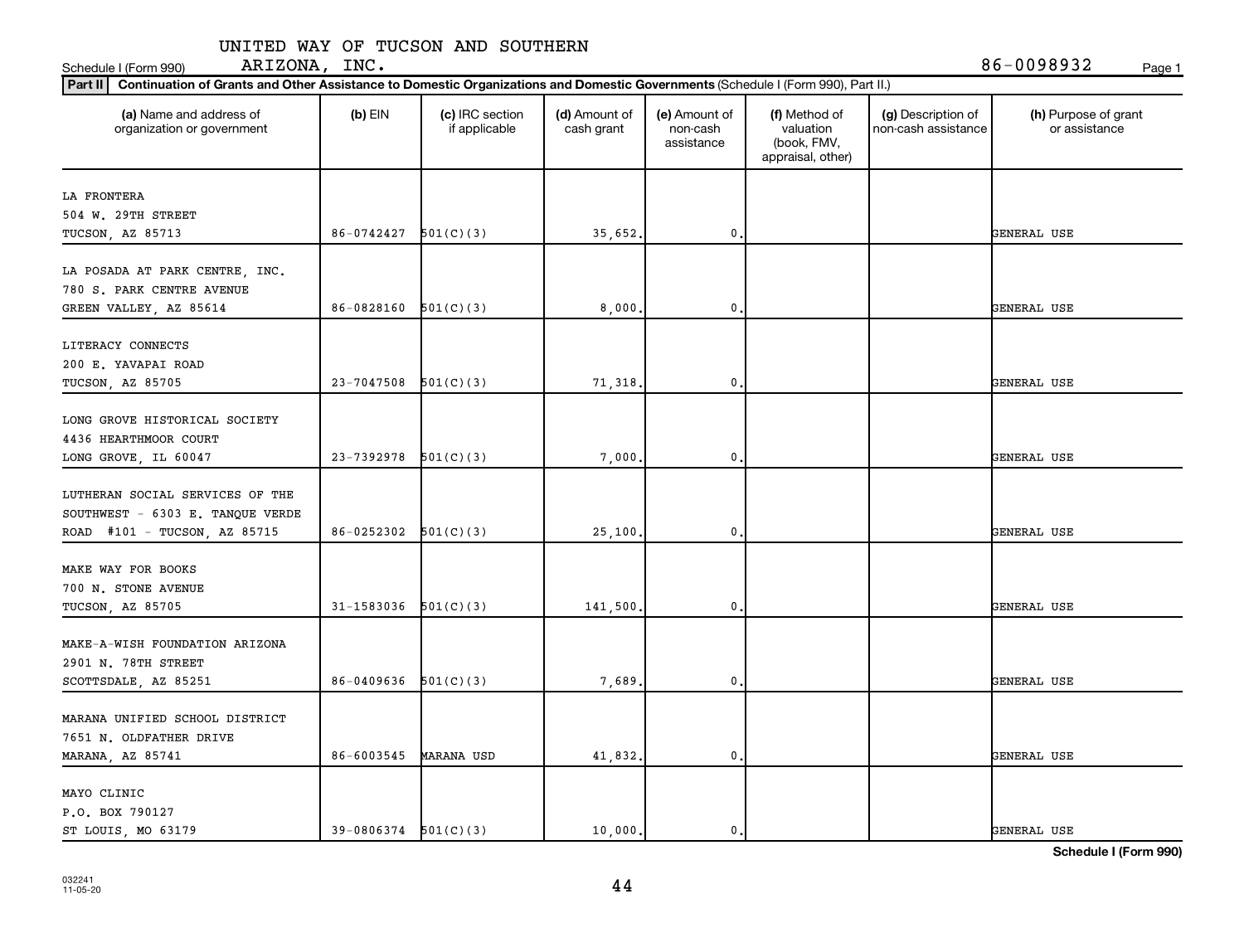Schedule I (Form 990) ARIZONA, INC . 86-0098932 <sub>Page 1</sub>

| (a) Name and address of<br>organization or government                                          | $(b)$ EIN                | (c) IRC section<br>if applicable | (d) Amount of<br>cash grant | (e) Amount of<br>non-cash<br>assistance | (f) Method of<br>valuation<br>(book, FMV,<br>appraisal, other) | (g) Description of<br>non-cash assistance | (h) Purpose of grant<br>or assistance |
|------------------------------------------------------------------------------------------------|--------------------------|----------------------------------|-----------------------------|-----------------------------------------|----------------------------------------------------------------|-------------------------------------------|---------------------------------------|
| OFFICE OF THE PIMA COUNTY SCHOOL<br>SUPERINTENDENT - 200 N. STONE                              |                          |                                  |                             |                                         |                                                                |                                           |                                       |
| AVENUE - TUCSON, AZ 85701                                                                      | 86-6000545               | PIMA COUNTY                      | 44,400.                     | $\mathbf{0}$                            |                                                                |                                           | GENERAL USE                           |
| OLD PUEBLO COMMUNITY SERVICES<br>4501 E. 5TH STREET #1<br><b>TUCSON, AZ 85711</b>              | 86-0836556               | 501(C)(3)                        | 27, 453.                    | $\mathbf{0}$                            |                                                                |                                           | GENERAL USE                           |
| OUR FAMILY SERVICES<br>2590 N. ALVERNON WAY                                                    |                          |                                  |                             |                                         |                                                                |                                           |                                       |
| TUCSON, AZ 85712<br>PARENT AID CHILD ABUSE PREVENTION<br>CENTER - 2580 E. 22ND STREET -        | 94-2598560<br>74-2591577 | 501(C)(3)                        | 108,668.                    | $\mathfrak o$ .<br>0.                   |                                                                |                                           | GENERAL USE<br>GENERAL USE            |
| TUCSON, AZ 85713<br>PASCUA YAQUI TRIBE CHARITABLE ORG<br>7473 S. TAA VOO'O<br>TUCSON, AZ 85757 | 83-2106041               | 501(C)(3)<br>501(C)(3)           | 19,388.<br>27,500.          | $\mathbf{0}$                            |                                                                |                                           | GENERAL USE                           |
| PHILIPPINE JESUIT FOUNDATION<br>P.O. BOX 312<br>NEW YORK, NY 10028                             | 42-1588688               | 501(C)(3)                        | 5,000,                      | $\mathbf 0$ .                           |                                                                |                                           | GENERAL USE                           |
| PIMA COMMUNITY COLLEGE FOUNDATION<br>4905-C E. BROADWAY BLVD. #252<br>TUCSON, AZ 85709         | 86-0345089               | 501(C)(3)                        | 15,246.                     | $\mathbf 0$                             |                                                                |                                           | GENERAL USE                           |
| PIMA COUNCIL ON AGING<br>8467 E. BROADWAY BLVD<br>TUCSON, AZ 85710                             | 86-0251768               | 501(C)(3)                        | 140,911.                    | $\mathbf{0}$                            |                                                                |                                           | GENERAL USE                           |
| PIMA COUNTY ANIMAL CARE CENTER<br>4000 N. SILVERBELL ROAD<br>TUCSON, AZ 85745                  |                          | 86-6000543 PIMA COUNTY           | 34,670.                     | $\mathbf{0}$ .                          |                                                                |                                           | <b>GENERAL USE</b>                    |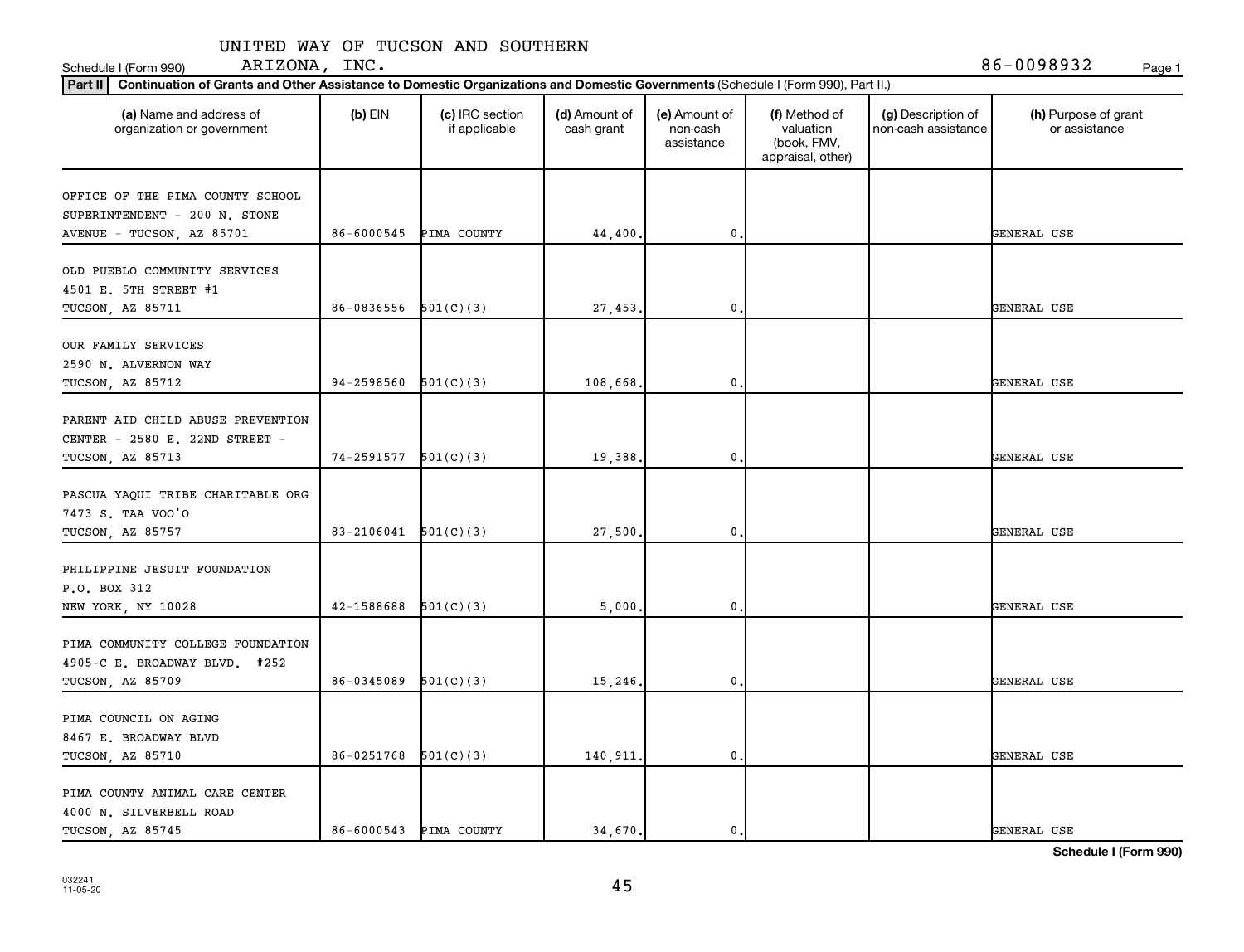| (a) Name and address of<br>organization or government | $(b)$ EIN                | (c) IRC section<br>if applicable | (d) Amount of<br>cash grant | (e) Amount of<br>non-cash<br>assistance | (f) Method of<br>valuation<br>(book, FMV,<br>appraisal, other) | (g) Description of<br>non-cash assistance | (h) Purpose of grant<br>or assistance |
|-------------------------------------------------------|--------------------------|----------------------------------|-----------------------------|-----------------------------------------|----------------------------------------------------------------|-------------------------------------------|---------------------------------------|
| PIO DECIMO CENTER                                     |                          |                                  |                             |                                         |                                                                |                                           |                                       |
| 848 S. 7TH AVENUE                                     |                          |                                  |                             |                                         |                                                                |                                           |                                       |
| TUCSON, AZ 85701                                      | 53-0196617               | 501(C)(3)                        | 28,587.                     | 0                                       |                                                                |                                           | GENERAL USE                           |
| PLANNED PARENTHOOD SOUTHERN                           |                          |                                  |                             |                                         |                                                                |                                           |                                       |
| ARIZONA - 4751 N. 15TH STREET -                       |                          |                                  |                             |                                         |                                                                |                                           |                                       |
| PHOENIX, AZ 85014                                     | 86-0146520               | 501(C)(3)                        | 23,768.                     | 0                                       |                                                                |                                           | GENERAL USE                           |
|                                                       |                          |                                  |                             |                                         |                                                                |                                           |                                       |
| PRIMAVERA FOUNDATION INC<br>151 W. 40TH STREET        |                          |                                  |                             |                                         |                                                                |                                           |                                       |
| TUCSON, AZ 85711                                      | 86-0733182               | 501(C)(3)                        | 152,319                     | 0                                       |                                                                |                                           | GENERAL USE                           |
|                                                       |                          |                                  |                             |                                         |                                                                |                                           |                                       |
| RONALD MCDONALD HOUSE TUCSON                          |                          |                                  |                             |                                         |                                                                |                                           |                                       |
| 2155 E. ALLEN ROAD                                    |                          |                                  |                             |                                         |                                                                |                                           |                                       |
| TUCSON, AZ 85719                                      | 95-3526934               | 501(C)(3)                        | 7,735                       | $\mathbf 0$                             |                                                                |                                           | GENERAL USE                           |
|                                                       |                          |                                  |                             |                                         |                                                                |                                           |                                       |
| SAHUARITA FOOD BANK                                   |                          |                                  |                             |                                         |                                                                |                                           |                                       |
| 17750 S. LA CANADA DRIVE                              |                          |                                  |                             |                                         |                                                                |                                           |                                       |
| SAHUARITA, AZ 85629                                   | $47 - 1654162$           | 501(C)(3)                        | 10,000                      | 0                                       |                                                                |                                           | GENERAL USE                           |
| SALPOINTE CATHOLIC HIGH SCHOOL                        |                          |                                  |                             |                                         |                                                                |                                           |                                       |
| 1545 E. COPPER STREET                                 |                          |                                  |                             |                                         |                                                                |                                           |                                       |
| TUCSON, AZ 85719                                      | 86-0705131               | 501(C)(3)                        | 13,144                      | 0                                       |                                                                |                                           | GENERAL USE                           |
|                                                       |                          |                                  |                             |                                         |                                                                |                                           |                                       |
| SAN MIGUEL CORPORATE INTERNSHIP                       |                          |                                  |                             |                                         |                                                                |                                           |                                       |
| 6601 S. SAN FERNANDO ROAD                             |                          |                                  |                             |                                         |                                                                |                                           |                                       |
| TUCSON, AZ 85756                                      | 77-0649648               | 501(C)(3)                        | 12,000                      | $\mathbf 0$                             |                                                                |                                           | GENERAL USE                           |
| SAVING ANIMALS FROM EUTHANASIA                        |                          |                                  |                             |                                         |                                                                |                                           |                                       |
| 3661 N. CAMPBELL AVENUE PMB#220                       |                          |                                  |                             |                                         |                                                                |                                           |                                       |
| TUCSON, AZ 85719                                      | $01 - 0662899$           | 501(C)(3)                        | 6,217.                      | $\mathbf 0$                             |                                                                |                                           | GENERAL USE                           |
|                                                       |                          |                                  |                             |                                         |                                                                |                                           |                                       |
| SHANTI BHAVAN CHILDREN'S PROJECT                      |                          |                                  |                             |                                         |                                                                |                                           |                                       |
| 141 HAWKINS PLACE PMB 192                             |                          |                                  |                             |                                         |                                                                |                                           |                                       |
| BOONTOWN, NJ 07005                                    | $26-4188445$ $501(C)(3)$ |                                  | 10,000,                     | 0.                                      |                                                                |                                           | <b>GENERAL USE</b>                    |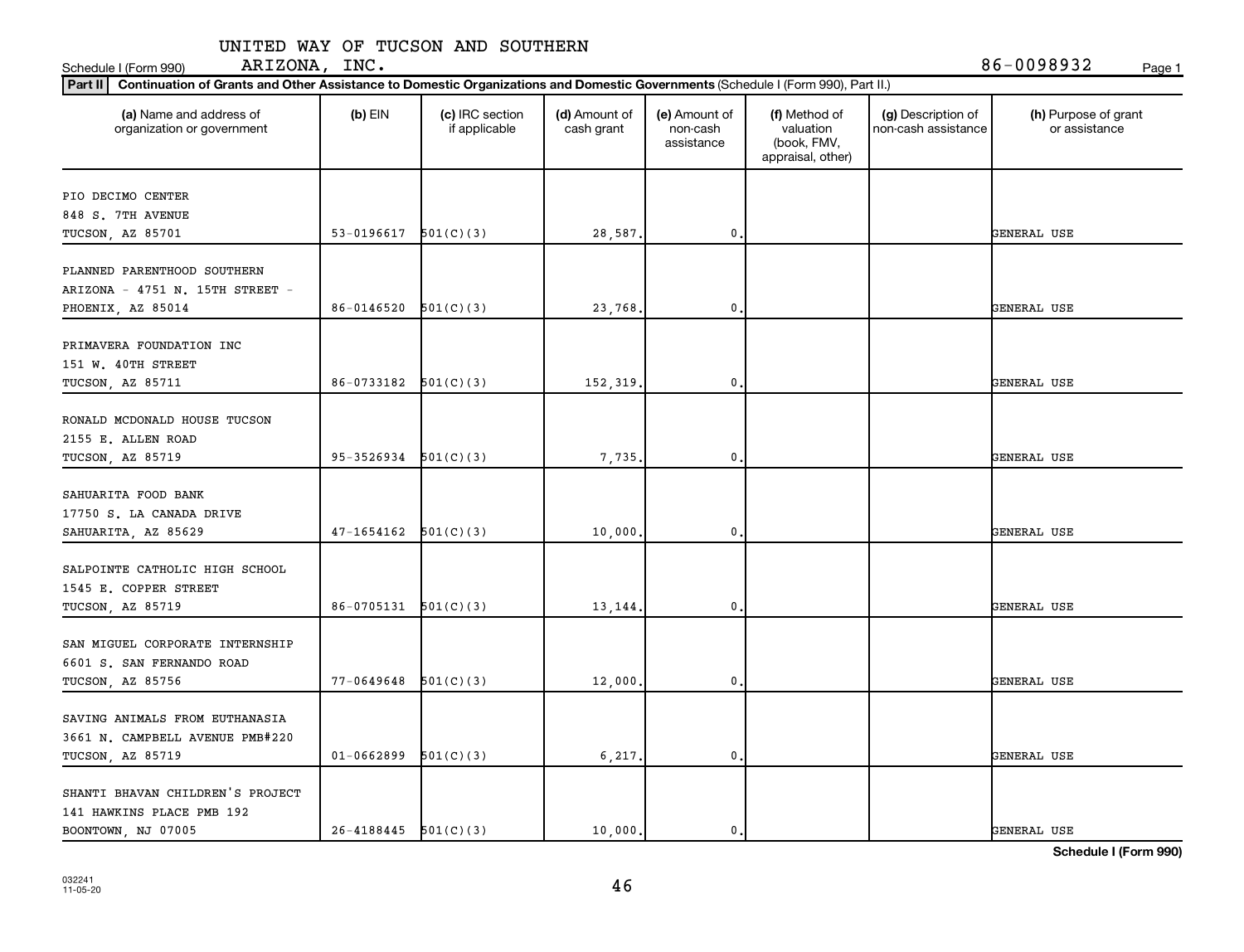| (a) Name and address of<br>organization or government                                                      | $(b)$ EIN                | (c) IRC section<br>if applicable | (d) Amount of<br>cash grant | (e) Amount of<br>non-cash<br>assistance | (f) Method of<br>valuation<br>(book, FMV,<br>appraisal, other) | (g) Description of<br>non-cash assistance | (h) Purpose of grant<br>or assistance |
|------------------------------------------------------------------------------------------------------------|--------------------------|----------------------------------|-----------------------------|-----------------------------------------|----------------------------------------------------------------|-------------------------------------------|---------------------------------------|
| SISTER JOSE WOMEN'S CENTER                                                                                 |                          |                                  |                             |                                         |                                                                |                                           |                                       |
| P.O. BOX 1028                                                                                              |                          |                                  |                             |                                         |                                                                |                                           |                                       |
| TUCSON, AZ 85702                                                                                           | 46-1290517               | 501(C)(3)                        | 22,000                      | $\mathbf{0}$                            |                                                                |                                           | GENERAL USE                           |
| SOUTH EASTERN VIRGINIA GOLDEN<br>RETRIEVER RESCUE - P.O. BOX 8014 -<br>YORKTOWN, VA 23693                  | 54-1705550               | 501(C)(3)                        | 5,000                       | $\mathbf{0}$                            |                                                                |                                           | GENERAL USE                           |
|                                                                                                            |                          |                                  |                             |                                         |                                                                |                                           |                                       |
| SOUTHERN ARIZONA AIDS FOUNDATION<br>375 S. EUCLID AVENUE<br>TUCSON, AZ 85719                               | 86-0864100               | 501(C)(3)                        | 30,697                      | $\pmb{0}$                               |                                                                |                                           | GENERAL USE                           |
| SOUTHERN ARIZONA ASSOCIATION FOR<br>THE EDUCATION OF YOUNG CHILDREN -<br>$P.O.$ BOX 68475 - ORO VALLEY, AZ |                          |                                  |                             |                                         |                                                                |                                           |                                       |
| 85737                                                                                                      | $23-7095345$ $501(C)(3)$ |                                  | 84,999                      | $\pmb{0}$                               |                                                                |                                           | GENERAL USE                           |
| SOUTHERN ARIZONA LEGAL AID, INC.<br>2343 E. BROADWAY BLVD., SUITE 200<br>TUCSON, AZ 85719                  | 86-0143449               | 501(C)(3)                        | 5,534.                      | $\mathbf 0$                             |                                                                |                                           | GENERAL USE                           |
| SOUTHWEST VIRGINIA WILDLIFE CENTER<br>OF ROANOKE - 5985 COLEMAN ROAD -<br>ROANOKE, VA 24018                | 30-0882382               | 501(C)(3)                        | 15,000                      | $\mathbf{0}$                            |                                                                |                                           | GENERAL USE                           |
| SPOTSYLVANIA EDUCATIONAL                                                                                   |                          |                                  |                             |                                         |                                                                |                                           |                                       |
| FOUNDATION - 8020 RIVER STONE<br>DRIVE - FREDERICKSBURG, VA 22407                                          | 54-1663109               | 501(C)(3)                        | 10,000                      | $\mathbf 0$                             |                                                                |                                           | GENERAL USE                           |
| ST JUDE'S CHILDREN RESEARCH<br>501 ST. JUDE PLACE<br>MEMPHIS, TN 38105-1942                                | 62-0646012 $501(C)(3)$   |                                  | 9,592.                      | $\mathbf{0}$ .                          |                                                                |                                           | GENERAL USE                           |
| ST VINCENT DE PAUL SOCIETY                                                                                 |                          |                                  |                             |                                         |                                                                |                                           |                                       |
| 829 S. 6TH AVENUE<br>TUCSON, AZ 85701                                                                      | $86-0104418$ $501(C)(3)$ |                                  | 9.821.                      | 0.                                      |                                                                |                                           | <b>GENERAL USE</b>                    |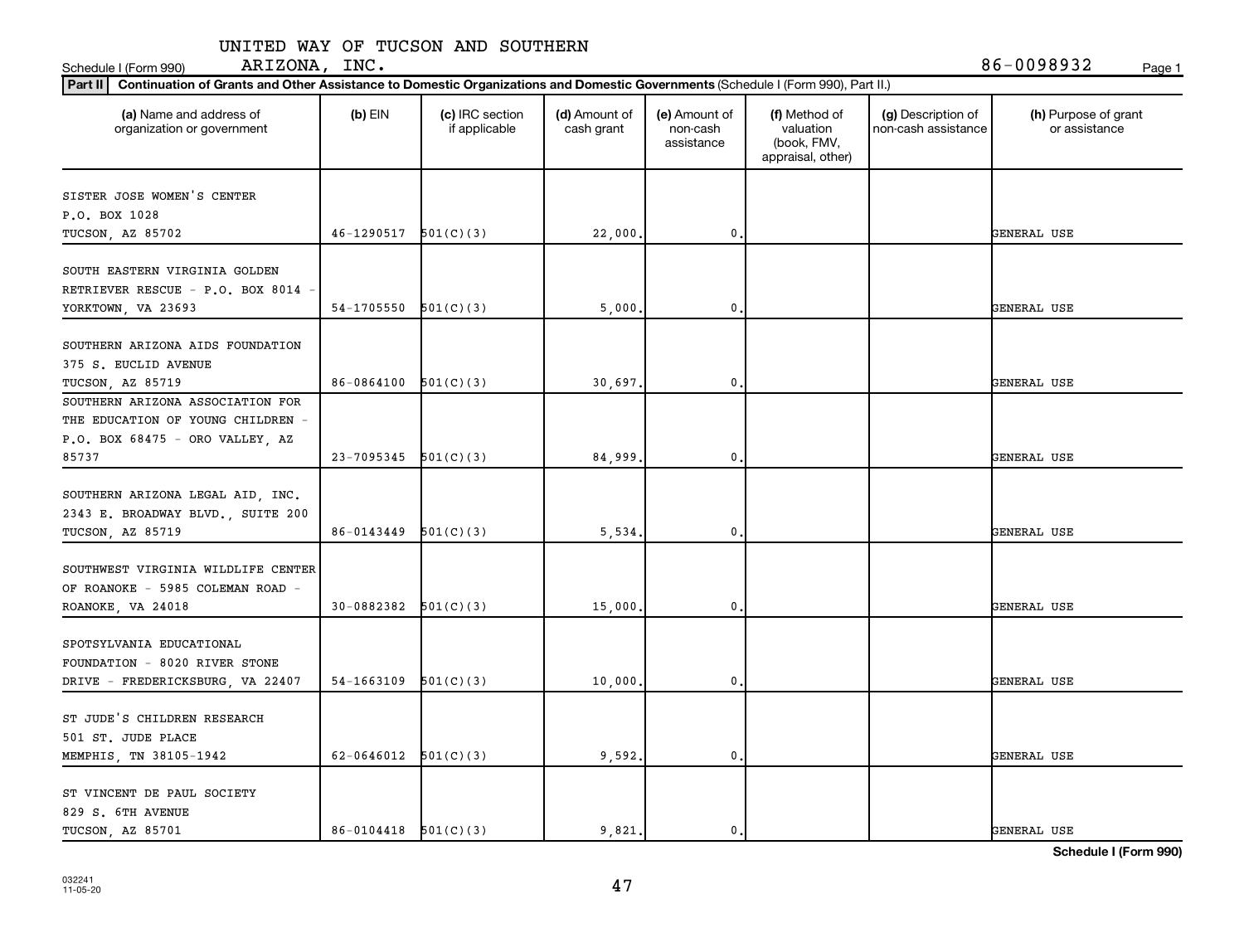| (a) Name and address of<br>organization or government                                     | $(b)$ EIN  | (c) IRC section<br>if applicable | (d) Amount of<br>cash grant | (e) Amount of<br>non-cash<br>assistance | (f) Method of<br>valuation<br>(book, FMV,<br>appraisal, other) | (g) Description of<br>non-cash assistance | (h) Purpose of grant<br>or assistance |
|-------------------------------------------------------------------------------------------|------------|----------------------------------|-----------------------------|-----------------------------------------|----------------------------------------------------------------|-------------------------------------------|---------------------------------------|
| SUNNYSIDE FOUNDATION INC                                                                  |            |                                  |                             |                                         |                                                                |                                           |                                       |
| 2238 E. GINTER ROAD                                                                       |            |                                  |                             |                                         |                                                                |                                           |                                       |
| TUCSON, AZ 85706                                                                          | 86-0459085 | 501(C)(3)                        | 51,000                      | 0                                       |                                                                |                                           | GENERAL USE                           |
| SUNNYSIDE UNIFIED SCHOOL DISTRICT<br>2238 E. GINTER ROAD                                  |            |                                  |                             |                                         |                                                                |                                           |                                       |
| TUCSON, AZ 85706                                                                          | 86-6000792 | SUNNYSIDE USD                    | 538,644.                    | 0                                       |                                                                |                                           | GENERAL USE                           |
| THE AMERIND FOUNDATION, INC.<br>P.O. BOX 400                                              |            |                                  |                             |                                         |                                                                |                                           |                                       |
| DRAGOON, AZ 85609                                                                         | 86-0122680 | 501(C)(3)                        | 10,000                      | 0                                       |                                                                |                                           | GENERAL USE                           |
| TMC FOUNDATION<br>5301 E. GRANT ROAD<br>TUCSON, AZ 85712                                  | 52-1627574 | 501(C)(3)                        | 19,964.                     | $\mathbf 0$                             |                                                                |                                           | GENERAL USE                           |
| TOHONO O'ODHAM COMMUNITY COLLEGE<br>P.O. BOX 3129                                         |            |                                  |                             |                                         |                                                                |                                           |                                       |
| SELLS, AZ 85634                                                                           | 86-0931108 | 501(C)(3)                        | 105,271.                    | 0                                       |                                                                |                                           | GENERAL USE                           |
| TU NIDITO CHILDREN AND FAMILY<br>SERVICES - 3922 N. MOUNTAIN AVENUE<br>- TUCSON, AZ 85719 | 86-0769031 | 501(C)(3)                        | 27,776                      | 0                                       |                                                                |                                           | GENERAL USE                           |
| TUCSON MUSEUM OF ART<br>140 N. MAIN AVENUE                                                |            |                                  |                             |                                         |                                                                |                                           |                                       |
| TUCSON, AZ 85701                                                                          | 86-6006371 | 501(C)(3)                        | 12,500                      | $\mathbf 0$                             |                                                                |                                           | GENERAL USE                           |
| TUCSON SYMPHONY ORCHESTRA SOCIETY<br>2175 N. 6TH AVENUE<br>TUCSON, AZ 85705               | 86-0107538 | 501(C)(3)                        | 16,000,                     | $\mathbf 0$                             |                                                                |                                           | GENERAL USE                           |
| UNIVERSITY OF ARIZONA<br>P.O. BOX 210109                                                  |            |                                  |                             |                                         |                                                                |                                           |                                       |
| TUCSON, AZ 85721-0109                                                                     | 86-6050388 | STATE OF ARIZONA                 | 49, 417.                    | 0.                                      |                                                                |                                           | <b>GENERAL USE</b>                    |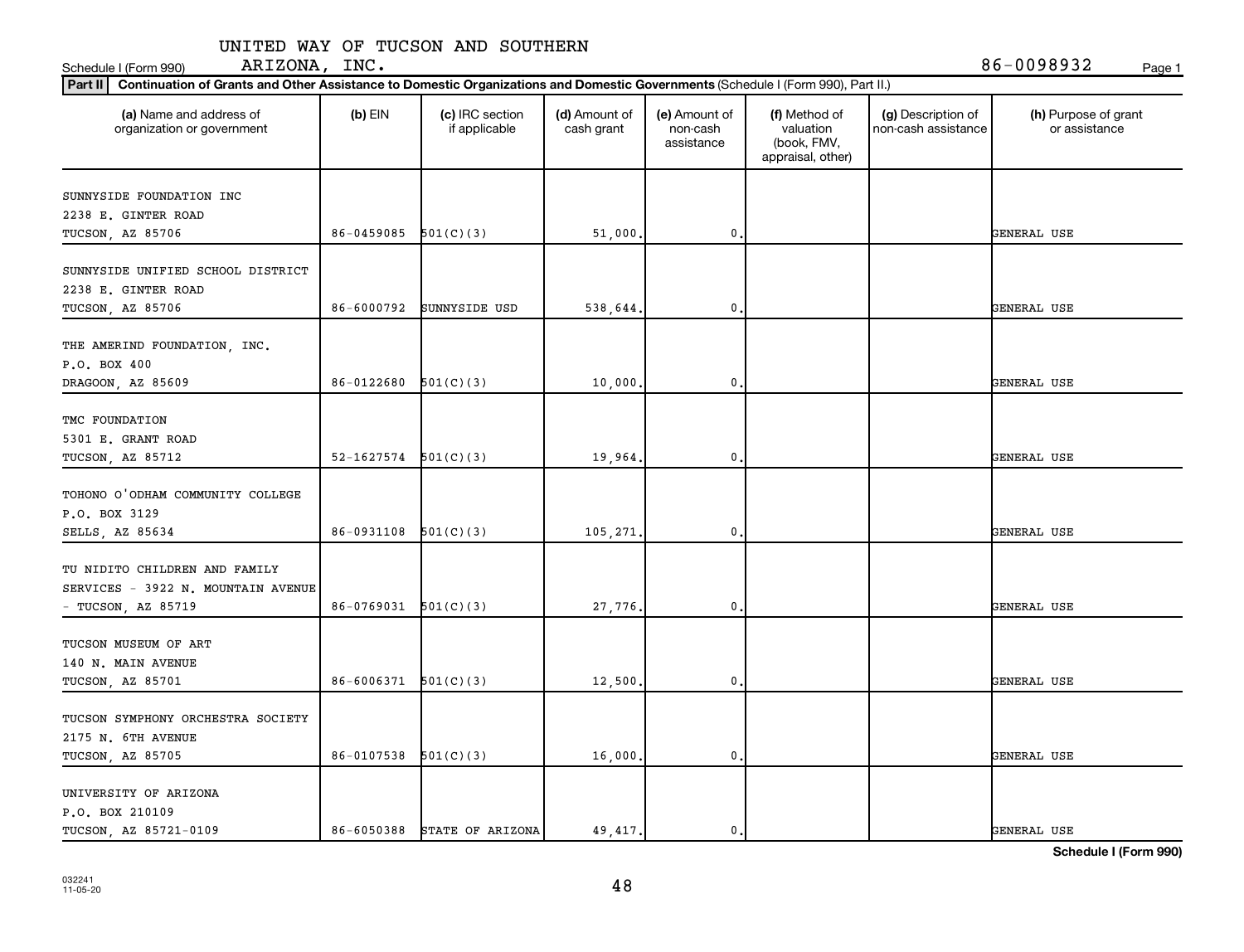| (a) Name and address of<br>organization or government              | $(b)$ EIN                | (c) IRC section<br>if applicable | (d) Amount of<br>cash grant | (e) Amount of<br>non-cash<br>assistance | (f) Method of<br>valuation<br>(book, FMV,<br>appraisal, other) | (g) Description of<br>non-cash assistance | (h) Purpose of grant<br>or assistance |
|--------------------------------------------------------------------|--------------------------|----------------------------------|-----------------------------|-----------------------------------------|----------------------------------------------------------------|-------------------------------------------|---------------------------------------|
| UNIVERSITY OF ARIZONA -                                            |                          |                                  |                             |                                         |                                                                |                                           |                                       |
| COOPERATIVE EXTENSION - P.O. BOX<br>210109 - TUCSON, AZ 85721-0109 | 86-6050388               | STATE OF ARIZONA                 | 39,898.                     | $\mathbf{0}$                            |                                                                |                                           | GENERAL USE                           |
| UNIVERSITY OF ARIZONA FOUNDATION<br>P.O. BOX 210109                |                          |                                  |                             |                                         |                                                                |                                           |                                       |
| TUCSON, AZ 85721-0109                                              | 86-6050388               | 501(C)(3)                        | 31, 423.                    | 0                                       |                                                                |                                           | GENERAL USE                           |
| VAIL UNIFIED SCHOOL DISTRICT<br>P.O. BOX 800                       | 86-0617696               |                                  |                             |                                         |                                                                |                                           |                                       |
| VAIL, AZ 85641                                                     |                          | VAIL USD                         | 48,074                      | $\mathbf{0}$                            |                                                                |                                           | GENERAL USE                           |
| VERITAS ACADEMY OF TUCSON<br>P.O. BOX 35263                        | 26-2546349               | 501(C)(3)                        |                             | $\mathbf{0}$                            |                                                                |                                           | GENERAL USE                           |
| TUCSON, AZ 85740                                                   |                          |                                  | 11,012.                     |                                         |                                                                |                                           |                                       |
| YMCA OF SOUTHERN ARIZONA<br>P.O. BOX 1111                          |                          |                                  |                             |                                         |                                                                |                                           |                                       |
| TUCSON, AZ 85702                                                   | 86-0101237               | 501(C)(3)                        | 7,183.                      | $\mathbf{0}$                            |                                                                |                                           | GENERAL USE                           |
| YOUTH ON THEIR OWN<br>1660 N. ALVERNON WAY<br>TUCSON, AZ 85712     | 86-0644388               | 501(C)(3)                        | 24,684.                     | $\mathbf{0}$                            |                                                                |                                           | GENERAL USE                           |
| YWCA OF SOUTHERN ARIZONA<br>525 N. BONITA AVENUE                   |                          |                                  |                             |                                         |                                                                |                                           |                                       |
| TUCSON, AZ 85745                                                   | $86-0098937$ $501(C)(3)$ |                                  | 32,804.                     | $\mathbf{0}$                            |                                                                |                                           | GENERAL USE                           |
|                                                                    |                          |                                  |                             |                                         |                                                                |                                           |                                       |
|                                                                    |                          |                                  |                             |                                         |                                                                |                                           |                                       |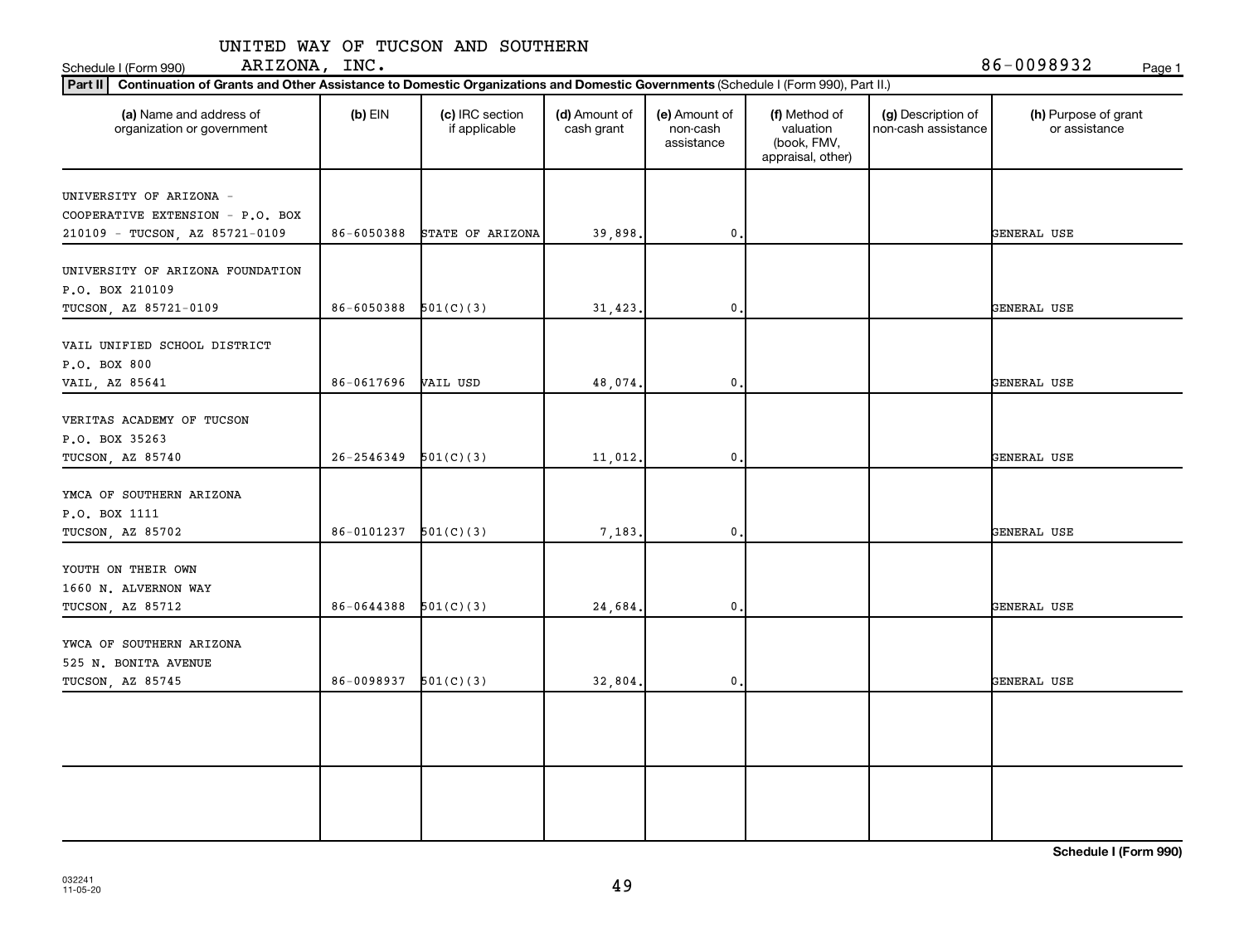Schedule I (Form 990) 2020  $ARIZONA$ ,  $INC.$ ARIZONA, INC.

**2**

Part III | Grants and Other Assistance to Domestic Individuals. Complete if the organization answered "Yes" on Form 990, Part IV, line 22. Part III can be duplicated if additional space is needed.

| (a) Type of grant or assistance                                                                                                                      | (b) Number of<br>recipients | (c) Amount of<br>cash grant | (d) Amount of non-<br>cash assistance | (e) Method of valuation<br>(book, FMV, appraisal, other) | (f) Description of noncash assistance |
|------------------------------------------------------------------------------------------------------------------------------------------------------|-----------------------------|-----------------------------|---------------------------------------|----------------------------------------------------------|---------------------------------------|
|                                                                                                                                                      |                             |                             |                                       |                                                          |                                       |
| EMERGENCY ASSISTANCE                                                                                                                                 | 110                         | 33, 251.                    | 0.                                    |                                                          |                                       |
|                                                                                                                                                      |                             |                             |                                       |                                                          |                                       |
|                                                                                                                                                      |                             |                             |                                       |                                                          |                                       |
|                                                                                                                                                      |                             |                             |                                       |                                                          |                                       |
|                                                                                                                                                      |                             |                             |                                       |                                                          |                                       |
|                                                                                                                                                      |                             |                             |                                       |                                                          |                                       |
|                                                                                                                                                      |                             |                             |                                       |                                                          |                                       |
|                                                                                                                                                      |                             |                             |                                       |                                                          |                                       |
|                                                                                                                                                      |                             |                             |                                       |                                                          |                                       |
| Supplemental Information. Provide the information required in Part I, line 2; Part III, column (b); and any other additional information.<br>Part IV |                             |                             |                                       |                                                          |                                       |
| PART I, LINE 2:                                                                                                                                      |                             |                             |                                       |                                                          |                                       |
| EACH FUNDED PROJECT REPORTS SERVICE AND FINANCIAL INFORMATION ON-LINE.                                                                               |                             |                             |                                       |                                                          |                                       |

PROJECT SPECIALISTS MONITOR REPORTS ON A QUARTERLY BASIS, VISIT SITES, AND

REVIEW ANNUAL REPORTS, AUDITS AND OTHER AGENCY INFORMATION ON A REGULAR

BASIS TO ENSURE COMPLIANCE. AGENCY AUDITS AND ANNUAL REPORTS ARE MAINTAINED

IN A CENTRAL FILE. INVOICES ARE PROCESSED BY THE SPECIALIST AND ARE

APPROVED AND PROCESSED THROUGH THE UWTSA FINANCIAL MANAGEMENT SYSTEM THAT

TRACKS EXPENDITURES USING SPECIFIED PROJECT CODES. ALL EXPENDITURES ARE

MONITORED CLOSELY TO ENSURE THEY ARE USED FOR THE INTENDED PURPOSES.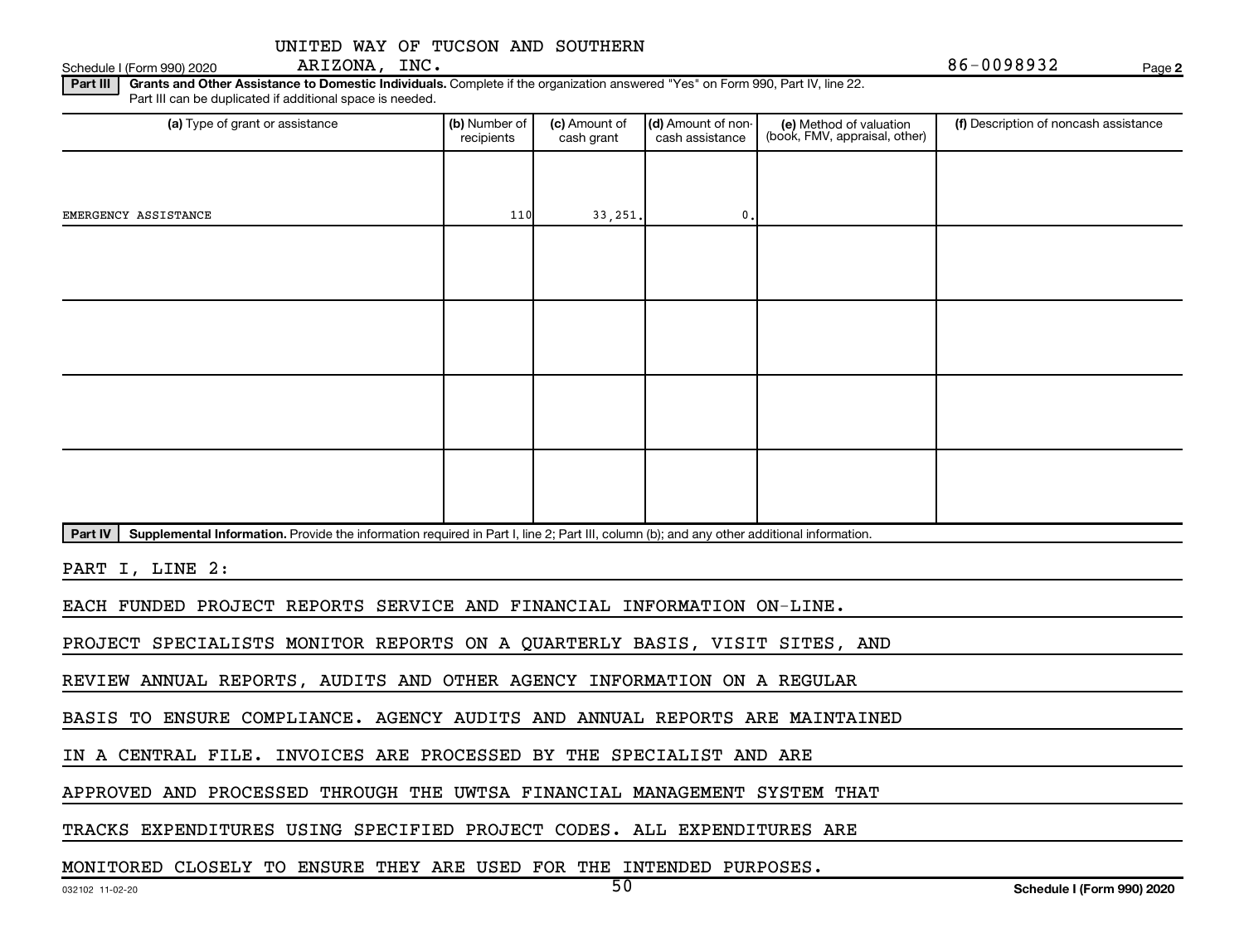|    | <b>Compensation Information</b><br><b>SCHEDULE J</b>                                                                                        |                            | OMB No. 1545-0047                     |     |                         |  |  |
|----|---------------------------------------------------------------------------------------------------------------------------------------------|----------------------------|---------------------------------------|-----|-------------------------|--|--|
|    | (Form 990)<br>For certain Officers, Directors, Trustees, Key Employees, and Highest                                                         |                            | 2020                                  |     |                         |  |  |
|    | <b>Compensated Employees</b>                                                                                                                |                            |                                       |     |                         |  |  |
|    | Complete if the organization answered "Yes" on Form 990, Part IV, line 23.<br>Attach to Form 990.                                           |                            | <b>Open to Public</b>                 |     |                         |  |  |
|    | Department of the Treasury<br>Go to www.irs.gov/Form990 for instructions and the latest information.<br>Internal Revenue Service            |                            | Inspection                            |     |                         |  |  |
|    | UNITED WAY OF TUCSON AND SOUTHERN<br>Name of the organization                                                                               |                            | <b>Employer identification number</b> |     |                         |  |  |
|    | ARIZONA, INC.                                                                                                                               | 86-0098932                 |                                       |     |                         |  |  |
|    | <b>Questions Regarding Compensation</b><br>Part I                                                                                           |                            |                                       |     |                         |  |  |
|    |                                                                                                                                             |                            |                                       | Yes | No                      |  |  |
|    | 1a Check the appropriate box(es) if the organization provided any of the following to or for a person listed on Form 990,                   |                            |                                       |     |                         |  |  |
|    | Part VII, Section A, line 1a. Complete Part III to provide any relevant information regarding these items.                                  |                            |                                       |     |                         |  |  |
|    | First-class or charter travel<br>Housing allowance or residence for personal use                                                            |                            |                                       |     |                         |  |  |
|    | Travel for companions<br>Payments for business use of personal residence                                                                    |                            |                                       |     |                         |  |  |
|    | Health or social club dues or initiation fees<br>Tax indemnification and gross-up payments                                                  |                            |                                       |     |                         |  |  |
|    | Discretionary spending account<br>Personal services (such as maid, chauffeur, chef)                                                         |                            |                                       |     |                         |  |  |
|    |                                                                                                                                             |                            |                                       |     |                         |  |  |
|    | <b>b</b> If any of the boxes on line 1a are checked, did the organization follow a written policy regarding payment or                      |                            |                                       |     |                         |  |  |
|    | reimbursement or provision of all of the expenses described above? If "No," complete Part III to explain                                    |                            | 1b                                    |     |                         |  |  |
| 2  | Did the organization require substantiation prior to reimbursing or allowing expenses incurred by all directors,                            |                            |                                       |     |                         |  |  |
|    |                                                                                                                                             |                            | $\mathbf{2}$                          |     |                         |  |  |
|    |                                                                                                                                             |                            |                                       |     |                         |  |  |
| з  | Indicate which, if any, of the following the organization used to establish the compensation of the organization's                          |                            |                                       |     |                         |  |  |
|    | CEO/Executive Director. Check all that apply. Do not check any boxes for methods used by a related organization to                          |                            |                                       |     |                         |  |  |
|    | establish compensation of the CEO/Executive Director, but explain in Part III.                                                              |                            |                                       |     |                         |  |  |
|    | $ \mathbf{X} $ Compensation committee<br>$\underline{\mathbf{X}}$ Written employment contract                                               |                            |                                       |     |                         |  |  |
|    | $\lfloor x \rfloor$ Independent compensation consultant<br>$\underline{\textbf{X}}$ Compensation survey or study                            |                            |                                       |     |                         |  |  |
|    | $\lfloor \underline{X} \rfloor$ Form 990 of other organizations<br>$\underline{\mathbf{X}}$ Approval by the board or compensation committee |                            |                                       |     |                         |  |  |
|    |                                                                                                                                             |                            |                                       |     |                         |  |  |
| 4  | During the year, did any person listed on Form 990, Part VII, Section A, line 1a, with respect to the filing                                |                            |                                       |     |                         |  |  |
|    | organization or a related organization:                                                                                                     |                            |                                       |     |                         |  |  |
| а  | Receive a severance payment or change-of-control payment?                                                                                   |                            | 4a                                    |     | х                       |  |  |
| b  |                                                                                                                                             |                            | 4b                                    |     | $\overline{\mathbf{X}}$ |  |  |
|    |                                                                                                                                             |                            | 4c                                    |     | $\mathbf x$             |  |  |
|    | If "Yes" to any of lines 4a-c, list the persons and provide the applicable amounts for each item in Part III.                               |                            |                                       |     |                         |  |  |
|    |                                                                                                                                             |                            |                                       |     |                         |  |  |
|    | Only section 501(c)(3), 501(c)(4), and 501(c)(29) organizations must complete lines 5-9.                                                    |                            |                                       |     |                         |  |  |
|    | For persons listed on Form 990, Part VII, Section A, line 1a, did the organization pay or accrue any compensation                           |                            |                                       |     |                         |  |  |
|    | contingent on the revenues of:                                                                                                              |                            |                                       |     |                         |  |  |
| a  |                                                                                                                                             |                            | 5a                                    |     | х                       |  |  |
|    |                                                                                                                                             |                            | 5b                                    |     | X                       |  |  |
|    | If "Yes" on line 5a or 5b, describe in Part III.                                                                                            |                            |                                       |     |                         |  |  |
| 6. | For persons listed on Form 990, Part VII, Section A, line 1a, did the organization pay or accrue any compensation                           |                            |                                       |     |                         |  |  |
|    | contingent on the net earnings of:                                                                                                          |                            |                                       |     |                         |  |  |
| a  |                                                                                                                                             |                            | 6a                                    |     | х                       |  |  |
|    |                                                                                                                                             |                            | 6b                                    |     | $\overline{\mathbf{X}}$ |  |  |
|    | If "Yes" on line 6a or 6b, describe in Part III.                                                                                            |                            |                                       |     |                         |  |  |
|    | 7 For persons listed on Form 990, Part VII, Section A, line 1a, did the organization provide any nonfixed payments                          |                            |                                       |     |                         |  |  |
|    |                                                                                                                                             |                            | $\overline{7}$                        | х   |                         |  |  |
| 8  | Were any amounts reported on Form 990, Part VII, paid or accrued pursuant to a contract that was subject to the                             |                            |                                       |     |                         |  |  |
|    |                                                                                                                                             |                            | 8                                     |     | x.                      |  |  |
| 9  | If "Yes" on line 8, did the organization also follow the rebuttable presumption procedure described in                                      |                            |                                       |     |                         |  |  |
|    |                                                                                                                                             |                            | 9                                     |     |                         |  |  |
|    | LHA For Paperwork Reduction Act Notice, see the Instructions for Form 990.                                                                  | Schedule J (Form 990) 2020 |                                       |     |                         |  |  |

032111 12-07-20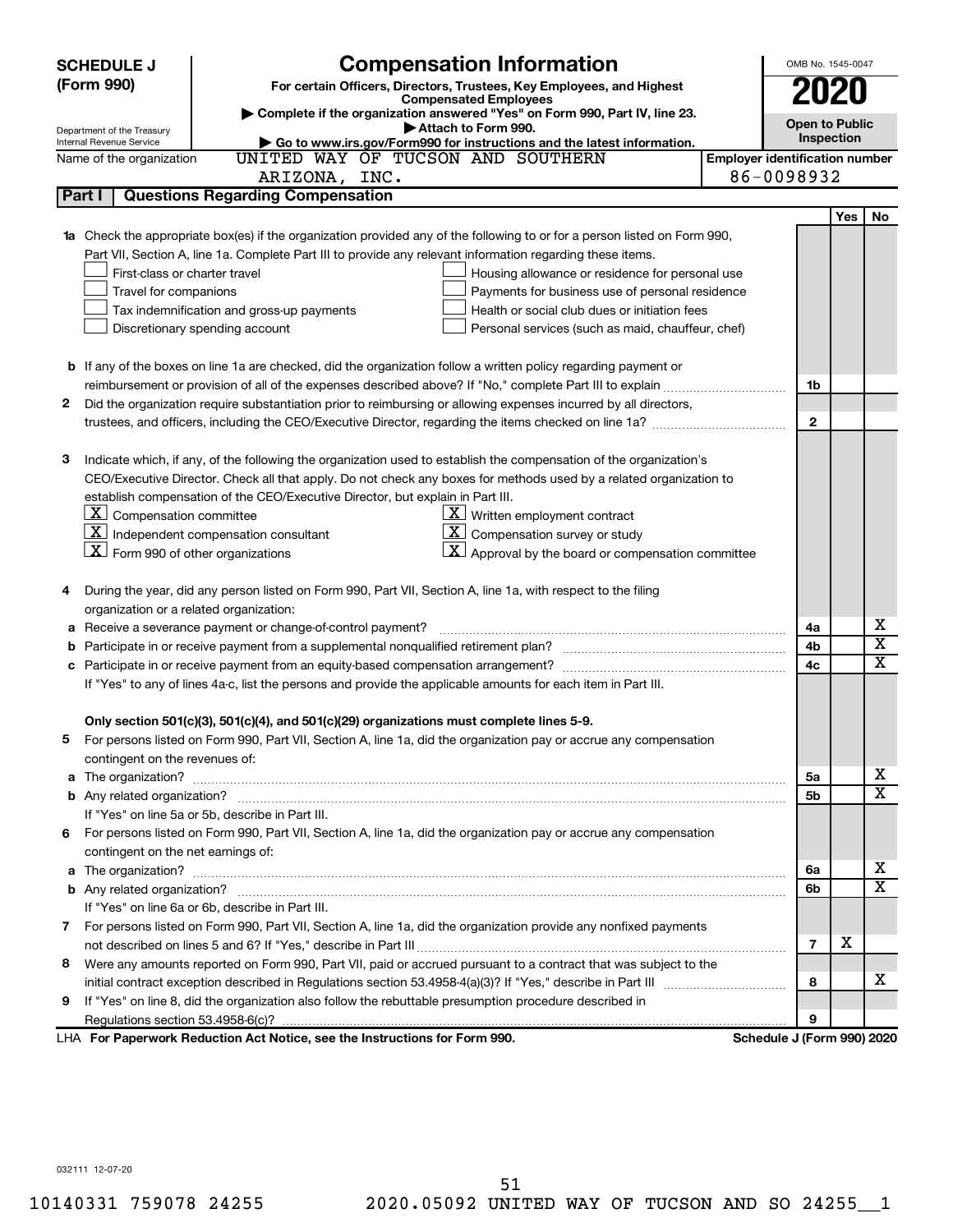Schedule J (Form 990) 2020  $ARIZONA, INC.$   $86-0098932$ ARIZONA, INC.

**2**

Part II | Officers, Directors, Trustees, Key Employees, and Highest Compensated Employees. Use duplicate copies if additional space is needed.

For each individual whose compensation must be reported on Schedule J, report compensation from the organization on row (i) and from related organizations, described in the instructions, on row (ii). Do not list any individuals that aren't listed on Form 990, Part VII.

Note: The sum of columns (B)(i)-(iii) for each listed individual must equal the total amount of Form 990, Part VII, Section A, line 1a, applicable column (D) and (E) amounts for that individual.

|                                  |                             | (B) Breakdown of W-2 and/or 1099-MISC compensation |                                           | (C) Retirement and             | (D) Nontaxable | (E) Total of columns        | (F) Compensation                                           |  |
|----------------------------------|-----------------------------|----------------------------------------------------|-------------------------------------------|--------------------------------|----------------|-----------------------------|------------------------------------------------------------|--|
| (A) Name and Title               | (i) Base<br>compensation    | (ii) Bonus &<br>incentive<br>compensation          | (iii) Other<br>reportable<br>compensation | other deferred<br>compensation | benefits       | $(B)(i)-(D)$                | in column (B)<br>reported as deferred<br>on prior Form 990 |  |
| TONY PENN<br>(i)<br>(1)          | 243, 346.                   | 35,000.                                            | $\overline{0}$ .                          | 6,895.                         | 8,072.         | 293, 313.                   | $\overline{\mathbf{0}}$ .                                  |  |
| (ii)<br>PRESIDENT & CEO          | $\overline{\mathfrak{o}}$ . | $\overline{0}$ .                                   | $\overline{0}$ .                          | $\overline{\mathfrak{o}}$ .    | $\overline{0}$ | $\overline{\mathfrak{o}}$ . | $\overline{0}$ .                                           |  |
| (2) LAVONNE DOUVILLE<br>(i)      | 166, 736.                   | 26,000.                                            | $\overline{0}$ .                          | 4,632.                         | 853            | 198,221.                    | $\overline{0}$ .                                           |  |
| EXECUTIVE VICE PRESIDENT<br>(ii) | $\overline{\mathbf{0}}$ .   | $\overline{\mathfrak{o}}$ .                        | $\overline{0}$ .                          | $\overline{0}$ .               | $\overline{0}$ | $\overline{\mathbf{0}}$ .   | $\overline{0}$ .                                           |  |
| (i)                              |                             |                                                    |                                           |                                |                |                             |                                                            |  |
| (ii)                             |                             |                                                    |                                           |                                |                |                             |                                                            |  |
| (i)                              |                             |                                                    |                                           |                                |                |                             |                                                            |  |
| (ii)                             |                             |                                                    |                                           |                                |                |                             |                                                            |  |
| (i)                              |                             |                                                    |                                           |                                |                |                             |                                                            |  |
| (ii)                             |                             |                                                    |                                           |                                |                |                             |                                                            |  |
| (i)                              |                             |                                                    |                                           |                                |                |                             |                                                            |  |
| (ii)                             |                             |                                                    |                                           |                                |                |                             |                                                            |  |
| (i)                              |                             |                                                    |                                           |                                |                |                             |                                                            |  |
| (ii)                             |                             |                                                    |                                           |                                |                |                             |                                                            |  |
| (i)                              |                             |                                                    |                                           |                                |                |                             |                                                            |  |
| (ii)                             |                             |                                                    |                                           |                                |                |                             |                                                            |  |
| (i)                              |                             |                                                    |                                           |                                |                |                             |                                                            |  |
| (ii)                             |                             |                                                    |                                           |                                |                |                             |                                                            |  |
| (i)                              |                             |                                                    |                                           |                                |                |                             |                                                            |  |
| (ii)                             |                             |                                                    |                                           |                                |                |                             |                                                            |  |
| (i)                              |                             |                                                    |                                           |                                |                |                             |                                                            |  |
| (ii)                             |                             |                                                    |                                           |                                |                |                             |                                                            |  |
| (i)<br>(ii)                      |                             |                                                    |                                           |                                |                |                             |                                                            |  |
| (i)                              |                             |                                                    |                                           |                                |                |                             |                                                            |  |
| (ii)                             |                             |                                                    |                                           |                                |                |                             |                                                            |  |
| (i)                              |                             |                                                    |                                           |                                |                |                             |                                                            |  |
| (ii)                             |                             |                                                    |                                           |                                |                |                             |                                                            |  |
| (i)                              |                             |                                                    |                                           |                                |                |                             |                                                            |  |
| (ii)                             |                             |                                                    |                                           |                                |                |                             |                                                            |  |
| (i)                              |                             |                                                    |                                           |                                |                |                             |                                                            |  |
| (iii)                            |                             |                                                    |                                           |                                |                |                             |                                                            |  |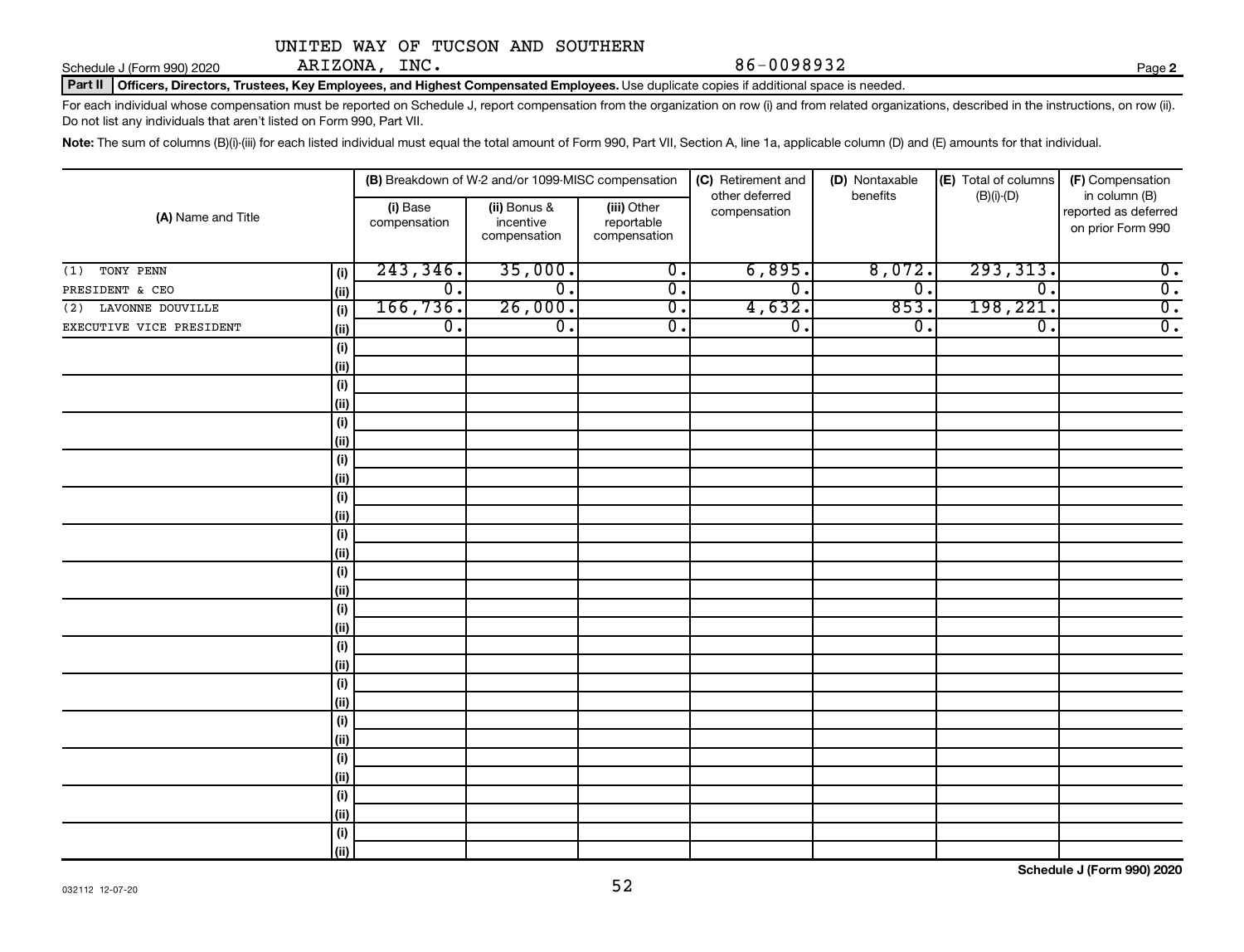#### **Part III Supplemental Information**

Provide the information, explanation, or descriptions required for Part I, lines 1a, 1b, 3, 4a, 4b, 4c, 5a, 5b, 6a, 6b, 7, and 8, and for Part II. Also complete this part for any additional information.

PART I, LINE 7:

THE PRESIDENT/CEO OF UWTSA IS ENTITLED TO RECEIVE PERFORMANCE BASED

INCENTIVE COMPENSATION IN AN AMOUNT NOT TO EXCEED 20% OF THE ANNUALIZED

BASE SALARY PER YEAR CONTINGENT UPON THE ACCOMPLISHMENT OF MEASURABLE

PERFORMANCE STANDARDS TO BE ESTABLISHED BY MUTUAL AGREEMENT BETWEEN THE

PRESIDENT/CEO AND THE BOARD OF UWTSA. THE EXECUTIVE VICE-PRESIDENT, SR.

VICE-PRESIDENT, AND CFO ARE ENTITLED TO RECEIVE PERFORMANCE BASED INCENTIVE

COMPENSATION BASED ON THE ACCOMPLISHMENT OF MEASURABLE PERFORMANCE

STANDARDS AS ESTABLISHED BY THE PRESIDENT/CEO.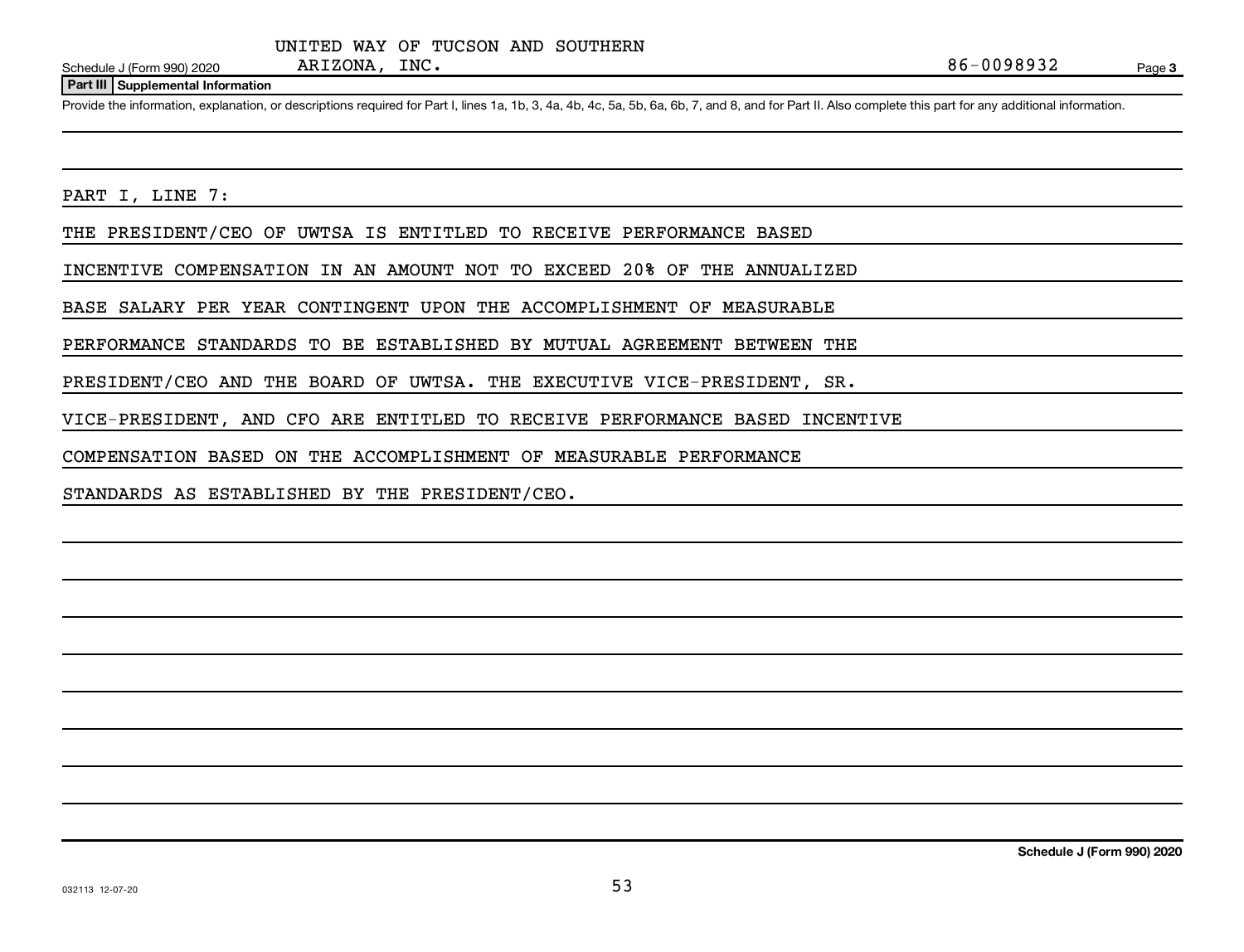| <b>Noncash Contributions</b><br><b>SCHEDULE M</b> |                                                                                                        |                                                                                                                                |                         |                               |                                                                                               |  | OMB No. 1545-0047                                     |     |    |
|---------------------------------------------------|--------------------------------------------------------------------------------------------------------|--------------------------------------------------------------------------------------------------------------------------------|-------------------------|-------------------------------|-----------------------------------------------------------------------------------------------|--|-------------------------------------------------------|-----|----|
|                                                   | (Form 990)                                                                                             |                                                                                                                                |                         |                               |                                                                                               |  | 2020                                                  |     |    |
|                                                   |                                                                                                        |                                                                                                                                |                         |                               | Complete if the organizations answered "Yes" on Form 990, Part IV, lines 29 or 30.            |  |                                                       |     |    |
|                                                   | Department of the Treasury<br>Internal Revenue Service                                                 | Attach to Form 990.                                                                                                            |                         |                               | Go to www.irs.gov/Form990 for instructions and the latest information.                        |  | <b>Open to Public</b><br>Inspection                   |     |    |
|                                                   | UNITED WAY OF TUCSON AND SOUTHERN<br><b>Employer identification number</b><br>Name of the organization |                                                                                                                                |                         |                               |                                                                                               |  |                                                       |     |    |
|                                                   |                                                                                                        | ARIZONA, INC.                                                                                                                  |                         |                               |                                                                                               |  | 86-0098932                                            |     |    |
| <b>Part I</b>                                     |                                                                                                        | <b>Types of Property</b>                                                                                                       |                         |                               |                                                                                               |  |                                                       |     |    |
|                                                   |                                                                                                        |                                                                                                                                | (a)                     | (b)                           | (c)                                                                                           |  | (d)                                                   |     |    |
|                                                   |                                                                                                        |                                                                                                                                | Check if<br>applicable  | Number of<br>contributions or | Noncash contribution<br>amounts reported on<br>items contributed Form 990, Part VIII, line 1g |  | Method of determining<br>noncash contribution amounts |     |    |
| 1                                                 |                                                                                                        |                                                                                                                                |                         |                               |                                                                                               |  |                                                       |     |    |
| 2                                                 |                                                                                                        |                                                                                                                                |                         |                               |                                                                                               |  |                                                       |     |    |
| З                                                 |                                                                                                        |                                                                                                                                |                         |                               |                                                                                               |  |                                                       |     |    |
| 4                                                 |                                                                                                        | Books and publications                                                                                                         | $\overline{\text{x}}$   |                               | 3,322.FMV                                                                                     |  |                                                       |     |    |
| 5                                                 |                                                                                                        | Clothing and household goods                                                                                                   |                         |                               |                                                                                               |  |                                                       |     |    |
| 6                                                 |                                                                                                        |                                                                                                                                |                         |                               |                                                                                               |  |                                                       |     |    |
| 7                                                 |                                                                                                        |                                                                                                                                |                         |                               |                                                                                               |  |                                                       |     |    |
| 8                                                 |                                                                                                        |                                                                                                                                |                         |                               |                                                                                               |  |                                                       |     |    |
| 9                                                 |                                                                                                        |                                                                                                                                | $\overline{\text{x}}$   |                               | 51,584.NYSE                                                                                   |  |                                                       |     |    |
| 10                                                |                                                                                                        | Securities - Closely held stock                                                                                                |                         |                               |                                                                                               |  |                                                       |     |    |
| 11                                                | Securities - Partnership, LLC, or                                                                      |                                                                                                                                |                         |                               |                                                                                               |  |                                                       |     |    |
|                                                   | trust interests                                                                                        |                                                                                                                                |                         |                               |                                                                                               |  |                                                       |     |    |
| 12                                                | Securities - Miscellaneous                                                                             |                                                                                                                                |                         |                               |                                                                                               |  |                                                       |     |    |
| 13                                                |                                                                                                        | Qualified conservation contribution -                                                                                          |                         |                               |                                                                                               |  |                                                       |     |    |
|                                                   |                                                                                                        |                                                                                                                                |                         |                               |                                                                                               |  |                                                       |     |    |
| 14                                                |                                                                                                        | Qualified conservation contribution - Other                                                                                    |                         |                               |                                                                                               |  |                                                       |     |    |
| 15                                                |                                                                                                        | Real estate - Residential                                                                                                      |                         |                               |                                                                                               |  |                                                       |     |    |
| 16                                                |                                                                                                        | Real estate - Commercial                                                                                                       |                         |                               |                                                                                               |  |                                                       |     |    |
| 17                                                |                                                                                                        |                                                                                                                                |                         |                               |                                                                                               |  |                                                       |     |    |
| 18                                                |                                                                                                        |                                                                                                                                |                         |                               |                                                                                               |  |                                                       |     |    |
| 19                                                |                                                                                                        |                                                                                                                                |                         |                               |                                                                                               |  |                                                       |     |    |
| 20<br>21                                          |                                                                                                        | Drugs and medical supplies                                                                                                     |                         |                               |                                                                                               |  |                                                       |     |    |
| 22                                                | <b>Historical artifacts</b>                                                                            |                                                                                                                                |                         |                               |                                                                                               |  |                                                       |     |    |
| 23                                                |                                                                                                        |                                                                                                                                |                         |                               |                                                                                               |  |                                                       |     |    |
| 24                                                |                                                                                                        |                                                                                                                                |                         |                               |                                                                                               |  |                                                       |     |    |
| 25                                                | Other                                                                                                  | MASKS                                                                                                                          | $\overline{\textbf{x}}$ |                               | 910.FMV                                                                                       |  |                                                       |     |    |
| 26                                                | Other                                                                                                  |                                                                                                                                |                         |                               |                                                                                               |  |                                                       |     |    |
| 27                                                | Other                                                                                                  |                                                                                                                                |                         |                               |                                                                                               |  |                                                       |     |    |
| 28                                                | Other                                                                                                  |                                                                                                                                |                         |                               |                                                                                               |  |                                                       |     |    |
| 29                                                |                                                                                                        | Number of Forms 8283 received by the organization during the tax year for contributions                                        |                         |                               |                                                                                               |  |                                                       |     |    |
|                                                   |                                                                                                        | for which the organization completed Form 8283, Part V, Donee Acknowledgement                                                  |                         |                               | 29                                                                                            |  |                                                       |     |    |
|                                                   |                                                                                                        |                                                                                                                                |                         |                               |                                                                                               |  |                                                       | Yes | No |
|                                                   |                                                                                                        | 30a During the year, did the organization receive by contribution any property reported in Part I, lines 1 through 28, that it |                         |                               |                                                                                               |  |                                                       |     |    |
|                                                   |                                                                                                        | must hold for at least three years from the date of the initial contribution, and which isn't required to be used for          |                         |                               |                                                                                               |  |                                                       |     |    |
|                                                   |                                                                                                        |                                                                                                                                |                         |                               |                                                                                               |  | 30a                                                   |     | x  |
| b                                                 |                                                                                                        | If "Yes," describe the arrangement in Part II.                                                                                 |                         |                               |                                                                                               |  |                                                       |     |    |
| 31                                                |                                                                                                        | Does the organization have a gift acceptance policy that requires the review of any nonstandard contributions?                 |                         |                               |                                                                                               |  | 31                                                    | х   |    |
|                                                   |                                                                                                        | 32a Does the organization hire or use third parties or related organizations to solicit, process, or sell noncash              |                         |                               |                                                                                               |  |                                                       |     |    |
|                                                   | contributions?                                                                                         |                                                                                                                                |                         |                               |                                                                                               |  | 32a                                                   |     | х  |
| b                                                 | If "Yes," describe in Part II.                                                                         |                                                                                                                                |                         |                               |                                                                                               |  |                                                       |     |    |
| 33                                                |                                                                                                        | If the organization didn't report an amount in column (c) for a type of property for which column (a) is checked,              |                         |                               |                                                                                               |  |                                                       |     |    |
|                                                   | describe in Part II.                                                                                   |                                                                                                                                |                         |                               |                                                                                               |  |                                                       |     |    |

LHA For Paperwork Reduction Act Notice, see the Instructions for Form 990. **In the Solution Schedule M (Form 990) 2020** 

032141 11-23-20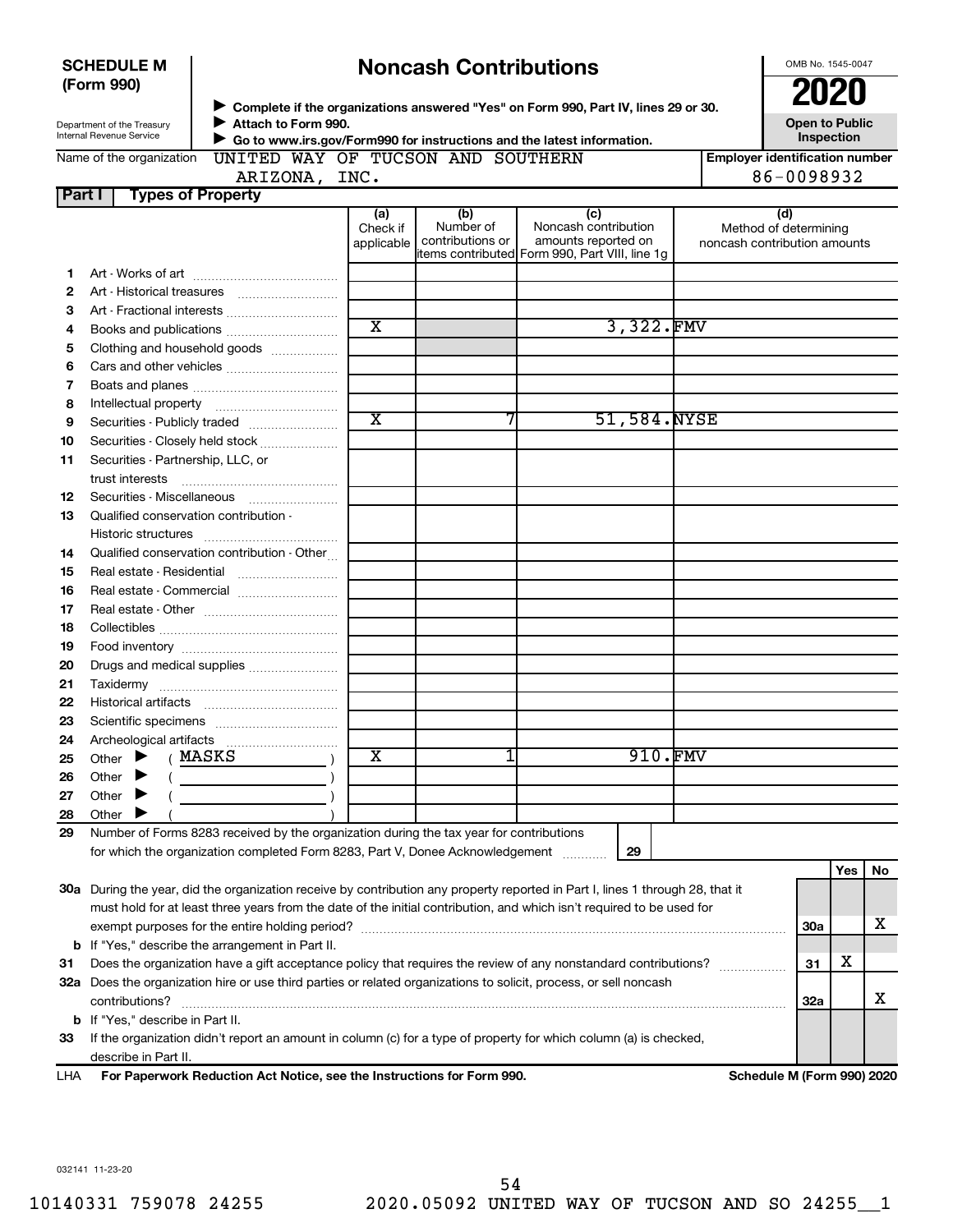| Schedule M (Form 990) 2020 |                                                                                                                                                                                                                                                                                                                   | ARIZONA, INC. |  | UNITED WAY OF TUCSON AND SOUTHERN |                                                | 86-0098932 | Page 2                     |
|----------------------------|-------------------------------------------------------------------------------------------------------------------------------------------------------------------------------------------------------------------------------------------------------------------------------------------------------------------|---------------|--|-----------------------------------|------------------------------------------------|------------|----------------------------|
| Part II                    | Supplemental Information. Provide the information required by Part I, lines 30b, 32b, and 33, and whether the organization<br>is reporting in Part I, column (b), the number of contributions, the number of items received, or a combination of both. Also complete<br>this part for any additional information. |               |  |                                   |                                                |            |                            |
|                            |                                                                                                                                                                                                                                                                                                                   |               |  |                                   |                                                |            |                            |
|                            | SCHEDULE M, PART I, COLUMN (B):                                                                                                                                                                                                                                                                                   |               |  |                                   |                                                |            |                            |
|                            | THE AMOUNT REPORTED IN COLUMN (B) REPRESENTS THE NUMBER OF                                                                                                                                                                                                                                                        |               |  |                                   |                                                |            |                            |
| CONTRIBUTIONS.             |                                                                                                                                                                                                                                                                                                                   |               |  |                                   |                                                |            |                            |
|                            |                                                                                                                                                                                                                                                                                                                   |               |  |                                   |                                                |            |                            |
|                            |                                                                                                                                                                                                                                                                                                                   |               |  |                                   |                                                |            |                            |
|                            |                                                                                                                                                                                                                                                                                                                   |               |  |                                   |                                                |            |                            |
|                            |                                                                                                                                                                                                                                                                                                                   |               |  |                                   |                                                |            |                            |
|                            |                                                                                                                                                                                                                                                                                                                   |               |  |                                   |                                                |            |                            |
|                            |                                                                                                                                                                                                                                                                                                                   |               |  |                                   |                                                |            |                            |
|                            |                                                                                                                                                                                                                                                                                                                   |               |  |                                   |                                                |            |                            |
|                            |                                                                                                                                                                                                                                                                                                                   |               |  |                                   |                                                |            |                            |
|                            |                                                                                                                                                                                                                                                                                                                   |               |  |                                   |                                                |            |                            |
|                            |                                                                                                                                                                                                                                                                                                                   |               |  |                                   |                                                |            |                            |
|                            |                                                                                                                                                                                                                                                                                                                   |               |  |                                   |                                                |            |                            |
|                            |                                                                                                                                                                                                                                                                                                                   |               |  |                                   |                                                |            |                            |
|                            |                                                                                                                                                                                                                                                                                                                   |               |  |                                   |                                                |            |                            |
|                            |                                                                                                                                                                                                                                                                                                                   |               |  |                                   |                                                |            |                            |
|                            |                                                                                                                                                                                                                                                                                                                   |               |  |                                   |                                                |            |                            |
|                            |                                                                                                                                                                                                                                                                                                                   |               |  |                                   |                                                |            |                            |
|                            |                                                                                                                                                                                                                                                                                                                   |               |  |                                   |                                                |            |                            |
|                            |                                                                                                                                                                                                                                                                                                                   |               |  |                                   |                                                |            |                            |
|                            |                                                                                                                                                                                                                                                                                                                   |               |  |                                   |                                                |            |                            |
|                            |                                                                                                                                                                                                                                                                                                                   |               |  |                                   |                                                |            |                            |
|                            |                                                                                                                                                                                                                                                                                                                   |               |  |                                   |                                                |            |                            |
|                            |                                                                                                                                                                                                                                                                                                                   |               |  |                                   |                                                |            |                            |
|                            |                                                                                                                                                                                                                                                                                                                   |               |  |                                   |                                                |            |                            |
|                            |                                                                                                                                                                                                                                                                                                                   |               |  |                                   |                                                |            |                            |
|                            |                                                                                                                                                                                                                                                                                                                   |               |  |                                   |                                                |            |                            |
|                            |                                                                                                                                                                                                                                                                                                                   |               |  |                                   |                                                |            |                            |
|                            |                                                                                                                                                                                                                                                                                                                   |               |  |                                   |                                                |            |                            |
|                            |                                                                                                                                                                                                                                                                                                                   |               |  |                                   |                                                |            |                            |
| 032142 11-23-20            |                                                                                                                                                                                                                                                                                                                   |               |  |                                   |                                                |            | Schedule M (Form 990) 2020 |
|                            | 10140331 759078 24255                                                                                                                                                                                                                                                                                             |               |  | 55                                | 2020.05092 UNITED WAY OF TUCSON AND SO 24255_1 |            |                            |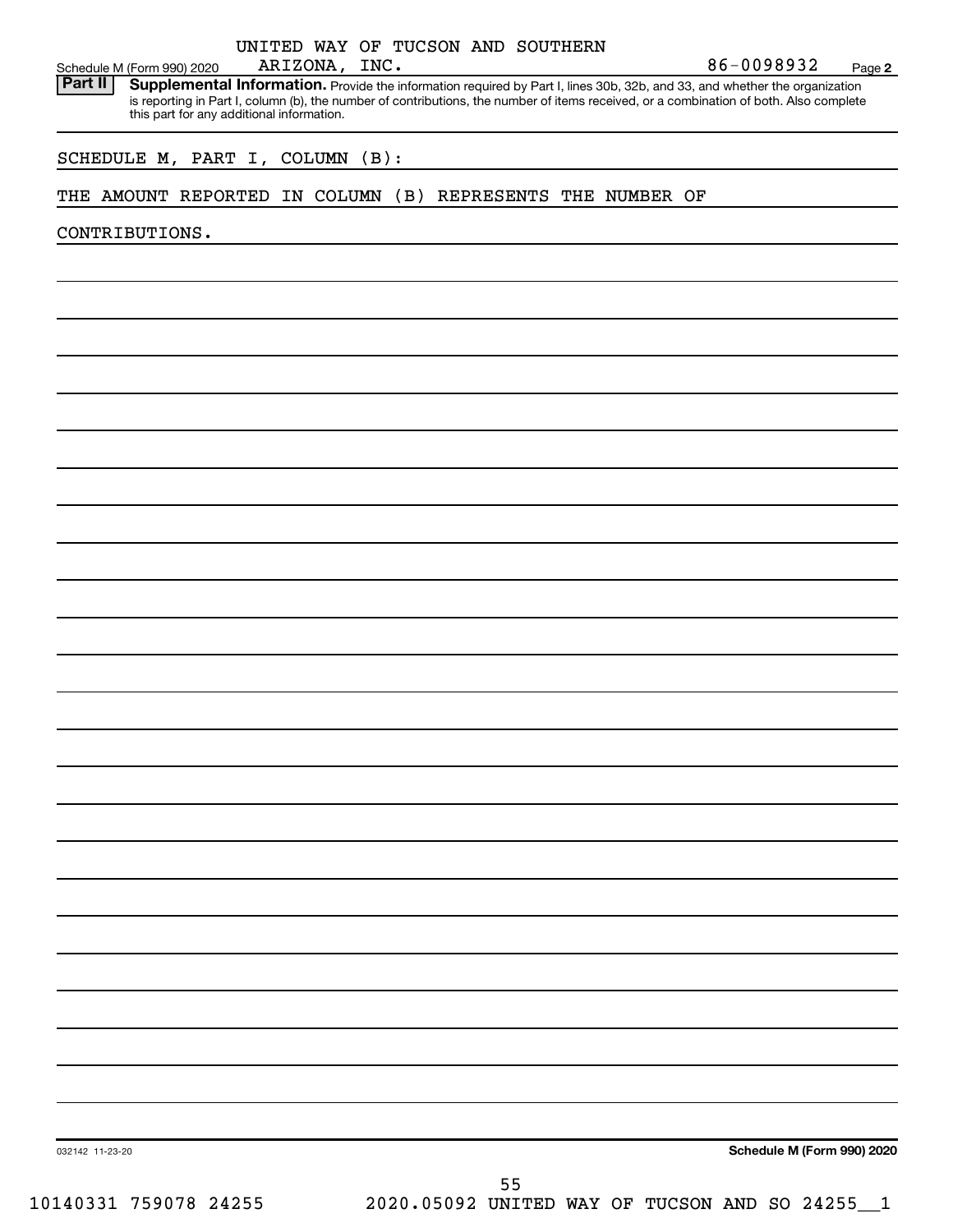**(Form 990 or 990-EZ)**

Department of the Treasury Internal Revenue Service Name of the organization

**Complete to provide information for responses to specific questions on Form 990 or 990-EZ or to provide any additional information. | Attach to Form 990 or 990-EZ. | Go to www.irs.gov/Form990 for the latest information. SCHEDULE O Supplemental Information to Form 990 or 990-EZ 2020**<br>(Form 990 or 990-EZ) UNITED WAY OF TUCSON AND SOUTHERN



**Employer identification number** ARIZONA, INC. 86-0098932

#### FORM 990, PART I, LINE 6, VOLUNTEERS:

UNITED WAY OF TUCSON AND SOUTHERN ARIZONA (UWTSA) ENGAGES WITH MORE

THAN 3,000 VOLUNTEERS ANNUALLY WHO ARE A TREMENDOUS ASSET TO THE

ORGANIZATION IN FURTHERING ITS MISSION. VOLUNTEERS ARE A KEY FACTOR TO

THE SUCCESS OF THE ORGANIZATION. UWTSA RELIES ON THE LEADERSHIP,

EXPERTISE, AND GUIDANCE OF KEY VOLUNTEERS TO APPROVE BUDGETS AND

DISTRIBUTIONS TO THE COMMUNITY. UWTSA UTILIZES THE INVESTMENT AND

SUPPORT OF VOLUNTEERS IN MANY DIFFERENT CAPACITIES INCLUDING BOARD AND

COMMITTEE SERVICE, CAMPAIGN, PUBLIC POLICY, ENDOWMENT, COMMUNITY IMPACT

AND EVENTS.

FORM 990, PART III, LINE 4A, PROGRAM SERVICE ACCOMPLISHMENTS:

KEY 2020 - 2021 RESULTS INCLUDE:

\*2,957 CHILDREN ARE IN EARLY EDUCATION PROGRAMS ACTIVELY ENGAGED IN

QUALITY IMPROVEMENT EFFORTS

\*CHILDREN RECEIVED 169,335 AGE-APPROPRIATE BOOKS TO BUILD THEIR

PERSONAL HOME LIBRARIES

\*999 FAMILIES RECEIVED GUIDANCE FOR RAISING AND NURTURING THEIR CHILD

EITHER IN THE HOME OR AT COMMUNITY-BASED SETTINGS

\*567 INDIVIDUALS LEARNED NEW DEVELOPMENTALLY APPROPRIATE EARLY

CHILDHOOD EDUCATION AND SYSTEMS BUILDING SKILLS

\*1,047 OPPORTUNITY YOUTH WERE SUPPORTED TO SUSTAIN THEIR ENGAGEMENT IN

CONNECTING EDUCATION AND A CAREER PATHWAY THROUGH THE RE-ENGAGEMENT

#### CENTERS

\*13,030 LOW-INCOME WORKING FAMILIES USED NO-FEE TAX PREPARATION

032211 11-20-20 **For Paperwork Reduction Act Notice, see the Instructions for Form 990 or 990-EZ. Schedule O (Form 990 or 990-EZ) 2020** LHA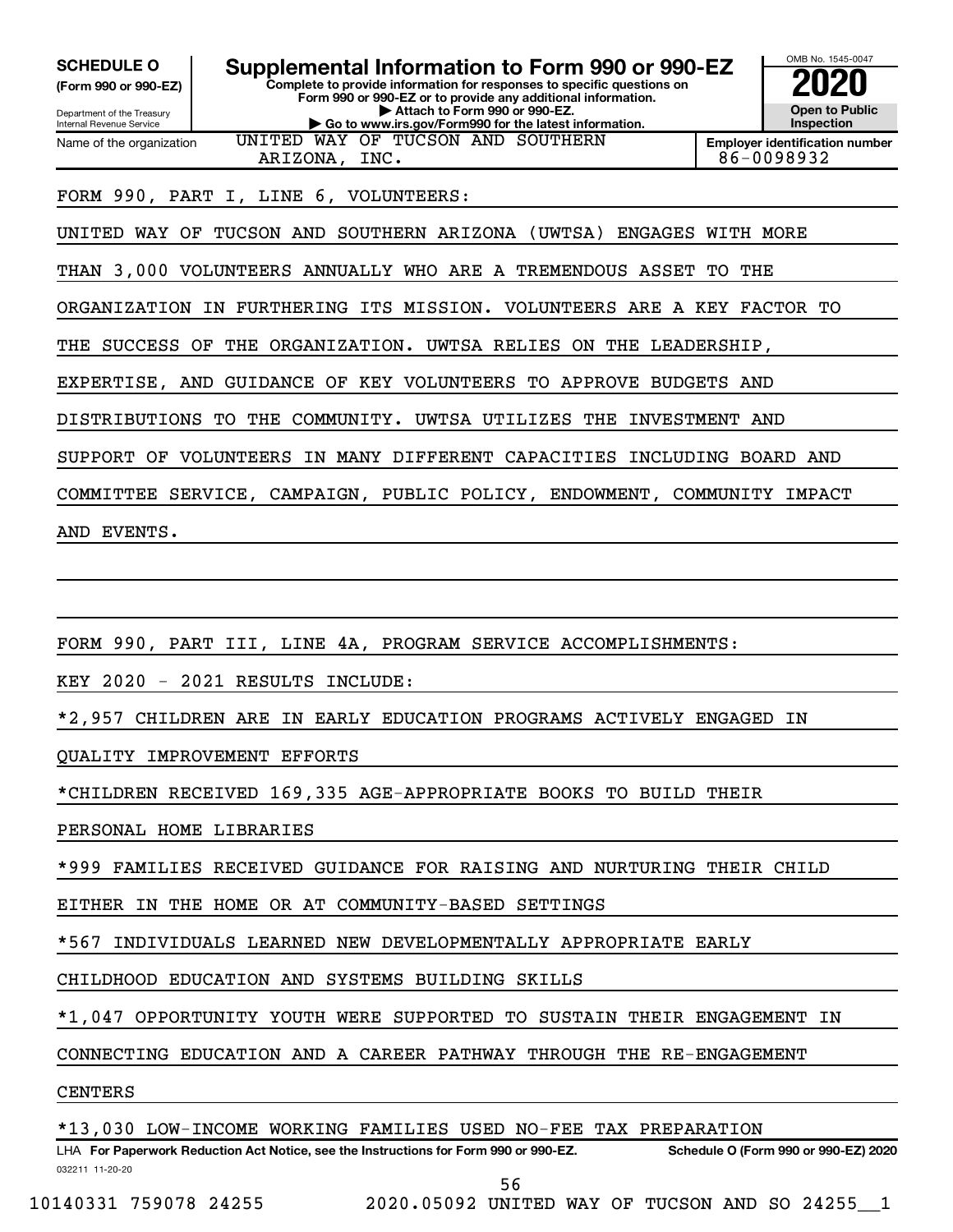| Schedule O (Form 990 or 990-EZ) 2020                                        | Page 2                                              |
|-----------------------------------------------------------------------------|-----------------------------------------------------|
| Name of the organization UNITED WAY OF TUCSON AND SOUTHERN<br>ARIZONA, INC. | <b>Employer identification number</b><br>86-0098932 |
| SERVICES AT VITA SITES TO RECEIVE ALL APPROPRIATE TAX CREDITS               |                                                     |
| *272 INDIVIDUALS RECEIVED ASSISTANCE TO OBTAIN PUBLIC BENEFITS,             |                                                     |
| FINANCIAL EDUCATION AND COACHING                                            |                                                     |
| *8,376 SENIORS BECAME MORE ACTIVE AND INDEPENDENT THROUGH VOLUNTEERING      |                                                     |
| 116,515 HOURS TO SUPPORT OTHER SENIORS AND FAMILIES TO MEET THEIR NEEDS     |                                                     |
| *30,121 SENIORS WERE ABLE TO STAY AT HOME BECAUSE OF HELP AND SUPPORT       |                                                     |
| FROM QUALITY PROGRAMS                                                       |                                                     |
| *2,540 DAYS OF CARING VOLUNTEERS PROVIDED 7,600 VOLUNTEER HOURS TO          |                                                     |
| COMPLETE 113 COMMUNITY IMPROVEMENT PROJECTS                                 |                                                     |
| *2,236 INDIVIDUALS LEARNED ABOUT HOW TO PLAN FOR THEIR END OF LIFE          |                                                     |
| CHOICES THROUGH WORKSHOPS, COACHING SESSION, AND PROVIDER-SPECIFIC          |                                                     |
| LEARNING OPPORTUNITIES                                                      |                                                     |
| *56,485 INDIVIDUALS WERE HELPED WITH EMERGENCY NEEDS, SUCH AS RENTAL        |                                                     |
| AND UTILITY ASSISTANCE, FOOD, DIAPERS, AND HEALTH AND SAFETY NEEDS, AS      |                                                     |
| THE RESULT OF THE PANDEMIC THROUGH THE UNITED FOR SOUTHERN ARIZONA          |                                                     |
| COVID-19 RELIEF FUND                                                        |                                                     |
|                                                                             |                                                     |
| FORM 990, PART VI, SECTION B, LINE 11B:                                     |                                                     |

AFTER THE AUDIT COMMITTEE HAS REVIEWED AND APPROVED THE DRAFT 990, IT IS PROVIDED TO EACH MEMBER OF THE BOARD FOR THEIR REVIEW PRIOR TO FILING THE

RETURN.

032212 11-20-20 **Schedule O (Form 990 or 990-EZ) 2020** FORM 990, PART VI, SECTION B, LINE 12C: THE CONFLICT OF INTEREST POLICY COVERS DIRECTORS, OFFICERS AND EMPLOYEES. EACH DIRECTOR, PRINCIPAL OFFICER AND MEMBER OF A COMMITTEE WITH BOARD DELEGATED POWERS ANNUALLY SIGN A STATEMENT WHICH AFFIRMS THAT THE COVERED PERSON RECEIVED THE POLICY, UNDERSTANDS THE POLICY, AND AGREES TO COMPLY WITH THE POLICY. A COVERED INDIVIDUAL MAY HAVE A FINANCIAL INTEREST 10140331 759078 24255 2020.05092 UNITED WAY OF TUCSON AND SO 24255\_\_1 57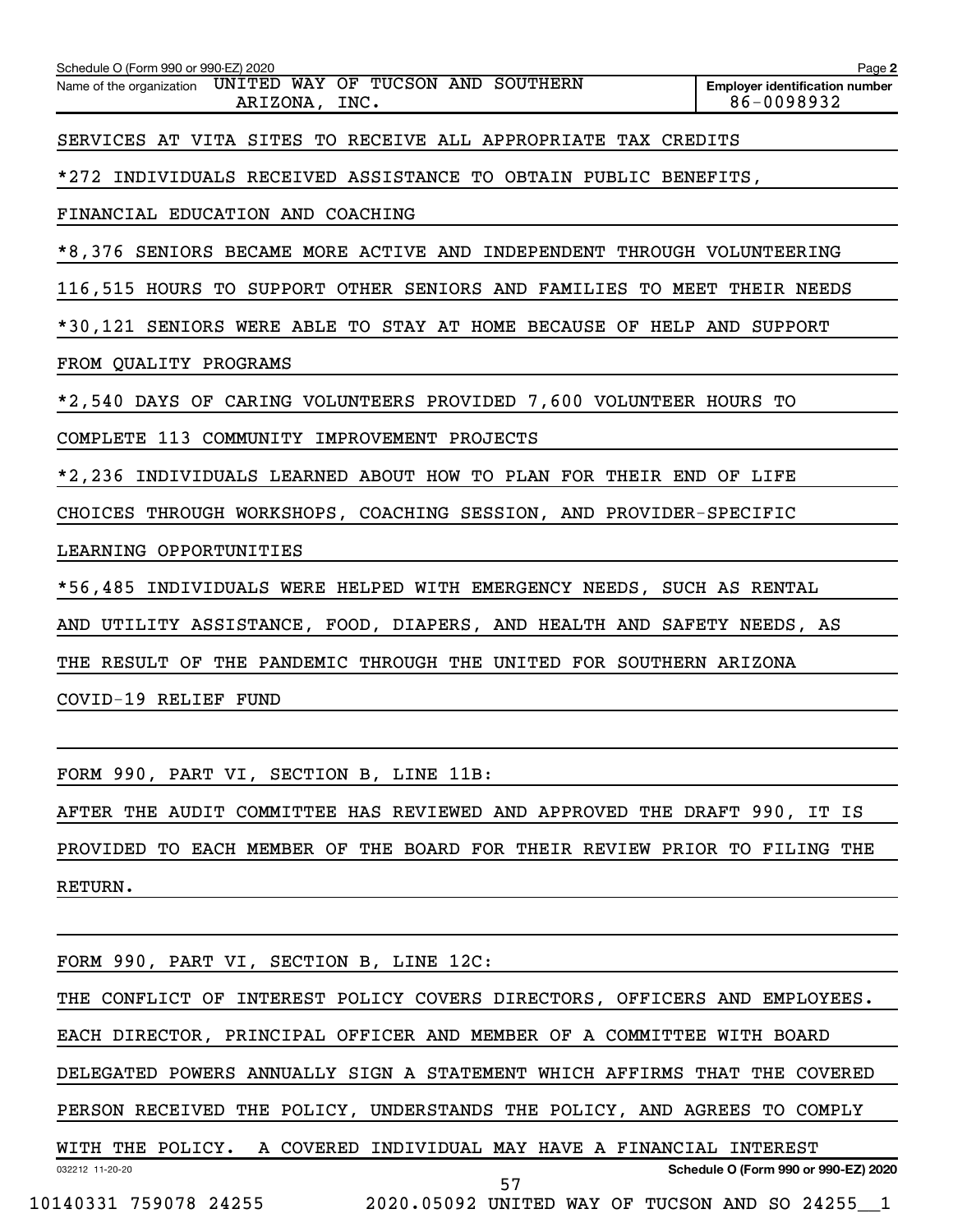| Schedule O (Form 990 or 990-EZ) 2020                                        | Page 2                                              |
|-----------------------------------------------------------------------------|-----------------------------------------------------|
| Name of the organization UNITED WAY OF TUCSON AND SOUTHERN<br>ARIZONA, INC. | <b>Employer identification number</b><br>86-0098932 |
| DIRECTLY OR INDIRECTLY THROUGH BUSINESS, INVESTMENT OR FAMILY.              | THE                                                 |
| INTERESTED PERSON MUST DISCLOSE THE EXISTENCE OF THE FINANCIAL INTEREST AND |                                                     |
| DISCLOSE THE MATERIAL FACTS. THE AUDIT COMMITTEE IS RESPONSIBLE FOR         |                                                     |
| MONITORING COMPLIANCE WITH THE CONFLICT OF INTEREST POLICY AND REPORTING TO |                                                     |
| THE BOARD OF DIRECTORS. PERIODIC REVIEWS ENSURE THAT UWTSA OPERATES IN A    |                                                     |
| MANNER CONSISTENT WITH ITS CHARITABLE PURPOSES. THE PERIODIC REVIEWS        |                                                     |
| INCLUDE WHETHER COMPENSATION ARRANGEMENTS AND BENEFITS ARE REASONABLE AND   |                                                     |
| ARE THE RESULT OF ARMS-LENGTH BARGAINING, WHETHER THIRD-PARTY TRANSACTIONS  |                                                     |
| RESULT IN INUREMENT OR IMPERMISSIBLE PRIVATE BENEFIT, AND WHETHER           |                                                     |
| PARTNERSHIPS AND JOINT VENTURES CONFORM TO WRITTEN POLICIES, ARE PROPERLY   |                                                     |
| RECORDED, REFLECT REASONABLE PAYMENTS FOR GOODS AND SERVICES, FURTHER       |                                                     |
| UWTSA'S CHARITABLE PURPOSES AND DO NOT RESULT IN INUREMENT OR IMPERMISSIBLE |                                                     |
| PRIVATE BENEFIT. AFTER DISCLOSURE, THE BOARD MEMBERS SHALL DECIDE IF A      |                                                     |
| CONFLICT OF INTEREST EXISTS. THE UNCONFLICTED MEMBERS WILL DETERMINE IF     |                                                     |
| ENTERING INTO THE TRANSACTION IS IN THE BEST INTEREST OF THE ORGANIZATION.  |                                                     |
| ANNUALLY, EACH COVERED PERSON SHALL BE PROVIDED A COPY OF THE CONFLICT OF   |                                                     |
| INTEREST POLICY AND SHALL COMPLETE A DISCLOSURE FORM IDENTIFYING ANY        |                                                     |
| RELATIONSHIPS, POSITIONS OR CIRCUMSTANCES THAT COULD CONTRIBUTE TO A        |                                                     |
| CONFLICT OF INTEREST.                                                       |                                                     |
|                                                                             |                                                     |

FORM 990, PART VI, SECTION B, LINE 15A:

032212 11-20-20 **Schedule O (Form 990 or 990-EZ) 2020** THE ORGANIZATION COMMISSIONED AN INDEPENDENT EXECUTIVE COMPENSATION MARKET ANALYSIS, AND REVIEWED THE RESULTS OF THE PRESIDENT/CEO'S PERFORMANCE MEASURES. BASED ON THE COMPENSATION MARKET ANALYSIS AND PERFORMANCE RESULTS, THE EXECUTIVE COMMITTEE PRESENTED ITS COMPENSATION RECOMMENDATION FOR THE PRESIDENT/CEO TO THE BOARD OF DIRECTORS. COMPENSATION IS FORMALIZED IN AN EMPLOYMENT AGREEMENT WITH THE PRESIDENT/CEO. THE LAST AGREEMENT WAS EXECUTED JULY 1, 2018 WITH AN ADDENDUM EXECUTED SEPTEMBER 13, 2019. 10140331 759078 24255 2020.05092 UNITED WAY OF TUCSON AND SO 24255\_\_1 58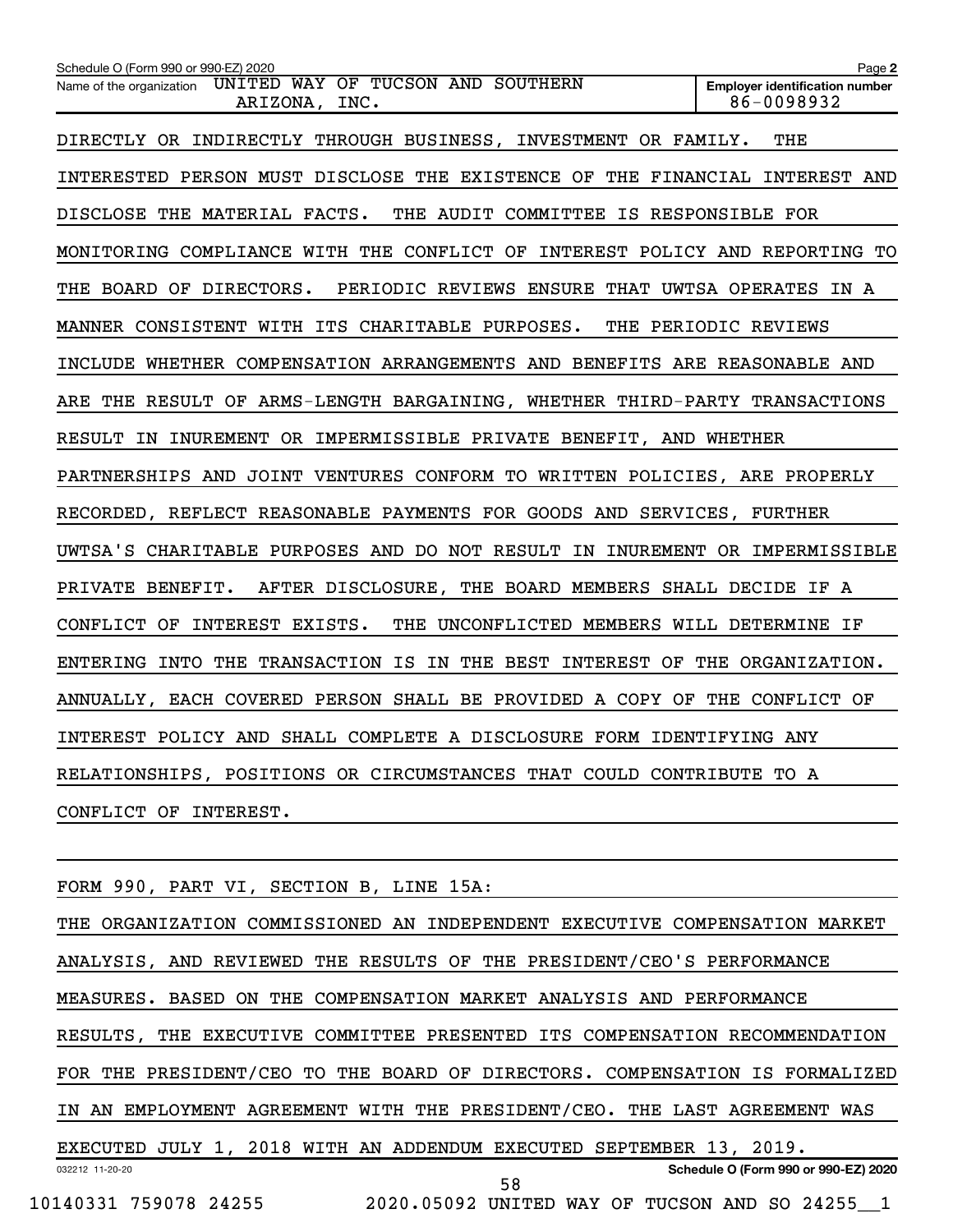| Schedule O (Form 990 or 990-EZ) 2020<br>UNITED WAY OF TUCSON AND SOUTHERN<br>Name of the organization<br>ARIZONA, INC. | Page 2<br><b>Employer identification number</b><br>$6 - 0098932$                     |
|------------------------------------------------------------------------------------------------------------------------|--------------------------------------------------------------------------------------|
|                                                                                                                        |                                                                                      |
| FORM 990, PART VI, SECTION C, LINE 19:                                                                                 |                                                                                      |
| FORM 990, AUDIT REPORTS AND OTHER DOCUMENTS ARE POSTED ON OUR WEBSITE.                                                 |                                                                                      |
|                                                                                                                        |                                                                                      |
|                                                                                                                        |                                                                                      |
|                                                                                                                        |                                                                                      |
|                                                                                                                        |                                                                                      |
|                                                                                                                        |                                                                                      |
|                                                                                                                        |                                                                                      |
|                                                                                                                        |                                                                                      |
|                                                                                                                        |                                                                                      |
|                                                                                                                        |                                                                                      |
|                                                                                                                        |                                                                                      |
|                                                                                                                        |                                                                                      |
|                                                                                                                        |                                                                                      |
|                                                                                                                        |                                                                                      |
|                                                                                                                        |                                                                                      |
|                                                                                                                        |                                                                                      |
|                                                                                                                        |                                                                                      |
|                                                                                                                        |                                                                                      |
|                                                                                                                        |                                                                                      |
|                                                                                                                        |                                                                                      |
|                                                                                                                        |                                                                                      |
|                                                                                                                        |                                                                                      |
|                                                                                                                        |                                                                                      |
|                                                                                                                        |                                                                                      |
|                                                                                                                        |                                                                                      |
|                                                                                                                        |                                                                                      |
| 032212 11-20-20<br>59                                                                                                  | Schedule O (Form 990 or 990-EZ) 2020<br>2020.05092 UNITED WAY OF TUCSON AND SO 24255 |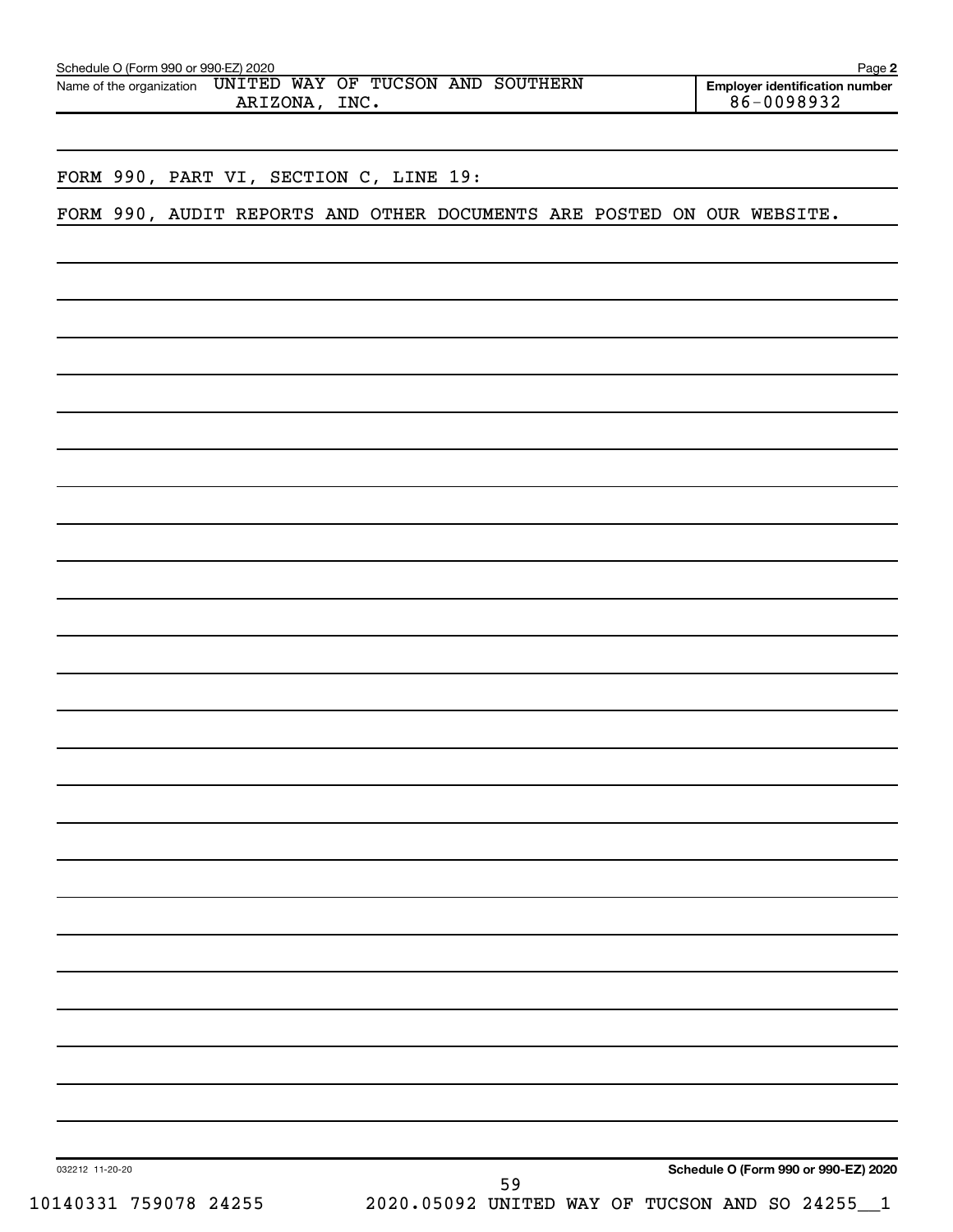| <b>SCHEDULE R</b><br>(Form 990)<br>Department of the Treasury<br>Internal Revenue Service                                                                                                                                     | <b>Related Organizations and Unrelated Partnerships</b><br>> Complete if the organization answered "Yes" on Form 990, Part IV, line 33, 34, 35b, 36, or 37.<br>Attach to Form 990.<br>Go to www.irs.gov/Form990 for instructions and the latest information. |                                                     |                                      |                                                          |                                                 |                                                     |                                                      |  |
|-------------------------------------------------------------------------------------------------------------------------------------------------------------------------------------------------------------------------------|--------------------------------------------------------------------------------------------------------------------------------------------------------------------------------------------------------------------------------------------------------------|-----------------------------------------------------|--------------------------------------|----------------------------------------------------------|-------------------------------------------------|-----------------------------------------------------|------------------------------------------------------|--|
| Name of the organization<br>ARIZONA, INC.                                                                                                                                                                                     | UNITED WAY OF TUCSON AND SOUTHERN                                                                                                                                                                                                                            |                                                     |                                      |                                                          |                                                 | <b>Employer identification number</b><br>86-0098932 |                                                      |  |
| Part I<br>Identification of Disregarded Entities. Complete if the organization answered "Yes" on Form 990, Part IV, line 33.                                                                                                  |                                                                                                                                                                                                                                                              |                                                     |                                      |                                                          |                                                 |                                                     |                                                      |  |
| (a)<br>Name, address, and EIN (if applicable)<br>of disregarded entity                                                                                                                                                        | (b)<br>Primary activity                                                                                                                                                                                                                                      | (c)<br>Legal domicile (state or<br>foreign country) | (d)<br>Total income                  | (e)<br>End-of-year assets                                |                                                 | (f)<br>Direct controlling<br>entity                 |                                                      |  |
|                                                                                                                                                                                                                               |                                                                                                                                                                                                                                                              |                                                     |                                      |                                                          |                                                 |                                                     |                                                      |  |
|                                                                                                                                                                                                                               |                                                                                                                                                                                                                                                              |                                                     |                                      |                                                          |                                                 |                                                     |                                                      |  |
| Identification of Related Tax-Exempt Organizations. Complete if the organization answered "Yes" on Form 990, Part IV, line 34, because it had one or more related tax-exempt<br>Part II<br>organizations during the tax year. |                                                                                                                                                                                                                                                              |                                                     |                                      |                                                          |                                                 |                                                     |                                                      |  |
| (a)<br>Name, address, and EIN<br>of related organization                                                                                                                                                                      | (b)<br>Primary activity                                                                                                                                                                                                                                      | (c)<br>Legal domicile (state or<br>foreign country) | (d)<br><b>Exempt Code</b><br>section | (e)<br>Public charity<br>status (if section<br>501(c)(3) | (f)<br>Direct controlling<br>entity             | Yes                                                 | $(g)$<br>Section 512(b)(13)<br>controlled<br>entity? |  |
| UNITED WAY CAPITAL CORPORATION - 86-0984771<br>330 N. COMMERCE PARK LOOP, #200<br>TUCSON, AZ 85745                                                                                                                            | LEASE FACILITIES TO<br>NONPROFITS AT BELOW MARKET<br><b>RATES</b>                                                                                                                                                                                            | ARIZONA                                             | 501(C)(3)                            | LINE 12A, I                                              | UNITED WAY OF<br>TUCSON AND<br>SOUTHERN ARIZONA | X                                                   | No                                                   |  |
|                                                                                                                                                                                                                               |                                                                                                                                                                                                                                                              |                                                     |                                      |                                                          |                                                 |                                                     |                                                      |  |
|                                                                                                                                                                                                                               |                                                                                                                                                                                                                                                              |                                                     |                                      |                                                          |                                                 |                                                     |                                                      |  |
| For Paperwork Reduction Act Notice, see the Instructions for Form 990.                                                                                                                                                        |                                                                                                                                                                                                                                                              |                                                     |                                      |                                                          |                                                 | Schedule R (Form 990) 2020                          |                                                      |  |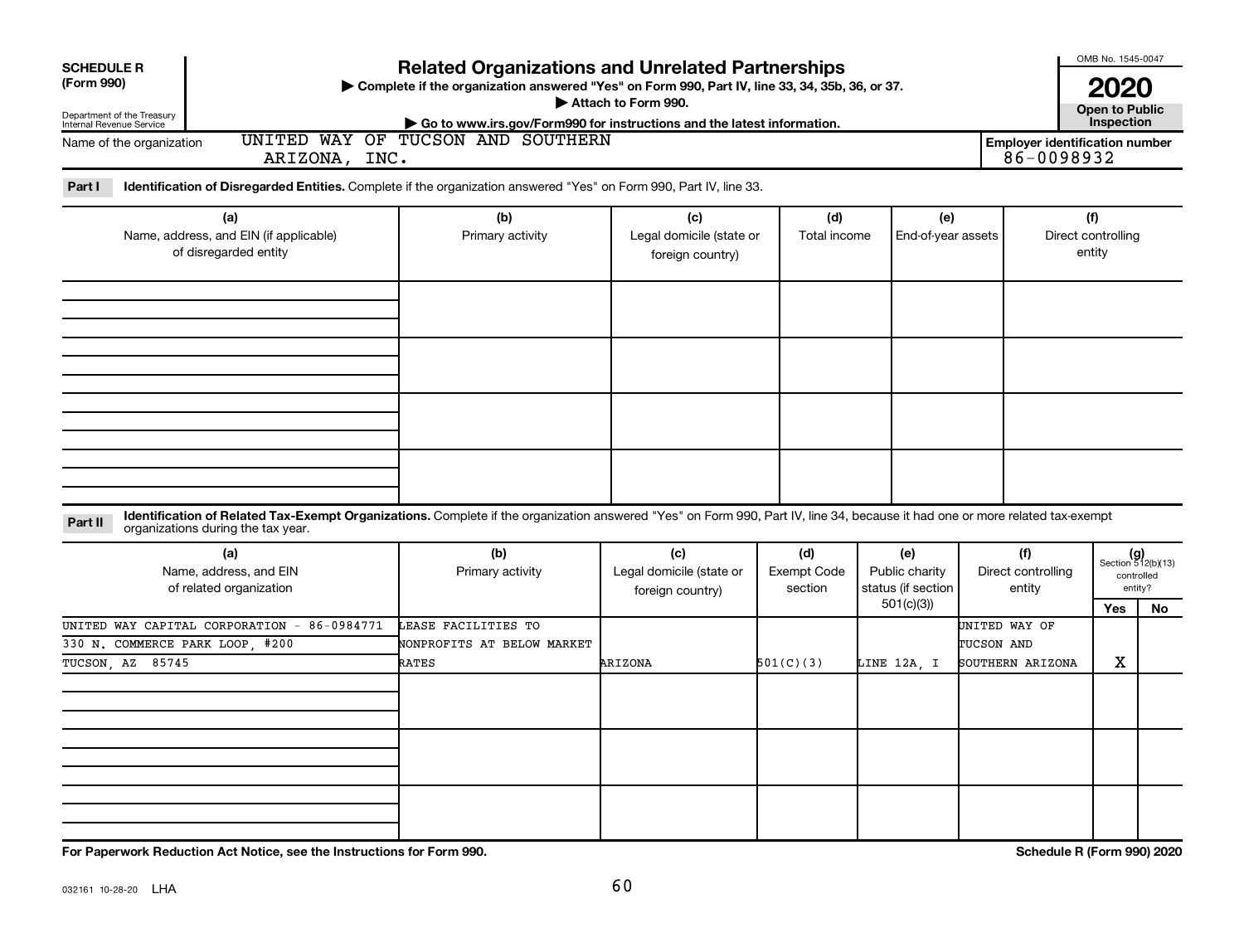Schedule R (Form 990) 2020 ARIZONA, INC.  $86-0098932$ 

**2**

Disproportionate allocations? Legal domicile (state or foreign country) General or Percentage managing partner? Part III Identification of Related Organizations Taxable as a Partnership. Complete if the organization answered "Yes" on Form 990, Part IV, line 34, because it had one or more related<br>Part III International tracted as a p **(a) (b) (c) (d) (e) (f) (g) (h) (i) (j) (k) Yes | No |** K-1 (Form 1065) **|Yes|No** Predominant income (related, unrelated, excluded from tax under sections 512-514) organizations treated as a partnership during the tax year. Name, address, and EIN of related organization Primary activity  $\left| \begin{array}{c} \text{Legal} \\ \text{demiilla} \end{array} \right|$  Direct controlling entity Share of total income Share of end-of-year assets Code V-UBI<br>amount in box 20 of Schedule ownership

Part IV Identification of Related Organizations Taxable as a Corporation or Trust. Complete if the organization answered "Yes" on Form 990, Part IV, line 34, because it had one or more related organizations treated as a corporation or trust during the tax year.

| (a)<br>Name, address, and EIN<br>of related organization | (b)<br>Primary activity | (c)<br>Legal domicile<br>(state or<br>foreign | (d)<br>Direct controlling<br>entity | (e)<br>Type of entity<br>(C corp, S corp,<br>or trust) | (f)<br>Share of total<br>income | (g)<br>Share of<br>end-of-year<br>assets | (h)<br>Percentage<br>  ownership | $\begin{array}{c} \textbf{(i)}\\ \text{Section}\\ 5\,12 \text{(b)} \text{(13)}\\ \text{controlled}\\ \text{entity?} \end{array}$ |
|----------------------------------------------------------|-------------------------|-----------------------------------------------|-------------------------------------|--------------------------------------------------------|---------------------------------|------------------------------------------|----------------------------------|----------------------------------------------------------------------------------------------------------------------------------|
|                                                          |                         | country)                                      |                                     |                                                        |                                 |                                          |                                  | Yes   No                                                                                                                         |
|                                                          |                         |                                               |                                     |                                                        |                                 |                                          |                                  |                                                                                                                                  |
|                                                          |                         |                                               |                                     |                                                        |                                 |                                          |                                  |                                                                                                                                  |
|                                                          |                         |                                               |                                     |                                                        |                                 |                                          |                                  |                                                                                                                                  |
|                                                          |                         |                                               |                                     |                                                        |                                 |                                          |                                  |                                                                                                                                  |
|                                                          |                         |                                               |                                     |                                                        |                                 |                                          |                                  |                                                                                                                                  |
|                                                          |                         |                                               |                                     |                                                        |                                 |                                          |                                  |                                                                                                                                  |
|                                                          |                         |                                               |                                     |                                                        |                                 |                                          |                                  |                                                                                                                                  |
|                                                          |                         |                                               |                                     |                                                        |                                 |                                          |                                  |                                                                                                                                  |
|                                                          |                         |                                               |                                     |                                                        |                                 |                                          |                                  |                                                                                                                                  |
|                                                          |                         |                                               |                                     |                                                        |                                 |                                          |                                  |                                                                                                                                  |
|                                                          |                         |                                               |                                     |                                                        |                                 |                                          |                                  |                                                                                                                                  |
|                                                          |                         |                                               |                                     |                                                        |                                 |                                          |                                  |                                                                                                                                  |
|                                                          |                         |                                               |                                     |                                                        |                                 |                                          |                                  |                                                                                                                                  |
|                                                          |                         |                                               |                                     |                                                        |                                 |                                          |                                  |                                                                                                                                  |
|                                                          |                         |                                               |                                     |                                                        |                                 |                                          |                                  |                                                                                                                                  |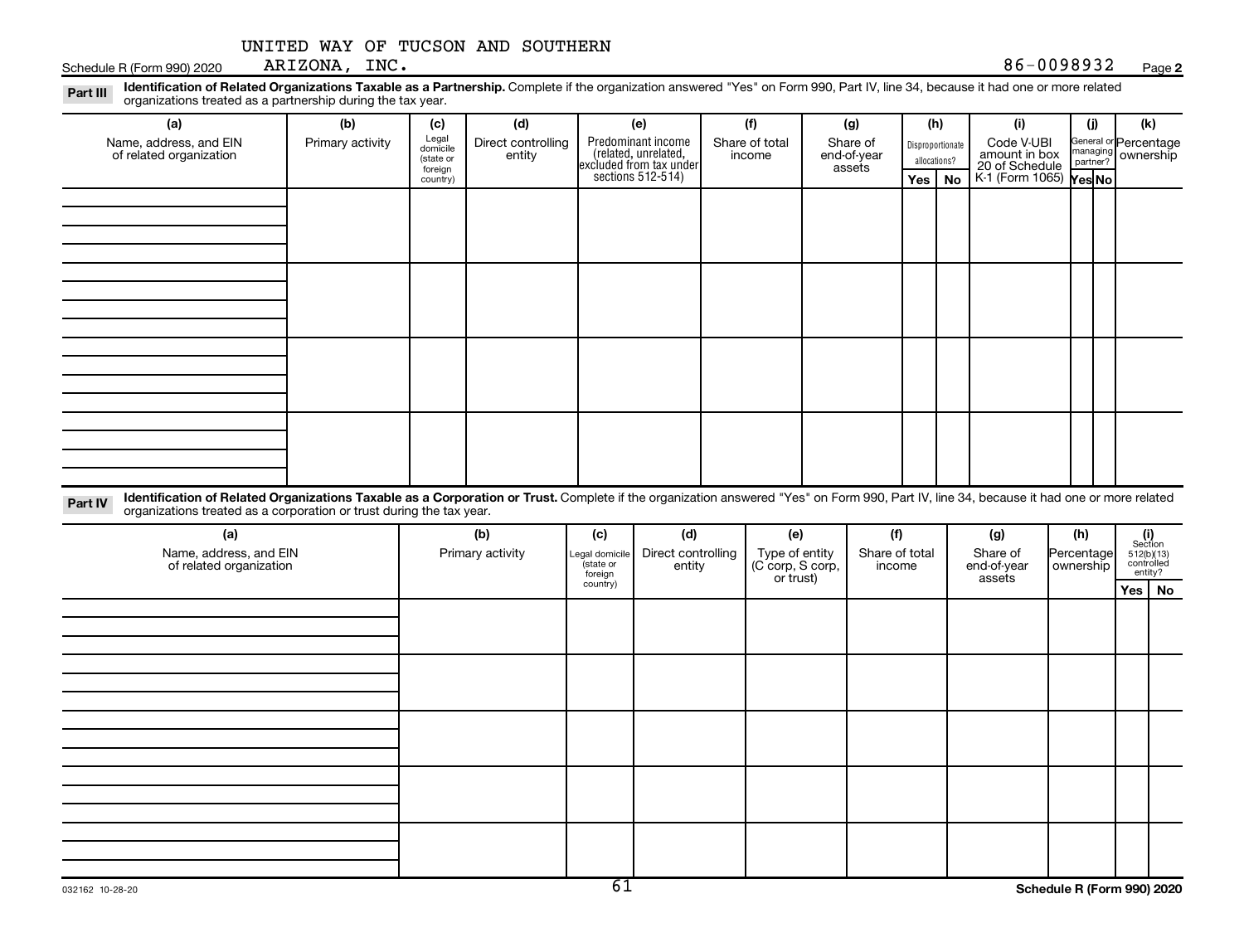Schedule R (Form 990) 2020 ARIZONA, INC.  $86-0098932$ 

 $\overline{\phantom{a}}$ 

Part V Transactions With Related Organizations. Complete if the organization answered "Yes" on Form 990, Part IV, line 34, 35b, or 36.

| Note: Complete line 1 if any entity is listed in Parts II, III, or IV of this schedule.                                                                                                                                        |                 | Yes                     | No                          |
|--------------------------------------------------------------------------------------------------------------------------------------------------------------------------------------------------------------------------------|-----------------|-------------------------|-----------------------------|
| During the tax year, did the organization engage in any of the following transactions with one or more related organizations listed in Parts II-IV?                                                                            |                 |                         |                             |
|                                                                                                                                                                                                                                | 1a              |                         | $\overline{\textbf{x}}$     |
|                                                                                                                                                                                                                                | 1 <sub>b</sub>  |                         | $\overline{\textbf{x}}$     |
|                                                                                                                                                                                                                                | 1 <sub>c</sub>  | $\overline{\textbf{x}}$ |                             |
| d Loans or loan guarantees to or for related organization(s) www.communities.com/www.communities.com/www.communities-                                                                                                          | 1 <sub>d</sub>  |                         | $\mathbf x$                 |
| e Loans or loan guarantees by related organization(s) machinesimam machinesimam machinesimam machinesimam machinesimam machinesimam machinesimam machinesima.                                                                  | 1e              |                         | X                           |
|                                                                                                                                                                                                                                |                 |                         |                             |
|                                                                                                                                                                                                                                | 1f              |                         | х                           |
| g Sale of assets to related organization(s) material content of the content of the content of the content of the content of the content of the content of the content of the content of the content of the content of the cont | 1 <sub>q</sub>  |                         | X                           |
| h Purchase of assets from related organization(s) manufactured content to the content of the content of the content of the content of the content of the content of the content of the content of the content of the content o | 1 <sub>h</sub>  |                         | $\overline{\textbf{x}}$     |
| Exchange of assets with related organization(s) www.assettion.com/www.assettion.com/www.assettion.com/www.assettion.com/www.assettion.com/www.assettion.com/www.assettion.com/www.assettion.com/www.assettion.com/www.assettio | 1i              |                         | $\mathbf x$                 |
|                                                                                                                                                                                                                                | 1j              |                         | $\mathbf x$                 |
|                                                                                                                                                                                                                                |                 |                         |                             |
|                                                                                                                                                                                                                                | 1k              | х                       |                             |
|                                                                                                                                                                                                                                | 11              | x                       |                             |
|                                                                                                                                                                                                                                | 1 <sub>m</sub>  |                         | X                           |
|                                                                                                                                                                                                                                | 1n              | X                       |                             |
| <b>o</b> Sharing of paid employees with related organization(s)                                                                                                                                                                | 10 <sub>o</sub> | х                       |                             |
|                                                                                                                                                                                                                                |                 |                         |                             |
|                                                                                                                                                                                                                                | 1p              |                         | х                           |
|                                                                                                                                                                                                                                | 1q              |                         | $\overline{\textnormal{x}}$ |
|                                                                                                                                                                                                                                |                 |                         |                             |
|                                                                                                                                                                                                                                | 1r              |                         | х                           |
| r Other transfer of cash or property to related organization(s) encourance contains an example of cash or property from related organization(s) encourance contains and the transfer of cash or property from related organiza | 1s              |                         | $\overline{\mathbf{X}}$     |
| 2 If the answer to any of the above is "Yes," see the instructions for information on who must complete this line, including covered relationships and transaction thresholds.                                                 |                 |                         |                             |

| (a)<br>Name of related organization | (b)<br>Transaction<br>type (a-s) | (c)<br>Amount involved | (d)<br>Method of determining amount involved |
|-------------------------------------|----------------------------------|------------------------|----------------------------------------------|
| (1) UNITED WAY CAPITAL CORPORATION  | C                                |                        | 375,000.CASH RECEIVED                        |
| (2) UNITED WAY CAPITAL CORPORATION  | к                                |                        | 157,402. CASH PAID                           |
| (3) UNITED WAY CAPITAL CORPORATION  | к                                |                        | 257,830. FMV IN EXCESS OF CASH PAID          |
| (4) UNITED WAY CAPITAL CORPORATION  |                                  |                        | 15,000. MANAGEMENT FEE CHARGED               |
| (5)                                 |                                  |                        |                                              |
| (6)                                 | $\overline{\phantom{a}}$         |                        |                                              |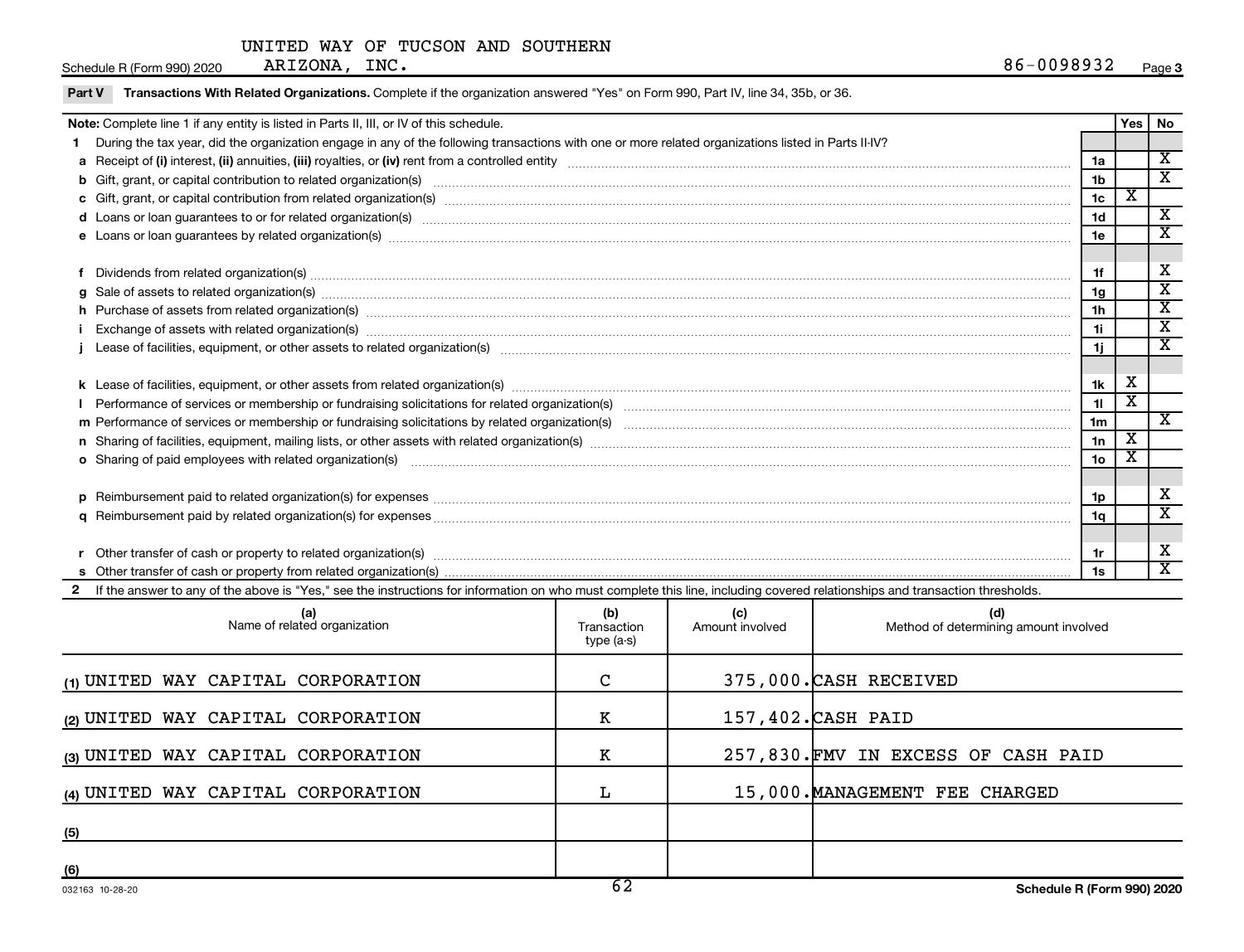Schedule R (Form 990) 2020 ARIZONA, INC.  $86-0098932$ 

#### Part VI Unrelated Organizations Taxable as a Partnership. Complete if the organization answered "Yes" on Form 990, Part IV, line 37.

Provide the following information for each entity taxed as a partnership through which the organization conducted more than five percent of its activities (measured by total assets or gross revenue) that was not a related organization. See instructions regarding exclusion for certain investment partnerships.

| that was not a related eigenization. Occ includitions regarding exclusion for cortain investment partnerships.<br>(a) | (b)              | (c)                                             |                                                                                                                                                                                                                                                                                  |  | (f)                         | (g)                               | (h)    | (i)                                                                                                                                    | (i)    | $(\mathsf{k})$ |
|-----------------------------------------------------------------------------------------------------------------------|------------------|-------------------------------------------------|----------------------------------------------------------------------------------------------------------------------------------------------------------------------------------------------------------------------------------------------------------------------------------|--|-----------------------------|-----------------------------------|--------|----------------------------------------------------------------------------------------------------------------------------------------|--------|----------------|
| Name, address, and EIN<br>of entity                                                                                   | Primary activity | Legal domicile<br>(state or foreign<br>country) | (d)<br>Predominant income<br>(related, unrelated, $\begin{bmatrix} \mathbf{e} \\ \text{Areaall} \\ \text{sccluded from tax under} \\ \text{sections 512-514} \end{bmatrix}$<br>$\begin{bmatrix} \mathbf{e} \\ \mathbf{se} \\ \text{for } 10(1/3) \\ \text{mes } 2 \end{bmatrix}$ |  | Share of<br>total<br>income | Share of<br>end-of-year<br>assets | Yes No | Dispropor-<br>Code V-UBI<br>allocations? annount in box 20 managing<br>allocations? of Schedule K-1<br>Yes No<br>(Form 1065)<br>Yes No | Yes No |                |
|                                                                                                                       |                  |                                                 |                                                                                                                                                                                                                                                                                  |  |                             |                                   |        |                                                                                                                                        |        |                |
|                                                                                                                       |                  |                                                 |                                                                                                                                                                                                                                                                                  |  |                             |                                   |        |                                                                                                                                        |        |                |
|                                                                                                                       |                  |                                                 |                                                                                                                                                                                                                                                                                  |  |                             |                                   |        |                                                                                                                                        |        |                |
|                                                                                                                       |                  |                                                 |                                                                                                                                                                                                                                                                                  |  |                             |                                   |        |                                                                                                                                        |        |                |
|                                                                                                                       |                  |                                                 |                                                                                                                                                                                                                                                                                  |  |                             |                                   |        |                                                                                                                                        |        |                |
|                                                                                                                       |                  |                                                 |                                                                                                                                                                                                                                                                                  |  |                             |                                   |        |                                                                                                                                        |        |                |
|                                                                                                                       |                  |                                                 |                                                                                                                                                                                                                                                                                  |  |                             |                                   |        |                                                                                                                                        |        |                |
|                                                                                                                       |                  |                                                 |                                                                                                                                                                                                                                                                                  |  |                             |                                   |        |                                                                                                                                        |        |                |
|                                                                                                                       |                  |                                                 |                                                                                                                                                                                                                                                                                  |  |                             |                                   |        |                                                                                                                                        |        |                |
|                                                                                                                       |                  |                                                 |                                                                                                                                                                                                                                                                                  |  |                             |                                   |        |                                                                                                                                        |        |                |
|                                                                                                                       |                  |                                                 |                                                                                                                                                                                                                                                                                  |  |                             |                                   |        |                                                                                                                                        |        |                |
|                                                                                                                       |                  |                                                 |                                                                                                                                                                                                                                                                                  |  |                             |                                   |        |                                                                                                                                        |        |                |
|                                                                                                                       |                  |                                                 |                                                                                                                                                                                                                                                                                  |  |                             |                                   |        |                                                                                                                                        |        |                |
|                                                                                                                       |                  |                                                 |                                                                                                                                                                                                                                                                                  |  |                             |                                   |        |                                                                                                                                        |        |                |
|                                                                                                                       |                  |                                                 |                                                                                                                                                                                                                                                                                  |  |                             |                                   |        |                                                                                                                                        |        |                |
|                                                                                                                       |                  |                                                 |                                                                                                                                                                                                                                                                                  |  |                             |                                   |        |                                                                                                                                        |        |                |
|                                                                                                                       |                  |                                                 |                                                                                                                                                                                                                                                                                  |  |                             |                                   |        |                                                                                                                                        |        |                |
|                                                                                                                       |                  |                                                 |                                                                                                                                                                                                                                                                                  |  |                             |                                   |        |                                                                                                                                        |        |                |
|                                                                                                                       |                  |                                                 |                                                                                                                                                                                                                                                                                  |  |                             |                                   |        |                                                                                                                                        |        |                |
|                                                                                                                       |                  |                                                 |                                                                                                                                                                                                                                                                                  |  |                             |                                   |        |                                                                                                                                        |        |                |
|                                                                                                                       |                  |                                                 |                                                                                                                                                                                                                                                                                  |  |                             |                                   |        |                                                                                                                                        |        |                |
|                                                                                                                       |                  |                                                 |                                                                                                                                                                                                                                                                                  |  |                             |                                   |        |                                                                                                                                        |        |                |
|                                                                                                                       |                  |                                                 |                                                                                                                                                                                                                                                                                  |  |                             |                                   |        |                                                                                                                                        |        |                |
|                                                                                                                       |                  |                                                 |                                                                                                                                                                                                                                                                                  |  |                             |                                   |        |                                                                                                                                        |        |                |
|                                                                                                                       |                  |                                                 |                                                                                                                                                                                                                                                                                  |  |                             |                                   |        |                                                                                                                                        |        |                |
|                                                                                                                       |                  |                                                 |                                                                                                                                                                                                                                                                                  |  |                             |                                   |        |                                                                                                                                        |        |                |
|                                                                                                                       |                  |                                                 |                                                                                                                                                                                                                                                                                  |  |                             |                                   |        |                                                                                                                                        |        |                |